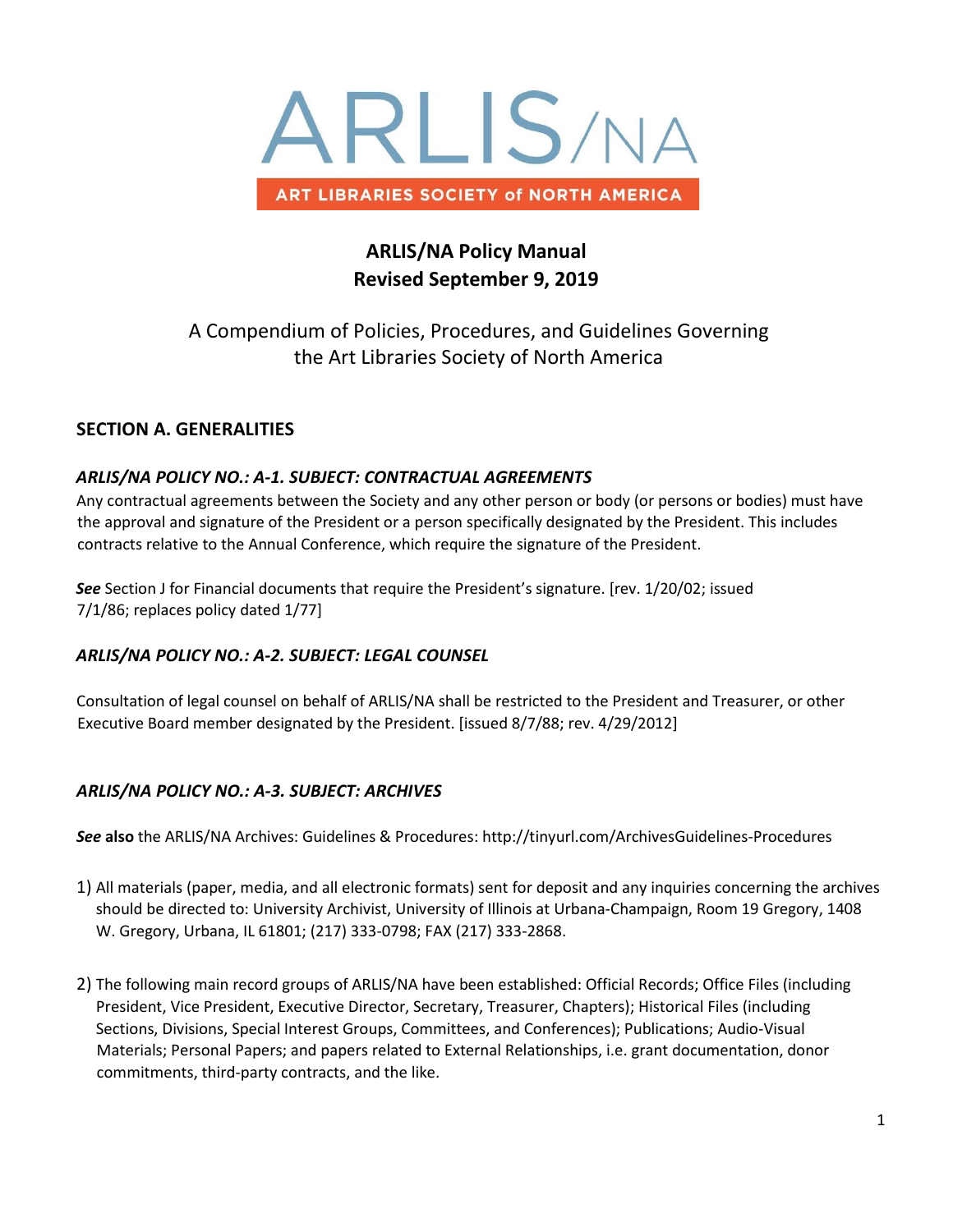- 3) Complete sets of Executive Board meeting minutes shall be sent to the Archives and mounted on the ARLIS/NA Web site by the Secretary after approval by the Executive Board.
- 4) Minutes of the Annual Membership Meetings shall be sent to the Archives and mounted on the Web site by the Secretary after approval by the Executive Board.
- 5) Any audio or video recordings of Executive Board meetings shall be destroyed after transcription, and have no place in the ARLIS/NA Archives. [rev. 11/20/02; adopted 11/16/96 as per consultation with ARLIS/NA legal counsel John Hazard] [replaces 7/24/76] [Formerly Policy C7-2]
- 6) Decisions made between meetings by the Executive Board, either in written motions, email motions, or telephone votes, shall be documented by the Secretary and sent to the Archives and mounted on the Web site after approval by the Executive Board. [rev. 11/20/02; rev. 11/16/96; issued 2/6/85]
- 7) The ARLIS/NA Web site archiving is managed by Columbia University Libraries on the Archive-IT web archiving service. Archived sites are available on the Archive-IT platform: https://wayback.archiveit.org/all/\*/http://arlisna.org/

[rev. 3/11/04; rev. 11/20/02; rev. 4/29/2012 ]

# *ARLIS/NA POLICY NO.: A-4. SUBJECT: ELECTRONIC LISTSERVS*

- 1) The Executive Board has established a listserv for the Board (Board-list). It is maintained by Headquarters. Subscribers to the lists are identified and approved by the President or Vice-President and their email addresses are supplied to the list administrator.
- 2) The Executive Board has established an open listserv for the membership and other interested subscribers (ARLIS-L).
	- a. ARLIS-L is a moderated open discussion list.
	- b. The listserv is maintained by Headquarters.
	- c. Subscribers are self-identified and initiate subscription through the ARLIS/NA website.
	- d. The use of ARLIS-L for advertising or sales by individuals or organizations is prohibited. Exceptions include listings for educational opportunities (workshops, classes, conferences); announcement of publications by ARLIS/NA members' institutions; mention of books for sale at book signings; listings of publications or other items produced by ARLIS/NA divisions, committees, special interest groups, or chapters; and announcements of professional journals of interest to the membership. Other postings may be permitted at the discretion of the listserv moderator.
	- e. Vacancy announcements for professional positions must be first directed to the ARLIS/NA JobList service.

As required, the Board may approve other lists and establish other conditions for listserv subscription, management, and archiving, under separate policy.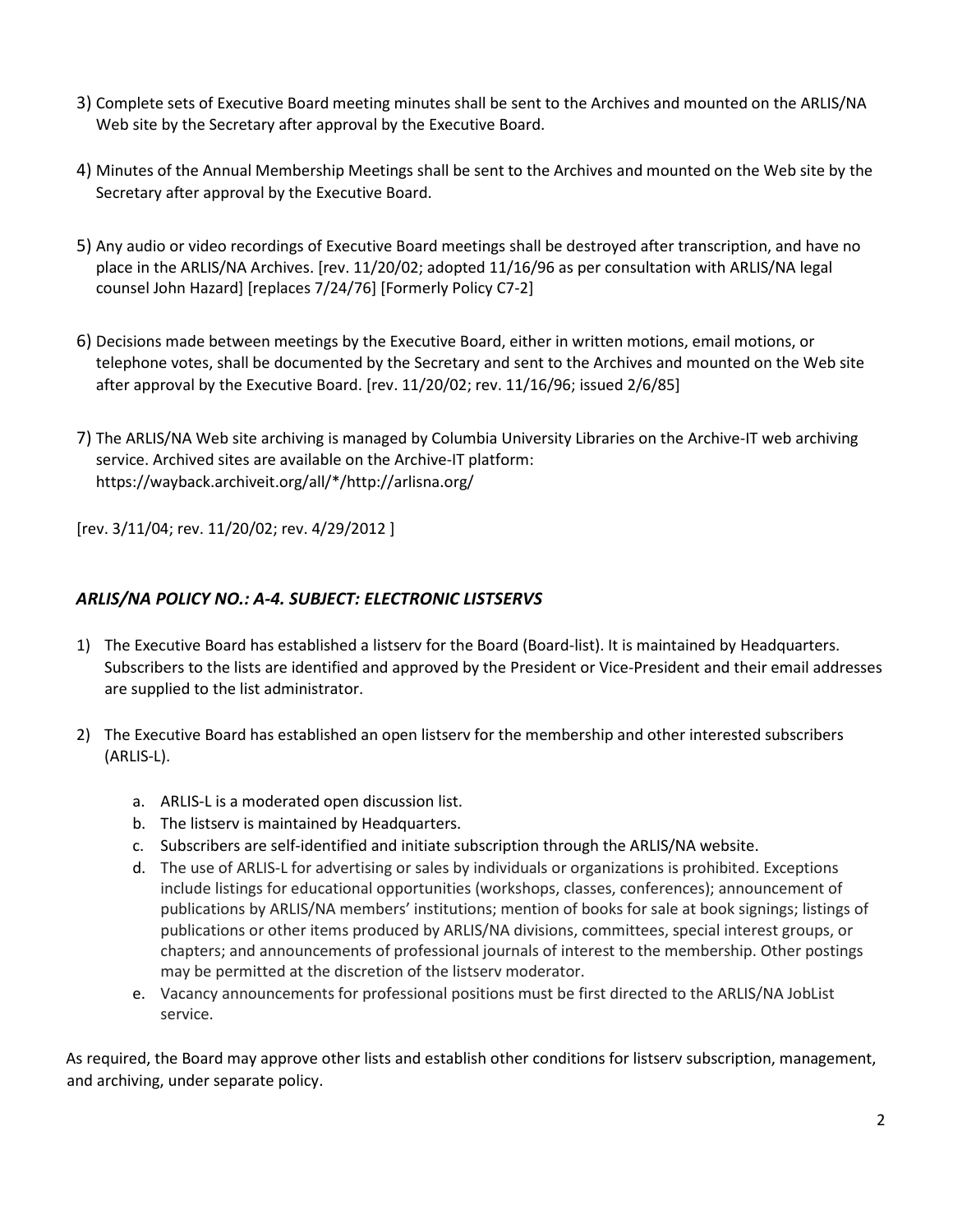[Adopted 6/18/15; rev. 11/20/02; Adopted March 6, 1997 as Post-Berkeley Motion #18. Ratified April 3, 1997]

# *ARLIS/NA POLICY NO.: A-5. SUBJECT: ANNUAL REPORTS*

*See* **also** the Annual Reports Homepage: http://tinyurl.com/ARLISNA-Annual-Reports

Annual Reports shall be written by every person with a leadership role in the society, e.g. Executive Board members, Chairs of Committees, Moderators of Divisions, Sections, Chapter Chairs and Special Appointments. The annual report of the President of ARLIS/NA shall serve as the annual report of the Society. All annual reports shall be published on the Web site. The President, Treasurer, Secretary, and Conference Chairs shall give verbal reports at the annual Membership Meeting. The Vice-President transitions to the Presidential role and states goals for the upcoming year. Other reports shall be available to the membership on the Web site.

[rev. 11/20/02; rev. 4/29/2012; amended 11/16/96; issued 2/14/85]

### *ARLIS/NA POLICY NO.: A-6. SUBJECT: LANGUAGE POLICY*

The language used for all ARLIS/NA Society-wide business operations, publications, and conferences is English. However, in order to reach colleagues unfamiliar with our Society, announcements and other brief communications may occasionally be translated and distributed in other languages as deemed appropriate by the Board. [rev. 2/3/17; issued 7/17/94]

## *ARLIS/NA POLICY NO.: A-7. SUBJECT: SURVEYS*

All survey instruments sent out Society-wide shall be cleared through ARLIS/NA Headquarters or the ARLIS/NA President or Executive Board. These include survey instruments generated by Divisions, Sections, Special Interest Groups, or Committees. Survey instruments and other communications that come from outside the Society for response on behalf of the Society shall be subject to clearance by ARLIS/NA Headquarters and ARLIS/NA President or Executive Board. [adopted 11/16/96]

# *ARLIS/NA POLICY NO.: A-8. SUBJECT: GOALS AND OBJECTIVES*

**See also** the Strategic Plan for 2011-2015 http://arlisna.org/about/strategic-plan-11-15

At regular intervals every three to five years, the Strategic Planning Committee will evaluate the Society's mission statement, goals and objectives, and, in consultation with the membership, propose revisions for the Executive Board's approval.

ARLIS/NA group leaders shall report progress on fulfilling the action items in the Strategic Plan to their Executive Board liaisons in their annual reports as specified in the Management Calendar. Mid-year deliberations by the Executive Board and any action required shall be conveyed to the appropriate group leaders by their board liaisons.

Action items assigned to the Society's groups in support of the Strategic Plan shall be reviewed annually and rev. as necessary after the mid-year Executive Board meeting as specified in the Management Calendar. [rev. 11/7/13; rev. 11/20/02; adopted 11/16/96].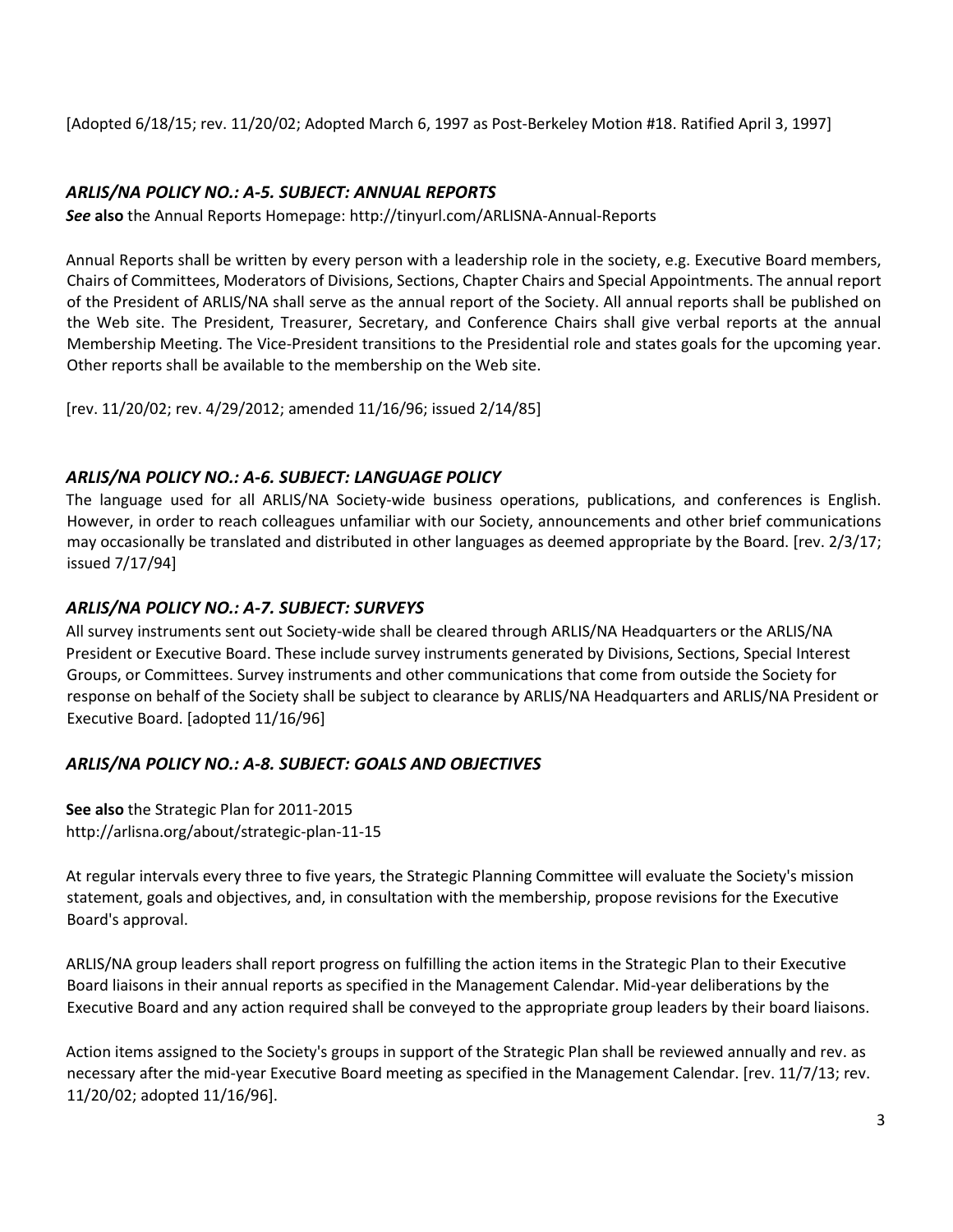### *ARLIS/NA POLICY NO.: A-9. SUBJECT: BYLAW REVISION*

See ARLIS/NA Bylaws Article XX.

## **SECTION B. MEMBERSHIP**

### *ARLIS/NA POLICY NO.: B-1. SUBJECT: MEMBERSHIP CATEGORIES*

The Executive Board shall establish membership categories in consultation with the Development Committee and the Membership Committee. Membership categories are defined in the ARLIS/NA Bylaws Article II: Membership. [DELETED rev. 11/16/96; issued 2/4/87; replaces policy dated 7/24/76]

### *ARLIS/NA POLICY NO.: B-2. SUBJECT: MEMBERSHIP APPLICATIONS AND RENEWALS*

Membership applications and renewals shall be made available for distribution through the ARLIS/NA Web site. [rev.11/20/02; adopted 11/16/96]

### *ARLIS/NA POLICY NO.: B-3. SUBJECT: MEMBERSHIP DRIVES*

The Executive Board shall approve funding for membership development projects on a project-by-project basis rather than providing a general amount on an annual basis. [issued 6/29/86] In order to encourage better membership drive planning and more effective fiscal control, specific amounts requested and allotted for specific membership development projects are preferred over a general amount budgeted annually for this purpose. [issued 2/6/85]

### *ARLIS/NA POLICY NO.: B-4. SUBJECT: MEMBERSHIP RECORDS*

ARLIS/NA Headquarters shall be responsible for maintaining ARLIS/NA membership Records and archived as prescribed in ARLIS/NA Policy No.: A-3. [adopted 11/16/96]

### *ARLIS/NA POLICY NO.: B-5. SUBJECT: EXIT LETTERS TO NON-RENEWALS*

The ARLIS/NA Executive Board may decide whether to send Exit letters to ARLIS/NA members who do not renew their memberships. [rev. 11/20/02; issued 6/7/75]

### *ARLIS/NA POLICY NO.: B-6. SUBJECT: MEMBERSHIP MAILING LISTS*

*See also* the Mailing List Rental Form: http://arlisna.org/images/forms/ARLISNA\_Mailing\_List\_Order\_Form.pdf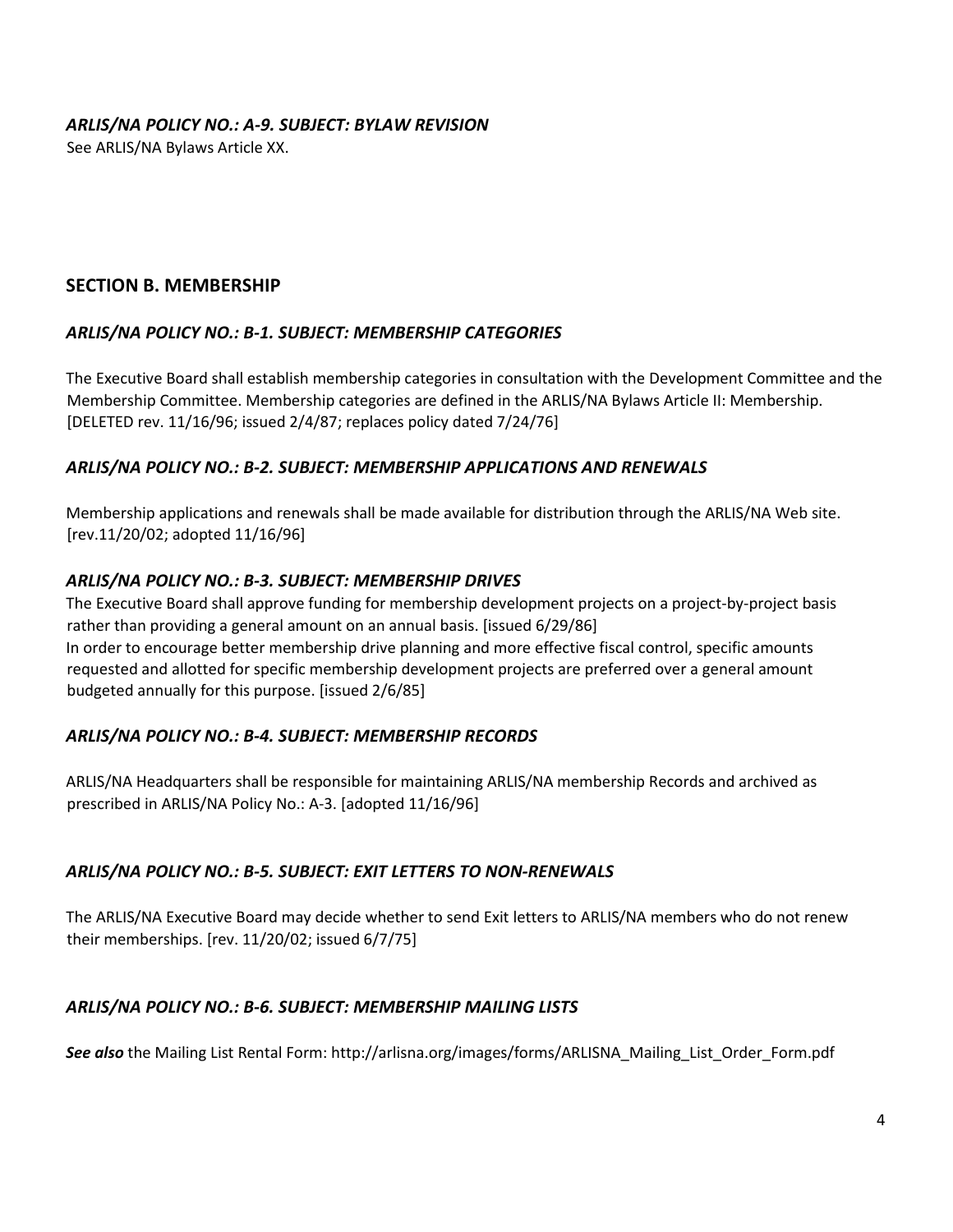The sale of all ARLIS/NA membership mailing lists, including those originating on a regional level, shall be handled through the Headquarters office. ARLIS/NA shall rent its mailing list at a single price to be determined by the Executive Board. Members shall not receive a discount [rev. 11/20/02; rev. 2/14/87; replaces policy dated 1/25/78 and 2/26/81].

The ARLIS/NA membership mailing list shall not be offered free to non-profit organizations. [3/26/79]

# *ARLIS/NA POLICY NO.: B-7. SUBJECT: SOCIETY CIRCLE*

*See also* the Society Circle Homepage: http://arlisna.org/about/the-society-circle Established in 2003 by the Development Committee to solicit annual support from members; Society Circle membership donations raise funds separate from ARLIS/NA membership dues to support the educational mission of ARLIS/NA. Giving levels and benefits will be established by the Development Committee in consultation with the Executive Board.

# *ARLIS/NA POLICY NO.: B-8. SUBJECT: RATES STRUCTURE FOR INDIVIDUAL MEMBERS FROM CANADA AND MEXICO*

The annual dues at the Individual rate for Canada/Mexico is determined by the average exchange rate of the previous year for each country. If the rate dips below 15% it triggers a 25% reduction in dues. If it dips below 40%, the dues rate is the floor rate of \$75 (Individuals international rate).

# **SECTION C. EXECUTIVE BOARD, ELECTIONS, OFFICERS**

*See also* the Executive Board Homepage: http://arlisna.org/organization/executive-board

# *ARLIS/NA POLICY NO.: C-1. SUBJECT: ELECTIONS*

*See also* Bylaws Article X. Nominations and Elections on the Website: http://tinyurl.com/Nominations-Elections

Members of the ARLIS/NA Executive Board may not serve as chairs, moderators, and/or coordinators of ARLIS/NA committees, divisions, sections, and/or special interest groups or as officers of local chapters except for Board subcommittees such as CPAC. Sitting members of the Executive Board may not serve as nominators or references for nominees to an Executive Board office. [rev. 03/3/03; 2/4/93]

[rev. 3/11/04; rev. 11/20/02]

# *ARLIS/NA POLICY NO.: C-2. SUBJECT: EXECUTIVE BOARD DUTIES*

President | Vice-President | Past President | Secretary | Treasurer | Liaisons | Canadian Liaison | ARLIS/NA Editorial **Director** 

Each Executive Board member acts as liaison to ARLIS/NA committees as assigned.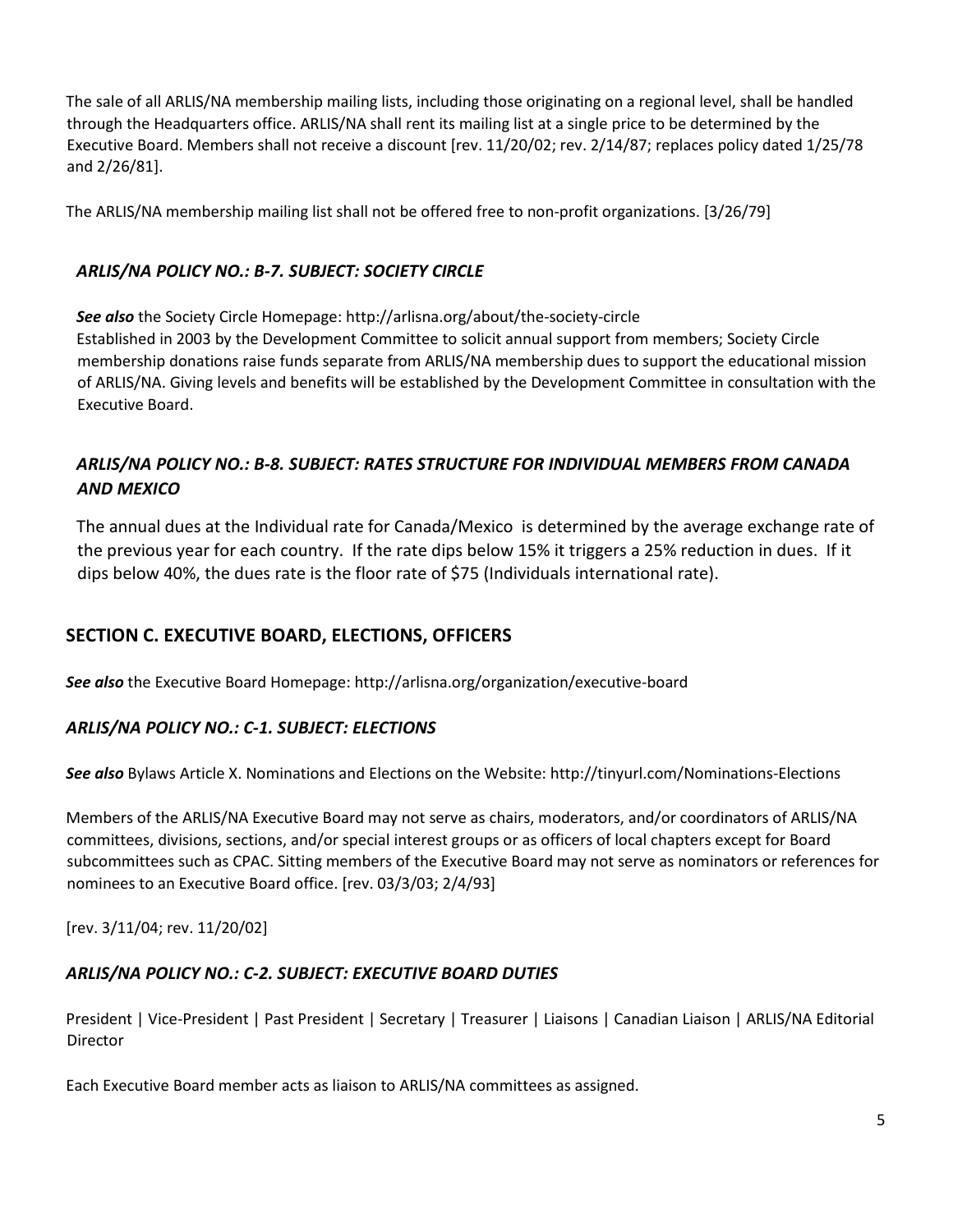- 1. Facilitates formulation of committee goals at the ARLIS/NA Annual conference.
	- A. Acts as information conduit to the group, especially with regard to relevant Executive Board business.
	- B. Ensures relationship of committee activity to strategic planning goals.
	- C. Reports committee goals to Executive Board.
	- D. Assures smooth transition in committee activity from year to year.
- 2. Monitors and assists committee activity through the year.
	- A. Solicits reports of the committee and is copied on all committee communication.
	- B. Informs committee/committee Chair of related activities in other ARLIS committees.
	- C. Contributes insight and commentary as needed for ongoing discussions or projects.
	- D. Provides help as necessary to the committee Chair in meeting deadlines.
	- E. Presents policy issues for Board action as required.
	- F. Reports Board action to the committee Chair in a timely manner.
	- G. Communicates with the committee Chair monthly or as needed.
	- H. Reports dysfunctional committee or non-compliance with Board directions to President in a timely manner.

*See also* ARLIS/NA Bylaws Article V. Elected Officers: http://tinyurl.com/ARLISNA-Bylaws-ElectedOfficers Members of the ARLIS/NA Executive Board may not serve as Chairs, moderators, and/or coordinators of ARLIS/NA committees, divisions, sections, and/or special interest groups or as officers of local chapters except for Board subcommittees such as CPAC. Sitting members of the Executive Board may not serve as references for nominees to an Executive Board office.

# **C-2.A. PRESIDENT DUTIES**

- 1. Serves as the chief executive officer of the Society with authority to make decisions on all Society affairs in consultation with appropriate individuals or groups in accord with Society bylaws and policies.
- 2. Provides advice and direction to the Society's management company on all Society business.
- 3. Chairs and sets agendas for all Executive Board meetings, the annual Membership Meeting, and the Conference Planning Advisory Committee meeting. Appoints members of the Conference Fundraising Subcommittee.
- 4. Communicates to the membership, on a regular basis, the important business of the Society, through such channels as AWS News and Features, the ARLIS/NA Web site, and ARLIS-L. Ensures that other individuals and units within the Society are communicating in a timely and substantive manner. [rev. 2/18/05, AWS News and Features formerly *Update*]
- 5. Reviews monthly financial reports and participates in annual budget planning.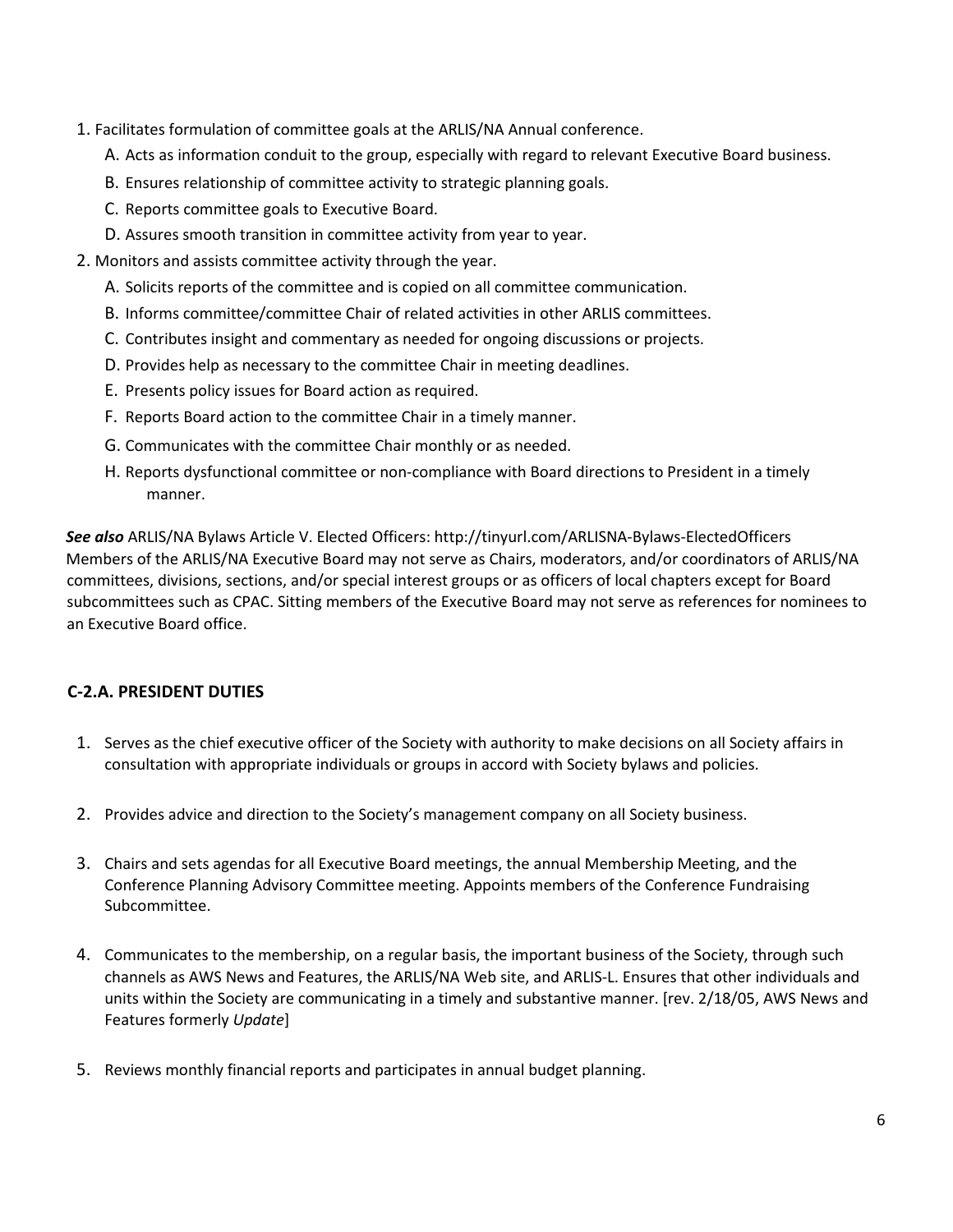- 6. With Headquarters, plans and coordinates the training and orientation of incoming Board members and other Society leaders.
- 7. Serves as chair of Conference Planning Advisory Committee, and Board liaison to the Nominating Committee, the Awards Committee, Distinguished Service Award Committee, and as liaison to appointed positions including the ARLIS/NA Editorial Director and our liaisons to affiliate organizations.
- 8. Identifies issues of ethical concern to the membership of ARLIS/NA and reports them to the Executive Board or to the appropriate committee or group.

9. Appoints conference co-Chairs for conference three years hence. [rev. 4/23/2013; rev. 4/29/2012; rev. 11/20/02; rev. 01/14/00; approved 11/16/96]

10. Responsible for communications with external funders, such as grant-making organizations and donors.

11. Appoints the Strategic Directions Committee

[rev. 06/03/2016]

### **C-2.B. VICE-PRESIDENT/PRESIDENT-ELECT DUTIES**

- 1. Appoints all committee Chairpersons; approves appointments of all committee members and special appointments who are recruited by committee Chairs; directs committee Chairs to make final appointments on behalf of ARLIS/NA Executive Board.
- 2. Responsible for appointing all Special Appointments including: Liaisons to Affiliated Societies such as ALA, IFLA, CAA, etc.; ARLIS/NA Editorial Director and Editorial Board editors; Representatives to National Organizations such as NISO, etc.; Conference Planning Advisory Committee. [rev. 2/25/05, Occasional Papers Editor replaced by Professional Resources Editor; rev. 2/18/05, *Update* Editor replaced by AWS News and Features Editor]
- 3. Participates in review and revision of strategic planning documentation, including Strategic Directions and Action Scorecard.
- 4. Reviews the Management Calendar in consultation with the Executive Board, for the year during which he/she shall serve as President.
- 5. Schedules and selects site(s) of midyear Executive Board meeting(s) for the year during which he/she shall serve as President.
- 6. Reviews monthly financial reports and participates in annual budget planning.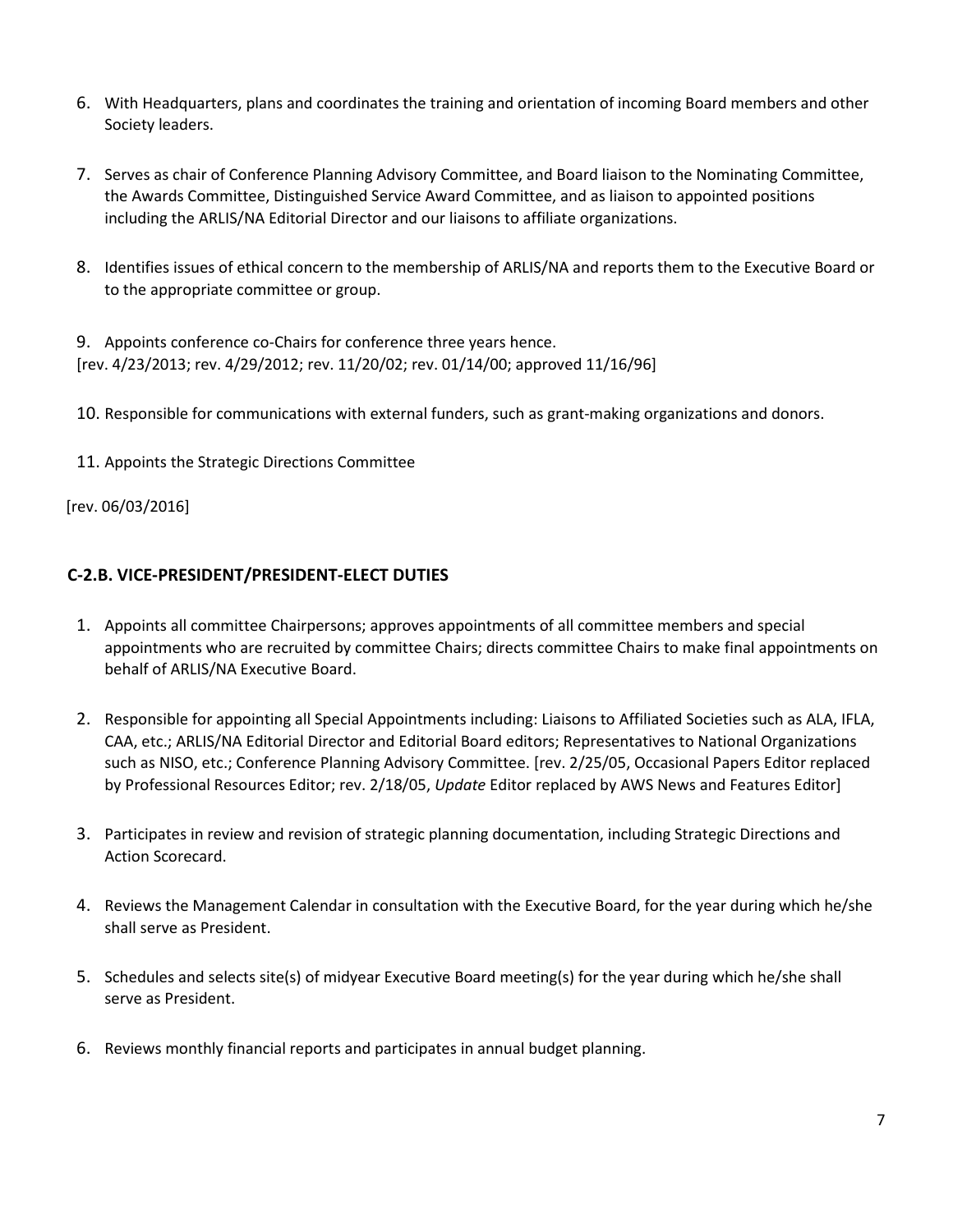- 7. Serves on the Executive Board and attends its regular meetings, assuming responsibility for whatever degree of financial and time commitments are required.
- 8. Serves as Executive Board liaison to Divisions, Sections, and Special Interest Groups, and other committee(s) as assigned.
- 9. Identifies issues of ethical concern to the membership of ARLIS/NA and reports them to the Executive Board or to the appropriate committee or group.
- 10. Serves as member of CPAC while Vice-President and participates in conference-related activities.
- 11. Schedules and selects site of CPAC meeting for the year during which he/she shall serve as President.
- 12. Provides assistance to the President, as needed. Acts as President in the President's absence.
- 13. Undertakes correspondence and special assignments as requested, in particular the call for annual reports.
- 14. Sets agenda, convenes and conducts the Leadership orientation meeting at the annual conference.
- 15. Reports activities at Executive Board meetings and to Board members at other times as necessary.
- 16. With Headquarters and the President, plans and coordinates the training and orientation of incoming Board members and other Society leaders.

[Vice-President/President-Elect position reviewed, rev. 4/23/2013; rev. 7/30/04; rev. 9/20/03; rev. 11/20/02; rev. & approved 11/16/96]

### **C-2.C. PAST PRESIDENT DUTIES**

- 1. Provides general continuity and historical perspective on the Executive Board.
- 2. Undertakes correspondence and special assignments as requested, and sees through projects initiated while President.
- 3. Serves on the Executive Board and attends its regular meetings, assuming responsibility for whatever degree of financial and time commitments are required.
- 4. Reports activities at Executive Board meetings and to Board members at other times as necessary.
- 5. Acts as Executive Board liaison to the Strategic Planning Committee, and other committees as assigned.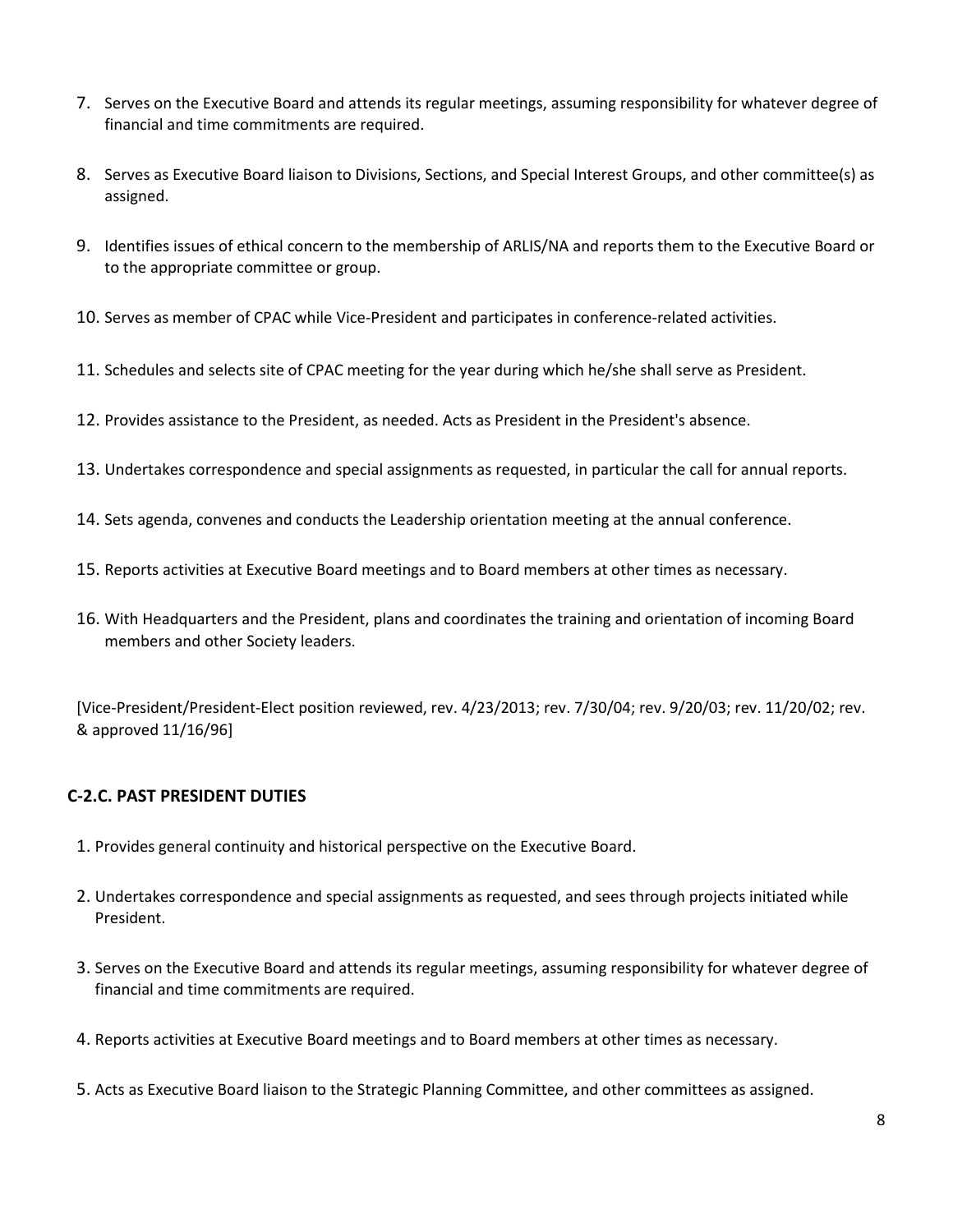- 6. Identifies issues of ethical concern to the membership of ARLIS/NA and reports them to the Executive Board or to the appropriate committee or group.
- 7. Serves as a member of CPAC (Conference Planning Advisory Committee) and a member of the Finance Committee.
- 8. Oversees management of external grants and prepares required grant reports for President.

[Past President Position rev. 7/30/04; rev. 3/11/04; rev. 11/20/02; rev. 01/14/00; approved 11/16/96]

## **C-2.D. SECRETARY DUTIES**

- 1. Records deliberations, decisions, motions and action items made by Executive Board at its meetings during the annual conference, midyear meeting(s), and all Executive Board meetings held throughout the year; prepares a full set of minutes for these meetings and distributes them to the Executive Board.
- 2. Acts as Parliamentarian for all Executive Board meetings.
- 3. Ensures that the minutes of the Executive Board meetings are made publicly available and archived.
- 4. Oversees publicity produced by Headquarters that is not subject to review by ARLIS/NA group leaders and editors.
- 5. Collects and counts ballots for amendments to the Articles of Incorporation and Bylaws.
- 6. Oversees policies and procedures for archiving the Society's records.
- 7. Undertakes correspondence and special assignments as requested.
- 8. Reports to the membership at the annual meetings.
- 9. Identifies issues of ethical concern to the membership of ARLIS/NA and reports them to the Executive Board or to the appropriate committee or group.
- 10. Serves on the Executive Board and attends its regular meetings, assuming responsibility for whatever degree of financial and time commitments are required.
- 11. Reports activities at the Executive Board meetings and to Board members at other times as necessary.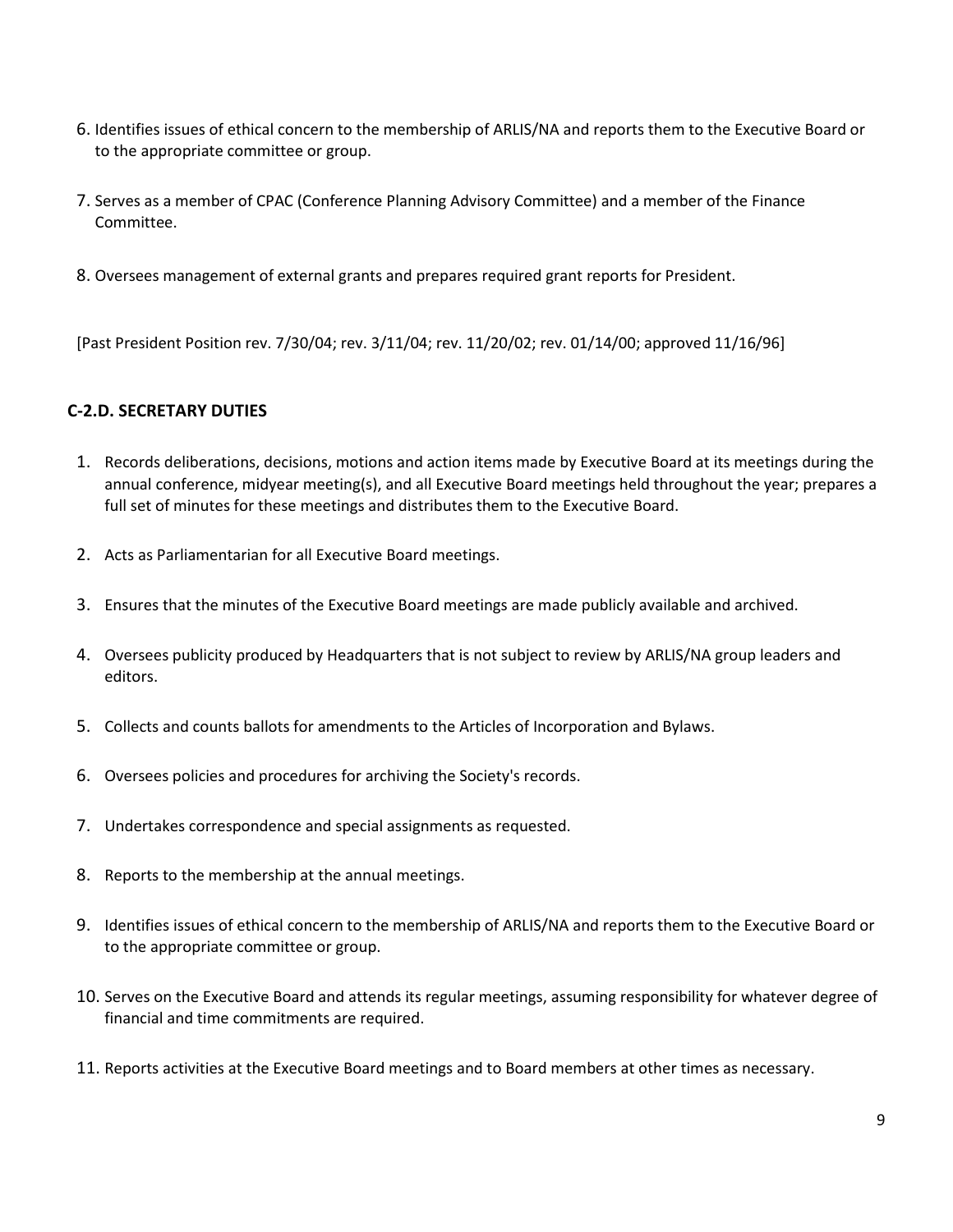- 12. Acts as the Executive Board liaison to the ARLIS/NA Documentation Committee and the Cataloguing Advisory Committee.
- 13. Identifies Board-approved actions or decisions that have a Policy Manual reference or policy change and maintains the Policy Manual with help from the Documentation Committee.
- 14. Serves as chair of the Documentation Committee for two years immediately following their term on the Executive Board.

[Secretary Position: rev. 05/10/19 rev. 11/11/09; rev. 3/11/04; rev. 11/20/02; rev. 01/14/00; approved 11/16/96]

### **C-2.E. TREASURER DUTIES**

- 1. Oversees financial activities of the Society; i.e., monitors the reports from Headquarters; prepares additional reports, as necessary or appropriate.
- 2. Proposes upcoming year's budget (in consultation with President, Vice-President, and/or others) to Executive Board for adoption at midyear meeting--to be effective 1st January.
- 3. Makes recommendations to the Board on financial matters.
- 4. Reviews and approves the Society's annual Federal and state tax returns.
- 5. Reports to the membership at the annual meeting and prepares reports for presentation to the membership through other channels, such as Art Documentation, AWS News and Features and the Web site, as deemed appropriate. [rev. 2/18/05, News
- & Features formerly *Update*]
- 6. Reports activities at Executive Board meetings, and to Board members at other times as necessary.
- 7. Monitors progress of individuals whose activities affect the Society's finances via fundraising, advertising sales, etc.
- 8. Countersigns checks for non-recurring expenses over a designated amount.
- 9. Identifies issues of ethical concern to the membership of ARLIS/NA and reports them to the Executive Board or to the appropriate committee or group.
- 10. Serves as Executive Board liaison to the Finance Committee and other committees as assigned.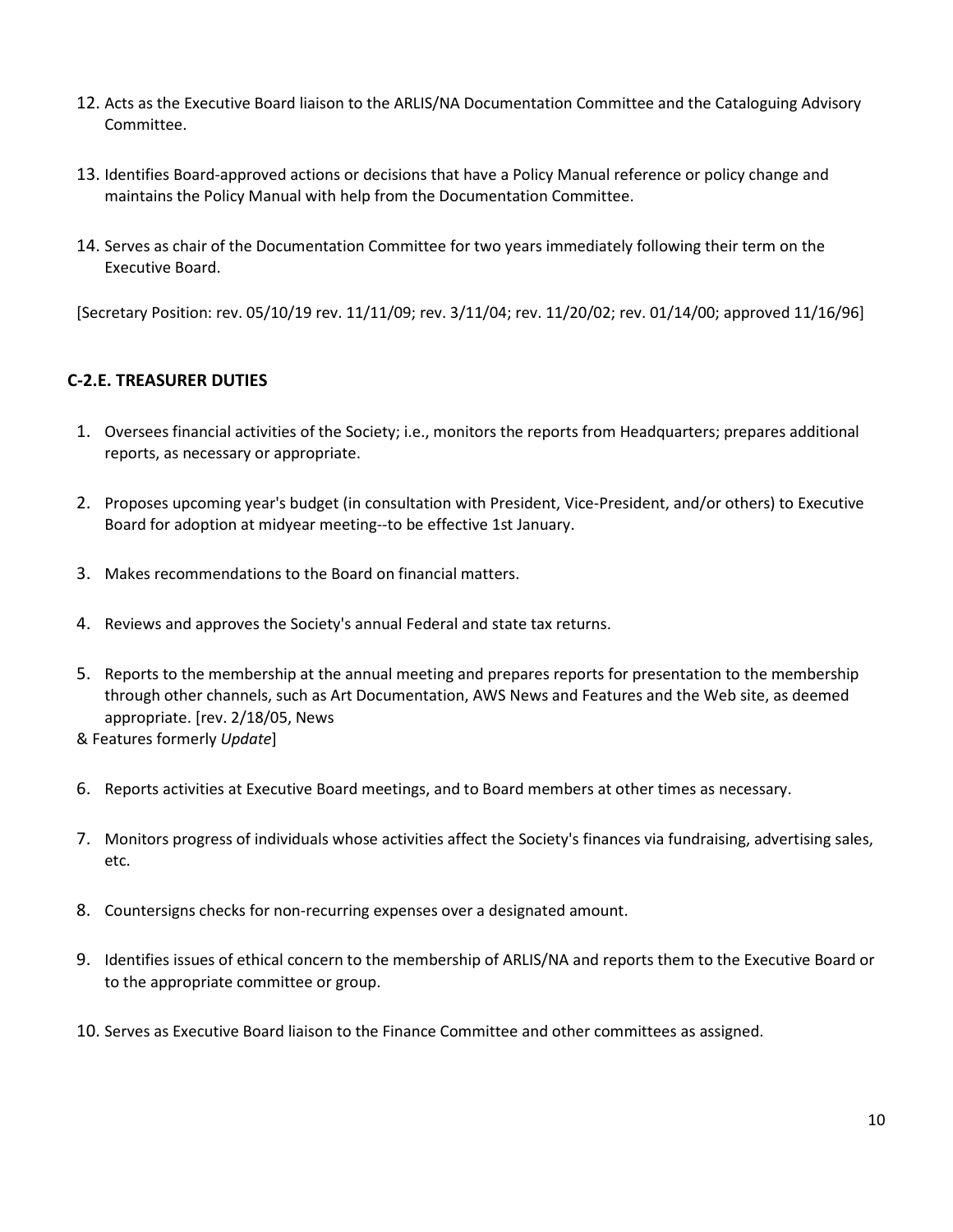- 11. Serves on the Executive Board and attends its regular meetings, assuming responsibility for whatever degree of financial and time commitments are necessary.
- 12. Responsible for updating the biennial comparative listings of library organization membership fees and categories and of conference registration fees.
- 13. Responsible for Financial Information for Executive Board members.
- 14. Solicits budget and special funding requests from the Executive Board, committee Chairs, chapter Chairs, and group moderators in preparation for drafting the annual budget at the midyear meeting. Reports Executive Board's budget decisions back to group leaders.
- 15. Serves as a member of the Conference Planning Advisory Committee and attends the conference planning meeting at the conference site the year prior to the conference.
- 16. Undertakes correspondence and special assignments as requested.

[Treasurer Position rev. 4/29/2012; rev. 7/30/04; rev. 11/20/02; rev. 01/14/00; approved 11/16/96]

### *ARLIS/NA POLICY NO.: C-3. SUBJECT: LIAISON GENERAL DUTIES*

- 1. According to Bylaws Article VI, there shall be five liaisons serving on the Executive Board. Four liaisons are elected from the membership at large, one of which shall always be a Canadian representative: Advancement Liaison, Education Liaison, Chapters Liaison, Canadian Liaison and the Editorial Director who is appointed by the VP/President-Elect.
- 2. Each liaison serves on the Executive Board and attends its regular meetings and participates fully in its deliberations, assuming responsibility for whatever degree of financial and time commitments are required.
- 3. Each liaison identifies issues of ethical concern to the membership of ARLIS/NA and reports them to the Executive Board or to the appropriate committee or group.
- 4. Each liaison serves as Executive Board liaison to ARLIS/NA groups as assigned
- 5. Each liaison undertakes correspondence and special assignments as requested, including the writing of reports.

[adopted: 3/12/08]

### **C-3.A. ADVANCEMENT LIAISON**

In addition to general duties outlined above, the Advancement Liaison shall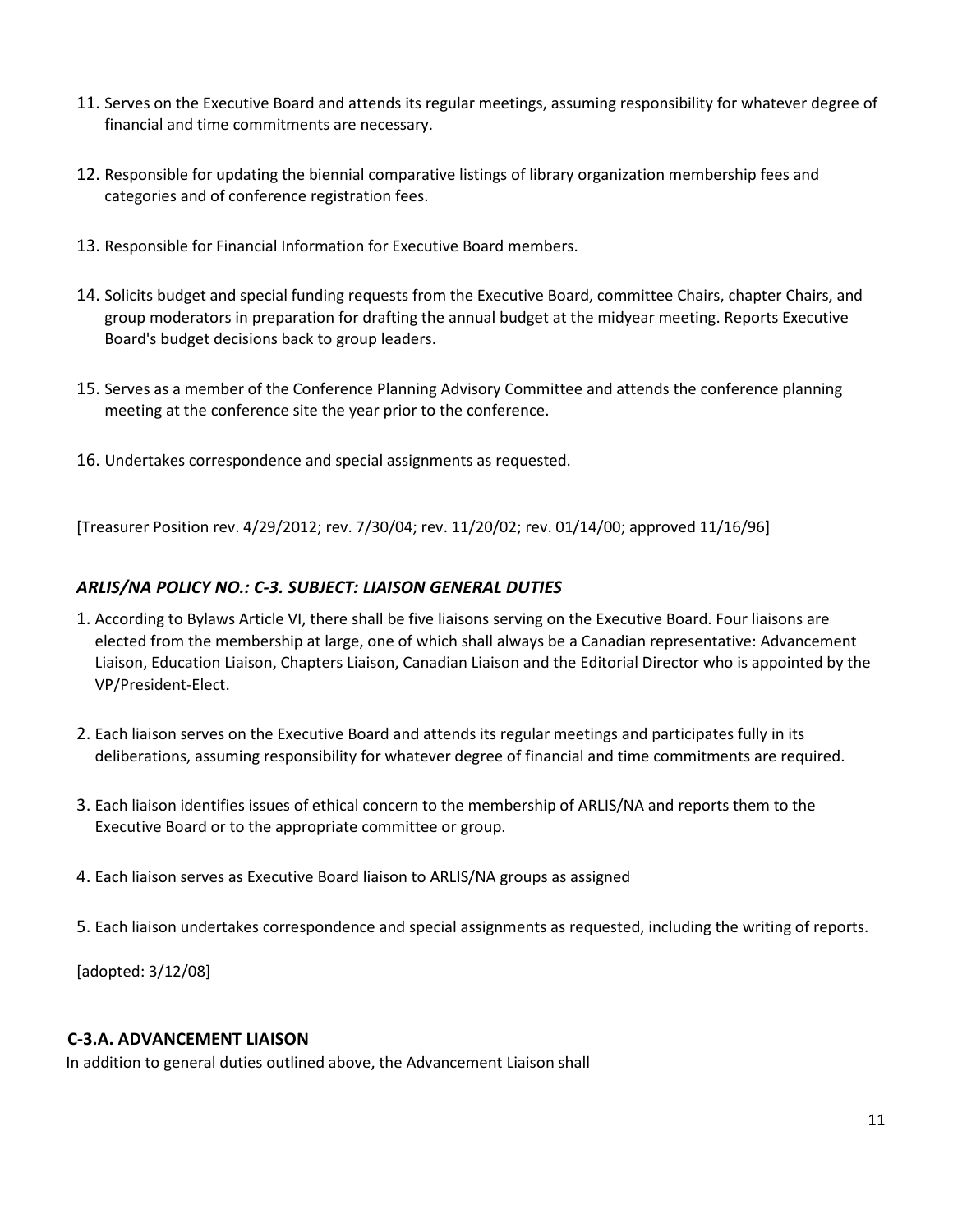- 1. Work with the Membership Committee, reporting on their activities to the Board and reporting on Board decisions to the committee.
- 2. Work with the Development Committee, reporting on their activities to the Board and reporting on Board decisions to the committee.
- 3. Work with the Diversity Committee, reporting on their activities to the Board and reporting on Board decisions to the committee.
- 4. Attend the meetings of the Membership, Development and Diversity Committees at the annual conference.
- 5. Play a significant role in conference planning activities, particularly helping coordinate efforts of the Development committee and the host chapter(s).
- 6. Serves on the Development Committee for two years immediately following their term on the Executive Board.

[adopted: 3/12/08, rev. 8/10/18]

## **C-3.B. CANADIAN LIAISON**

In addition to the general duties outlines above, the Canadian Liaison shall

- 1. Act as liaison between ARLIS/NA Canada and the Executive Board. Also serves as Chair of ARLIS/NA Canada, the national chapter which fosters communication and cooperation among Canadian members. It is autonomous of the other Canadian chapters and regional representatives and has no authority over them.
- 2. Work with the Chapters Liaison to respond to the concerns of individual Canadian members and chapters and aids in their solution.
- 3. Serve as ex-officio member of all Canadian chapters, including the international Northwest chapter, and attend chapter meetings, whenever feasible. Promote Canadian membership and participation in ARLIS/NA.
- 4. Serve as liaison to the Public Policy Committee and to the International Relations Committee.
- 5. Subscribe to the CARLIS-L listserv and relevant chapter listservs to receive chapter meeting announcements, rosters of officers, membership directories, newsletters, and other chapter publications.
- 6. Submit Canadian information to the ARLIS/NA Web site where appropriate and posts relevant ARLIS/NA information on CARLIS-L. Submit rosters of ARLIS/NA Canada officers to Headquarters and the Web Editor as scheduled on the Management Calendar.
- 7. Report the decisions and deliberations of the Executive Board to Canadian members when subject is of national Canadian concern.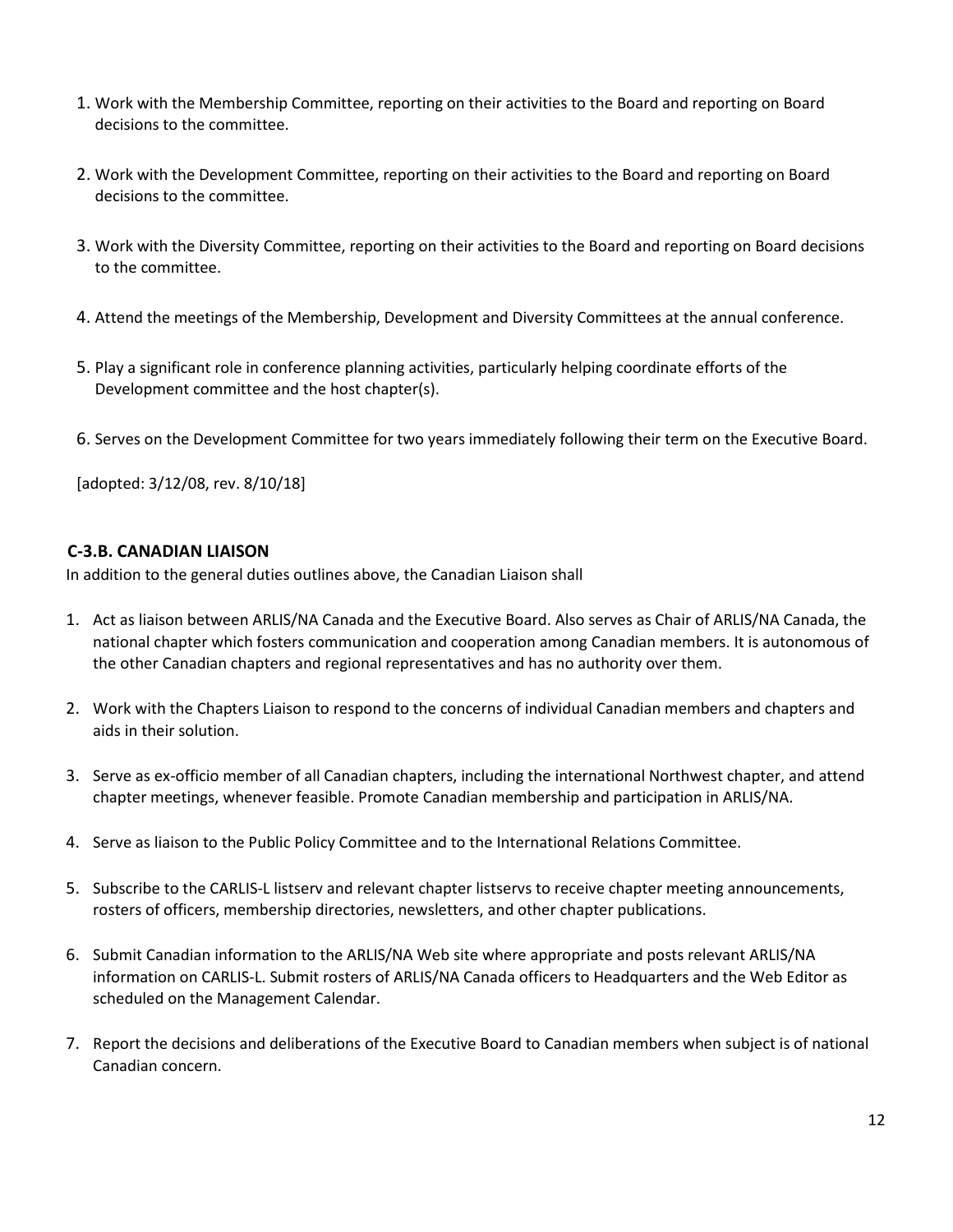- 8. Report own activities, as well as pertinent Canadian issues at Executive Board meetings and to Board members at other times as necessary.
- 9. Act as liaison between ARLIS/NA and Canadian national professional associations.
- 10. Serve as Chair of the Melva Dwyer Award Subcommittee (see section G-7-G).
- 11. Organize and attend the ARLIS/NA Canada meeting at the annual conference.
- 12. When ARLIS/NA annual conference is hosted in Canada (every 10 years), work with Chapters Liaison and host chapter to identify co-chairs and conference theme.

[rev. 07/16]; [rev. 10/08; [adopted: 3/12/08] Canadian Representative position rev. 7/14/04; 11/20/02; approved 11/16/96]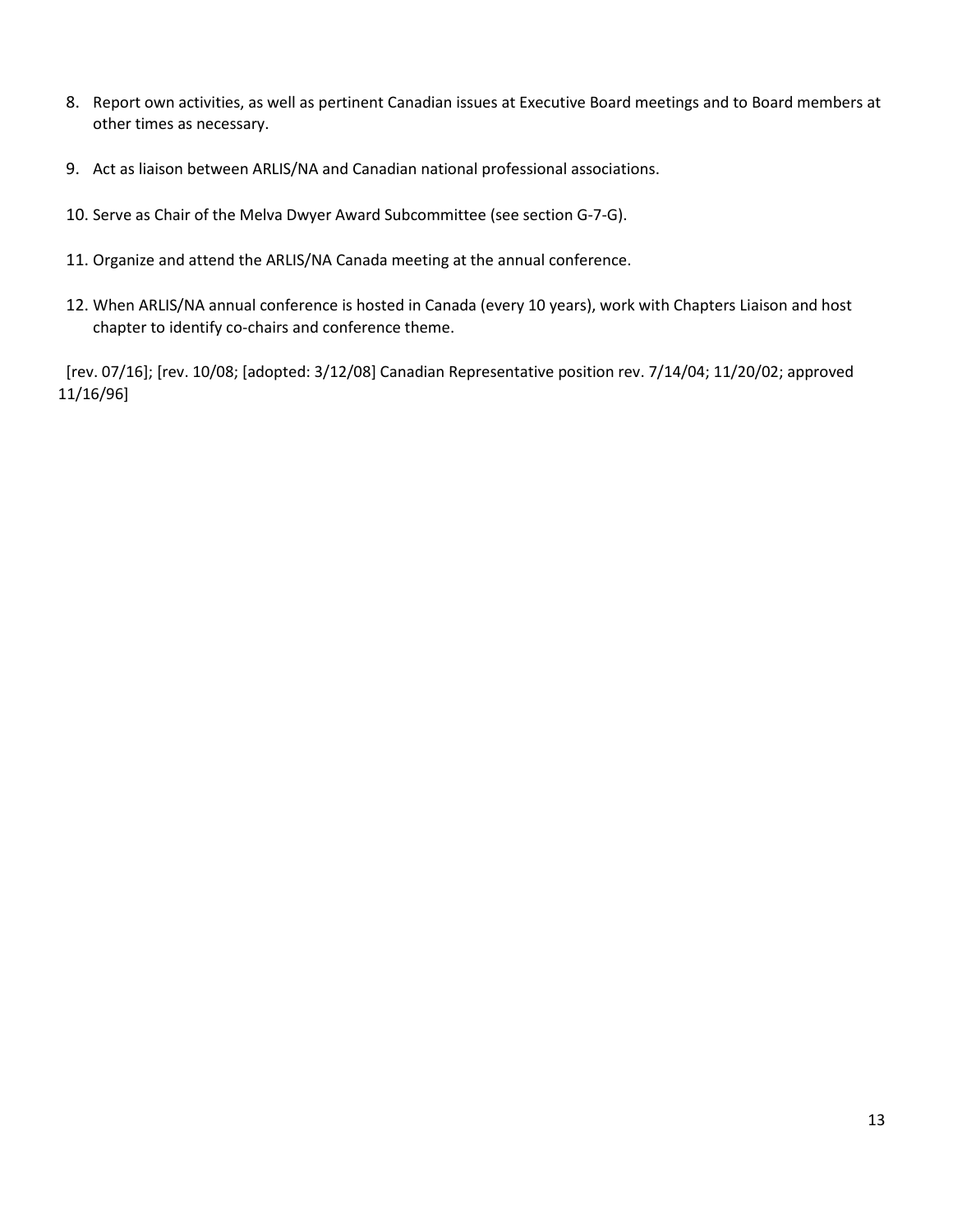# **C-3.C. CHAPTERS LIAISON**

In addition to general duties outlined above, the Chapters Liaison shall,

- 1. Receive chapter meeting announcements, annual reports, rosters of officers, membership directories, newsletters, and other chapter publications. Maintain the Chapters-L listserv and any ARLIS/NA chapter leader project management tools. Subscribe to chapter listservs when possible. Submit roster of chapter officers to Headquarters and the AWS editors as scheduled on the Management Calendar.
- 2. Report the decisions and deliberations of the Executive Board to the chapters after Board meetings, and at other times as necessary.
- 3. Report own activities, as well as chapters' activities, at Executive Board meetings and to Board members at other times as necessary.
- 4. Organize and attend the Chapters' Chairs meetings throughout the year and at the annual conference.
- 5. Advocate for chapters' concerns before the Board.
- 6. Responsible for reviewing and updating the Chapter Success Book (at least every three years). *See* ARLIS/NA POLICY NO.: D-7.
- 7. Solicit and submit Chapter proposals for hosting the ARLIS/NA annual conference. Proposals should be submitted and available for discussion at the EB mid-year meeting three years ahead of proposed conference year. Following selection of annual conference host Chapter, work with Chapter to identify co-chairs and conference theme.
- 8. Solicit chapter donations to the ARLIS/NA annual conference.
- 9. Serves as ex-officio of all chapters. Attends chapter meetings as feasible.

[rev. 10/08; [adopted: 3/12/08] Regional Representatives position rev. 11/20/02; rev. 01/14/00; approved 11/16/96]

### **C-3.D. EDUCATION LIAISON**

In addition to general duties outlined above, the Education Liaison shall

1. Work with the Professional Development Committee and its subcommittees (Education, Educational Technology and Mentoring), reporting on their activities to the Board and reporting on Board decisions to the committees and subcommittees.

2. Attend the meetings of the Professional Development Committee and its subcommittees at the annual conference.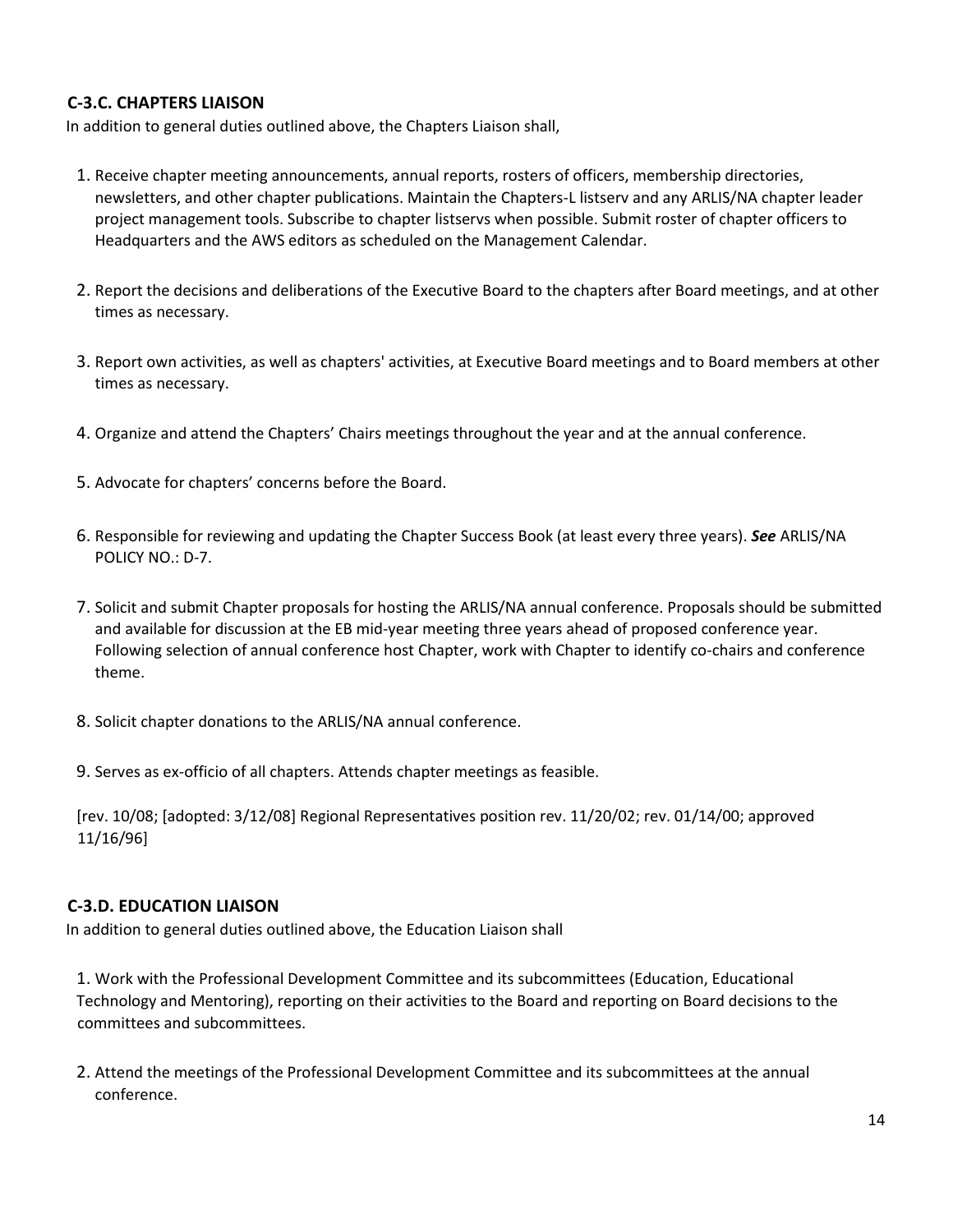3. Work with the Summer Educational Institute Advisory Committee and the Summer Educational Institute Implementation Team.

[adopted: 3/12/08]

# **C-3.E. ARLIS/NA EDITORIAL DIRECTOR**

- 1. The ARLIS/NA Editorial Director shall be appointed by the Vice-President/President-Elect and serves as a nonvoting member of the Executive Board and attends its regular meetings and participates fully in its deliberations, assuming responsibility for whatever degree of financial and time commitments are required
- 2. Works with the ARLIS/NA Editors, reporting on editorial activities to the Board and reporting on Board decisions to the committee.
- 3. Convenes the meeting of the ARLIS/NA Editors at the annual conference, and at least a mid-year meeting and others as needed.
- 4. Conducts mid-year reviews with all editors; makes recommendations for reappointments to the President and VP/President-Elect.
- 5. Oversees all ARLIS/NA editorial groups, development of style guides, and coordinates training on publications platforms.
- 6. Identifies issues of ethical concern to the membership of ARLIS/NA and reports them to the Executive Board or to the appropriate committee or group,
- 7. Undertakes correspondence and special assignments as requested, including the writing of reports.

# *ARLIS/NA POLICY NO.: C-4. SUBJECT: EXECUTIVE BOARD -- FREQUENCY OF MEETINGS AND LOCATION*

Executive Board meetings shall be held at least twice a year. The Annual meeting shall be held before and after the annual conference in whatever city the conference is held.

The Mid-year Board meeting site is determined by the President. It is usually held in the hometown of the President but may be held at another location. [rev. 11/20/02]

The Board meets monthly via phone or web-conferencing.

# *ARLIS/NA POLICY NO.: C-5. SUBJECT: EXECUTIVE BOARD – OPEN MEETING POLICY*

All Executive Board meetings shall be open only to the ARLIS/NA membership and invited guests on a seating/loginavailable basis. If an Executive Session is called in the course of the Executive Board meeting, non-board members will be asked to leave but may return at the close of Executive Session. [rev. 11/20/02; issued 3/14/91]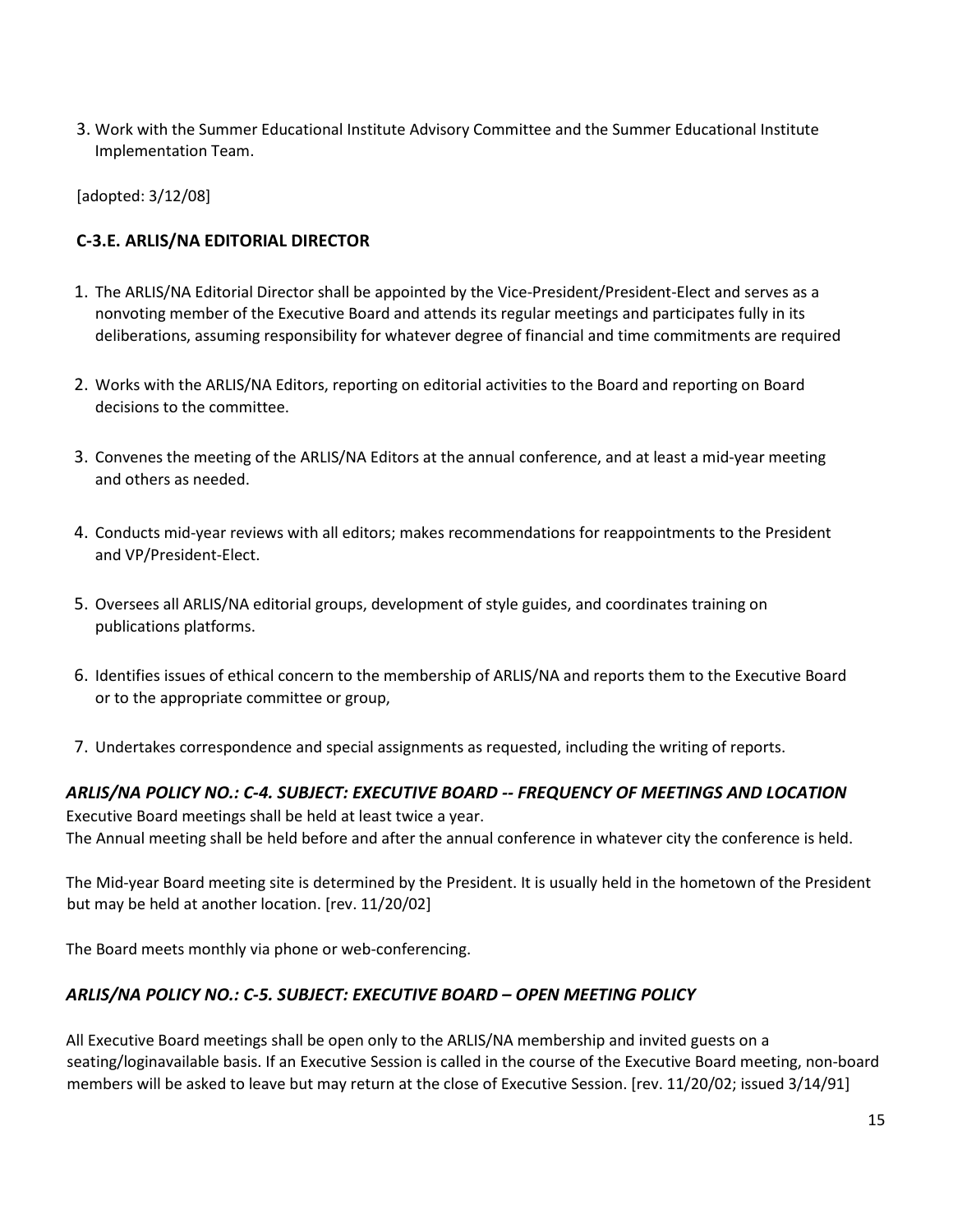# *ARLIS/NA POLICY NO.: C-6. SUBJECT: EXECUTIVE BOARD – ELECTRONIC MINUTES*

*See also* Policy No. A-3

Approved minutes of the Executive Board meetings shall be posted on the ARLIS/NA Website. [rev. 11/20/02; adopted 11/16/96]

## *ARLIS/NA POLICY NO.: C-7. SUBJECT: EXECUTIVE BOARD -- ONLINE MOTIONS*

Executive Board decisions or actions can be voted on during scheduled meetings or online between meetings; the following procedures will be followed for online votes:

- 1. Topic/issue is identified and described on the Board-list by any Executive Board member.
- 2. The President calls for a motion, the motion wording is supplied by the Executive Board member who initiated the topic.
- 3. The President, in collaboration with the motioner as needed, assigns a brief descriptive header/term to be used in the subject line of all related email messages. The form of the subsequent email subject lines will be Motion: Header (for example: Motion: Public Policy).
- 4. The President calls for a second via Board-list.
- 5. After the motion is made and seconded, the Secretary assigns a motion number to the motion, uploads the motion to the Board's file sharing service, sends the link via the Board-list, and sets the deadline for discussion, usually 5 calendar days from the posting date.
- 6. At the end of the discussion period the President calls for a vote from each voting Board member and sets a deadline for the vote.
- 7. Results of the vote are ratified and recorded into the Board minutes at the next Executive Board meeting.

[rev. 5/22/19; 11/13/08; 3/5/98; 7/17/97, 4/25/97; adopted 12/10/96]

### *ARLIS/NA POLICY NO.: C-8. SUBJECT: EXECUTIVE BOARD -- REPORTING REQUIREMENTS*

#### *See also* ARLIS/NA POLICY NO.: A-4

ARLIS/NA Executive Board members' reports shall be limited to one annual report and one midyear report. [rev. 2/3/17]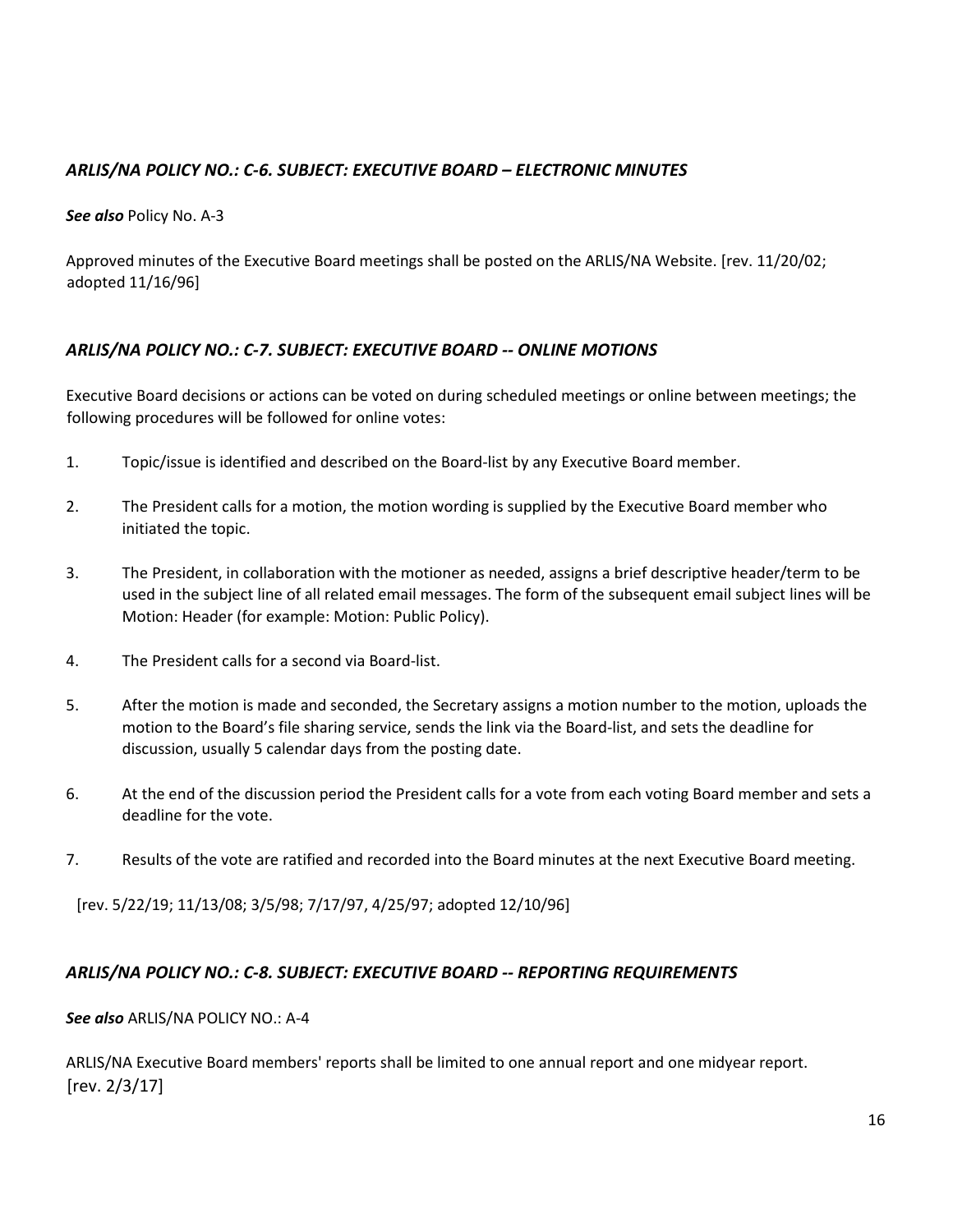Letters sent out by board members on behalf of the board shall be copied to the President in lieu of other reports. [rev. 4/29/2012; issued 1/30/93; amends policy dated 2/14/87]

Board liaisons shall report regularly to the Executive Board on liaison group activities.

# *ARLIS/NA POLICY NO.: C-9. SUBJECT: EXECUTIVE BOARD -- TRANSMITTAL OF RECORDS*

Outgoing members of the Executive Board are required to turn over relevant files for their positions to their successors within one month after the conference Board meetings.

[issued 6/29/86]

## *ARLIS/NA POLICY NO.: C-10. SUBJECT: EXECUTIVE BOARD -- EXPENSES*

For all board members (incoming and outgoing):

A. Executive Board members normally pay for their own conference registration, but exceptions can be made at the discretion of the President. These may include membership luncheon or banquet, anniversary party, etc where attendance is mandated, but shall not include workshops or tours (optional events). [rev. 9/10/10]

B. Complimentary rooms may be given to Board members depending on overall hotel room pickup. First priority is Headquarters staff, followed by the Conference Co-Chairs and then the Executive Board.

C. As part of the budget planning process the Treasurer and Executive Board will determine a dollar amount for Travel Expense allotments to each Board member during the coming year. Additional lump-sum amounts will be determined for Liaisons and for those Board members required to attend the Conference Planning Advisory Committee (CPAC) meeting. Following discussion, the Executive Board travel advance budget shall be approved as a part of the Society's entire budget.

[rev. 11/20/02; approved April 28, 1997. Original policy on board reimbursement dated 7/76]

D. Board Travel Expense disbursements shall be available as an advanced lump sum to each Board member, or as reimbursed expenses at the option of each sitting Board member.

E. Board members are required to submit the "Business and Travel Expense Report" to Headquarters after their trip. Each expense of \$25.00 or more must be accompanied by an original receipt. Board members who leave the Board at any time other than the annual conference must submit a report within 30 days of their effective termination date and must return any unspent travel advance funds.

F. Executive Board member's miscellaneous expenses such as postage or telephone are built into the ARLIS/NA annual budget. Smaller expenses should be grouped on a single report.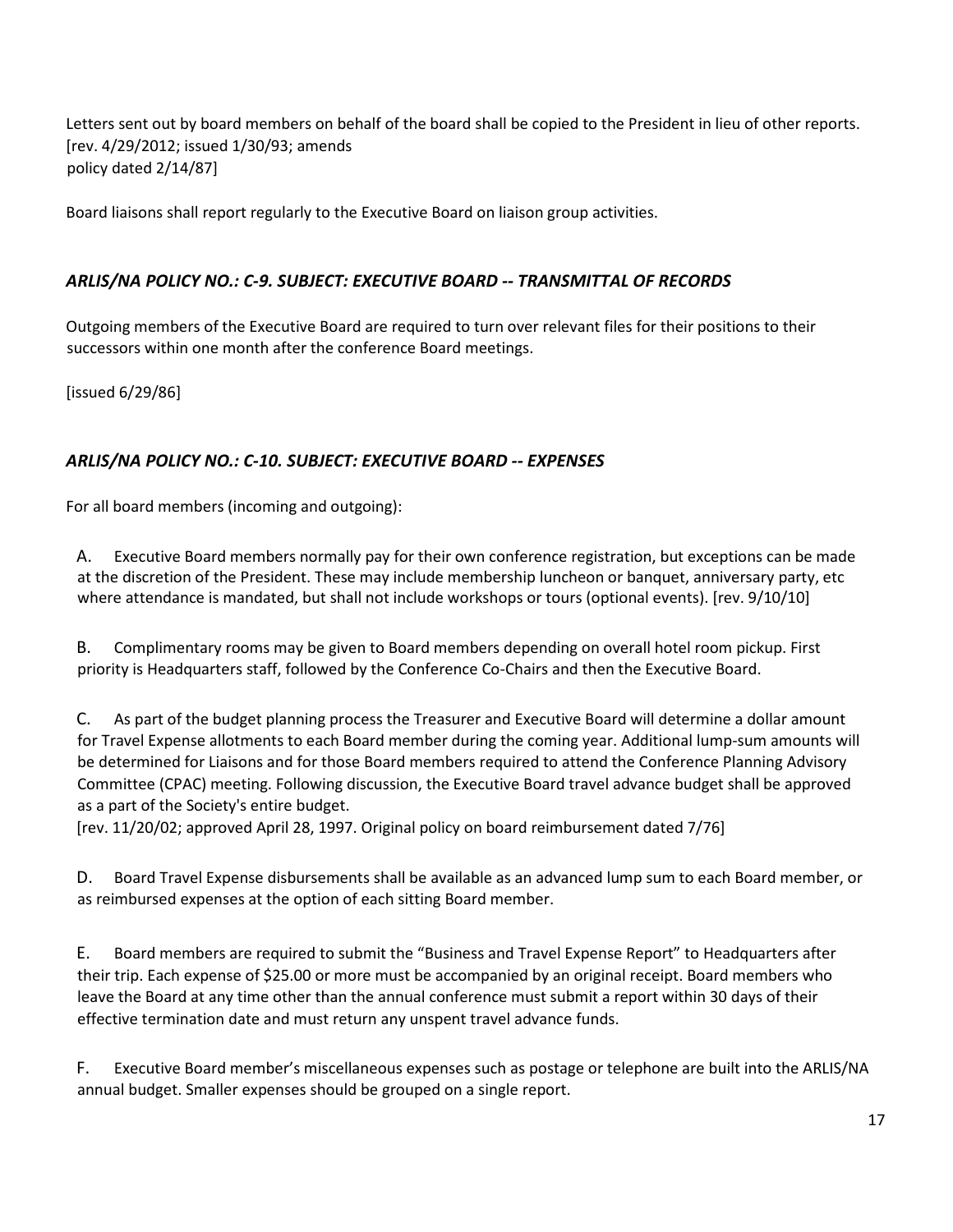# *ARLIS/NA POLICY NO.: C-11. SUBJECT: EXECUTIVE BOARD TRAINING*

An Executive Board member shall be assigned annually to review the current Board orientation procedures and make recommendations for improvement.

New Board members are subscribed to the Board listserv in late November/early December so they can observe how online business is conducted and become familiar with current issues.

An annual orientation is held for new Board members, coordinated by the President or Vice-President.

[rev. 11/20/02; issued 2/6/85]

#### *ARLIS/NA POLICY NO.: C-12. SUBJECT: PROCEDURES FOR REPLACING AN EXECUTIVE BOARD MEMBER*

ARLIS/NA differs from many other nonprofit organizations in that it relies heavily on volunteer participation in the direct management of Society affairs. It is the consensus in association management that small (9-15 members) Boards operate most efficiently and effectively, but they can only do so if each member fulfills the responsibilities of his or her position. With a small Board of 10 members, ARLIS/NA expects that Board members have a minimum responsibility to attend Board meetings and to report on their particular areas. Unacceptable factors relating to Board membership would thus be the following:

- 1) Absence from two consecutive required Board meetings.
- 2) Failure to carry on the responsibilities of the Board position, as defined in the relevant official position description and as perceived by the President in discussion with other Board members.
- 3) Failure to submit scheduled reports as required by the bylaws and management calendar.
- Any of the above or a combination of any of the above will call for action by the Board as follows:
- 1) The President shall attempt to ascertain the reason for failure to carry out Board responsibilities by personal communication with the person involved.
- 2) The President will monitor the results of this communication for no more than one quarter before taking further action.
- 3) If the failure continues, the President will ascertain whether the Board member wishes to remain on the Board.
- 4) If there is no satisfactory resolution of the problem, the President may bring the issue to the next Board meeting where a vote will be taken to ask the person to step down.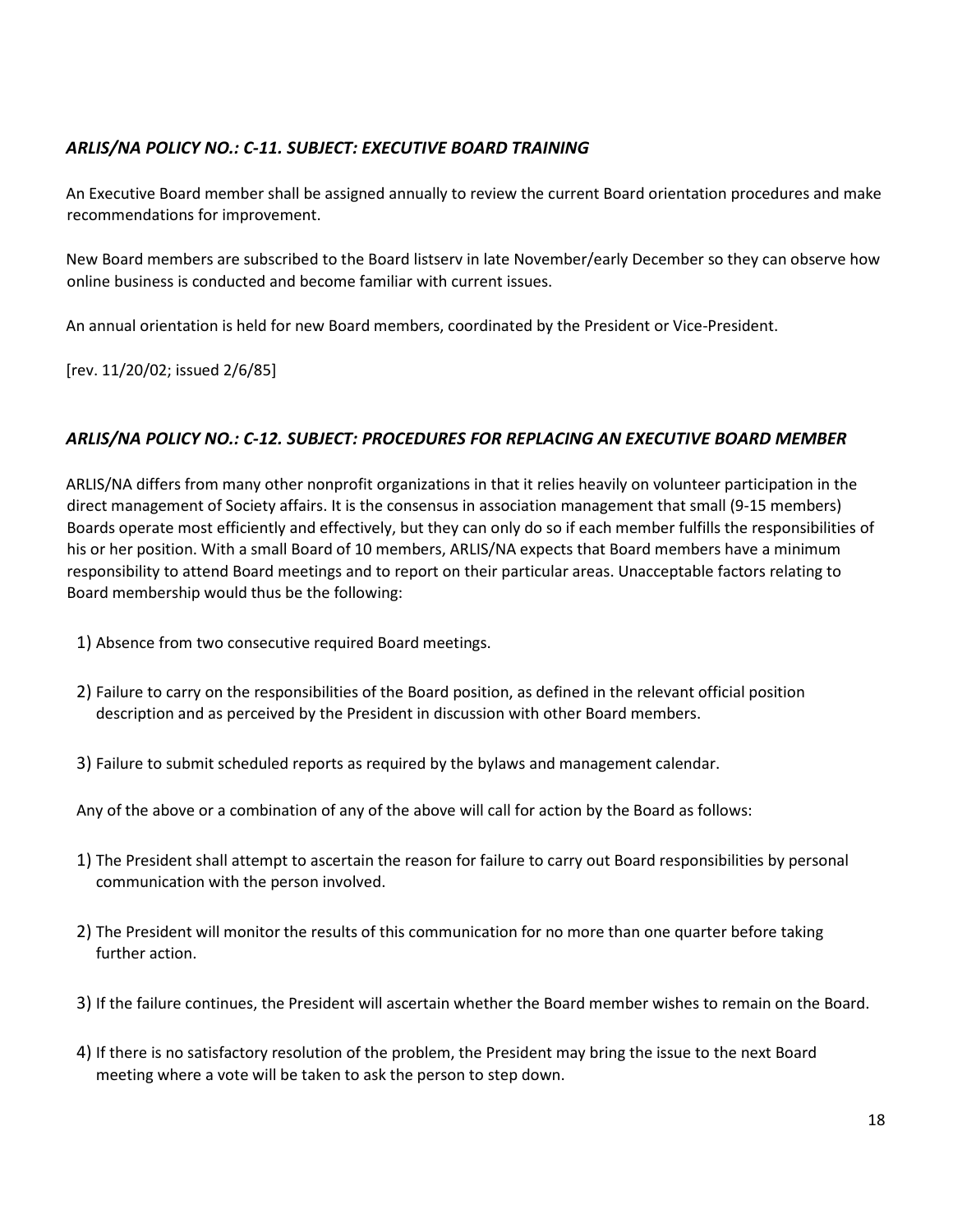- 5) The President shall appoint a replacement until new elections for Board members are held, as set forth in Article IX, Section 3 of the ARLIS/NA Bylaws.
- 6) If the Canadian Liaison moves out of Canada, they must resign their Board position. The President shall appoint a replacement until new elections for Board members are held, as set forth in Article VIII, Section 3 of the ARLIS/NA Bylaws.

[rev. 10/08; 11/20/02; approved 4/9/97]

## **SECTION D: CHAPTERS**

*See* **also** the Chapter Success Book: http://arlisna.org/images/admindocs/chapter\_success.pdf And Chapter Homepages: http://arlisna.org/organization/chapters

### *ARLIS/NA POLICY NO.: D-1. SUBJECT: CHAPTER ALLOTMENTS*

**See** the Chapter Success Book[:](http://www.arlisna.org/arlismembers/chapter_success.html) [http://www.arlisna.org/arlismembers/chapter\\_success.html](http://www.arlisna.org/arlismembers/chapter_success.html) The Society shall not provide allotments to the chapters based on number of Society members or any other formula.

### *ARLIS/NA POLICY NO.: D-2. SUBJECT: CHAPTER MEMBERSHIP -- ELIGIBILITY See*

the Chapter Success Book: http://arlisna.org/images/admindocs/chapter\_success.pdf Any member of ARLIS/NA may also become a member of chapter(s).

### *ARLIS/NA POLICY NO.: D-3. SUBJECT: CHAPTER REPORTING RESPONSIBILITIES*

*See* the Chapter Success Book: http://arlisna.org/images/admindocs/chapter\_success.pdf

### *ARLIS/NA POLICY NO.: D-4 SUBJECT: CHAPTER PROJECT FUNDING*

*See* the Chapter Success Book: http://arlisna.org/images/admindocs/chapter\_success.pdf

### *ARLIS/NA POLICY NO.: D-5 SUBJECT: CHAPTER NEWSLETTERS*

The Society shall encourage, but not subsidize except through approval of special funding requests, the publication of chapter newsletters and other accepted channels of news distribution.

# *ARLIS/NA POLICY NO.: D-6 SUBJECT: SUBSIDIZATION OF ARLIS/NA MEMBERSHIPS*

ARLIS/NA membership for chapter officers shall not be subsidized by ARLIS/NA.

### *ARLIS/NA POLICY NO.: D-7 SUBJECT: CHAPTER SUCCESS BOOK*

The President shall assign to the Chapters Liaison the responsibility for reviewing and updating the Chapter Success Book at least every three years.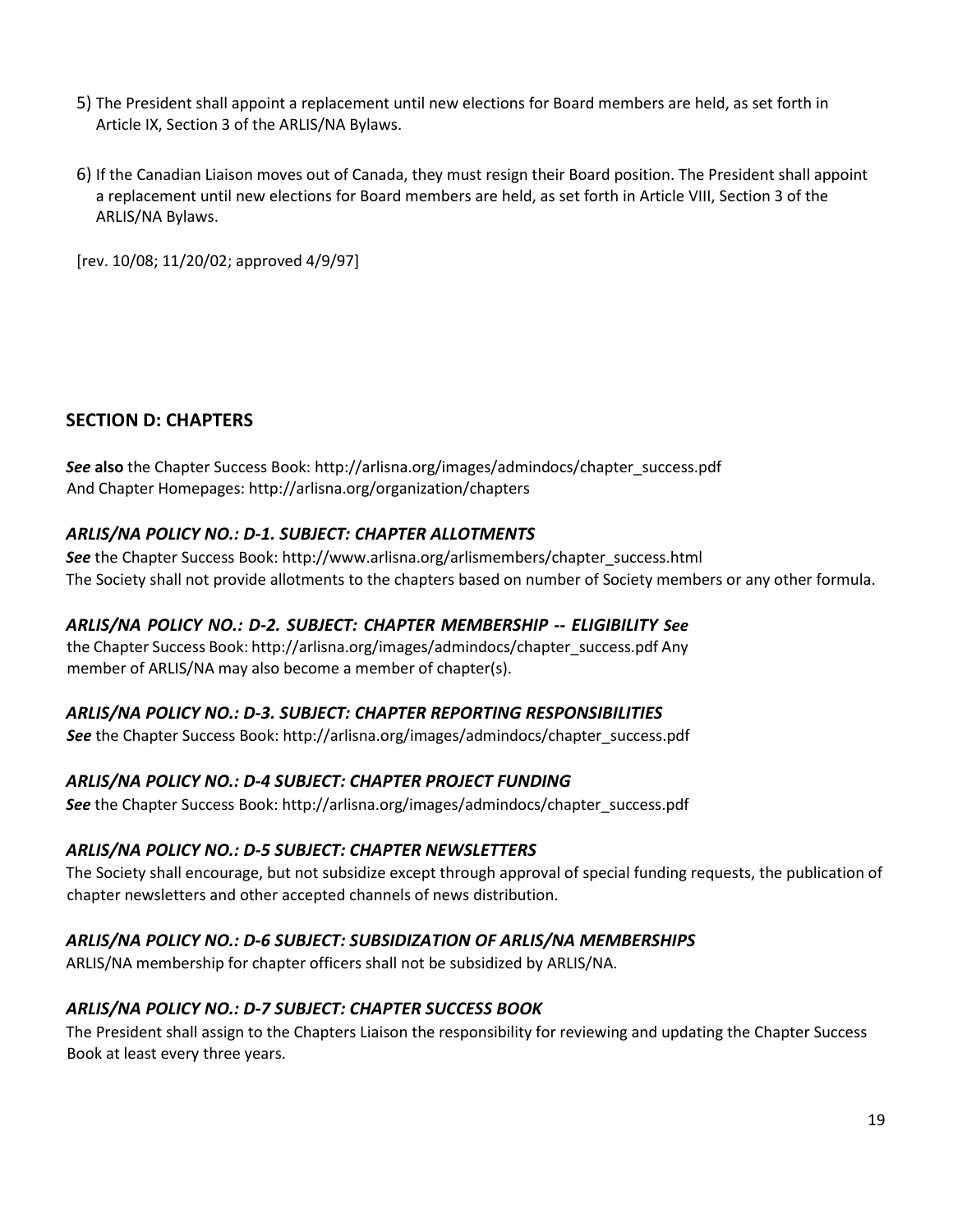# *ARLIS/NA POLICY NO.: D-8 SUBJECT: CHAPTER OPERATING YEARS*

All chapters shall be required to begin their membership year and the terms of office of their officers on January 1, i.e., that they operate on the calendar year.

# *ARLIS/NA POLICY NO.: D-9 SUBJECT: CHAPTER FUNDRAISING*

ARLIS/NA groups or chapters may not solicit advertising or other financial support from outside sources such as potential advertisers/sponsors, without express approval of the ARLIS/NA Development Committee.

# *ARLIS/NA POLICY NO.: D-10 SUBJECT: CHAPTERS SUSPENSION OR DISSOLUTION*

The suspension or dissolution of a chapter are actions taken voluntarily by that chapter's membership or by decision of the executive board due to the chapter's inactivity.

## **Procedure:**

- 1. Determination of inactive status: *A chapter is considered to be inactive when it has not held meetings for one year and no one from the chapter responds to two communication attempts from the executive board liaison or other board members, or lacks a contact person for one year.*
- 2. Declaration of inactive status: *The executive board shall declare a chapter to be inactive. The decision of the executive board and the specified inactive time period shall be documented by the Board Liaison and recorded in the minutes of the ARLIS/NA Secretary.*
- 3. Cessation of Inactive Status:

The inactive status will be removed when the chapter resumes its prescribed activities and notifies the Executive Board accordingly.

4. Dissolution of a chapter:

If the chapter's activities are not resumed within the prescribed time period, the executive board may dissolve the chapter. This action shall be documented by the chapter's executive board liaison and recorded in the minutes of the ARLIS/NA Secretary.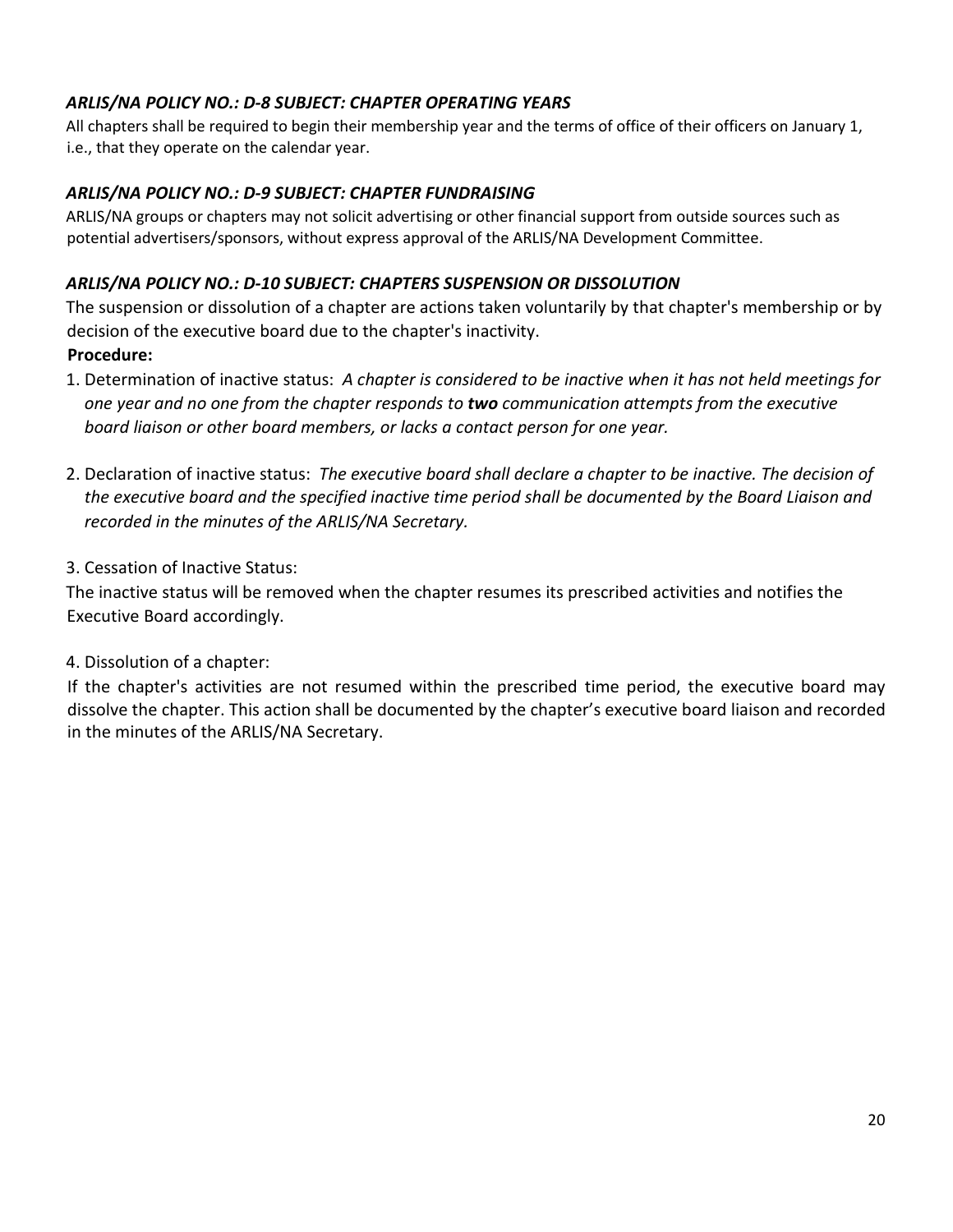# **SECTION E. DIVISIONS, SECTIONS AND SPECIAL INTEREST GROUPS**

*See also* the Divisions Page: http://arlisna.org/organization/divisions *See also* the Sections Page: http://arlisna.org/organization/sections *See also* the Special Interest Groups Page: http://arlisna.org/organization/sigs

# *ARLIS/NA POLICY NO.: E-1. SUBJECT: DIVISIONS, SECTIONS & SPECIAL INTEREST GROUPS--RELATIONSHIP TO ARLIS/NA AND PROCEDURES FOR FORMING NEW GROUPS*

Divisions, Sections, and Special Interest Groups shall not represent ARLIS/NA outside the organization without first consulting the Executive Board. [issued 6/8/75]

Each group is encouraged to use ARLIS-L, AWS, social media and group blogs, and all technology platforms sustained by ARLIS/NA following ARLIS/NA guidelines and style guides to provide information on its activities to the membership. [2/18/05, AWS News and Features formerly *Update*; rev. 11/16/96; issued 6/8/75]

Meetings and activities shall be open to any ARLIS/NA member.

A representative from the newly group advises the Vice-President/President-Elect of the intent to form a Division, Section, or SIG and submits the intent to the VP/President-Elect as a formal request. The request should include the following information:

- Statement of Purpose for the proposed group
- Number of interested members
- Name of coordinator/moderator
- Name of submitter of proposal
- Strategic directions and core values addressed
- Any additional notes or comments

The Board checks that the proposed group complies with the Bylaws and votes on the request.

[rev. 06/03/2016]

# *ARLIS/NA POLICY NO.: E-2. SUBJECT: DIVISIONS, SECTIONS & SPECIAL INTEREST GROUPS-REPORTING/RECORDKEEPING/ARCHIVES*

*See also* the Report Guidelines: http://tinyurl.com/ReportingGuidelines

Each new moderator of Divisions and Sections, and coordinators of Special Interest Groups is required to read the policy manual and bylaws, and adhere to their provisions in the conduct of the service to the Society.

Moderators will send reports as required to their liaison, VP/PE, in advance of each Executive Board meeting. Coordinators may optionally send reports to the VP/PE in advance of Executive Board meetings for posting to the respective division, section, or SIG web page.

Recorders are appointed by the moderator or coordinator to take minutes of meetings.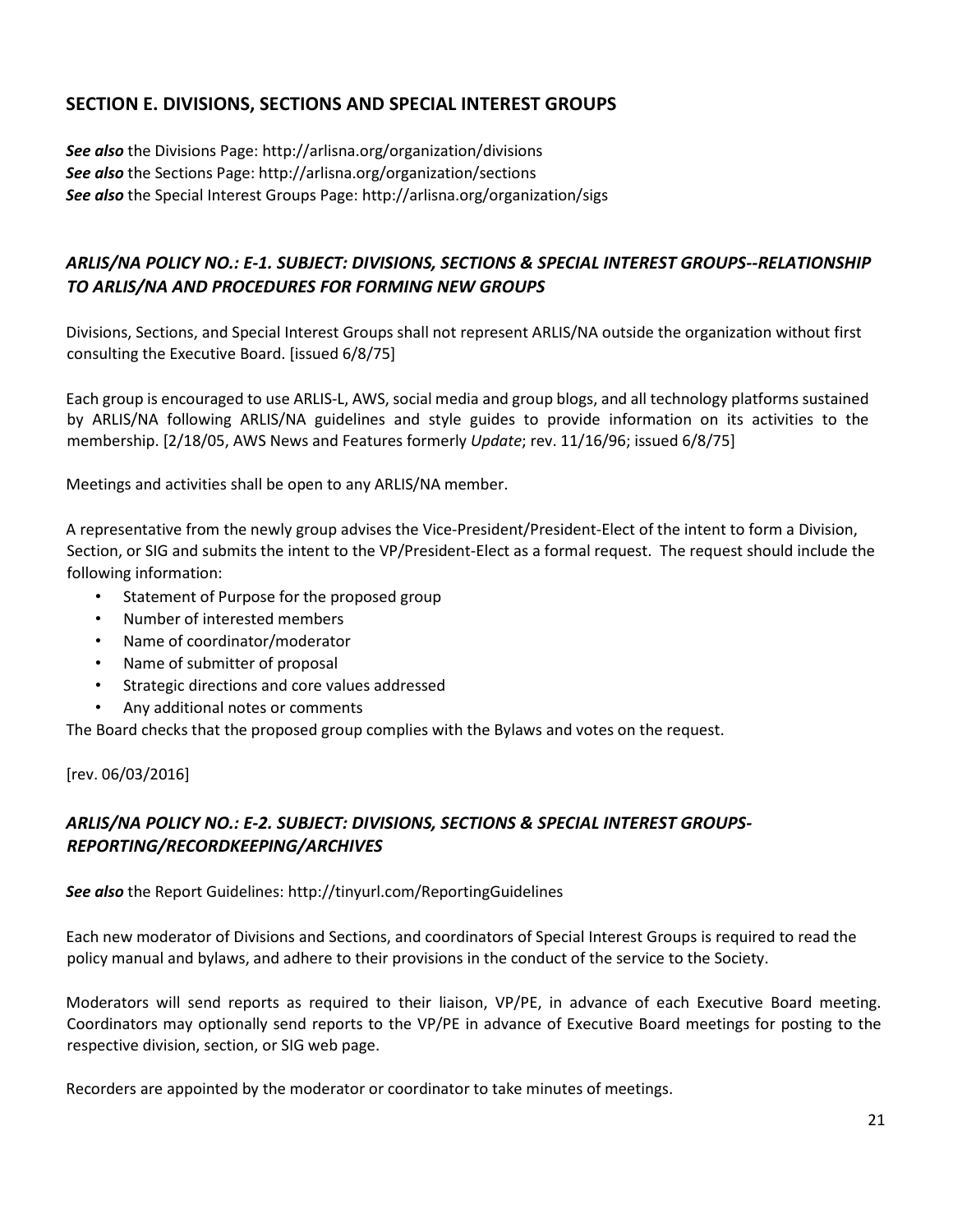Division and Section moderators, and SIG coordinators shall be responsible for preparing post-conference reports of their annual business meetings to be sent to the conference proceedings editor.

[rev. 4/5/18; rev. 7/30/04; 3/11/04; 8/5/02; rev. 7/5/02; rev. 11/16/96; 7/1/86; replaces policy dated 6/8/75]

Moderators of Divisions and Sections shall be responsible for an annual report of meetings and activities to be sent to Headquarters, the ARLIS/NA Web Editor and the Board Liaison. Moderators also submit a mid-year report to their liaison in anticipation of the mid-year Executive Board meeting.

Moderators of Divisions and Sections shall include in their annual reports separate written reports by Chairs of all constituent subcommittees and task forces. [rev. 8/5/02; rev. 11/16/96; 8/8/92]

SIGs are encouraged to submit an annual or mid-year report; such reports are strongly encouraged for groups desiring changing status to a Section. See *Bylaws Articles XIII Sections 2 and Section 3.G for how a SIG can become a Section*

The content and distribution plan for all survey instruments must be approved by the Executive Board before distribution to the society membership.

Moderators and coordinators maintain files and records and are responsible for preserving all materials of possible archival value. All such materials, including official correspondence and reports, will be deposited in the Society's archives as determined by ARLIS/NA policy. *See also* ARLIS/NA POLICY NO.: A-3. [rev. 3/11/04; 8/5/02]

Moderators and coordinators update, inform, train, and pass non-archival records on to their successor.

# *ARLIS/NA POLICY NO.: E-3. SUBJECT: DIVISIONS, SECTIONS & SPECIAL INTEREST GROUPS--ELECTION OF OFFICERS/ MEETINGS/ ACTIVITIES*

Moderators and coordinators must be current ARLIS/NA members. [rev. 8/5/02; issued 6/14/84]

All groups are encouraged to utilize technology platforms to generate activities and other interactions throughout the year. See *Technology Matrix and Project Charter form.*

Divisions and Sections will conduct an open business meeting at the annual conference, the time and place of which are determined by the annual conference co-chairs. It is the duty of the Moderator to preside over business meetings. Each Division and Section elects a Moderator and optionally a Vice-Moderator at the conference business meeting and then reports their new leadership to the Executive Board through their liaison the Vice-President/President Elect. If a Vice-Moderator is elected, s/he is intended to succeed as Moderator in the following year; all Vice-Moderator succession appointments must be approved by the Vice-President/President Elect. [rev. 11/16/96; issued 7/6/87; replaces policy dated 7/25/76]

Special Interest Groups are encouraged to conduct an open business meeting at the annual conference. Special Interest Groups may request a meeting time and space in the conference hotel or may choose to meet in an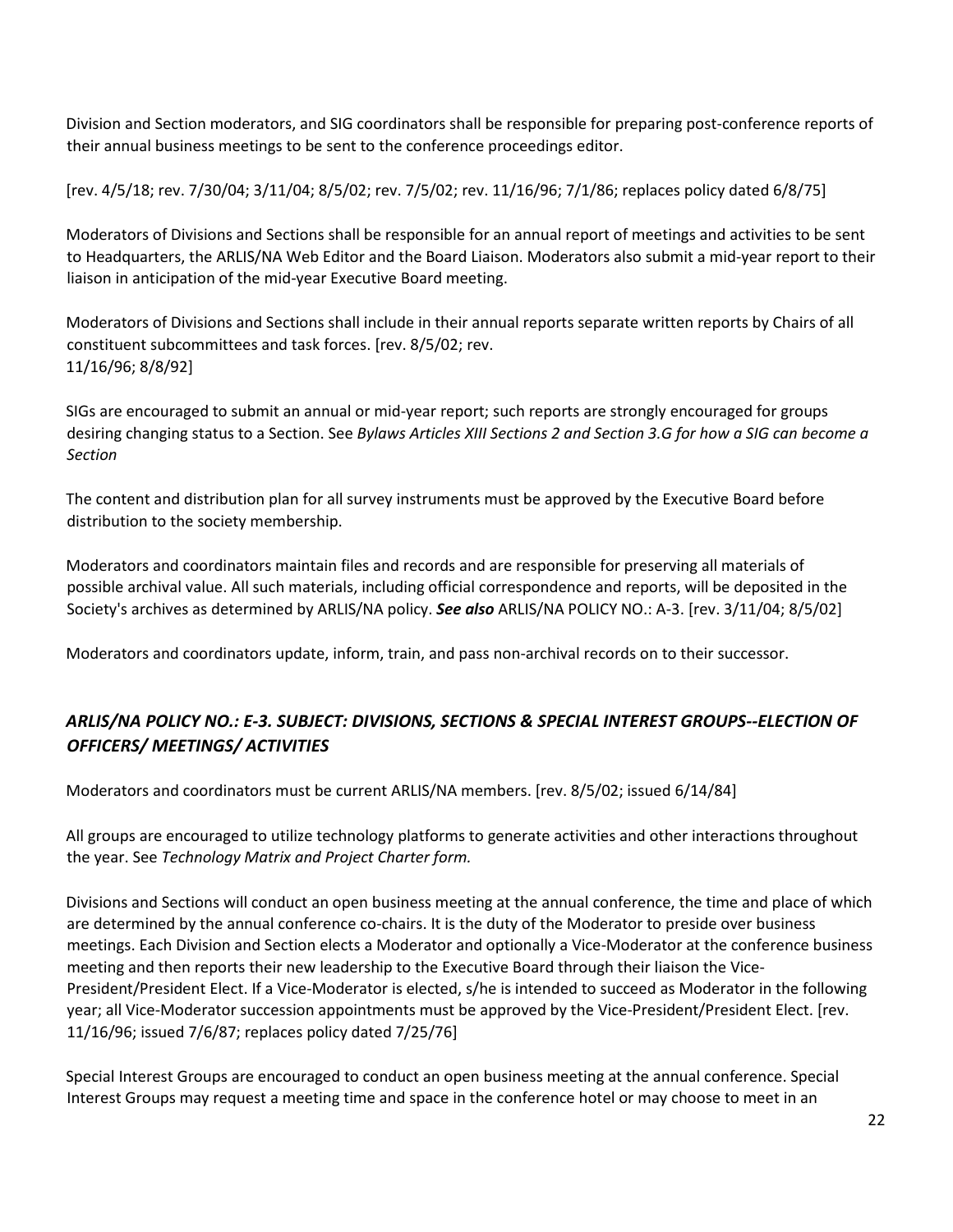alternative location. Special Interest Group conference meeting spaces will be issued on a first-come-first-served basis as space permits. It is the duty of the Coordinator to organize space for and preside over meetings and discussions. Coordinators are elected during the annual conference and leadership roles are to be reported to the Executive Board through their liaison the Vice- President/President Elect.

There is no formal term of office for moderators and coordinators of Divisions, Sections and Special Interest Groups; they may be re-elected each year. [8/20/82] A leadership meeting at the annual conference provides a forum for orientation of incoming Division, Section moderators and SIG coordinators, as well as committee chairs and editorial appointees.

The procedure for changing the moderator or coordinator before the next conference meeting is to send a letter or email of resignation to the Vice-President/President Elect.

# *ARLIS/NA POLICY NO.: E-4. SUBJECT: DIVISIONS, SECTIONS & SPECIAL INTEREST GROUPS--FINANCES*

There is no set budget money allotted to Divisions, Sections, or Special Interest Groups. "Special Project Funding" requests may be made by moderators via applications submitted to the Treasurer each year as a result of a "Call for Requests." The Treasurer will present the requests to the Executive Board for consideration and a vote at the Mid-Year Executive Board Meeting.

Special funding monies must be spent during the fiscal year for which they were budgeted. Unused portions cannot be carried forward to the following fiscal year. [adopted 11/16/96].

The fiscal schedule for Divisions, Sections, or Special Interest Groups is consistent with the Society fiscal year (i.e. Jan.Dec.), and not with the conference year. [adopted 11/16/96].

Divisions, Sections, and SIGs wishing to solicit financial support from outside sources shall first submit a list of potential sponsors to the Development Committee. [rev. 8/5/02; rev. 11/16/96; issued 7/89].

# *ARLIS/NA POLICY NO.:E-5. SUBJECT: DIVISIONS --CURRENT* **E.5.A. ACADEMIC LIBRARY DIVISION**

STATEMENT OF PURPOSE: The purpose of the Academic Library Division is to improve resources and services for art librarianship within academic and research libraries and to promote the knowledge and awareness of its members.

The Division fulfills its purpose by sharing ideas and research at formal programs during the Society's annual conference and by submitting articles and updates to Society publications.

HISTORY: Year Established: 1975 (as Academic Type of Library Group)

# **E.5.B. ART AND DESIGN SCHOOL LIBRARY DIVISION**

STATEMENT OF PURPOSE: The purpose of the Art and Design School Library Division is to highlight the unique characteristics of library service to art and design students and faculty and offer a forum for art and design school librarians to discuss their concerns and problems, to expand their professional knowledge and awareness, and to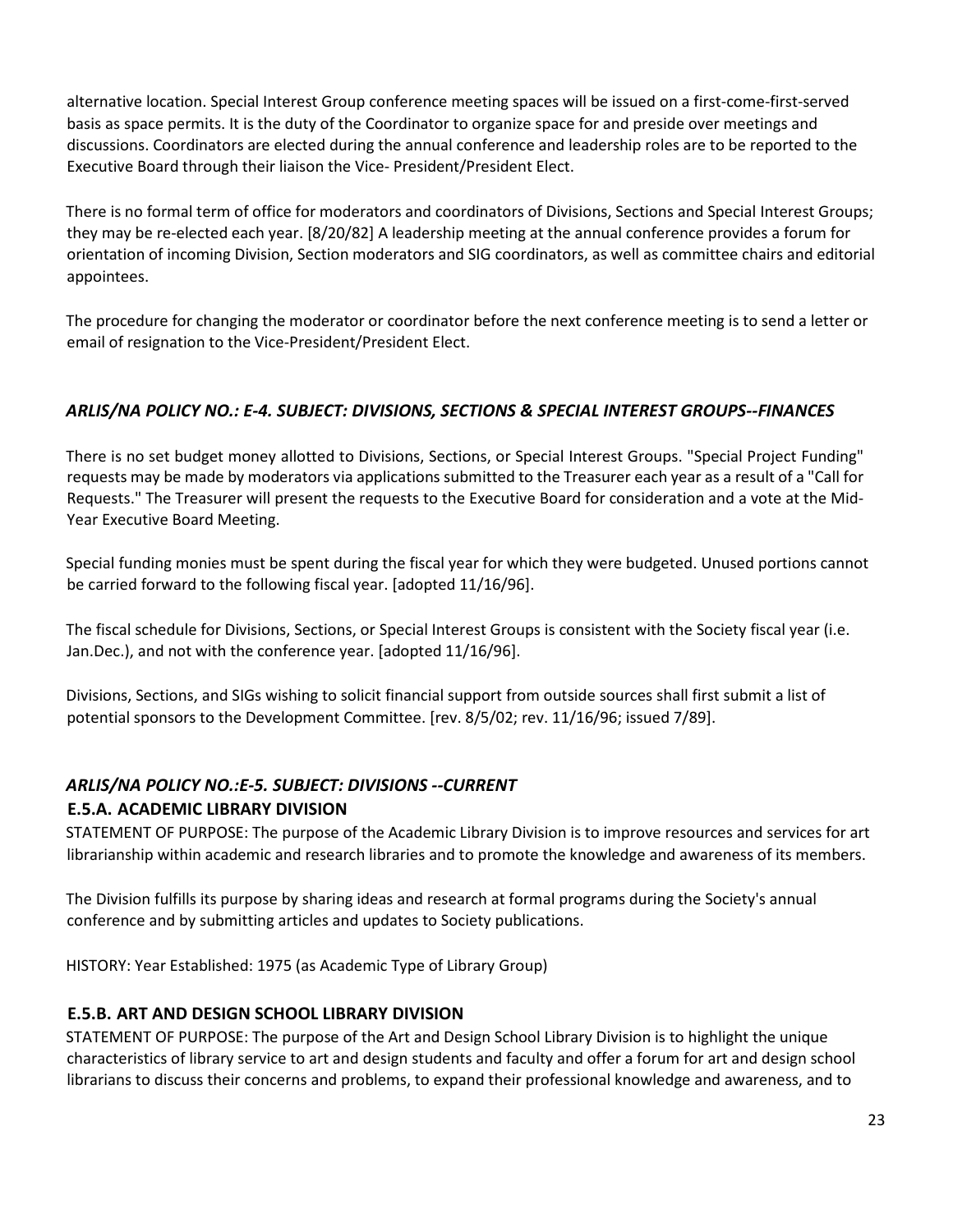share their development and experience. Topics of special relevance to art and design school librarians are the development of standards, library advocacy in a studio setting, and the organization of non-print and special materials.

HISTORY: Year Established: 1986 (as Art and Design School Type of Library Group)

### **E.5.C. MUSEUM DIVISION**

STATEMENT OF PURPOSE: The purpose of the Museum Library Division is to provide a forum for art museum librarians who are members of ARLIS/NA. This forum includes a program and business meeting as part of the annual ARLIS/NA conference, and submitting articles and updates to Society publications. Issues of art librarianship having special relevance for art museum librarians are singled out for the attention of the group, e.g., control of auction catalogues, museum archives, and documentation of individual objects. It is the responsibility of the group to study such issues and formulate recommended procedures for dealing with them. The position of the library within the administrative structure of the museum is of concern to the Division, as are standards regarding staffing, collection development, budget, book conservation, processing, etc. Interaction with, and participation in, related organizations such as the American Association of Museums and the Special Libraries Association are encouraged.

HISTORY: Year Established: 1975 (as Museum Type of Library Group)

#### **E.5.D. VISUAL RESOURCES DIVISION**

STATEMENT OF PURPOSE: ARLIS/NA's Visual Resources Division (VRD) is composed of members who are engaged in the acquisition, cataloging, curation, preservation, discovery, and circulation of visual content in analog and digital formats.

As a division of the Society, special attention is focused on connecting with affinity organizations engaged in developing and supporting standards and best practices for dealing with images, metadata, digital asset management, collection development, preservation of at-risk collections, and staffing.

HISTORY: Year Established: 1975 (as Visual Resources Special Interest Group) [rev. 2/3/17; rev. 7/14/04]

# *ARLIS/NA POLICY NO.: E-6. SUBJECT: SECTIONS --CURRENT* **E.6.A. ARCHITECTURE SECTION**

STATEMENT OF PURPOSE: The Architecture Section is composed of those ARLIS/NA members who are interested in the documentation of architecture, its allied arts, and their history. This includes the acquisition, organization, retrieval, and circulation of architectural and allied arts resources, both in print and non-print formats, including architectural drawings.

The primary purpose of the Architecture Section is professional development and communication for those interested in the documentation of architecture and its allied arts.

HISTORY: Year Established: 1975 (as Architecture Special Interest Group)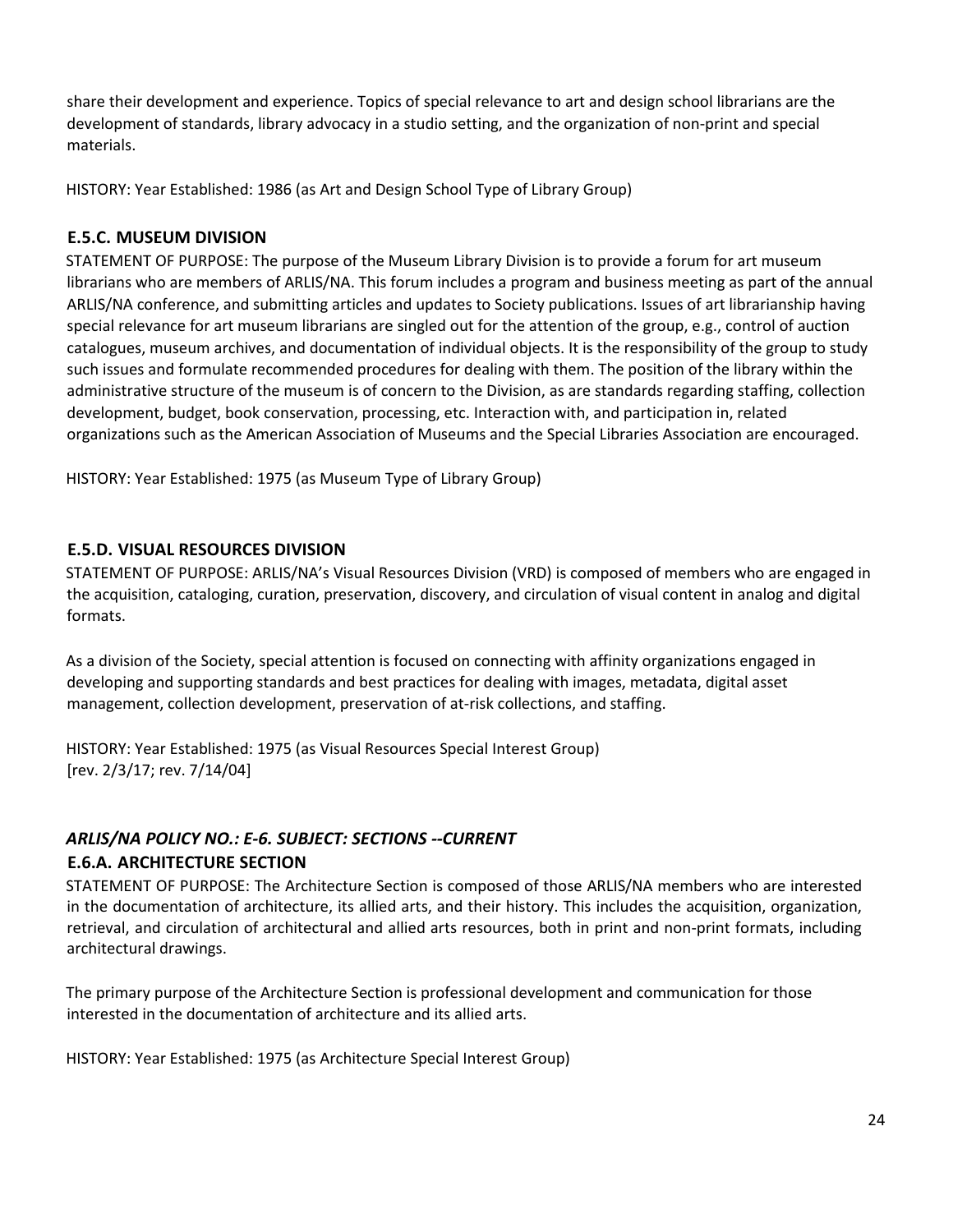# **E.6.B. ART LIBRARY STUDENTS & NEW ARLIS PROFESSIONALS (ArLiSNAP)**

STATEMENT OF PURPOSE: Art Library Students & New ARLIS Professionals (ArLiSNAP) serves as a dedicated resource for ARLIS/NA's student and new professional members. ArLiSNAP fulfils its purpose by addressing its constituency's needs through ArLiSNAP's online community and ARLIS-L. Additionally, ArLiSNAP develops and produces annual conference sessions, resources, and events.

HISTORY: Year Established: 2004 (as Student Affairs Discussion Group); 2006 established as an ARLIS/NA Section [rev. 7/14/04]

# **E.6.C. CATALOGING SECTION**

STATEMENT OF PURPOSE: The Cataloging Section concerns itself with the bibliographic control of, and access to, art library materials. Within its area of interest, the Cataloging Section considers both practical and theoretical matters.

The exchange of information is a central function of the section, which provides a forum for sharing practice, policy, innovations, queries, citations from the professional literature, and research. It facilitates the comparing of opinions so that areas of consensus may be found; in sum, a consensus may suggest action. The Cataloging Section also provides a means for art catalogers and indexers with similar concerns or projects to identify and communicate with one another. The Cataloging Section performs these information exchange functions primarily in two ways: during sessions at the annual conference of ARLIS/NA and by submitting articles and updates to Society publications.

When interest warrants, the Cataloging Section may form task groups to study specific issues of concern to art catalogers and/or indexers. Recognizing that there are other groups within and outside of ARLIS/NA with similar or related interests, the Cataloging Section identifies them, and where appropriate, communicates and coordinates activities with them. The Cataloging Section may use the means available (primarily *Art Documentation* and conference sessions) to reach the ARLIS membership at large, to explain what catalogers are doing and seek response from other sectors of the art library community.

HISTORY: Year Established: 1975 (as Cataloging and Indexing Systems Special Interest Group)[rev. 7/14/04; recognized as a section 006; 4/21/2010]]

# **E.6.D. RESEARCH AND INFORMATION SERVICES SECTION**

STATEMENT OF PURPOSE: To support open, transparent communication within ARLIS to analyze current issues, trends, and developments in research practices, information retrieval, and discovery tools; to engage with other sections, divisions, and SIGs in order to further information and visual literacy within the arts and humanities; to model and encourage critical and reflective practice in our profession; to recommend to the Executive Board appropriate actions and projects which may serve as effective means of furthering this charge.

HISTORY: Established as Reference and Information Services Section: 1989. Name changed: 2017.

# *ARLIS/NA POLICY NO.: E-7. SUBJECT: SPECIAL INTEREST GROUPS -- CURRENT [rev. 7/30/04; 6/21/04]*

**Archaeology and Classics Special Interest Group** STATEMENT OF PURPOSE: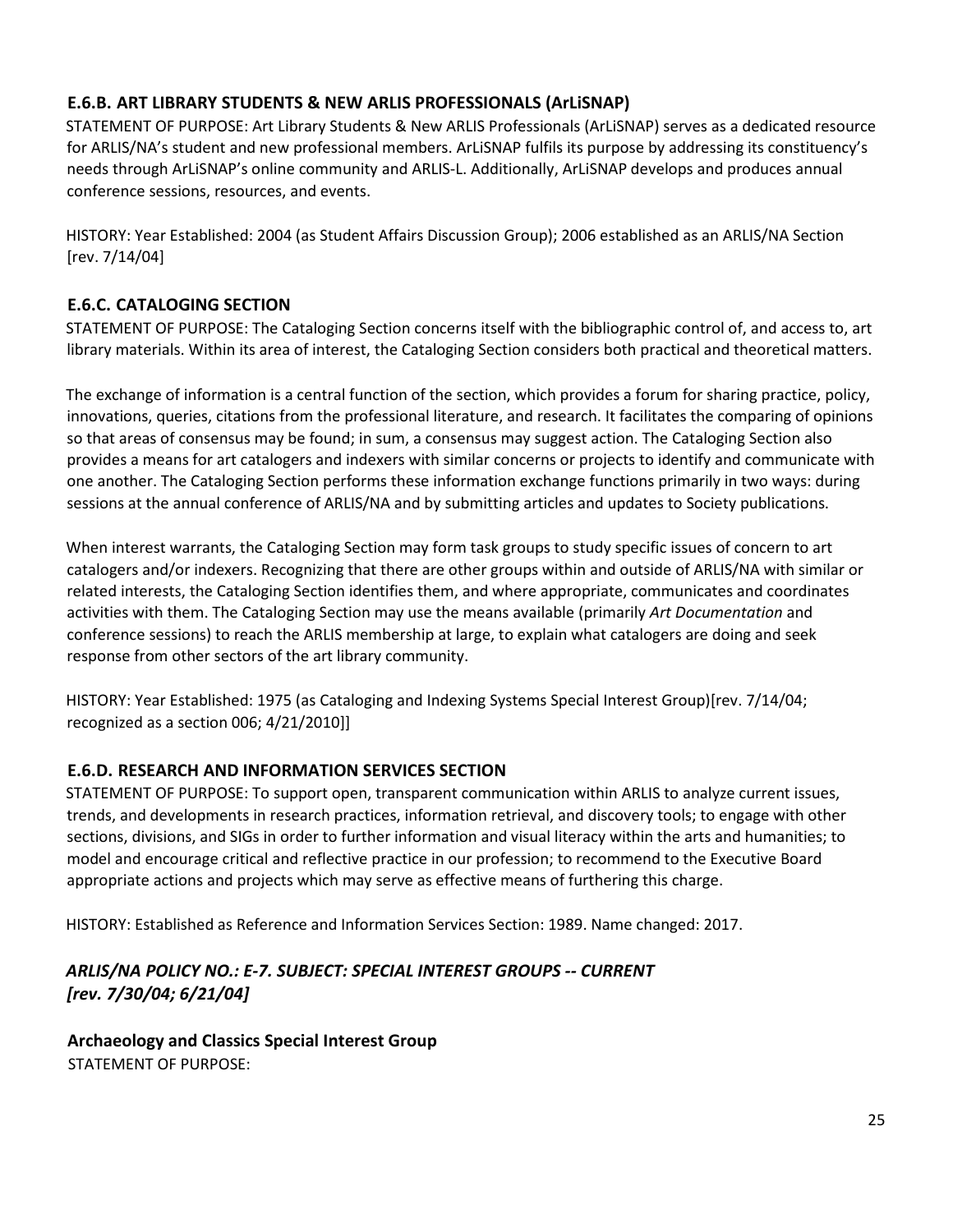#### HISTORY: First established

## **Artist Files Special Interest Group**

STATEMENT OF PURPOSE: The Artist Files SIG works to create a small (focused) born-digital web archive of various artists. Partnering with Archive-It, they are creating a curated set of material that will allow the SIG to demonstrate the potential and future possibilities of the tools available for capturing artist file information that is not being actively archived at the moment.

HISTORY: First established

# **Art Librarian Parents & Caregivers (ALPC or ALPCa) Special Interest Group**

STATEMENT OF PURPOSE: The goal of this group is to promote dialogue, support, and advocacy pertaining to balancing an art librarian career with being a parent or caregiver (such as for aging parents). A significant percentage of the Society will deal with the challenges of negotiating one's role in the profession while simultaneously raising a family, encountering issues and making decisions that will impact their career. This group seeks to support this demographic by providing a forum for discussing federal and state family leave laws, flex-time, professional development, tenure or similar requirements, work-life balance, the negotiation of equal pay and better benefits, and childcare responsibilities; advocacy for ARLIS/NA members and for parents and caregivers more generally will also be a focus. We seek to promote discussion among ARLIS/NA leadership, during annual conferences, and in the broader Society in terms of supporting parents and caregivers, who are typically in the stride of their career while negotiating family responsibilities. This group will create and maintain a professional resource page, will share information with similar professional organizations, and will have a members-only discussion forum to help parents and caregivers navigate their roles.

HISTORY: Year Established, 2016 [added 04/2018]

### **Auction Catalogs Special Interest Group**

STATEMENT OF PURPOSE: The Auction Catalogs Special Interest Group serves as a forum for discussion on acquisition, cataloging, archiving and providing access to print, digitized, and born-digital auction catalogs and related materials that document auction sales.

Current topics of interest to the group include: cooperative projects (such as the shared price list project for archiving online price lists), using emerging technology for capturing and archiving online catalogs, and best practices for using the SCIPIO database and for applying RDA to cataloging auction catalogs and related materials.

HISTORY: First established

# **Book Art Special Interest Group**

STATEMENT OF PURPOSE: The Book Art Special Interest Group will focus attention on a sector of art scholarship, the book arts. The group's goal is to promote the exchange of information about the book arts; to discuss current issues affecting the book arts, especially as pertaining to library and museum practices; and to encourage and support scholarship about the book arts.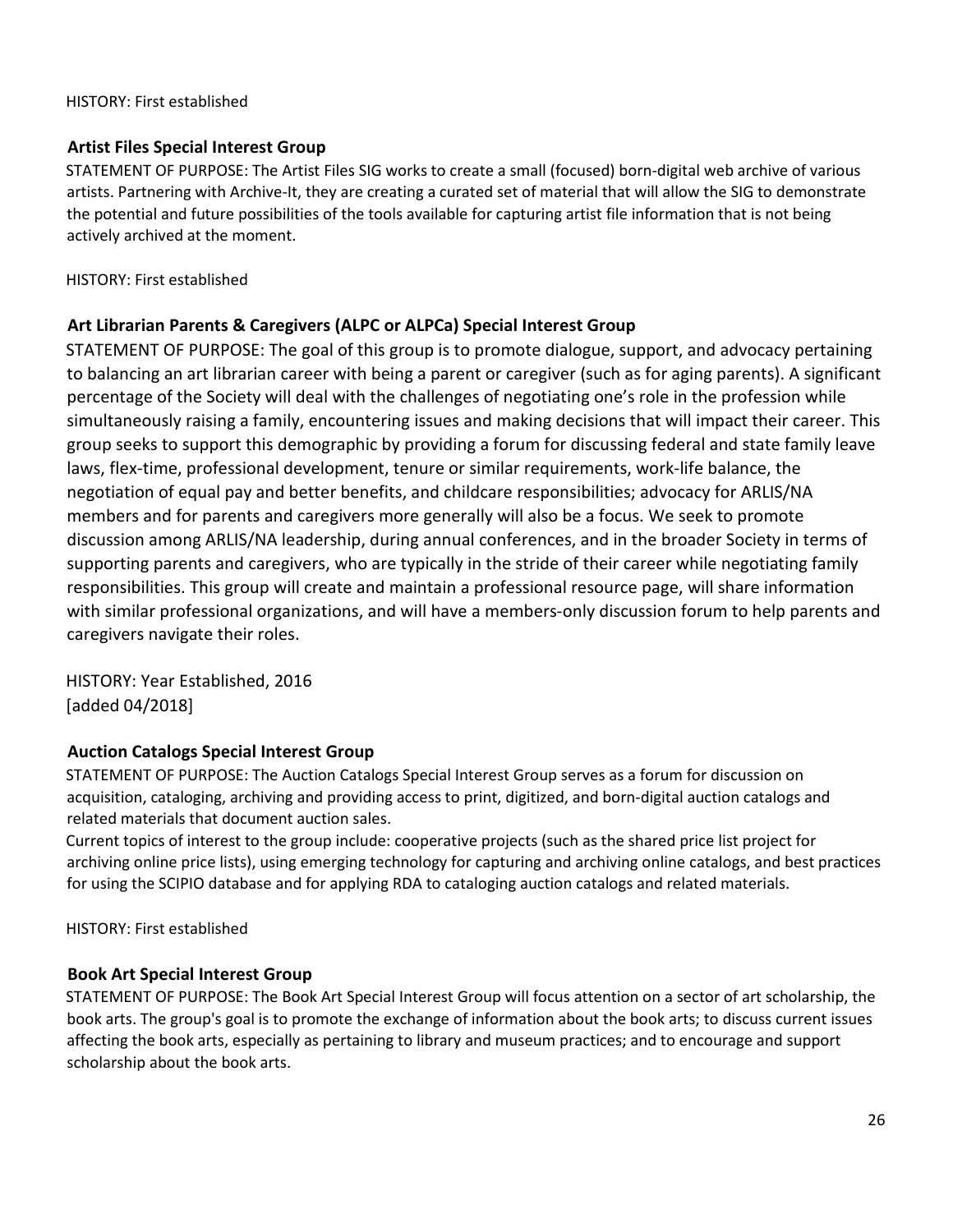The Book Art Special Interest Group will participate in ARLIS/NA activities by cooperating with other ARLIS/NA special interest groups, sections and divisions; collecting and disseminating information about the book arts; sponsoring sessions, panels, or workshops at the annual conferences; and by submitting articles and updates to Society publications.

HISTORY: First established as a Discussion group; became a Round Table with Executive Board approval, April 21, 2004 [rev. 10/08; 6/21/04]

### **Cinema & Media Studies Special Interest Group**

STATEMENT OF PURPOSE: The Cinema & Media Studies SIG serves as a locus for ARLIS members who work with film and media programs/institutions, perhaps in addition to traditional areas of art librarianship. Art librarianship and film librarianship overlap quite a bit: both deal with practitioners as well as scholars and both work with material that concerns itself with the visual/sensory realm, to name just two commonalities. The SIG provides an important forum for discussions as well as helps generate ideas for new and innovative conference sessions.

HISTORY: disbanded in 2015

### **Collection Development Special Interest Group**

STATEMENT OF PURPOSE: The purpose of the Collection Development Special Interest Group will be to serve as a focus for discussion about all aspects related to collection development in arts related fields.

HISTORY: Year established: 2008 [6/2/08]

### **Critical Librarianship Special Interest Group**

STATEMENT OF PURPOSE: The purpose of the Critical Librarianship SIG is to discuss, share, and/or present topics related to the intersection of critical theory/praxis and the field of art librarianship. Some of these topics include (but are not limited to): ethics and accessibility, diversity and inclusion advocacy, politics of professionalism, critical pedagogy, social justice, feminism, critical race theory, and queer theory. The group will establish a broad community of library and archive workers to share developing projects and ideas, research and literature, ethical concerns, and other relevant initiatives/topics.

History: Year established, 2017

### **Decorative Arts Special Interest Group**

STATEMENT OF PURPOSE: The purpose of the Decorative Arts Special Interest Group will be to serve as a focus for discussion on all aspects of acquiring, cataloging and preserving materials dealing with the historical and contemporary decorative arts and material culture.

Interest in the study of decorative arts and material culture is becoming more prominent in academic, museum and public libraries. This group hopes to encourage this interest by sponsoring programs at the annual conference and by submitting articles and updates to Society publications.

HISTORY: Year established: 1991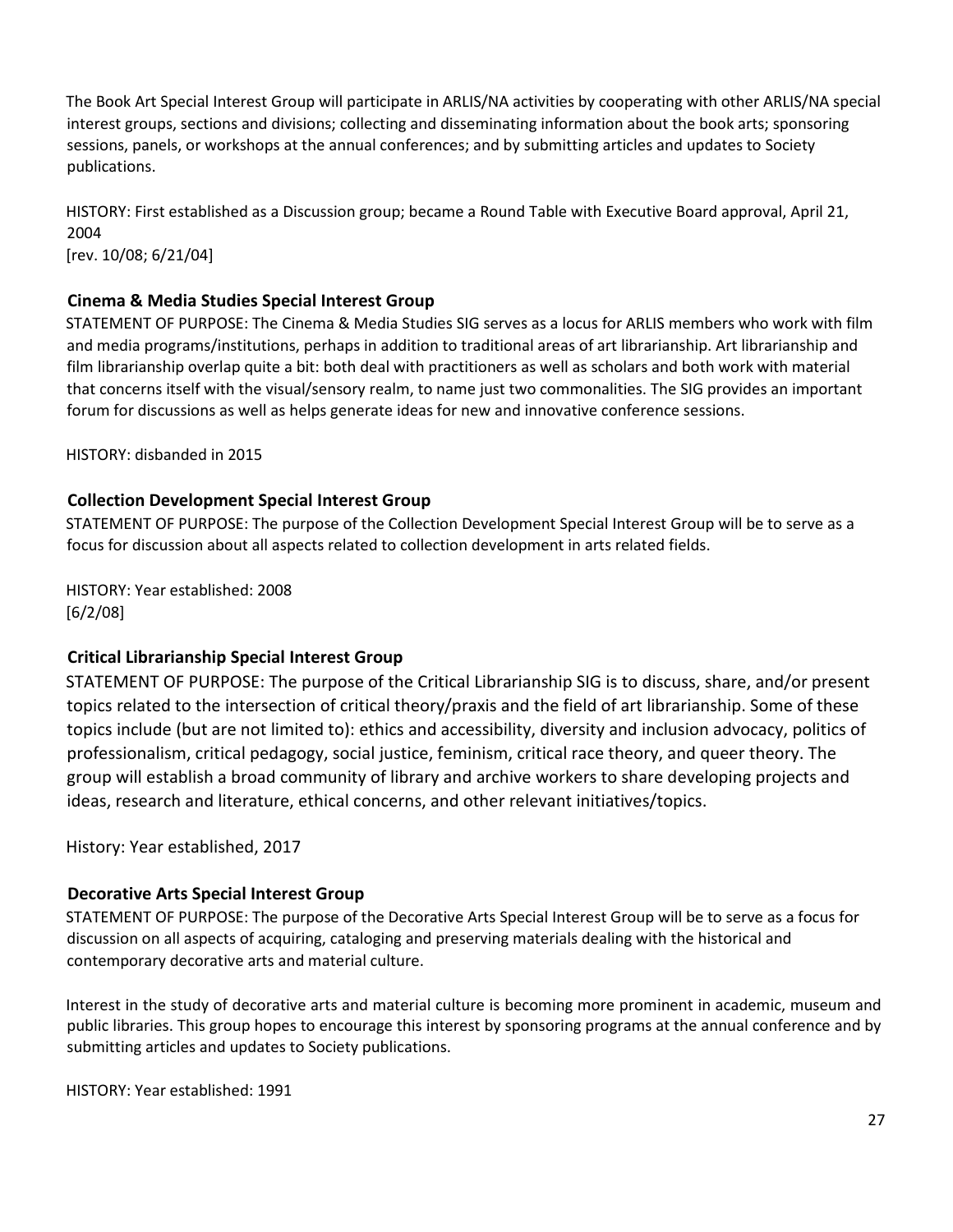# **[rev. 10/08; 7/14/04]Digital Humanities Special Interest Group**

STATEMENT OF PURPOSE: The purpose of the Special Interest Group on Digital Humanities will be to provide interested members the opportunity to engage in discussion, create an online reading group, develop an expanding bibliography, and perhaps periodically sponsor a session at the annual conference about Digital Humanities*.*

HISTORY: First established 2012

# **Exhibitions Special Interest Group**

STATEMENT OF PURPOSE: The Exhibitions Special Interest Group (SIG) is a forum for ARLIS/NA members to discuss best practices of exhibitions coordinated and installed in libraries. Topics relevant to this SIG include but are not limited to library exhibition planning, policies, gallery management, standards, strategic partners, innovative programming, engagement strategies, marketing, and funding opportunities. This cohort will be relevant to members from academic, museum, public, and special libraries.

HISTORY: first established 2016

# **Fashion, Textile & Costume Special Interest Group**

STATEMENT OF PURPOSE: The Fashion, Textile & Costume SIG is a forum for sharing ideas pertinent to fashion, textile & costume librarianship. Participants will capitalize on the shared experiences and knowledge of the FTC library community. The group is primarily composed of members from academic, public, museum and corporate libraries concerned with developing professional skills in areas such as reference, library instruction, and collection development.

HISTORY: First established 2011

# **Graphic Novels Special Interest Group**

STATEMENT OF PURPOSE: The purpose of the Graphic Novels SIG is to discuss, share and/or present topics including collection development issues, circulation, processing and display of graphic novels, statistics for support of the collection, preservation, conservation, library related instruction and any other issues that come up with this type of collection or other similar collections. Examples of other collections include comics or other types of sequential art and zines.

HISTORY: First established 2013

### **LGBTQ Special Interest Group**

STATEMENT OF PURPOSE: The LGBTQ Special Interest Group of ARLIS/NA is composed of members concerned with LGBTQ issues in the visual arts and with ensuring that materials reflecting these interests are being collected and made accessible in libraries and visual resources collections.

The Special Interest Group focuses attention and bibliographic expertise on a new sector of art scholarship from a multidisciplinary perspective. Its goal is to help scholars rediscover LGBTQ individuals in the history of the visual arts and to encourage librarians and visual resources curators to collect materials on LGBTQ issues.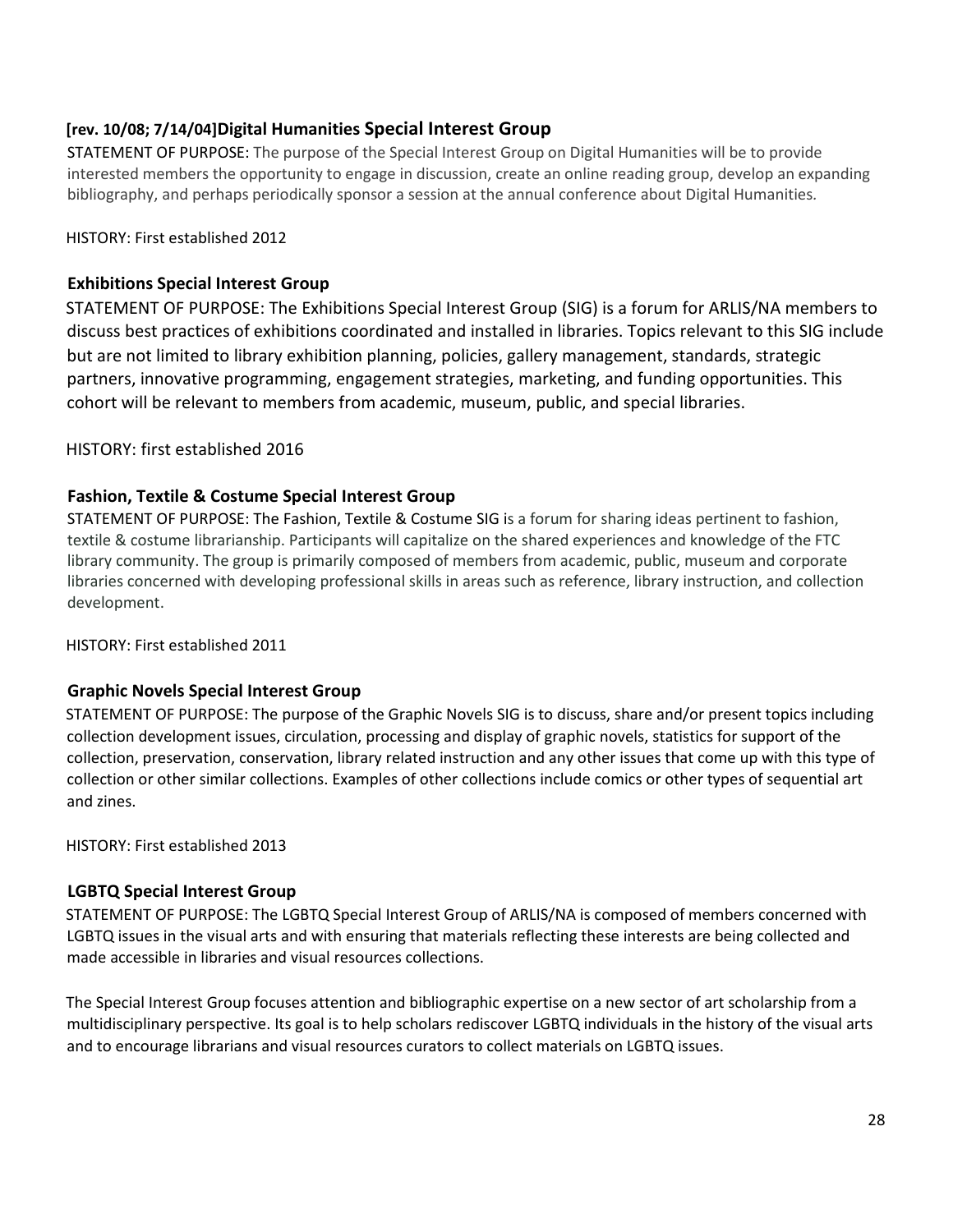The Special Interest Group will participate in all ARLIS/NA activities by sponsoring sessions at the annual conference in cooperation with other ARLIS/NA groups and with the Gay and Lesbian Caucus of the College Art Association, the Gay and Lesbian Task Force of the Social Responsibilities Round Table of ALA, and other related organizations, as well as by submitting articles and updates to Society publications.

HISTORY: Year established: 1992.

[rev. 10/08; 7/14/04]

### **Management Special Interest Group**

STATEMENT OF PURPOSE: The Management Special Interest Group (SIG) is composed of ARLIS/NA members who have management responsibilities in their home organization and are seeking support and competency in a variety of managerial areas.

Art librarians with management roles need to be highly skilled at budget preparation, grant writing, policy writing, performance evaluation, hiring and firing, strategic planning, program assessment, internal and external communications, and leadership. The goal for the Management SIG is to provide resource sharing and informal peer mentoring around these issues. Additional opportunities for support around management may be developed over time depending on the will of the group.

HISTORY: Established as Management Issues Special Interest Group: 2002. Dissolved: 2006. Reinstalled and Renamed Management Special Interest Group: 2017.

### **Manuscript, Archives and Special Collections Special Interest Group**

STATEMENT OF PURPOSE: The Manuscripts, Archives, and Special Collections SIG is a gathering place for both professionals who are already working as art librarians in institutions with special collections or archives and those who may not fit the traditional definition of "art librarian" but whose work either currently connects their collections with artists or those who would like to create that connection in the future. The SIG discusses archival best practices and professional development within the art/archives/special collections field and allows for a greater discussion between archivists and art librarians on how to reach out to artists using their collections as sources of inspiration as well as scholarship and to forge new relationships between the two.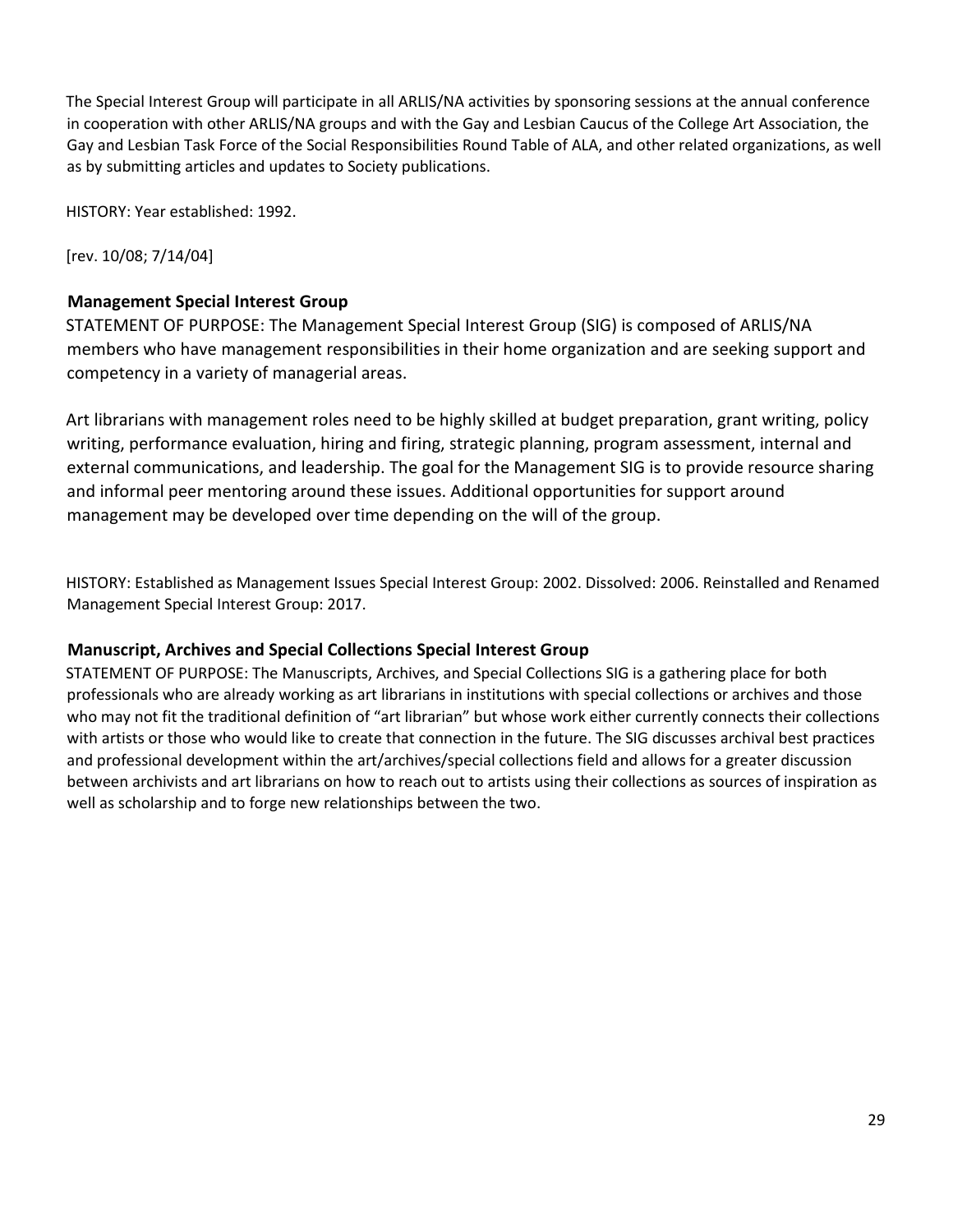First established as a SIG, 2014

#### **Materials Libraries Special Interest Group**

STATEMENT OF PURPOSE: Materials-based collections represent a challenging new mode of art librarianship with regards to subject specialization, physical description and accommodation, their close relationship to industry, and institutional mission. Whether a fully realized studio, a modest lab, or a nascent collection of samples, they play an important role in presenting the physicality of art and design objects to a digitally native audience of students from varied interests and disciplines that include architecture, interior design, furniture, textiles, lighting, color, painting, sculpture, etc. Increasing in number, materials collections are staffed by an equally diverse profile of librarians, curators, and directors. This Materials Libraries Special Interest Group situates the gathering of such diverse yet common interests within ARLIS/NA's strong legacy of best practices for art librarianship and visual resources.

HISTORY: First established

#### **Music and Performing Arts Special Interest Group**

STATEMENT OF PURPOSE:

HISTORY: Dissolved 2014. Year established xxxx

#### **New Art Special Interest Group**

STATEMENT OF PURPOSE: The New Art Special Interest Group will focus on issues related to new art. The primary objective of NASIG is to promote current awareness of new trends and developments in contemporary art and examine related library issues created by changes in the field. Another objective of NASIG is to bring together ARLIS/NA members who are both librarians and contributors to current art activities as artists, writers, curators, etc.

HISTORY: Dissolved. Year established: 1989

### **Photography Librarians Special Interest Group**

STATEMENT OF PURPOSE:

HISTORY: First established [rev. 10/08; 6/21/04; 8/5/02]

#### **Provenance Special Interest Group**

STATEMENT OF PURPOSE: The Provenance Special Interest Group (SIG) was established in February 2013 to keep art librarians informed of current issues and activities related to provenance research. The group is a forum for provenance-related projects and seeks to contribute to ARLIS/NA sessions and workshops.

HISTORY: First established 2012

#### **Public Libraries Special Interest Group**

STATEMENT OF PURPOSE: The purpose of the Public Libraries Special Interest Group is to highlight the unique characteristics of services in public art libraries or art sections within public libraries. This Special Interest Group offers a forum for public librarians to discuss their concerns and problems, to expand their professional knowledge and awareness, and to share their development and experience. The group desires to participate in ARLIS/NA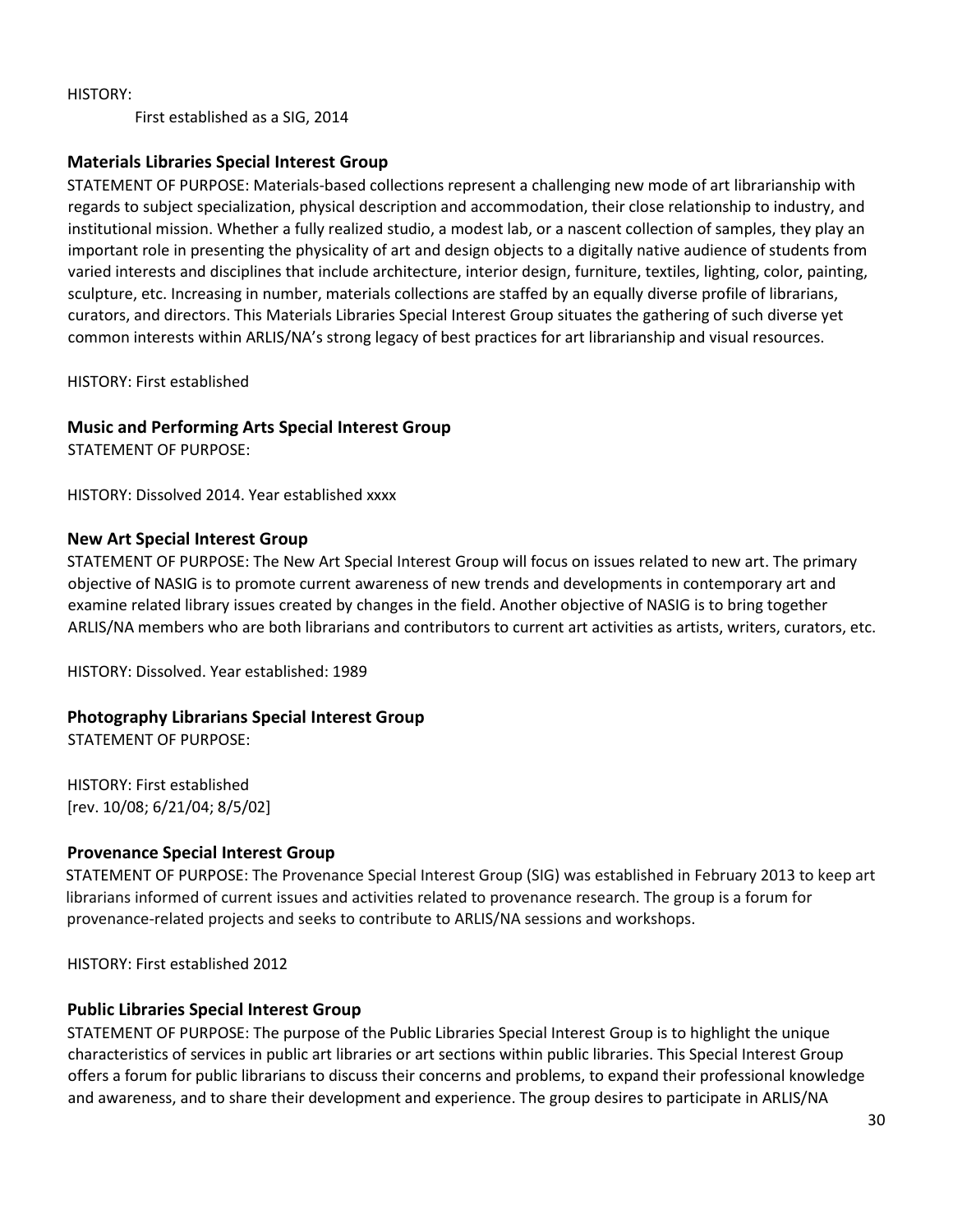activities through cooperating with other Special Interest Groups, Sections, Divisions, and Committees, by occasionally proposing sessions, panels or workshops at conferences, and by submitting articles and updates to Society publications.

Dissolved. Year Established: 1975 (as Public Type of Library Group); Became Public Library Division, ca. 1985; dissolved, 2002; reconstituted as Round Table, 2004; reconstituted as SIG, 2013?

[rev. 10/08; 6/21/04; 5/20/04; 8/5/02]

### **Resource Sharing Special Interest Group**

STATEMENT OF PURPOSE:

HISTORY: First established in 2011 (Inter Library Loan SIG ) name changed in 2016

[rev. 06/03/2016]

#### **Retirement Special Interest Group**

STATEMENT OF PURPOSE: The Retirement Special Interest Group is a meeting ground (both physically at the annual ARLIS/NA conference and virtually in between conferences) for those who wish to continue to participate in some ARLIS/NA activities after they have retired from their full-time professional positions. Some members of the group may not yet be actually retired: they may be "on the verge" or simply thinking about it. The ARLIS/NA leadership affirms that "we want as many retirees as possible at all of our conferences and not just talking to each other." It is hoped that ARLIS/NA retirees who wish to will continue to participate in sessions, lead workshops, serve in leadership roles, or on committees, and share their sound professional advice on the listserv. The SIG will facilitate awareness of ways the parent organization can be welcoming to retired members, and will consider how it might assist retired members to maintain an active interest in current professional issues and ARLIS/NA's core values. The SIG membership can also be helpful to ARLIS/NA in better understanding the history of both ARLIS/NA as an organization and the profession itself.

HISTORY: Year Established: 2015 [rev. 2/1/16; 12/24/15]

#### **Serials Special Interest Group**

STATEMENT OF PURPOSE: The Serials Special Interest Group addresses all aspects of library work that pertain to art serials publications and art auction catalogs, including acquisition, bibliographic control, maintenance, indexing, reference services, bibliographic instruction and document delivery. Since serials publications present unique and complex problems to all aspects of librarianship, it is the function of this group to address those problems both in the Society's annual meetings and by submitting articles and updates to Society publications.

The Serials Special Interest Group will, at the minimum, provide a frequent and regular presentation of serials reviews and notes of serials title changes, frequency changes, delays of publication, cessations, and new titles. The annual business meeting and program will provide a forum for discussion of particular concerns.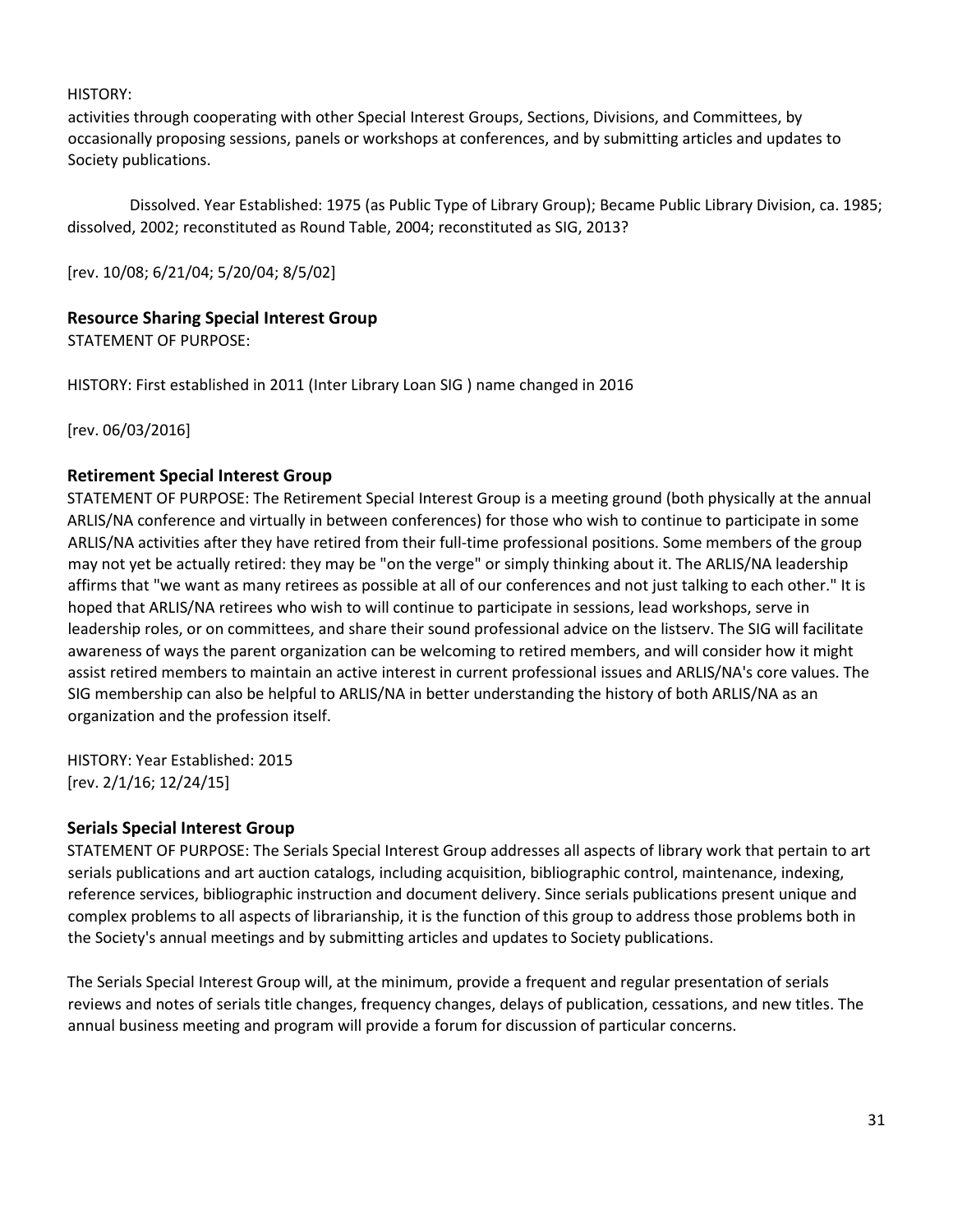While it recognizes that other groups in ARLIS/NA may have overlapping interests with it, the Serials Special Interest Group works with these groups to examine these interests in terms of the complex problems of serials and to come to a consensus concerning issues pertaining to them.

In addition to addressing areas of concern, the Serials Special Interest Group will sponsor projects that will aid art librarians in their work with serials and art auction catalogs. Such projects may include creation of databases and the compilation of union lists, bibliographies, and checklists. The Serials Special Interest Group will also participate in professional groups outside of ARLIS/NA that strive, among other things, to standardize serials bibliographic and holdings records, to establish comprehensive indexing, to build and utilize databases, and to apply pressure on publishers to respond to library concerns.

Dissolved. Year established: 1978 (as Serials SIG)

### **Solo Art Information Professionals Special Interest Group**

STATEMENT OF PURPOSE: The Solo Art Information Professionals Special Interest Group acts as a platform for discussion for ARLIS/NA members who are solo professionals.

Solo art information professionals are librarians or visual resource curators who have no professional peers within their immediate department. They often serve as the head of the library or visual collection and may have support staff such as assistants, interns, or volunteers. They are found in all types of organizations including special libraries, art and architecture school libraries, museum libraries, branch libraries, and independent art agencies. For solo professionals, ARLIS/NA provides a crucial means to connect with the wider community. This special interest group enables solo professionals to discuss the issues, challenges, and opportunities unique to their positions.

HISTORY: Established 2001, dissolved 2008, reestablished 2015.

### **Space Planning Special Interest Group**

STATEMENT OF PURPOSE: The primary purpose of the Space Planning Special Interest Group will be to serve as a focus for discussion and the informal exchange of information concerning the planning of new, expanded, or renovated space in all types of art libraries and visual resources collections. In addition to actively supporting ARLIS/NA Standards and serving as a referral agency, the group will support programs that promote the institutional effectiveness of art librarians in their space planning endeavors. From time to fame, the Space Planning Special Interest Group may organize formal presentations, tours, panels or workshops, on various aspects of space planning at the annual conference. It will report its activities by submitting articles and updates to Society publications.

HISTORY: Year established: 1989 [rev. 10/08; 6/21/04; 8/5/02]

### **Stimulating Creativity In Practice Special Interest Group**

STATEMENT OF PURPOSE: Members of the SCIP SIG explore how creativity applies to the work of art information professionals and how creative engagement can move the Library beyond its traditional roles. The group acts as an ongoing support community for personal creative practice by exploring ways to make time in our workday for nurturing creativity, examining how personal artistic practices enhance our work as information professionals, and learning effective ways to foster creativity in others. The group also explores the idea of the library as an incubator of creative discovery by looking at ways to incorporate creatively charged workshops, exhibitions and events into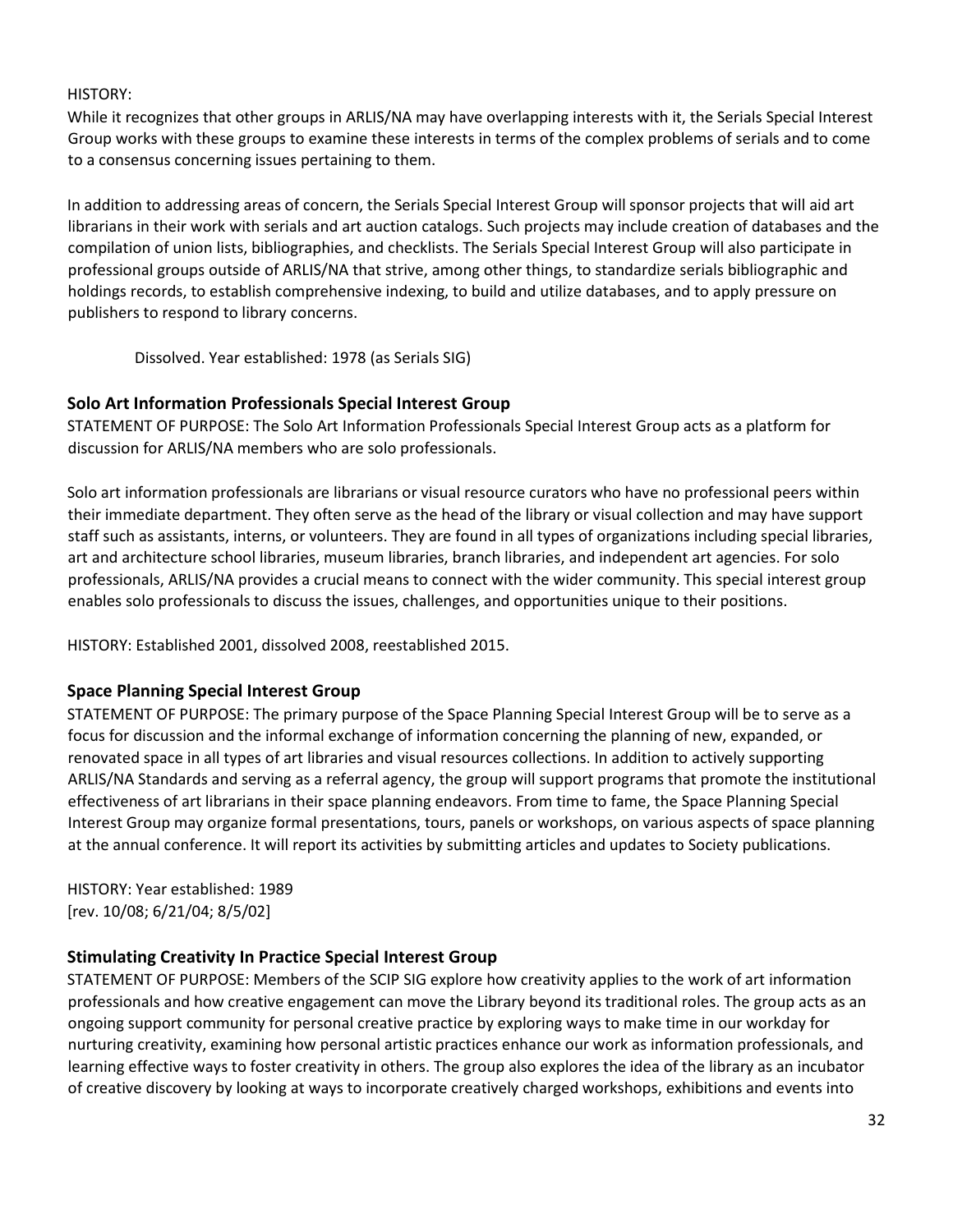library spaces giving library users opportunities for research and a means to practice hands-on engagement with ideas and knowledge. Members of the SCIP SIG may also plan events such as ARLIS/NA-member art exhibits, workshops (possibly tapping local creative talent) and conference sessions.

HISTORY: First established 2013

### **Teaching Librarians Special Interest Group**

STATEMENT OF PURPOSE:

HISTORY: First established 2012

### **Urban and Regional Planning Issues Librarians Special Interest Group**

STATEMENT OF PURPOSE: The purpose of the Urban and Regional Planning Librarians Special Interest Group is to foster awareness of resources and share information in the multi-disciplinary facets of urban and regional planning studies. We interpret urban and regional planning broadly to include a number of wide-ranging issues, such as land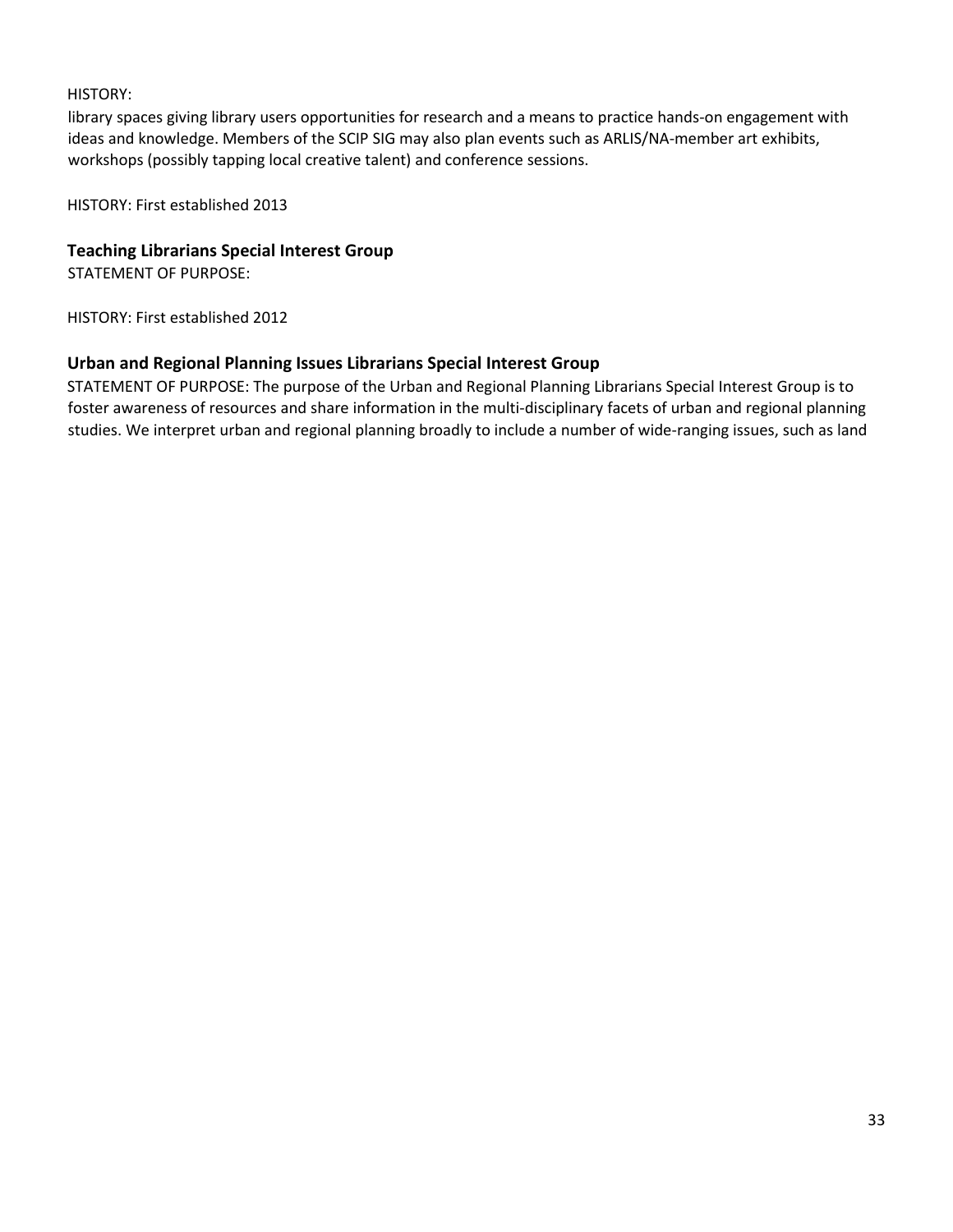use, environmental factors, sustainability of city and land, infrastructure, social issues related to land use, and aesthetics and lifestyle.

HISTORY: Year established: 2008 [6/2/08]

# **Web Archiving Special Interest Group**

STATEMENT OF PURPOSE: The Web Archiving Special Interest Group stewards the community of art librarians currently engaged or interested in collecting, preserving, and providing access to born-digital resources native to the World Wide Web. It monitors and reports on trends, standards, and services in order to facilitate resource sharing and the technical development of web archiving tools of especial value to art libraries and museums. Topics of interest-explored in online/email discussion fora, educational programs, and among SIG meetings and SIG-sponsored sessions at ARLIS/NA annual events--include best practices for collection development, preservation, and access; software services; collaborative collecting; and the applications of web archiving as a strategy for managing ephemeral resources and institutional records.

HISTORY: Year established, 2016

### **Women and Art Special Interest Group**

#### STATEMENT OF PURPOSE:

The Women and Art Special Interest Group of ARLIS/NA is composed of members concerned with documenting women's contributions to the visual arts and ensuring that materials relating to women artists, curators, museum and gallery directors, educators, and collectors are accessible in libraries and visual collections.

This special interest group focuses attention and bibliographic expertise on a new sector of art scholarship from a multi-disciplinary approach. Its goal is to help scholars rediscover women in the history of the visual arts and encourage librarians and visual resources curators to collect materials on women artists for their institutions. The Women and Art Special Interest Group will participate in all ARLIS/NA activities by sponsoring sessions at the annual conference in cooperation with other ARLIS/NA groups (and with the Women's Caucus for Art or other related professional organizations). The special interest group will also submit articles and updates to Society publications.

HISTORY: Year established: 1990 [rev. 10/08; 6/21/04; 8/5/02]

# *ARLIS/NA POLICY NO. E-8. SUBJECT: SPECIAL INTEREST GROUPS – SUSPENSION AND DISSOLUTION*

*See also ARLIS/NA Bylaws, Article XIII, Section 3.G* 

The suspension or dissolution of a SIG are actions taken voluntarily by a SIGs membership or by decision of the executive board due to the SIGs inactivity.

**Procedure:** 1. Determination of inactive status: *A SIG is considered to be inactive when it has not held meetings for one year and no one from the SIG responds to two communication attempts from the executive board liaison or other board members, or lacks a contact person for one year.*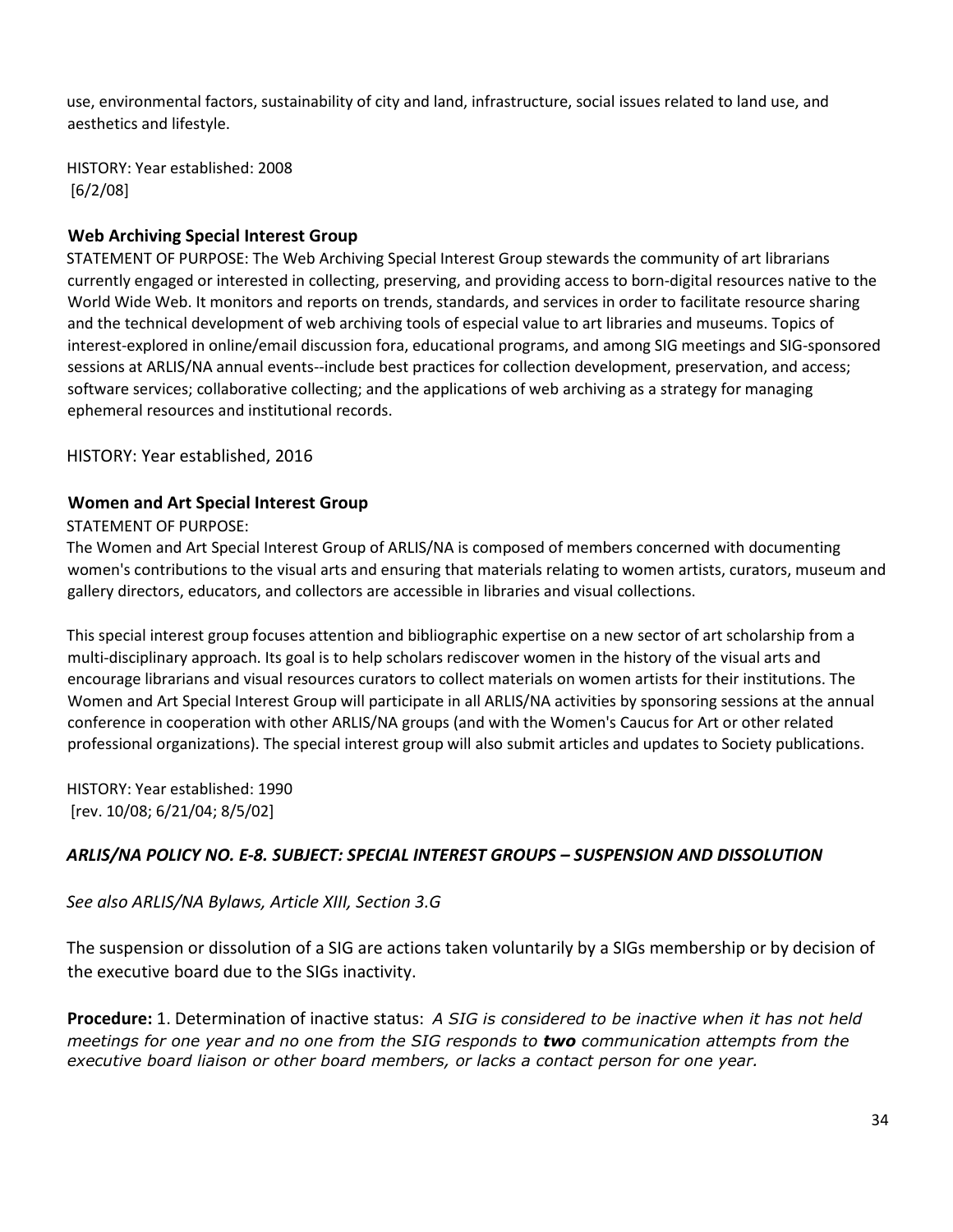2. Declaration of inactive status: *The executive board shall declare a SIG to be inactive. The decision of the executive board and the specified inactive time period shall be documented by the Board Liaison and recorded in the minutes of the ARLIS/NA Secretary.* 

3. Cessation of Inactive Status:

The inactive status will be removed when the SIG resumes its prescribed activities and notifies the Executive Board accordingly.

4. Dissolution of a SIG:

If SIG's activities are not resumed within the prescribed time period, the executive board may dissolve the SIG. This action shall be documented by the SIG's executive board liaison and recorded in the minutes of the ARLIS/NA Secretary.

[rev. 10/24/18]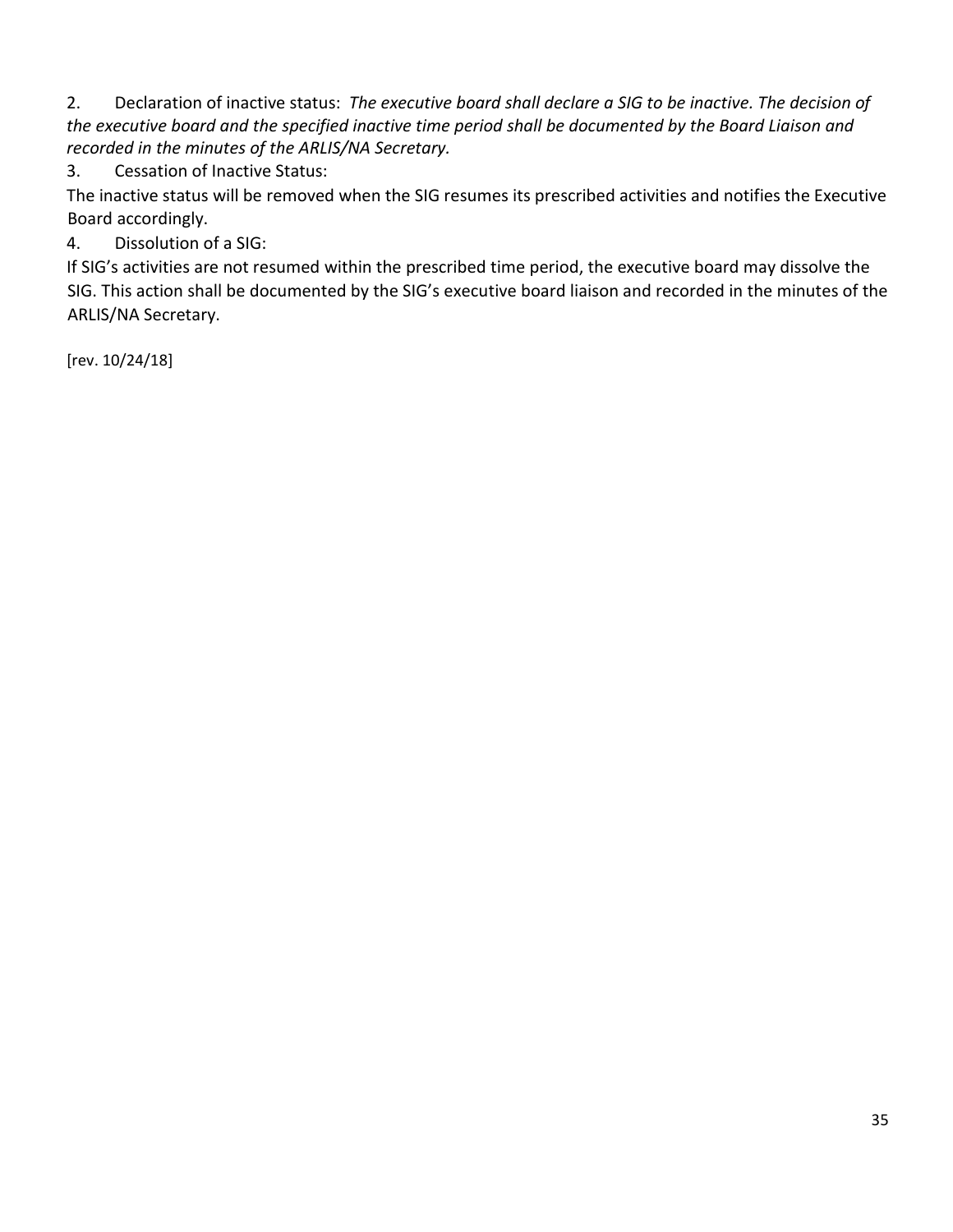# **SECTION F. HEADQUARTERS AND ADMINISTRATION**

*See also* ARLIS/NA Bylaws, Article XI: Administration: http://tinyurl.com/bylawsAdministration

## *ARLIS/NA POLICY NO.: F-1. SUBJECT: HEADQUARTERS -- CONTRACTS*

The Executive Board shall contract with an association management firm to manage ARLIS/NA.

The contract shall follow the rules set out in ARLIS/NA POLICY NO. A-1. Contracts are confidential and shall only be available to the Executive Board.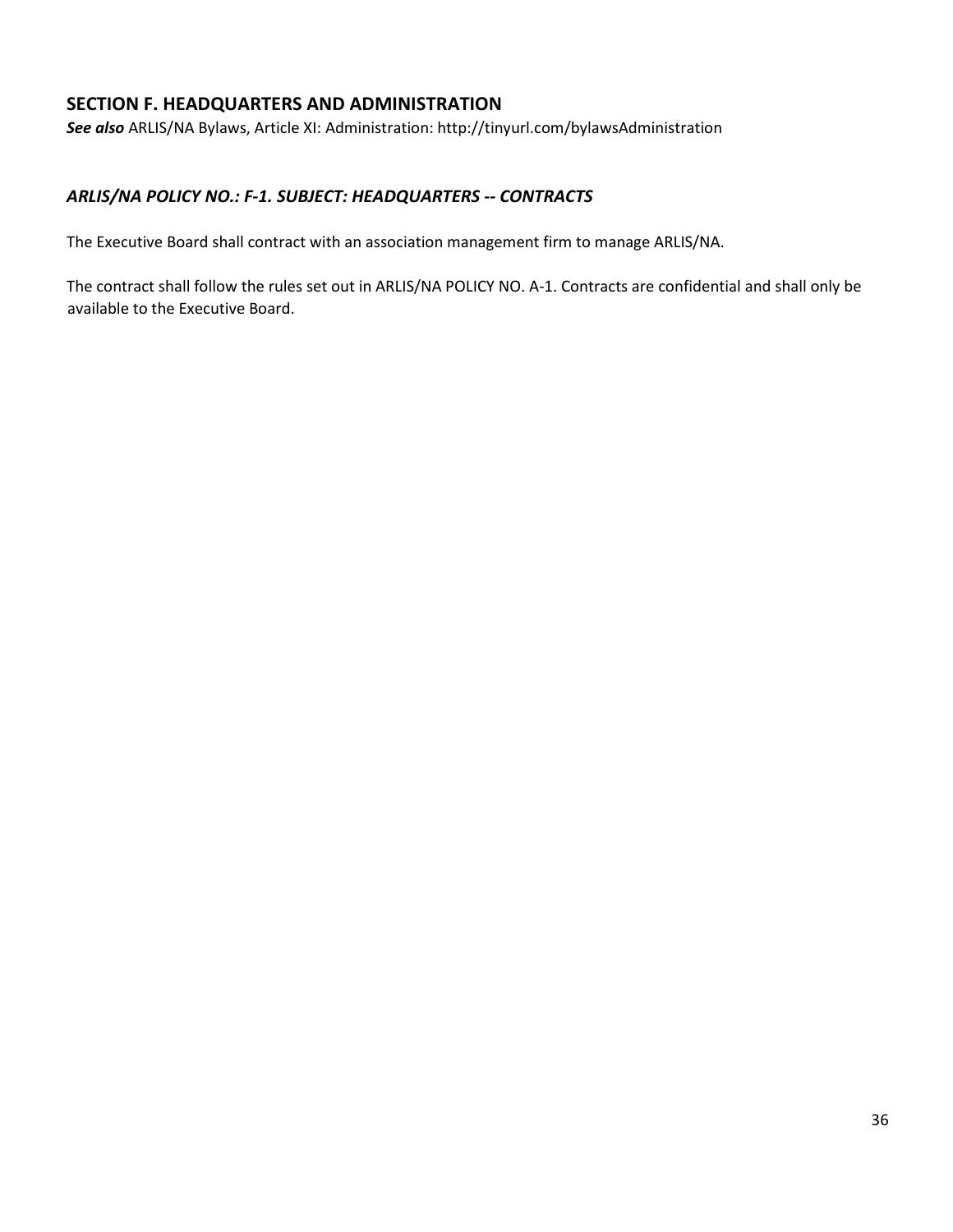## **SECTION G. COMMITTEES**

## *ARLIS/NA POLICY NO.: G-1. SUBJECT: COMMITTEES -- GUIDELINES FOR INDIVIDUAL COMMITTEES*

Standing committee charges shall become a part of the Policy Manual. [adopted 11/16/96].

Guidelines for the individual standing committees shall be reviewed at least every three years by the committees and their Executive Board liaisons.

[rev. 8/5/02; issued 2/6/85]

All committees shall be composed of 1 Chair, 6 members (optimally at least one of which is a Canadian representative), and 1 Board Liaison.

Chairs shall serve one term; renewable one time for a maximum of two years of consecutive service, not including any years served as a member of the committee. The total maximum number of consecutive years served as member and chair is five. The Chair is appointed by the Vice-President/President Elect.

Members serve one year; renewable two times for a maximum of three years of consecutive service (with the exception of the Development and Strategic Planning committees). All committee members must be official (duespaying) members of ARLIS/NA. Members are suggested by the incoming Chair in consultation with and approved by the Vice-President/President Elect.

The new Chair and members begin their service at the end of the annual membership meeting. The outgoing Chair and members end their service at the end of the annual membership meeting.

New and outgoing Chairs and members attend any committee meeting held at the annual conference to ensure a smooth transition and continuity on the committee.

[rev. 11/13/08]

#### *ARLIS/NA POLICY NO.: G-2. SUBJECT: COMMITTEES – REPORTING/RECORDKEEPING/ARCHIVES*

Committee Chairs shall be responsible for an annual report of meetings and activities to be sent to Headquarters, the web site content editor, and their executive board Liaison. Chairs shall be responsible for preparing post-conference reports of their annual business meetings for posting to the respective committee's web page.

[rev. 4/5/18; rev. 7/30/04; 8/5/02; rev. 7/5/02; rev. 11/16/96; 7/1/86; replaces policy dated 6/8/75]

Chairs of ARLIS/NA committees shall include in their annual reports separate written reports by Chairs of all constituent subcommittees and task forces. [rev. 8/5/02; rev. 11/16/96; 8/8/92]

Copies of any correspondence are to be sent to the designated Executive Board Liaison. The content and distribution plan for all survey instruments must be approved by the Executive Board before distribution to the society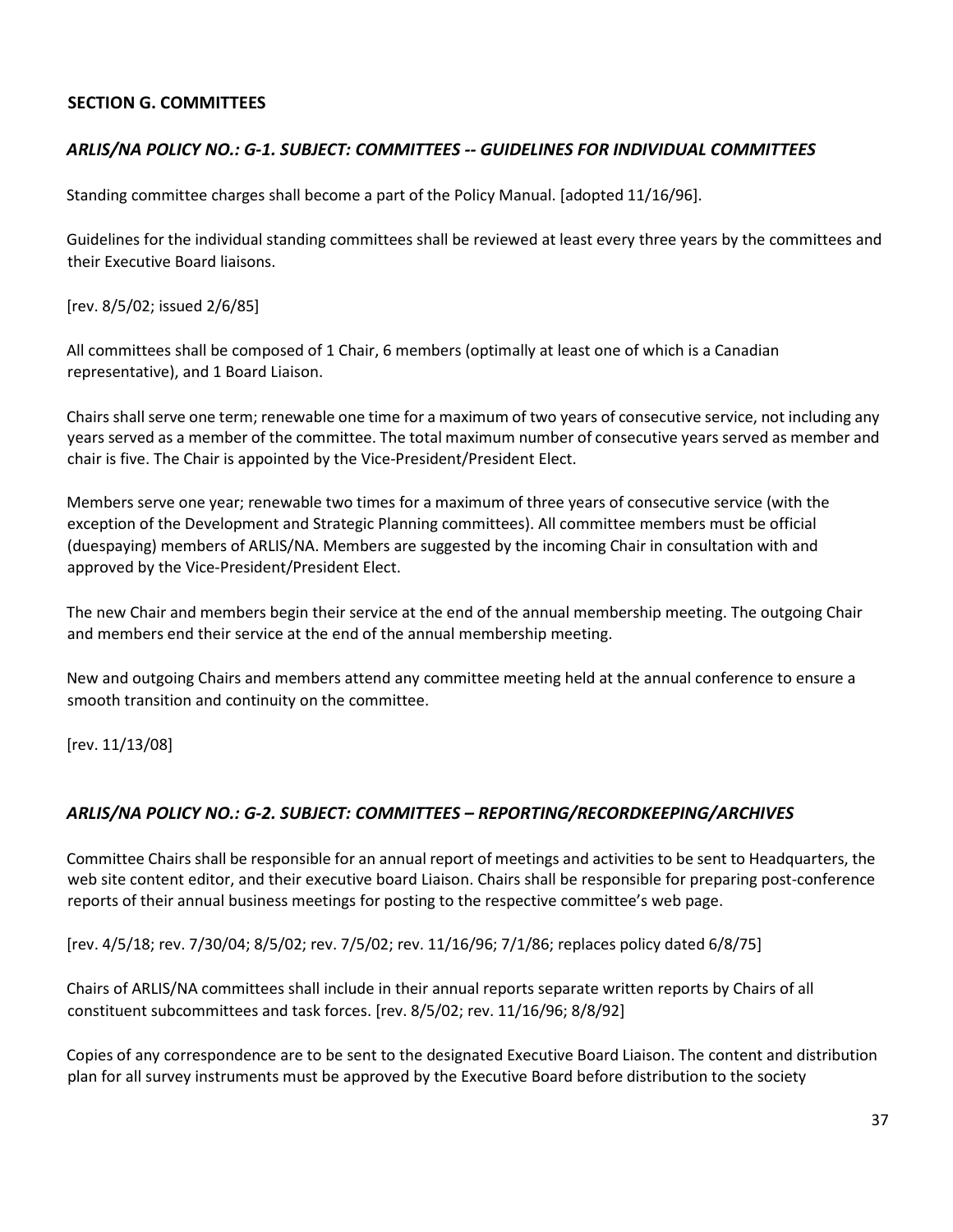membership. The Committee Chair maintains files and records and passes non-archival records on to the succeeding Chair.

The Chair is responsible for preserving all materials of possible archival value. All such materials, including official correspondence and reports, will be deposited in the Society's archives as determined by ARLIS/NA policy. *See also*  ARLIS/NA POLICY NO.: A-3.

All announcements, press releases and distribution lists originating in committees are drafted by the Chair and submitted to the President and Executive Board Liaison for review who then forwards to Headquarters for distribution unless other arrangements have been approved by the Executive Board. [rev. 3/11/04; 8/5/02]

# *ARLIS/NA POLICY NO.: G-3. SUBJECT: COMMITTEES -- EXECUTIVE BOARD LIAISONS*

*See also* ARLIS/NA POLICY NO.: C-2 and C-3

Board liaisons shall participate in and report on committee activities as necessary. Committee Chairs may request assistance on decisions or problems from the Executive Board through the Committee Liaison. [rev. 1/22/03; issued 3/30/90] Board liaisons should be copied on all reports, emails and correspondence. [rev. 3/3/03]

# *ARLIS/NA POLICY NO.: G-4. SUBJECT: COMMITTEES -- FINANCES*

The Chair submits a budget request to the Treasurer according to the schedule established in the Management Calendar. The request is reviewed and approved by the Executive Board at its Mid-Year meeting. The Chair is responsible for maintaining records of expenditures and submitting bills promptly to Headquarters.

Budget requests for subcommittee activities at the annual conference are considered as part of the conference budget. *See also* ARLIS/NA POLICY NO.: J, Finances and ARLIS/NA POLICY NO.: M, Conferences and Meetings.

Any ARLIS/NA group or chapter wishing to solicit advertising or other financial support from outside sources shall first submit a list of potential advertisers or sponsors to the Development Committee and to the Executive Board. [rev.11/16/96; issued 7/89].

# *ARLIS/NA POLICY NO.: G-5. SUBJECT: COMMITTEES -- APPOINTMENT OF MEMBERS/MEETINGS/CONFERENCE ACTIVITIES*

The Vice-President shall appoint the Chair of each committee for the year in which they are President subject to approval by the Executive Board. All members of all committees are appointed for specific terms [Bylaws Article XII. Section 3]

[rev. 1/22/03; issued 2/21/84 & 2/16/87][Formerly Policy C4-6b]

Chairs of either committees or subcommittees make recommendations to the Vice- President for members. The VicePresident endorses or revises these lists and the Chairs of the committee or subcommittees then notify the new members of their appointments. [rev. 8/5/02; 2/17/84] [Formerly Policy C4-5]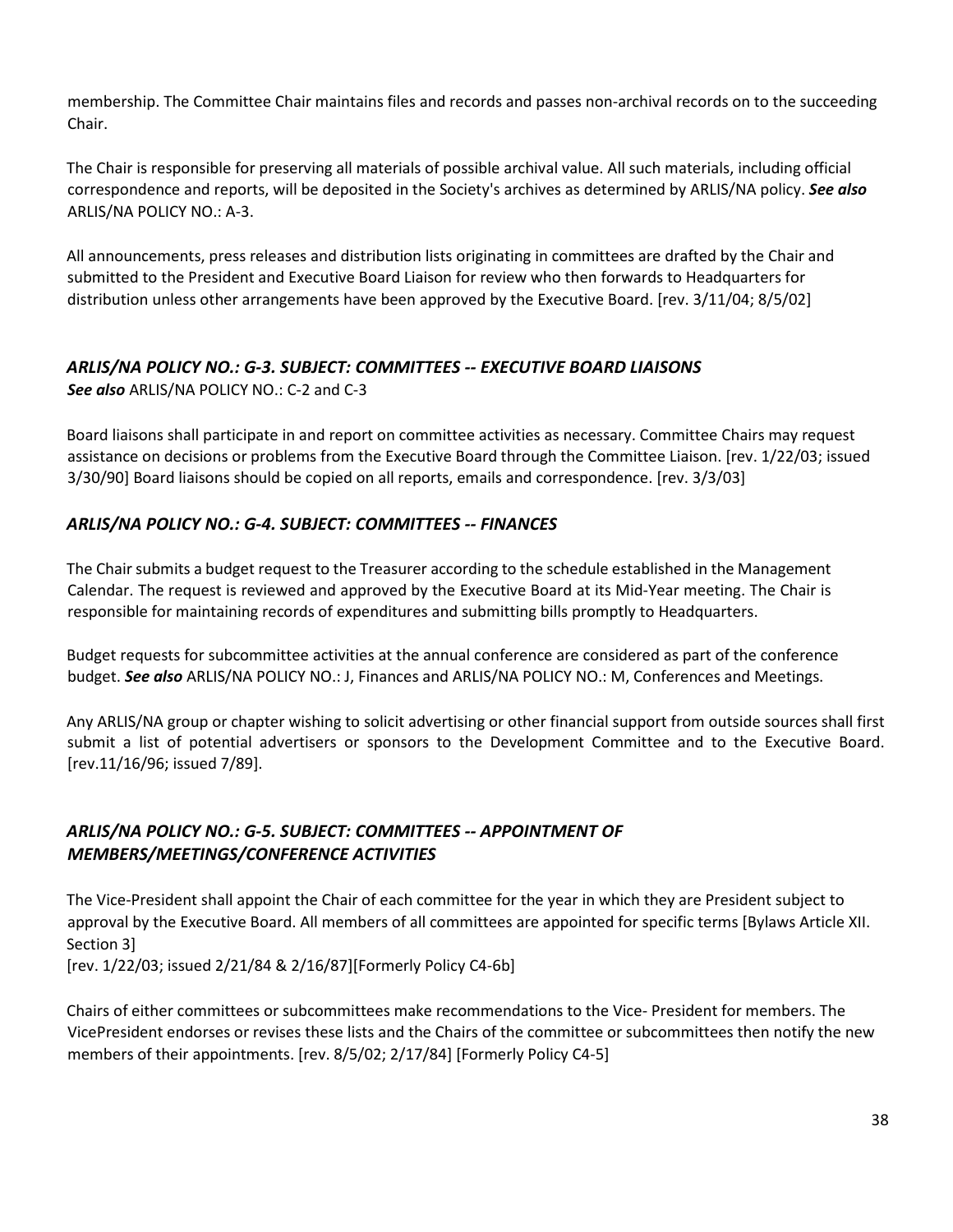Chairs of committees are encouraged to appoint task forces for specific committee projects, with specific goals, timelines, and deliverables. Task force leaders should report to the committee chair. Task forces may be comprised of committee members and/or interested members who are not on the committee. The task force leaders should submit an annual report for inclusion in the committee annual report to the chair. [7/22/05]

The appointment timetable is listed in the Society's Management Calendar.

ARLIS/NA Committee Chairs are responsible for asking inactive members if they intend to continue fulfilling their responsibilities. [issued 1/27/76] [Formerly Policy C4-3]

Resignation procedure for the Chair is to send a letter or email of resignation to the President with a copy to the Executive Board liaison. Resignation procedure for committee members is to send a letter or email to the Chair.

Executive Board members may not serve as Chairs, moderators, and/or coordinators of ARLIS/NA committees, divisions, sections, and/or special interest groups or as officers of local chapters except for Board subcommittees such as CPAC.

[rev. 3/3/03; 2/4/93] [formerly Policy C4-7]

The committee has at least one business meeting at the annual conference; the meeting is scheduled by the conference program Chair. Attendance by subcommittee Chairs and members is expected. The business meeting is shared between the outgoing and incoming Chairs and members, with transition occurring during the meeting. The outgoing Chair selects a recorder to take minutes.

# *ARLIS/NA POLICY NO.: G-6. SUBJECT: RELATIONSHIPS OF COMMITTEES TO DIVISIONS AND SECTIONS*

As a general principle, standing committees of the Society shall not be allowed to oversee Sections or Divisions [adopted 11/16/96; replaces 1/27/76] [Formerly Policy C6-1]

Standing committees have specific charges from the Board and thus have a responsibility to the Board and membership, while the Divisions, Sections and Special Interest Groups have no specific responsibilities and shall react to the needs and interests of their members. [adopted 11/16/96; replaces 1/27/76] [Formerly Policy C6-3]

# *ARLIS/NA POLICY NO.: G-7. AWARDS COMMITTEE (STANDING)*

*See* Awards Subcommittees Directory: http://arlisna.org/organization/committees/75-awards-committee

Committee Guidelines

a. Charge: To administer the ARLIS/NA Awards and the constituent subcommittees: Distinguished Service Award, Gerd Muehsam Award, Wolfgang M. Freitag Internship Award, Travel Awards, Research Awards, and George Wittenborn Award, Melva J. Dwyer Award; to administer any other special achievement awards or grant-funded awards that may be established by the Executive Board; to develop and review the guidelines and timetables for these awards; to assist subcommittee Chairs in soliciting and reviewing nominations if desired; to assist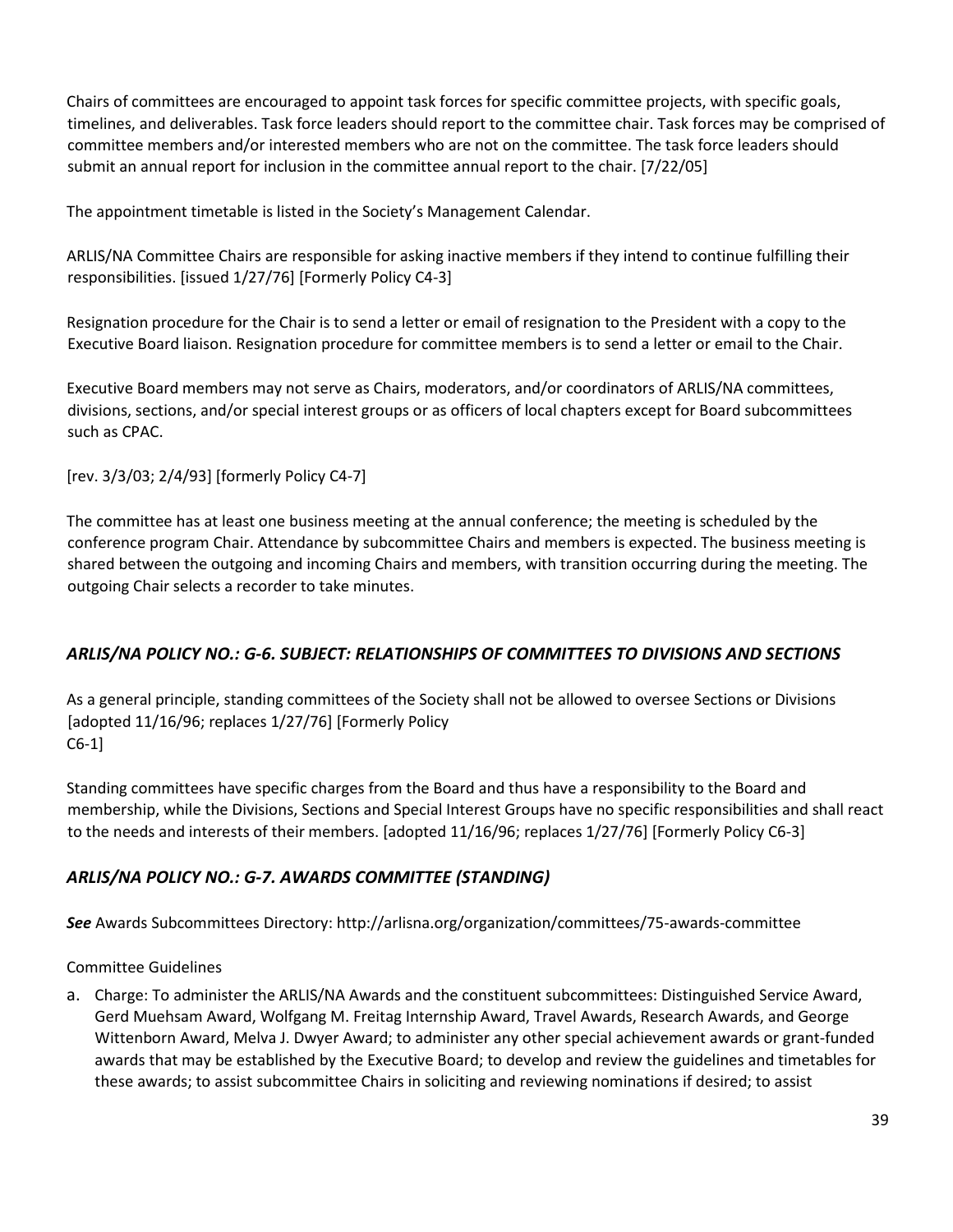subcommittee Chairs in recommending recipients for awards to the Executive Board; to publicize the awards and the award winners with the subcommittee Chairs.

Special appointments: Appoints Subcommittee Chairs and members of the subcommittees in cooperation with the ARLIS/NA Vice-President.

b. History: Established: 2003 as an umbrella committee to administer all awards committees.

c. Liaison: the President is the Awards Committee liaison to the Executive Board.

[rev. 2/3/17]

# **ARLIS/NA POLICY NO.: G-7-A. DISTINGUISHED SERVICE AWARD SUBCOMMITTEE**

*See* Subcommittee homepages:

Announcement and Guidelines: http://arlisna.org/about/awards-honors/66-dsa Award Recipients: http://tinyurl.com/DSA-Recipients

Subcommittee Guidelines

a. Charge: To administer the ARLIS/NA Distinguished Service Award; to develop and review the guidelines and timetables for these awards; to solicit and review nominations; to recommend recipients for the award to the President; to publicize the awards and the award winners.

b. History: Established 1995 (from 1986-1995 the DSA was administered by the Nominating Committee). Made a subcommittee to the Awards Committee, 2003.

c. Subcommittee structure: Not to exceed six members, not including the President who serves as Executive Board liaison to the DSA committee.

d. The President arranges for the presentation of the Distinguished Service Award at the annual conference. The subcommittee Chair is also expected to present the subcommittee's awards during the Convocation at the annual conference.

e. In the event of an unsuccessful nomination, all submitted documentation relating to the unsuccessful nominee is returned to the submitter. Documentation of subcommittee deliberations is destroyed.

[rev. 2/4/11; 7/30/04; 1/22/03; approved: 12/2/98]

# **ARLIS/NA POLICY NO.: G-7-B. STUDENT ADVANCEMENT AWARDS SUBCOMMITTEE**

*See* Subcommittee Homepage for: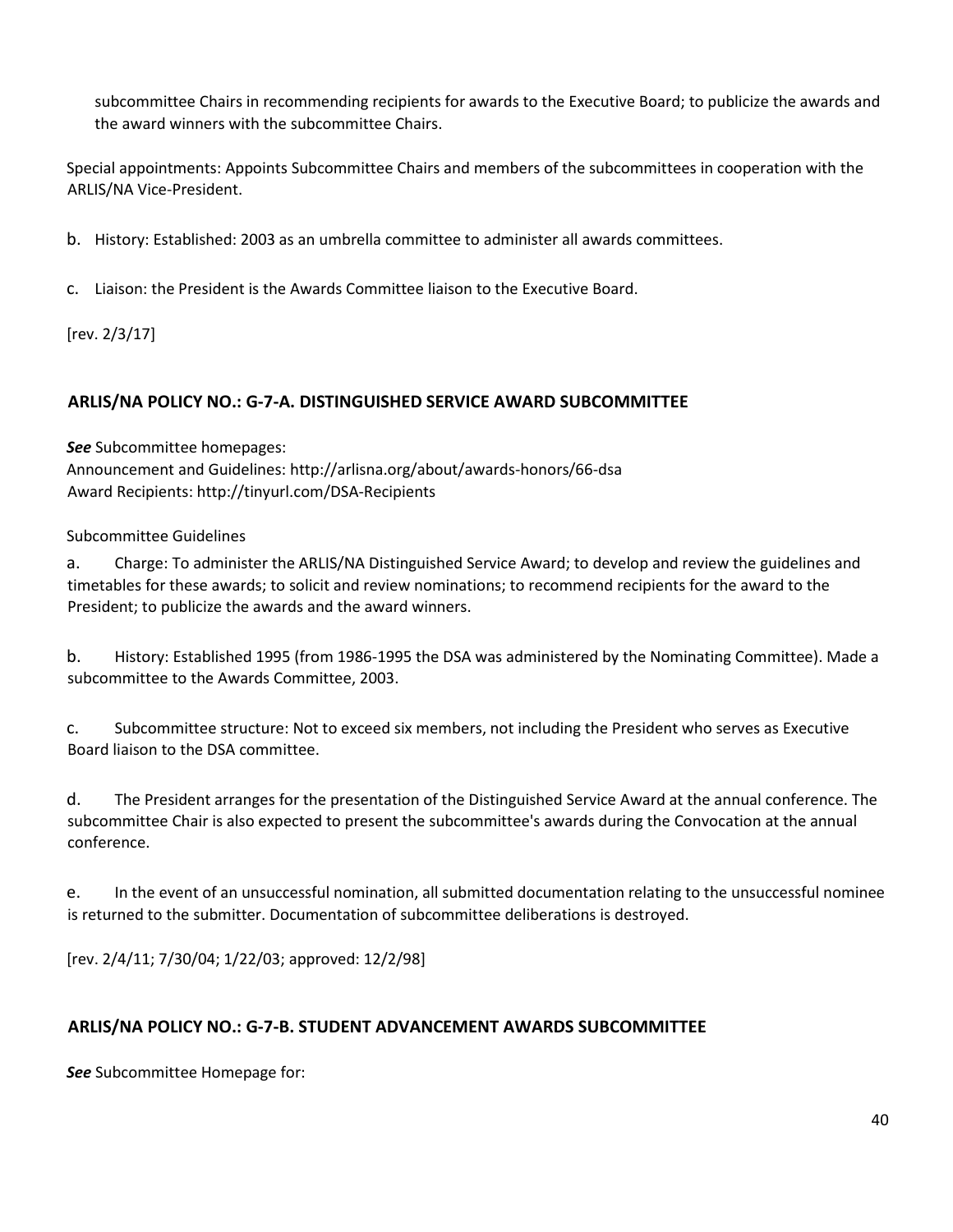Announcement and Guidelines: https://www.arlisna.org/about/awardshonors/69-gerd-muehsam-award https://www.arlisna.org/about/awardshonors/71-george-wittenborn-award Past Recipients:

https://www.arlisna.org/about/awards-honors/awards-history/442-gerd-muehsam-award-past-recipients https://arlisna.org/about/awards-honors/awards-history/173-george-wittenborn-award-past-winners

#### Subcommittee Guidelines

- a. Charge: To administer both the ARLIS/NA Gerd Muehsam Award and Wolfgang M Freitag Internship Award; to develop and review the guidelines and timetables for these awards; to solicit and review applications; to select a recipient of the award; to arrange for the presentation of the award at the annual conference; and to publicize the award and the award recipients.
- b. To publicize the award, which recognizes excellence in a paper or project prepared by a graduate student on a topic relevant to art librarianship or visual resources curatorship; to set standards and guidelines for papers or projects submitted; to select a winner or winners; to arrange for presentation of the award at the annual conference; and to disseminate the results of these endeavors by publishing an abstract of the award- winning paper or project.
- c. History: The Gerd Muehsam Award was established: 1980; made a subcommittee of the Awards Committee, 2003. The Wolfgang M Freitag Internship Award was established 2001 (from 2001 to 2004 the Internship Award was administered by the Professional Development Committee). Made a subcommittee to the Awards Committee, 2005. Re-named the Wolfgang M. Freitag Internship Award, 2013. Both awards became part of the newly formed Student Advancement Awards Subcomittee in 2018.
- d. Subcommittee structure: Not to exceed six members, not including the Executive Board liaison. The subcommittee Chair is responsible for arranging for the presentation of the award at the annual conference. The subcommittee Chair is also expected to present the subcommittee's awards during the Convocation at the annual conference.

[rev. 08/10/18; 7/30/04; 1/24/03; approved: 12/2/98]

#### **ARLIS/NA POLICY NO.: G-7-C. H.W. WILSON RESEARCH AWARDS SUBCOMMITTEE**

*See* Research Awards Page: http://arlisna.org/about/awards-honors/74-hw-wilson-foundation-research-award

Subcommittee Guidelines

- a. Charge: To stimulate research and its reporting in art documentation and related fields; to administer awards that recognize outstanding research and publication by members. Special appointments: None.
- b. History: Established: 1992. Made a subcommittee to the Awards Committee, 2003.
- c. Subcommittee structure: Not to exceed eight members, not including the Executive Board liaison.
- d. The subcommittee Chair is expected to present the subcommittee's awards during the Convocation at the annual conference. (*See also* ARLIS/NA POLICY NO.: M, Conferences and Meetings.)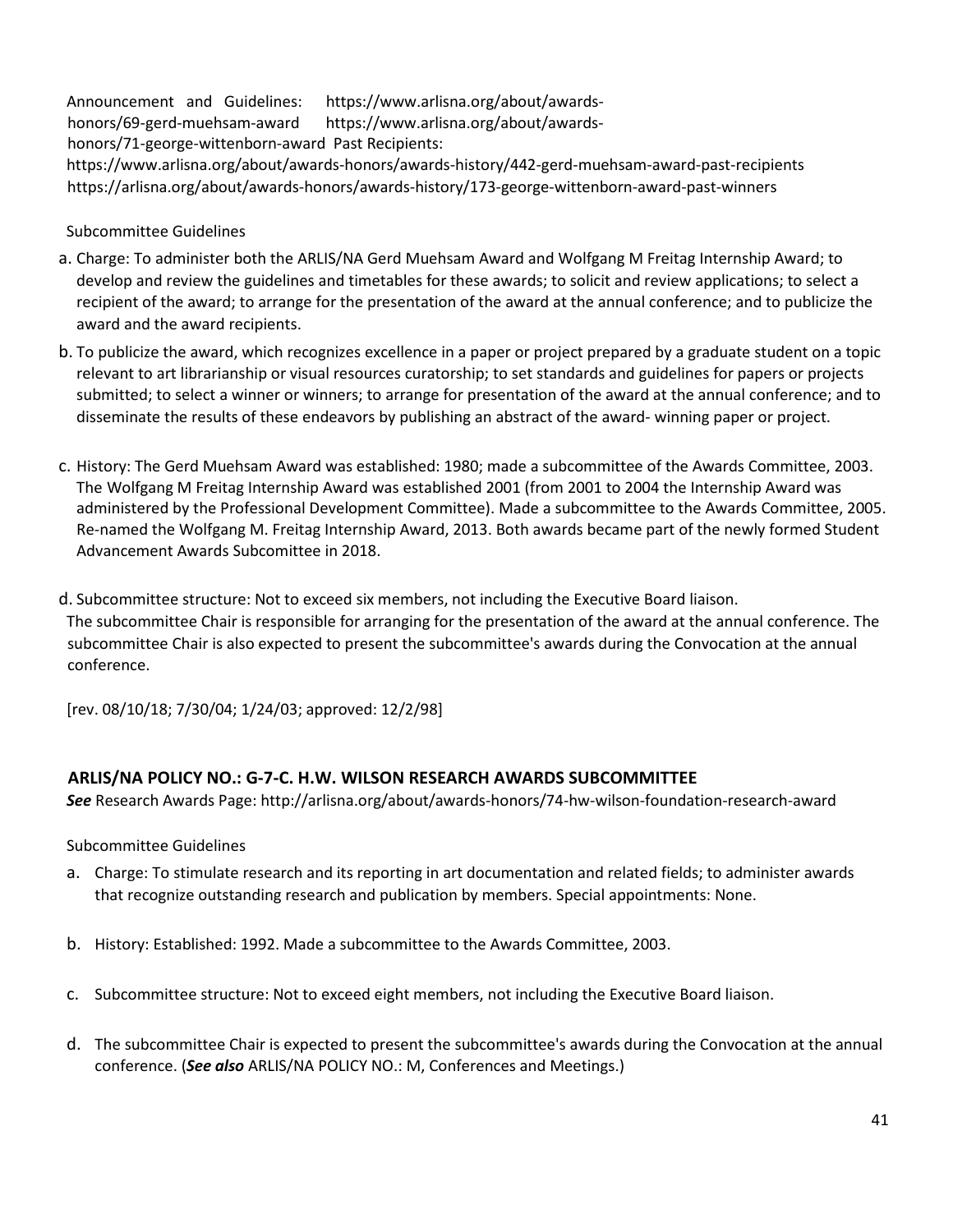[rev. 7/30/04; 3/24/03; approved: 12/2/98]

#### **ARLIS/NA POLICY NO.: G-7-D. TRAVEL AWARDS SUBCOMMITTEE**

*See* Subcommittee homepages:

Award information and Application Procedures: http://arlisna.org/about/awards-honors/64-conference-travelawards Past Recipients: ???

Subcommittee Guidelines

- a. Charge: To encourage attendance and participation by ARLIS/NA members and art information professionals at the Society's Annual Conference through the development of application guidelines and the selection of award recipients.
- b. History: Established: 1985. Made a subcommittee to the Awards Committee, 2003.
- c. Subcommittee structure: Not to exceed six members, not including the Executive Board liaison.
- d. The subcommittee Chair is expected to present the subcommittee's awards during the Convocation at the annual conference.

[rev. 7/30/04; 5/20/04; 1/22/03; approved: 12/2/98]

#### **ARLIS/NA POLICY NO.: G-7-E. GEORGE WITTENBORN AWARDS SUBCOMMITTEE**

#### *See* Subcommittee homepages for:

Information and Application procedures: http://arlisna.org/about/awards-honors/71-george-wittenborn-award Past recipients: http://arlisna.org/about/awards-honors/awards-history/173-george-wittenborn-award-pastwinners

Subcommittee Guidelines

a. Charge: To establish criteria and select from current North American art publications those materials which exhibit the highest standards of content and production; to publicize the awards; to handle correspondence with publishers; and to arrange for the presentation of the award at the annual conference.

b. History: Established: 1973 as Art Publishing Awards Committee; name changed to George Wittenborn Awards Committee, 1980; Made a subcommittee to the Awards Committee, 2003.

c. Subcommittee structure: Not to exceed eight members, not including the Executive Board liaison. The subcommittee assignment shall rotate through the chapters so that over time, members from across ARLIS/NA are eligible to participate. The subcommittee shall be formed from members of the chapter that most recently hosts the national conference, with the chair selected by the vice president/president-elect.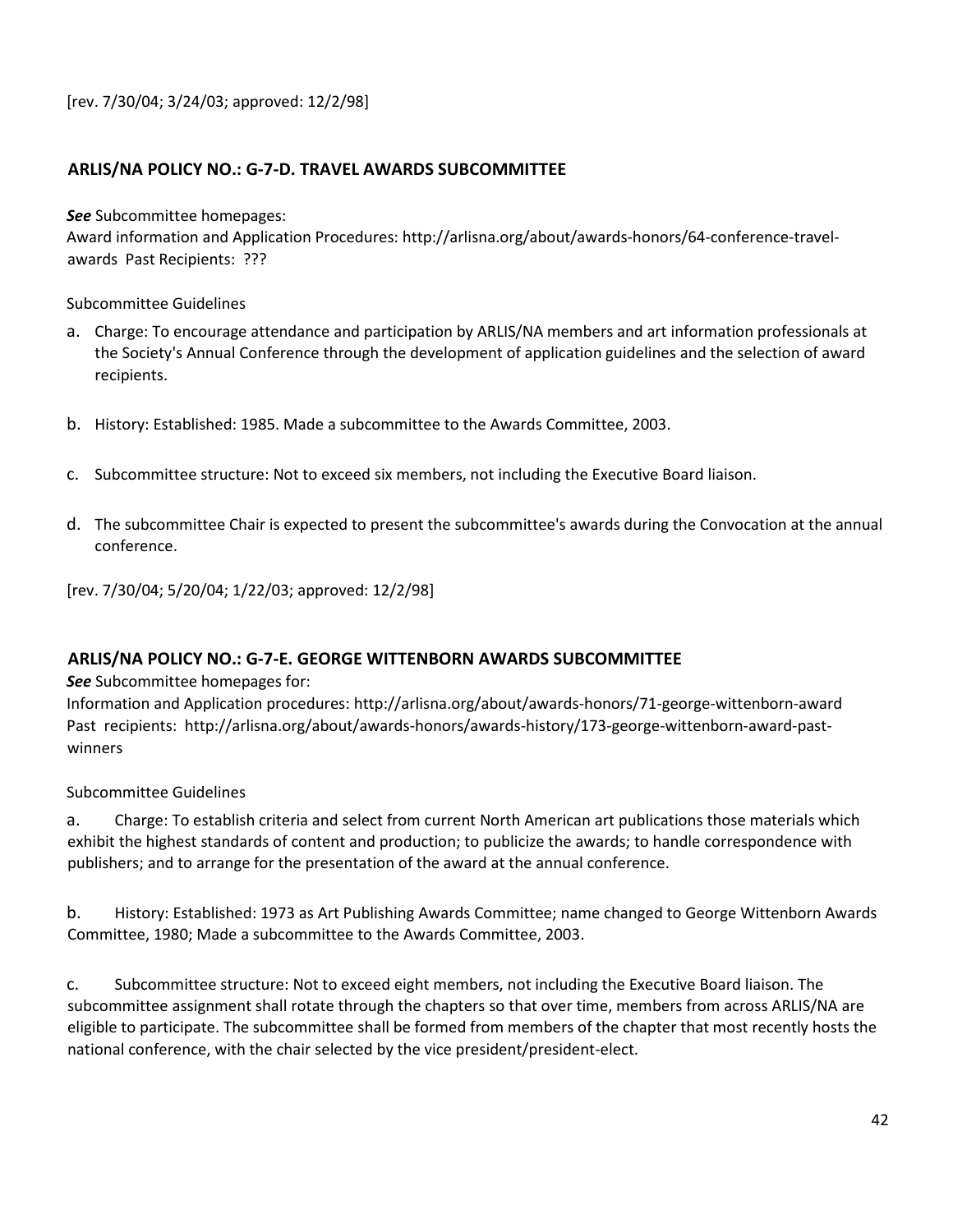The subcommittee Chair is expected to present the subcommittee's awards during the Convocation at the annual conference.

[rev. 4/30/09; 7/30/04; 1/24/03]

# **ARLIS/NA POLICY NO.: G-7-F. MELVA J. DWYER AWARD**

*See* Subcommittee homepages for:

Guidelines and Nomination Procedures: http://arlisna.org/about/awards-honors/67-melva-dwyer Past recipients: http://www.arliscanada.ca/en/mda

#### Subcommittee Guidelines

a. Charge: The Melva J. Dwyer Award is an ARLIS/NA award which is administered by the ARLIS/Canada Chapter. The Melva J. Dwyer Award was established in recognition of the contribution made to the field of art librarianship by Melva Dwyer, former head of the Fine Arts Library, University of British Columbia, and is given to the creators of exceptional reference or research tools relating to Canadian art and architecture, produced by Canadian authors and disseminated by Canadian sources. The Chair of ARLIS/Canada, who is also the Canadian Liaison on the Executive Board of ARLIS/NA, serves as Chair of the Melva Dwyer Award Committee, and is responsible for administering the award. He/she is charged with: developing and reviewing guidelines and timetables for the award; appointing and coordinating a jury of three Canadian art information professionals to adjudicate the winner; soliciting and reviewing nominations; arranging for the presentation of the award at the annual conference; and publicizing the award and the award winner.

[rev. 10/08; 4/12/06, 3/10/12]

#### *ARLIS/NA POLICY NO.: G-8. CATALOGING ADVISORY COMMITTEE (STANDING)*

#### Committee Guidelines

a. Charge: To formulate ARLIS/NA positions on specific cataloging problems, dealing with both print and non-print materials, posed by the Executive Board or identified by the Committee, and to communicate these positions to a) the American Library Association's Committee on Cataloging: Description and Access (CC:DA); b) the American Library Association's Subject Analysis Committee (SAC); c) the American Library Association's MARC Advisory Committee (MAC), d) the Art and Rare Materials BIBFRAME Ontology Extension (ARM); or e) the Library of Congress.

Special appointments: The Chair appoints, on behalf of the Executive Board, ARLIS/NA representatives to CC:DA, SAC, MAC, and ARM. [rev. 1/25/19, 4/12/06, 11/16/96; 12/10/95; 6/14/84]

b. History: Established: 1974 as Committee on Cataloging; renamed Cataloging Advisory Committee, 1977.

c. Committee structure: Not to exceed six members, one Chair and one Executive Board liaison. Additionally, the Cataloging Advisory Committee has four special appointments who serve as liaisons to outside bodies on cataloging policy (CC:DA , SAC, MAC, and ARM).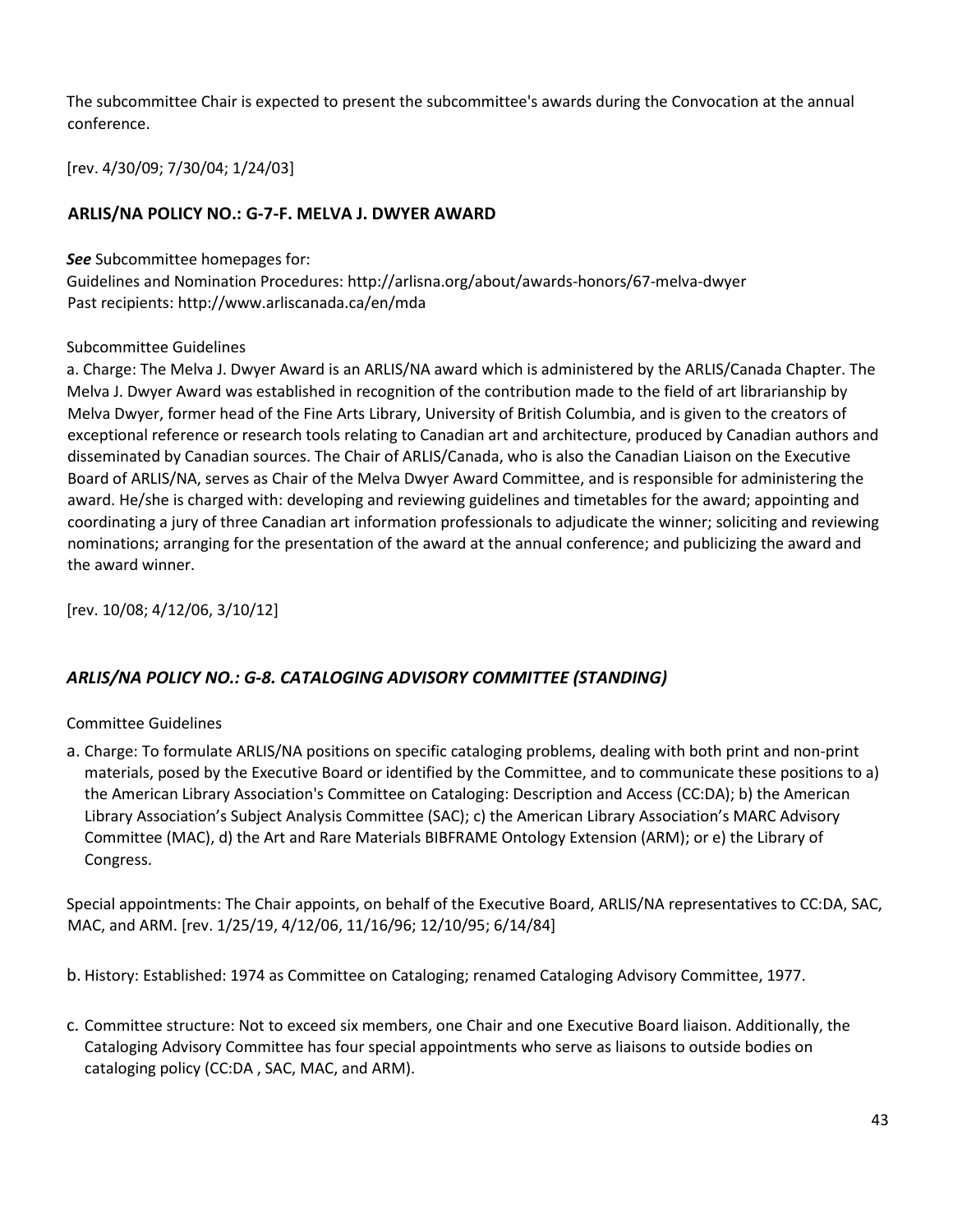d. Term of office: Chair: one year, renewable for a maximum term of two years. Members: In order to allow for continuity of policy projects with outside bodies and to retain some experience, committee members may continue their service beyond a three-year maximum term limit at the discretion of the Chair. Special appointments/cataloging policy liaisons: In order to allow for continuity of policy projects with outside bodies and to retain some experience, liaisons do not have a term limit.

[rev. 01/25/2019, 01/04/2018, 7/30/04,8/5/02,approved: 12/2/98]

## *ARLIS/NA POLICY NO.: G-9. COMMUNICATIONS & PUBLICATIONS COMMITTEE (STANDING)*

[Communications & Publications Committee dissolved as of March 22, 2015; ARLIS/NA Editorial Board constituted March 22, 2015.]

*See also* ARLIS/NA POLICY NO.: H. Editorial Board

History: Established: 1981.

[revised 1/25/2019, 4/29/09; 7/30/04; 8/5/02; approved: 12/22/98; at-large members removed 2/13/2015; approved 3/22/2015]

## *ARLIS/NA POLICY NO.: G-10. DEVELOPMENT COMMITTEE (STANDING)*

Committee Guidelines

a. Charge: To coordinate all the fundraising activities of the Society; to develop expertise in the area of financial planning and fundraising; and to recommend specific fundraising ventures and the means to implement them.

b. History: Established: 1981 (as Fund-raising Ad-hoc Committee); name changed to Development Committee (Standing): 1985

- c. Committee structure: Not to exceed six members, not including the Executive Board liaison and conference fundraiser. The ARLIS/NA past-Advancement Liaison serves a two-year term on the Development Committee following their term on the Executive Board.
- d. Liaison: The ARLIS/NA Advancement Liaison serves as the Executive Board liaison to this committee.
- e. Term of office: Chair: One year, renewable. Members: At least two members are renewed annually at the discretion of the Chair for 2-6 years in order to allow for continuity of fundraising efforts with vendors and to retain some degree of experience.
- f. Responsibilities of the Chair: The Chair is charged, along with the Treasurer, with establishing the funding level of the

Conference Speakers of Color Fund each year and passing the responsibility of awarding the fund to the Conference Program co-chairs, with input from the Diversity Committee. Each year the Development Committee Chair and Treasurer will advise the Conference Program co-chairs of the fund's availability in a timely manner that allows them to promote it to the Society well before conference program proposals are due. The Development Committee Chair is responsible for maintaining a record of the history of the fund and for including information concerning the current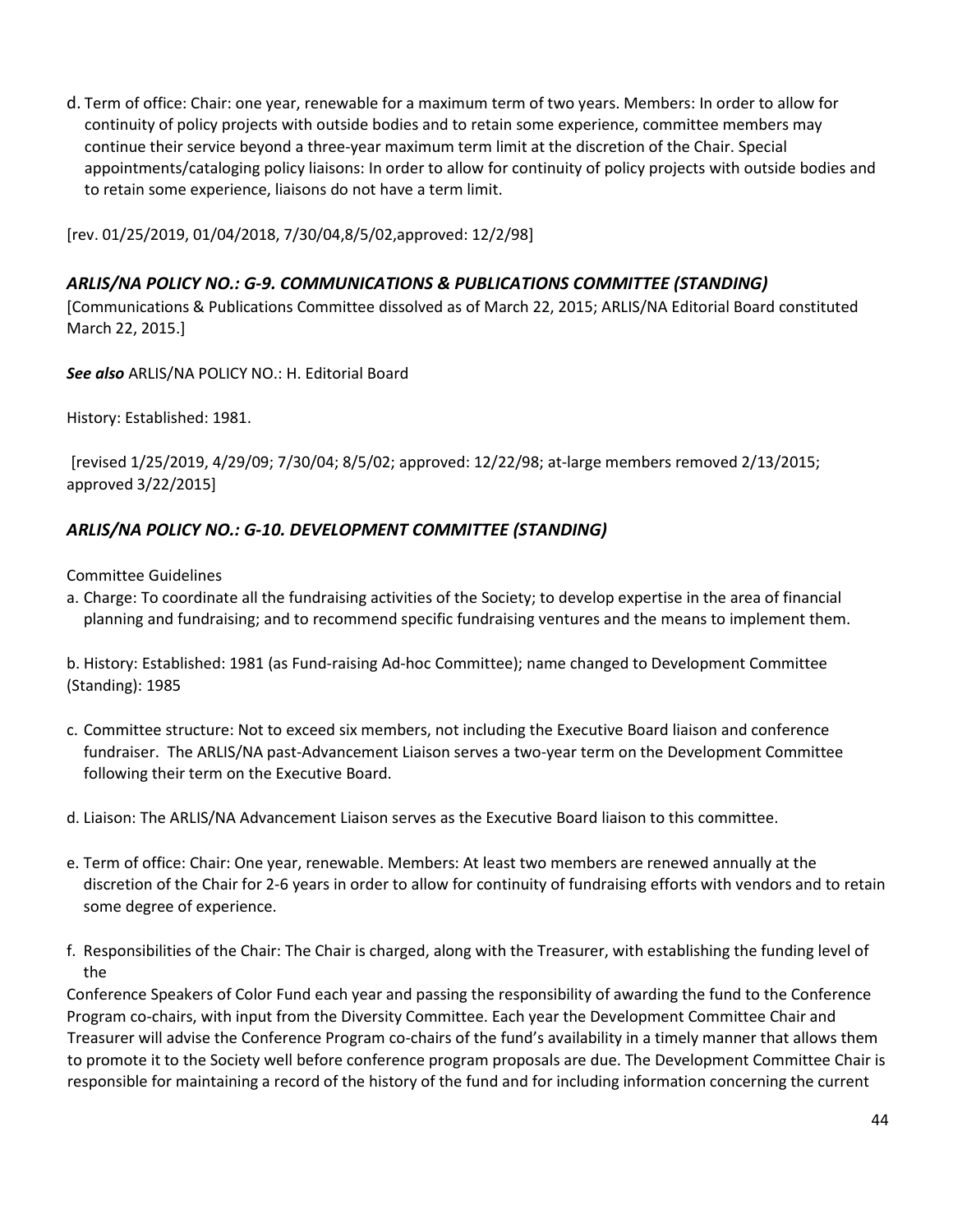status of the fund in the annual report given to the Executive Board, including annual fund recipients (if any), amount given, and current balance.

- g. Qualifications: Previous financial planning, fundraising, or grant writing experience is helpful. Geographic proximity is not required.
- h. Communication regarding SEI development activities will be communicated via the ARLIS/NA Executive Board Advancement Liaison and the Education Liaison.

[rev. 5/22/2019; 1/04/2018; 2/3/17; 3/13/2012; 2/4/11; 7/30/04; 8/5/02; approved: 12/2/98]

# *ARLIS/NA POLICY NO.: G-11. DIVERSITY COMMITTEE (STANDING)*

Committee Guidelines

- a. Charge: The ARLIS/NA Diversity Committee provides leadership within the society by reflecting on and enacting the core values of diversity and inclusion across all aspects of art librarianship. We offer the society guidance in welcoming and centering historically marginalized people, voices, and narratives through the lens of equity and justice. The committee creates and provides educational opportunities and resources related to equity, diversity, inclusion, and justice. Through building collaborative partnerships with the ARLIS/NA Executive Board, Committees, Sections, and SIGs, we work to foster anti-oppressive professional practices and identify ways ARLIS/NA can divest from white supremacy, colonialism, and all other forms of systemic oppression.
- b. Annual business: The committee consults with the Conference Program co-chairs on the selection of recipients of Speakers of Color Fund funding.
- c. History: Established: 1992, as Cultural Diversity Committee. Renamed Diversity Committee, with revised charge, 1997; inactive 2003; reconstituted 2004
- d. Committee structure: Not to exceed six members, not including the Executive Board liaison.
- e. Liaison: The Advancement Liaison serves as an ex-officio member of the committee and as liaison to the Executive Board.
- f. Appointment process: The chair is appointed on behalf of the Executive Board by the ARLIS/NA Vice President/President-Elect during whose term of office as President the incoming chair will serve. The chair recommends committee members to the Vice President/President-Elect, who endorses or revises the recommendations on behalf of the Executive Board. The chair notifies committee members in writing of their appointment.

[rev. 6/24/2019; rev. 5/22/2019; 01/04/2018; 2/3/17; 2/4/11; 7/30/04; 5/20/04; 1/31/03; 1997; approved: 1992]

# *ARLIS/NA POLICY NO.: G-12. DOCUMENTATION COMMITTEE (STANDING)*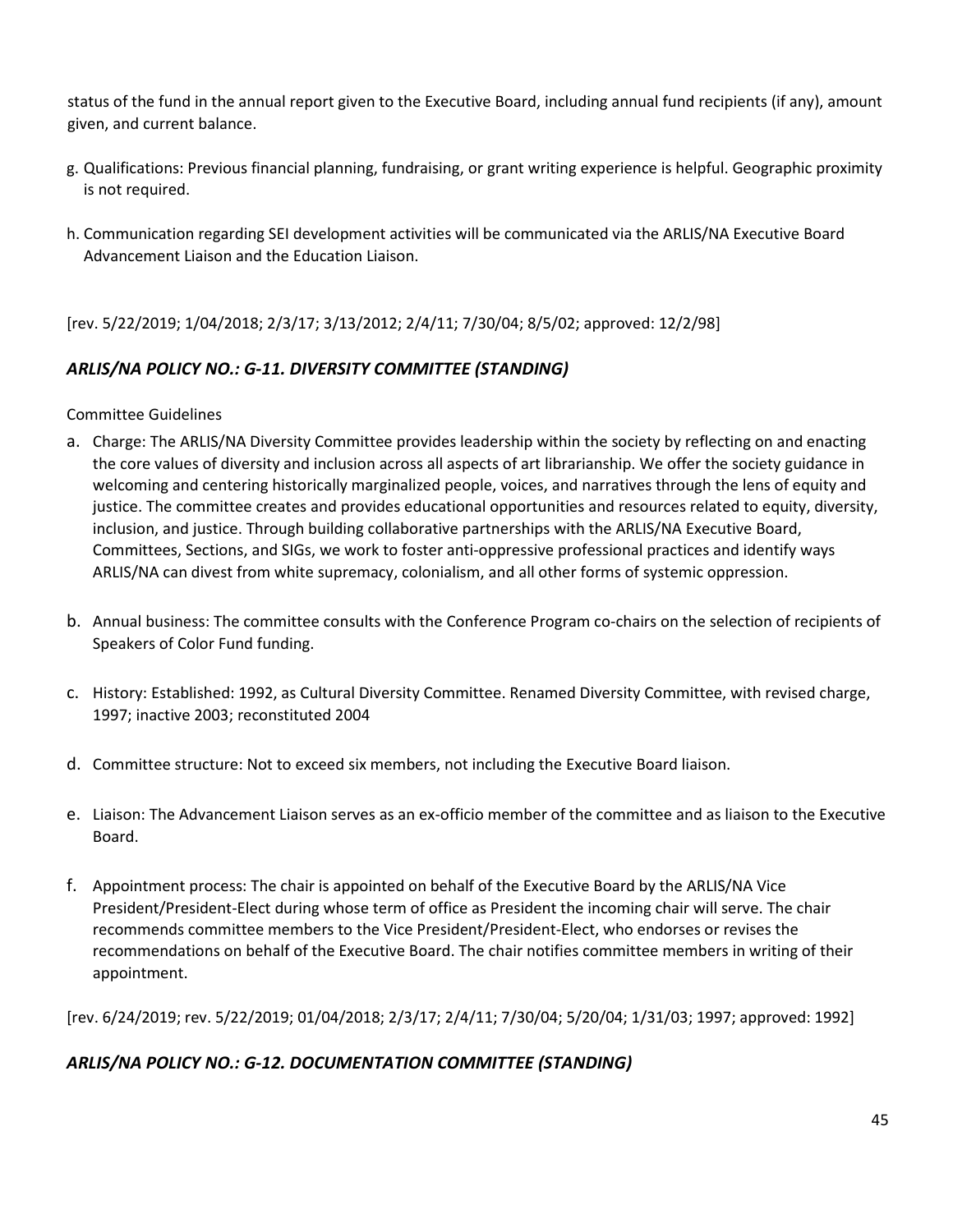#### Committee Guidelines

- a. Charge: The Documentation Committee will oversee the policies and procedures for maintaining ARLIS/NA records including: maintenance of the ARLIS/NA Policy Manual in conjunction with ARLIS/NA Secretary, creation of oral histories, and development and oversight of the ARLIS/NA electronic records management program.
- b. History: Established in 2015 as a standing committee. Committee chairs and years of tenure:
- c. Committee structure: Not to exceed six members, not including the Executive Board liaison.
- d. Liaison: The ARLIS/NA Secretary serves as Executive Board liaison to this committee.
- e. Appointment process: The ARLIS/NA past-Secretary serves as Documentation Committee Chair following their term on the Executive Board. An exception can be made in appointing an alternate Chair of the Documentation Committee. The Chair of the Documentation Committee should have knowledge of ARLIS/NA history and archival/records management protocols. Members of the Documentation Committee are appointed by the VicePresident/President Elect and should possess historical knowledge of ARLIS/NA and skills relevant to archival/records management protocols, especially as relates to electronic records. One member of the Committee should have experience conducting oral histories.
- f. Appointment timetable: The Chair's term officially begins immediately after the membership meeting of the annual conference in which the acting Secretary vacates his/her position on the Executive Board.
- g. Term of office: Chair serve two years. Members serve two years, renewable.

#### **ARLIS/NA POLICY NO.: G-12.A. SUBJECT: ORAL HISTORY PROGRAM GUIDELINES**

The purpose of the oral history program is to document the history of ARLIS/NA and the professional accomplishments of our members, making that history available to the membership of the Society and to researchers studying the profession. The ARLIS/NA Documentation Committee is responsible for the oral history program . The committee selects the individual(s) to be interviewed, secures an appropriate interviewer and follows up on the disposition of the recordings and transcriptions.

An oral history shall be taken from each recipient of the Distinguished Service Award, at the time the award is presented.

Oral histories shall also be taken from individuals who have made unusually important or long-term contributions to ARLIS/NA as members of the Executive Board or as leaders of important committees, groups, initiatives or conferences. Selections in this category shall take into account an individual's contribution to ARLIS at the time of their involvement, as well as an individual's contributing involvement with ARLIS and his/her contribution to the profession as a whole. Each oral history shall be transcribed, reviewed and approved by the interviewee shortly after it is taken. Transcriptions of oral histories shall be sent to the Web Editor for loading on the AWS. The original recording and transcription shall be forwarded to the ARLIS/NA Archives. [rev. 1/24/03; issued 4/96]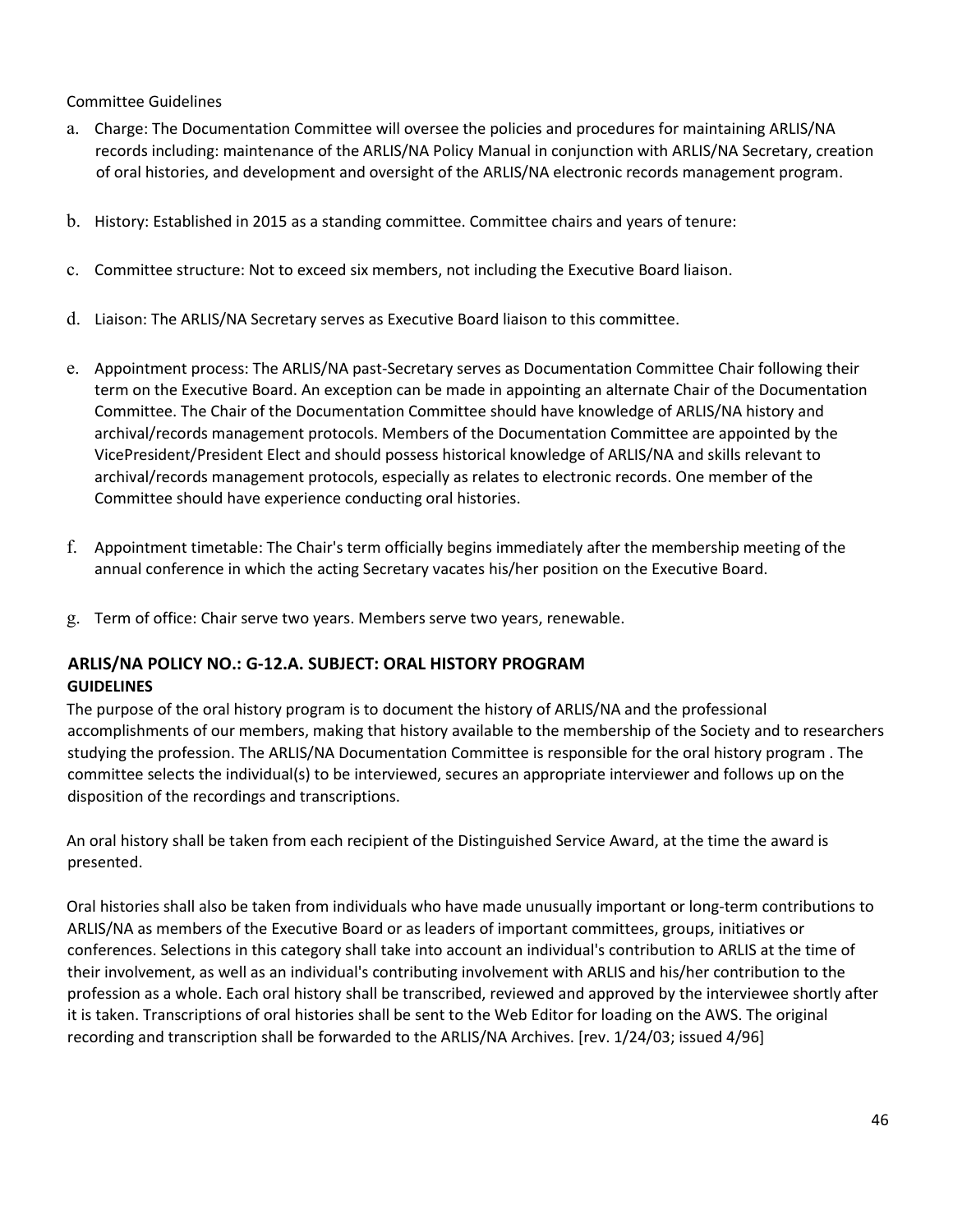# **ARLIS/NA POLICY NO.: G-12.B. SUBJECT: CHAPTER-GENERATED ORAL HISTORIES**

Oral histories of ARLIS/NA members which are taken by a chapter shall follow the same dispensations guidelines as those for ARLIS/NA oral histories (Policy A-5). [rev. 1/24/03; adopted 11/16/96].

# *ARLIS/NA POLICY NO.: G-13. FINANCE COMMITTEE (STANDING)*

Committee Guidelines

- a. Charge: An advisory committee to the Executive Board, it ensures that financial policy is observed and reviews policy periodically; monitors amount and placement of reserve funds held in near liquidity; advises on the investment of restricted funds in vehicles that minimize exposure risk on investments; provides advice of a financial nature as requested by the Treasurer and Executive Board.
- b. History: Established: 1994; became standing committee, 1996; inactive 2001; reconstituted 2002

c. Committee structure: Not to exceed six members, not including the Executive Board liaison. Members: Past-Treasurer, Chair; President; Vice-President/President-Elect; Past President; one other member to be appointed by the Committee Chair.

- d. Liaison: The ARLIS/NA Treasurer serves as Executive Board liaison to this committee.
- e. Appointment process: If the Past Treasurer cannot serve as Finance Committee Chair following their term on the Executive Board, an exception can be made in appointing an alternate Chair of the Finance Committee. The Chair of the Finance Committee should be someone who has served on the Executive Board and has knowledge of the financial operations of ARLIS/NA.
- f. Appointment timetable: The Chair's term officially begins immediately after the membership meeting of the annual conference in which the acting Treasurer vacates his/her position on the Executive Board.
- g. Term of office: Two years.
- h. Qualifications: Former Executive Board members or others with leadership experience. Geographic proximity is not required.

[rev. 5/18/06; 7/30/04; 5/01/04; 1/31/03; approved: 12/2/98]

# *ARLIS/NA POLICY NO.: G-14. INTERNATIONAL RELATIONS COMMITTEE (STANDING)*

Committee Guidelines

a. Charge: The ARLIS/NA International Relations Committee (IRC) will support the Society's strong commitment to international dialogue and collaboration by pursuing relationships with art information professionals and institutions outside of North America. This collaborative effort supports the Society as the leading North American organization in the arts information field, while fostering the free exchange of ideas with international colleagues. The IRC will encourage affiliation with compatible professional associations and promote international engagement around issues of concern to the art information community. The IRC will also work to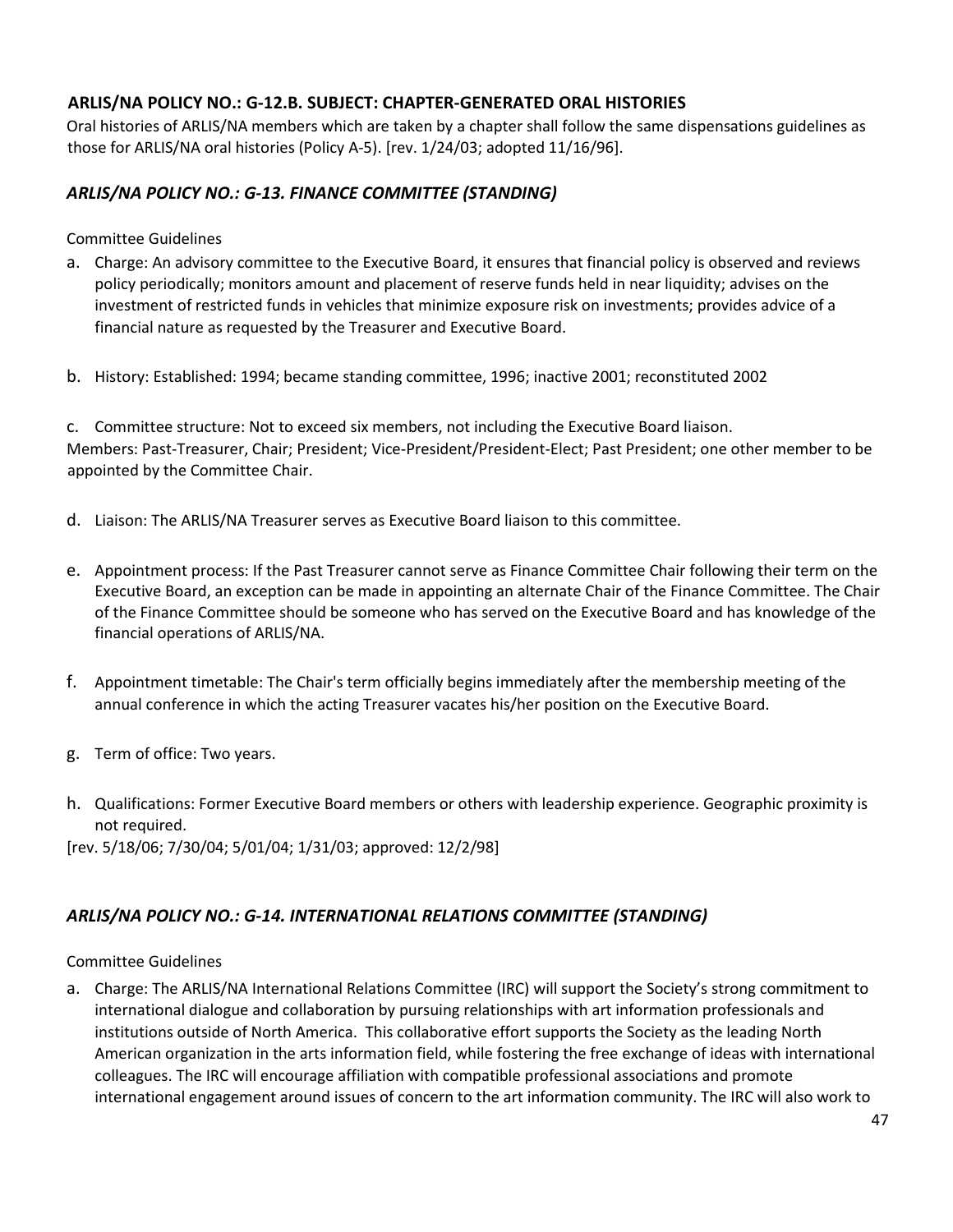establish greater collaboration within North America, including the Society's members in Canada, Mexico and the United States, to support the Society's role in representing art information professionals across the continent. The IRC will actively encourage within the Society the values of inclusiveness, collaboration, social and intellectual diversity, and openness to international perspectives. Special appointments: The Chair is responsible for appointing, on behalf of the Executive Board, an ARLIS/NA representative to the IFLA Section of Art Libraries. [rev. 1/12/18]

- b. History: Established: 1981; became Standing Committee, 1989
- c. Committee structure: Not to exceed six members, not including the Executive Board liaison. The Awards Committee chair is an ex officio member of the committee.
- d. Liaison: the Canadian Liaison serves as ex-officio member of the committee and is the liaison to the Executive Board.

d. Special Funding: Annual dues for the Society's membership in IFLA. [rev. 11/13/08; 7/10/08; 7/30/04; 5/01/04; 8/5/02; approved: 12/2/98]

# *ARLIS/NA POLICY NO.: G-15. MEMBERSHIP COMMITTEE (STANDING)*

Committee Guidelines

- a. Charge: The Membership Committee coordinates the program for membership retention and promotion, making recommendations to the Executive Board and executing the decisions of the Board. The Committee is responsible for the analysis of membership data to better understand the composition and needs of the Society's membership.
- b. History: Established: 1980
- c. Committee structure: Not to exceed six members, not including the Executive Board liaison.
- d. Liaison: the Advancement Liaison serves as an ex-officio member of the committee, and is the liaison to the Executive Board.

[rev. 2/3/17; 11/13/08; 7/30/04; 8/5/02; approved: 12/2/98]

# *ARLIS/NA POLICY NO.: G-16. NOMINATING COMMITTEE (STANDING)*

*See also* ARLIS/NA Bylaws: Article X. Nominations and Elections: http://tinyurl.com/Nominations-Elections

Committee guidelines

a. Charge: Article IX, Section 2: The Nominating Committee shall submit to the Executive Board a list of nominees consisting of the single most qualified candidate for each position to be filled and who represent the Society's diversity with regard to library type and size, region, country, and gender. Elections one year shall be for the Vice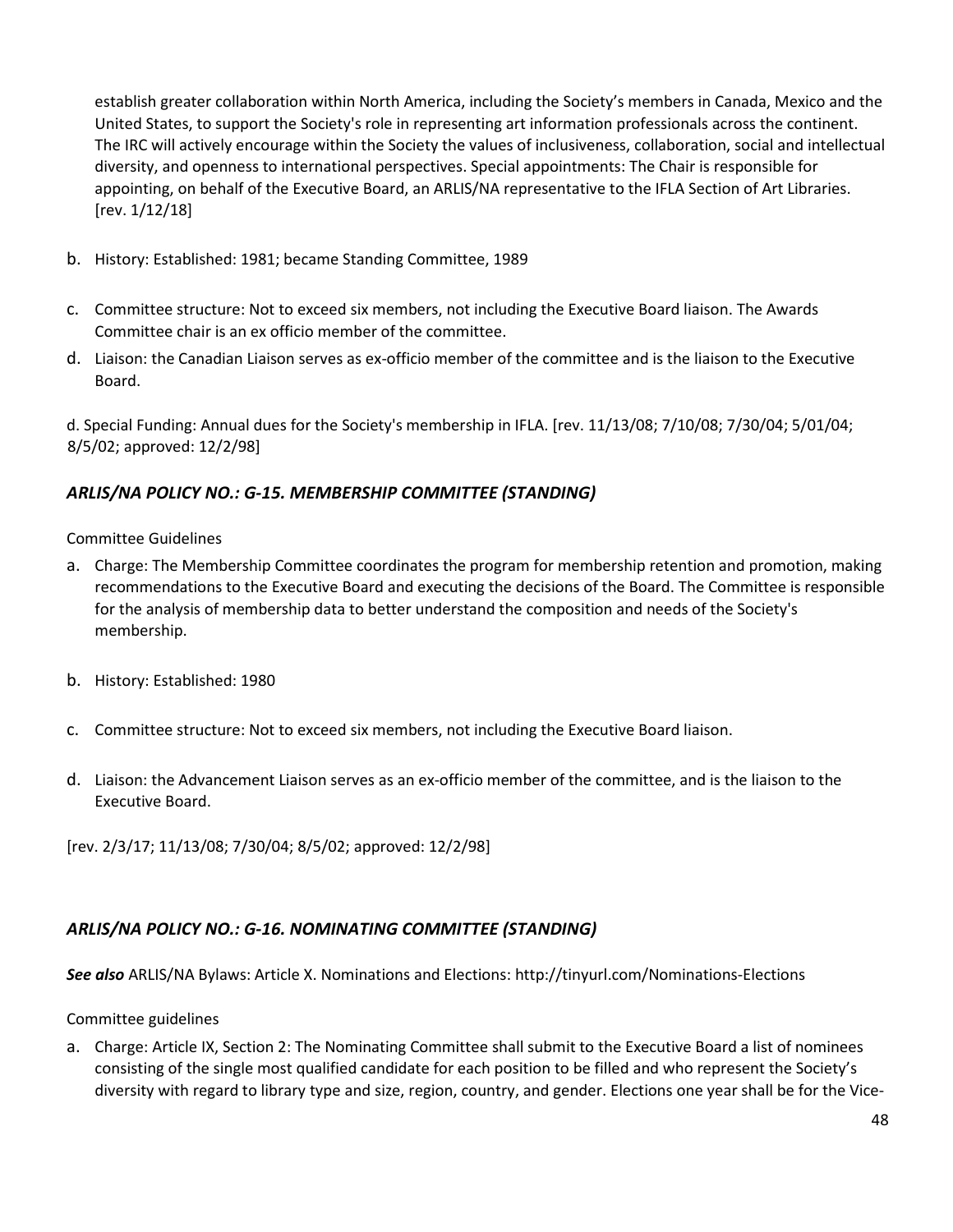President/President- Elect, the Treasurer, and two Liaisons, and in the alternate year, for the Vice President/President-Elect, the Secretary, and three Liaisons. The list of nominees shall be submitted to the Executive Board for approval by the date specified by the Executive Board.

#### b. History: Established: 1978?

- c. Committee structure and appointment process: Article IX, Section 1: The Vice President shall appoint the Chair of the Nominating Committee by January 1. The Chair working with the VP/President-Elect shall select a committee comprised of at least three members but no more than six. No member may serve consecutive terms on the committee. Current Executive Board members are not eligible to serve. The Chair is encouraged to select committee members who are knowledgeable about the Society and the duties of the offices to be filled and who represent the Society's diversity with regard to library type and size, region, country, and gender.
- d. Liaison: The President is the Executive Board liaison to the committee.
- e. Documentation and communications: The chair provides progress reports to the committee liaison regarding candidate identification and evaluation, slate or ballot formulation, and results notification. Documents received by the committee in the course of its deliberations should be kept confidential until election results are determined. Once the results are announced, the chair destroys any copies. The outgoing chair prepares a summary report of the committee's discussions to forward the next committee chair. As set forth in Article IX, Section 3: Each nominee shall provide supporting documentation consisting of acceptance and goals statements, a photograph, and a brief biography or résumé. The Nominating Committee shall prepare the documentation for distribution to the members.
- f. Procedural Guidelines:
- 1. Candidate identification and recruitment. The committee chair will issue a general call to the membership following the annual conference, with a deadline for response 60 calendar days from the date of the announcement. The call will invite nominations for each of the offices to be elected and set forth the procedures for nomination consistent with the bylaws Article X. The committee may use summary reports from previous committees to identify potential candidates. In addition, the committee may identify potential candidates through discussions with members.
- 2. Candidate evaluation and documentation. Candidates will be evaluated for the skills necessary for the duties of the positions to be filled. Committee members will evaluate each candidate's ability to fulfill the Executive Board duties outlined in the established position descriptions in Policy Manual C-7. Committee members may interview potential candidates to obtain additional information regarding experience and qualifications for office.
- 3. Determination of slate or ballot.

A. Committee members will choose the single most qualified candidate as well as a back- up candidate for each position. The goals statements, biographies, and resumes will be distributed to the Executive Board liaison at the time the slate is presented for Executive Board approval prior to the Executive Board mid-year meeting. Back-up candidates for each position will be presented to the Executive Board only if the slate is not approved.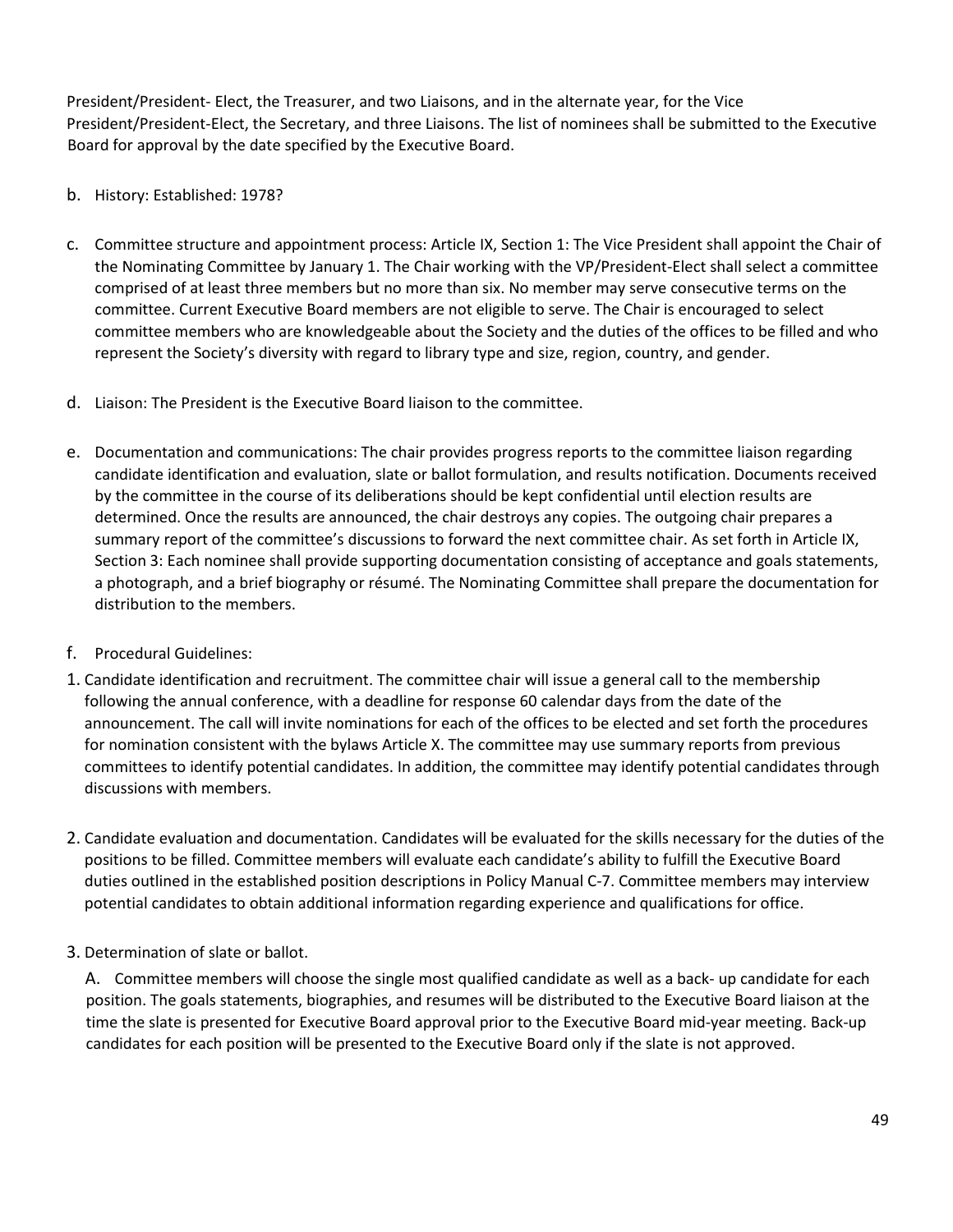B. The Executive Board will review and approve the slate for presentation to the general membership. If the Executive Board does not approve the slate, the name(s) and documentation for the back-up candidate(s) will then be submitted for approval. If the Executive Board does not approve a candidate, the Executive Board will provide the committee with supporting statements outlining the reasons for rejection. If the Executive Board approves the slate, the chair of the Nominating Committee will submit it to the membership.

4. Election of slate.

- A. If no negative comments are received from the membership within 30 days of the announcement of the slate, the slate will be declared elected by acclamation.
- B. If any negative comments are received by the committee chair within 30 days of the announcement of the slate, the chair will notify the committee's Executive Board liaison, who in turn will refer the matter to the Executive Board for resolution.
- 5. Timeline. *See also* ARLIS/NA Management Calendar.

January: VP/PE appoints committee chair; notifies chair of officers to be elected. January: Incoming chair receives

summary report from previous year's chair.

February: Chair appoints members on behalf of VP/PE.

March: Committee reviews report from previous year's committee chair.

Annual conference *[Mid-April to mid-May: Annual Conference] Committee business meeting]*: Committee meets, reviews criteria, determines assignments for recruitment, begins to solicit nominations.

Post-conference: Chair issues general call to membership for interest and nominations sets deadline for responses (60 days from announcement).

60 days from call for nominations: Deadline for interest responses and nominations from membership.

May - June: Committee reviews candidate list, solicits any needed additional documentation from potential candidates. Committee formulates slate and backup candidate list and verifies portfolios are complete; sends preliminary slate to President for review/discussion/comments.

July: Final slate or ballot with candidate portfolios submitted to President (EB liaison). President submits slate or ballot to EB for review.

August: EB completes review of slate or ballot, liaison notifies chair of approval or rejection. Chair submits candidate portfolios to AWS editors for posting on members' portion of AWS.

August: If slate is approved by the EB, chair announces on ARLIS-L with deadline for comment (30 days).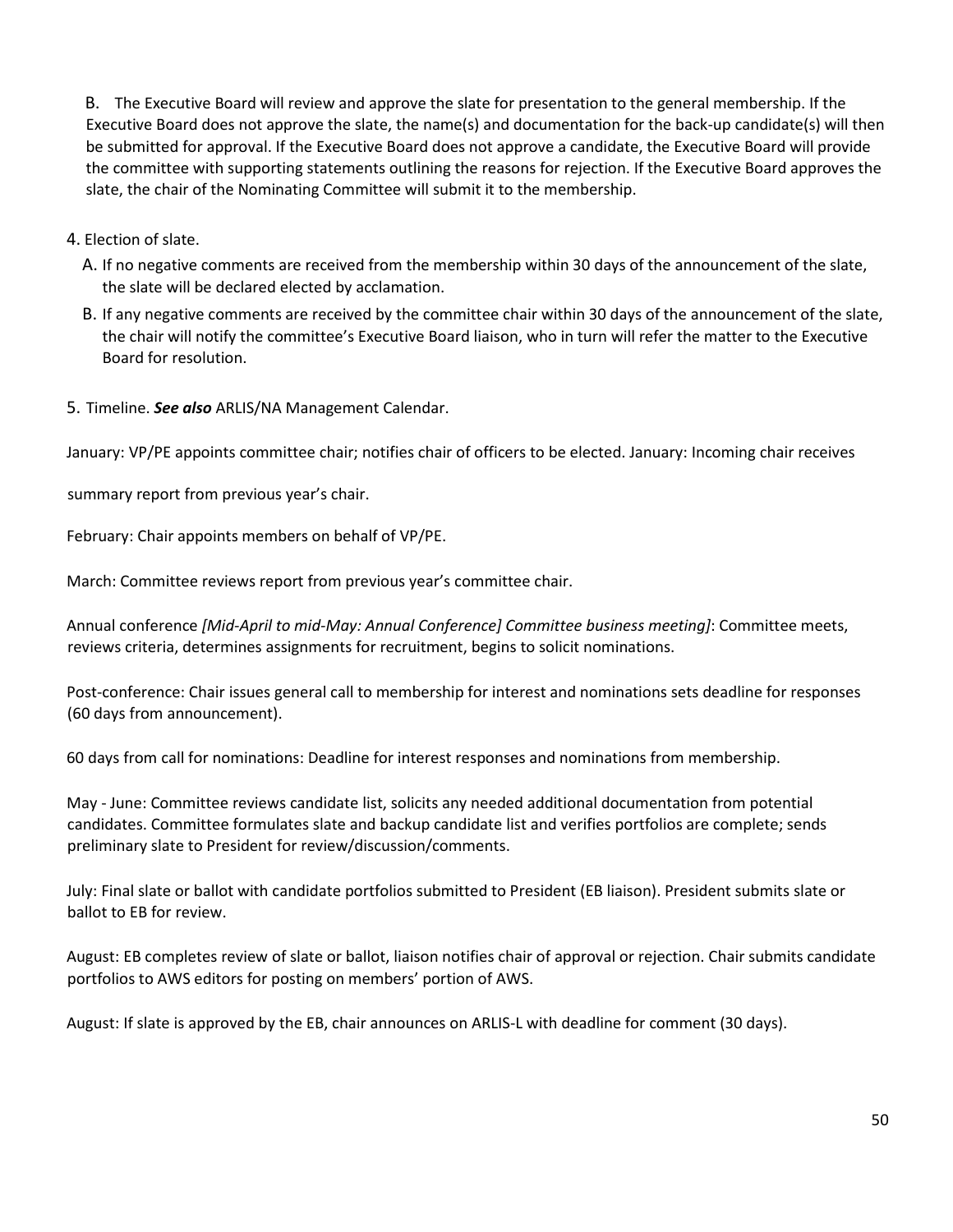30 days following announcement of slate: Deadline for comments on slate; if none, slate is elected by acclamation; chair notifies (in turn) EB liaison, candidates, membership by announcement on ARLIS-L; if comment(s) received, chair refers matter to EB liaison for resolution.

December 30: Deadline for announcement to membership on balloting results. Committee chair prepares summary report to send to next chair by January 15.

[rev. 9/18/07; 3/11/04; 8/5/02; approved: 12/2/98] [rev. /11/04; 8/5/02; approved: 12/2/98]

[rev. 12/2/2009] [rev. /28/2012]

# *ARLIS/NA POLICY NO.: G-17. PROFESSIONAL DEVELOPMENT COMMITTEE (STANDING)*

Committee Guidelines

- a. Charge: To investigate and develop methods for delivering continuing education programs at the national, chapter and regional level; Assemble information on career opportunities in the field of art and visual resource librarianship for distribution by the Society to prospective art librarians; Develop and recommend standards for art librarianship to library schools (to be revised periodically); Create standards and develop guidelines and evaluation methods for workshops, seminars, symposia and panels; Oversee and report on activities and initiatives of constituent subcommittees as established by the Executive Board. [rev. 11/13/08; 4/1/05; 3/10/01].
- b. History: ca. 1975-1980, Established as Education Committee; 1982, re-established; 1987, Name changed to Professional Development Committee; 2008, Education Subcommittee established; 2008, Mentoring Subcommittee established.
- c. Committee structure: Not to exceed eight, including Subcommittee chairs, but not including the Executive Board liaison.
- d. Term of office: Chair: One year, renewable. Members: Ideally, two members are carried over from the previous year.
- e. Eligibility: Chair, by appointment of the ARLIS/NA Vice-President in consultation with the Professional Development Committee chair. Members, subcommittee chairs are members of Professional Development Committee. ARLIS/NA Liaison to ACRL is an ex officio member of PDC.
- f. Subcommittee Chair carries out charge of the subcommittee; communicates regularly with and submits an annual report of activity to the Professional Development Committee chair.
- g. Committee members assist Professional Development Committee chair in all committee activities.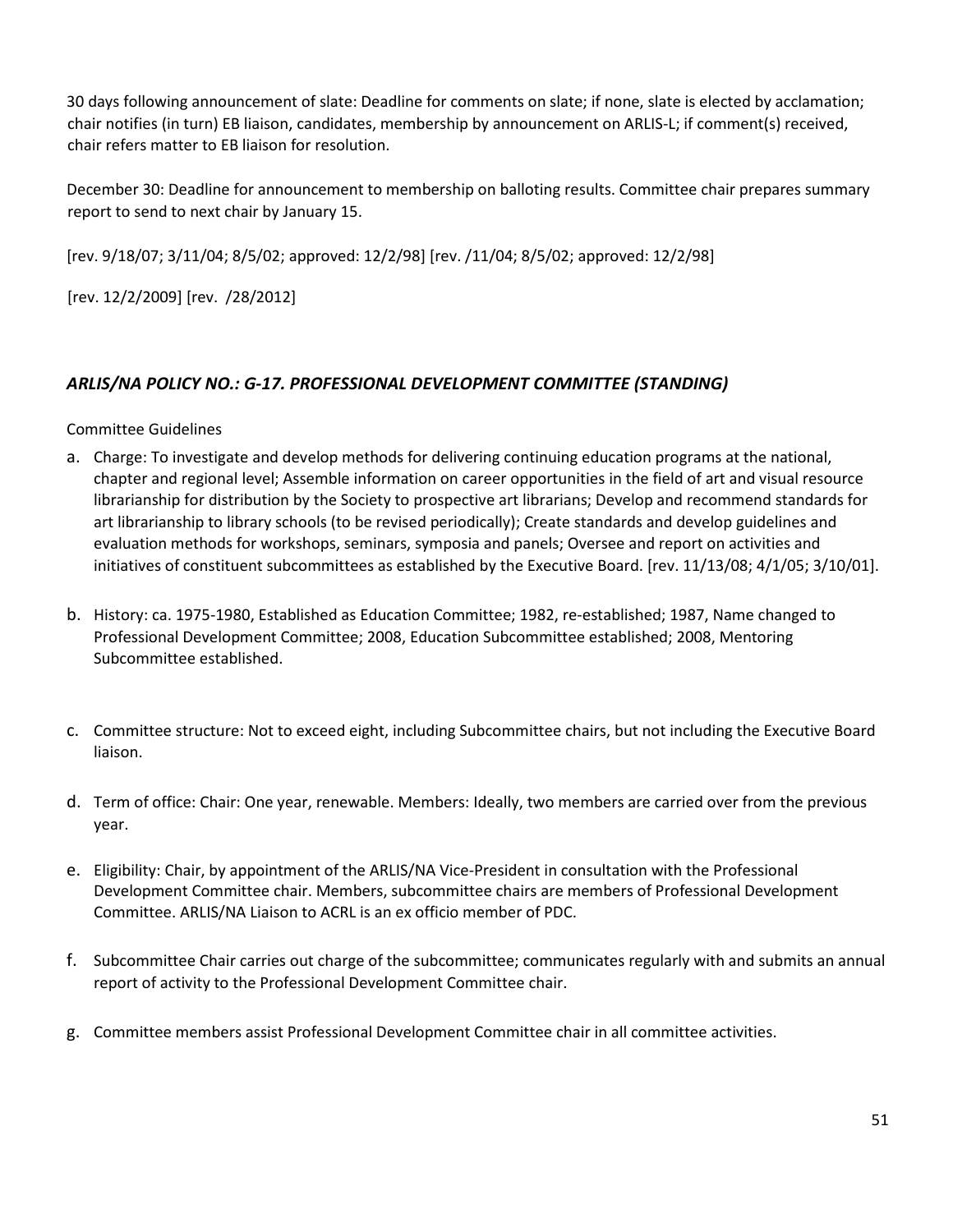h. Liaison: the Education Liaison serves as committee liaison to the Executive Board. [rev. 4/23/08; 4/1/05; 7/30/04;

8/5/02; approved: 12/2/98]

# *ARLIS/NA POLICY NO.: G-17-A. MENTORING SUBCOMMITTEE (STANDING)*

Subcommittee Guidelines

- a. Charge: A subcommittee of the Professional Development Committee to administer and promote the year-long mentoring program of ARLIS/NA; develop and review guidelines and timetables for the program; conduct a mandatory workshop at the annual conference for participants in the program; and coordinate other mentoring activities and initiatives of the Society as appropriate.
- b. History: Established: 2008 (as subcommittee of the Professional Development Committee)
- c. Committee structure: Not to exceed five.
- d. Term of office: Chair: One year, renewable. Members: Ideally, two members are carried over from the previous year.
- e. Eligibility: Chair and members, by recommendation of the Professional Development Committee chair to the ARLIS/NA Vice-President. Subcommittee chair is a member of Professional Development Committee.
- f. Subcommittee Chair carries out charge of the subcommittee; communicates regularly with and submits an annual report of activity to the Professional Development Committee chair.
- g. Committee members assist subcommittee chair in all subcommittee activities. [approved: 4/23/08]

# *ARLIS/NA POLICY NO.: G-18. ADVOCACY AND PUBLIC POLICY COMMITTEE (STANDING)*

Committee Guidelines

- a. Charge: To advise the Executive Board and the membership on governmental activities and social justice issues affecting the professional interests of ARLIS/NA and the fulfillment of its mission. To support this function, the Committee shall: (1) monitor governmental activities topics and issues affecting art libraries and visual resource collections, including art and activism, copyright and fair use, funding, image rights, intellectual freedom and open access, privacy, technology and workplace concerns; (2) draft position statements on legislative issues consistent with ARLIS/NA's interests for review and action by the Executive Board; (3) report governmental activities topics and issues affecting the profession in the Society's publications; (4) collect and review information about legislative action policies concerning the interests of the Society and recommend appropriate action; (5) maintain liaison with other library and information societies as appropriate, monitor their activities and reports; (6) educate the membership on these advocacy and public policy issues. Special appointments: None.
- b. History: Established: 1995; as standing committee, 1996.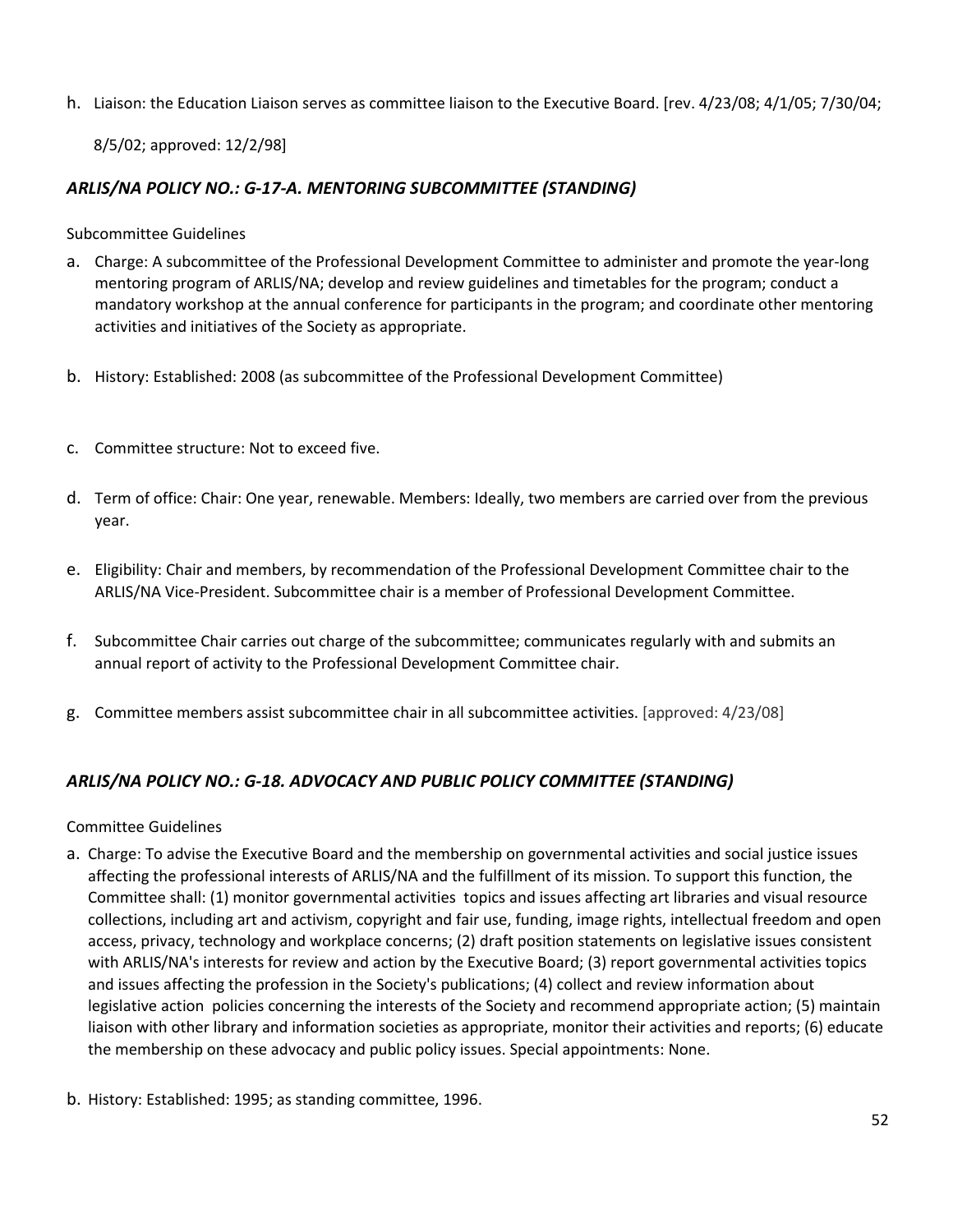- c. Committee structure: A maximum of six members, plus the Executive Board liaison.
- d. Term of office: Chair: One year, renewable. Members: At least two members are carried over from the previous year. The committee shall include at least one Canadian member.
- e. Liaison: the Canadian Liaison serves as committee liaison to the Executive Board.
- f. Special Funding Request: None.

[rev. 8/18/18; 3/10/12; 7/30/04; 3/11/04; 8/5/02; approved: 12/2/98]

#### *ARLIS/NA POLICY NO.: G-19. STANDARDS COMMITTEE (STANDING* **[DISSOLVED])**

History: Established: 1979.

[rev. 7/30/04; 8/5/02; approved: 12/2/98; dissolved 7/24/2009]

#### *ARLIS/NA POLICY NO.: G-20. STRATEGIC PLANNING COMMITTEE (STANDING)*

Committee Guidelines

- a. Charge: The mission of the ARLIS/NA Strategic Planning Committee is to establish priorities for the Society by defining Strategic Directions, incorporating goals and objectives to keep the Society innovative, agile, and moving forward. Working with the Executive Board, committees, liaisons and general membership, the Strategic Planning Committee will develop documents that describe our strategic directions as well as an action scorecard to chart and measure our progress towards our goals. The Strategic Planning Committee will also serve as a resource during its term to assist the Society in realizing its strategic objectives, while also providing a cohesive transition for succeeding Strategic Planning Committees.
- b. History. Established 2012.
- c. Liaison: the Past-President serves as ex-officio member and as the Executive Board Liaison to the committee.

[adopted 3/15/2012]

# *ARLIS/NA POLICY NO.: G-21. ARLIS/NA AND VRA FOUNDATION JOINT SUMMER EDUCATIONAL INSTITUTE FOR VISUAL RESOURCES AND IMAGE MANAGEMENT IMPLEMENTATION TEAM (STANDING)*

*See* Committee homepages: Announcement and Guidelines: http://seiworkshop.org/

Committee Guidelines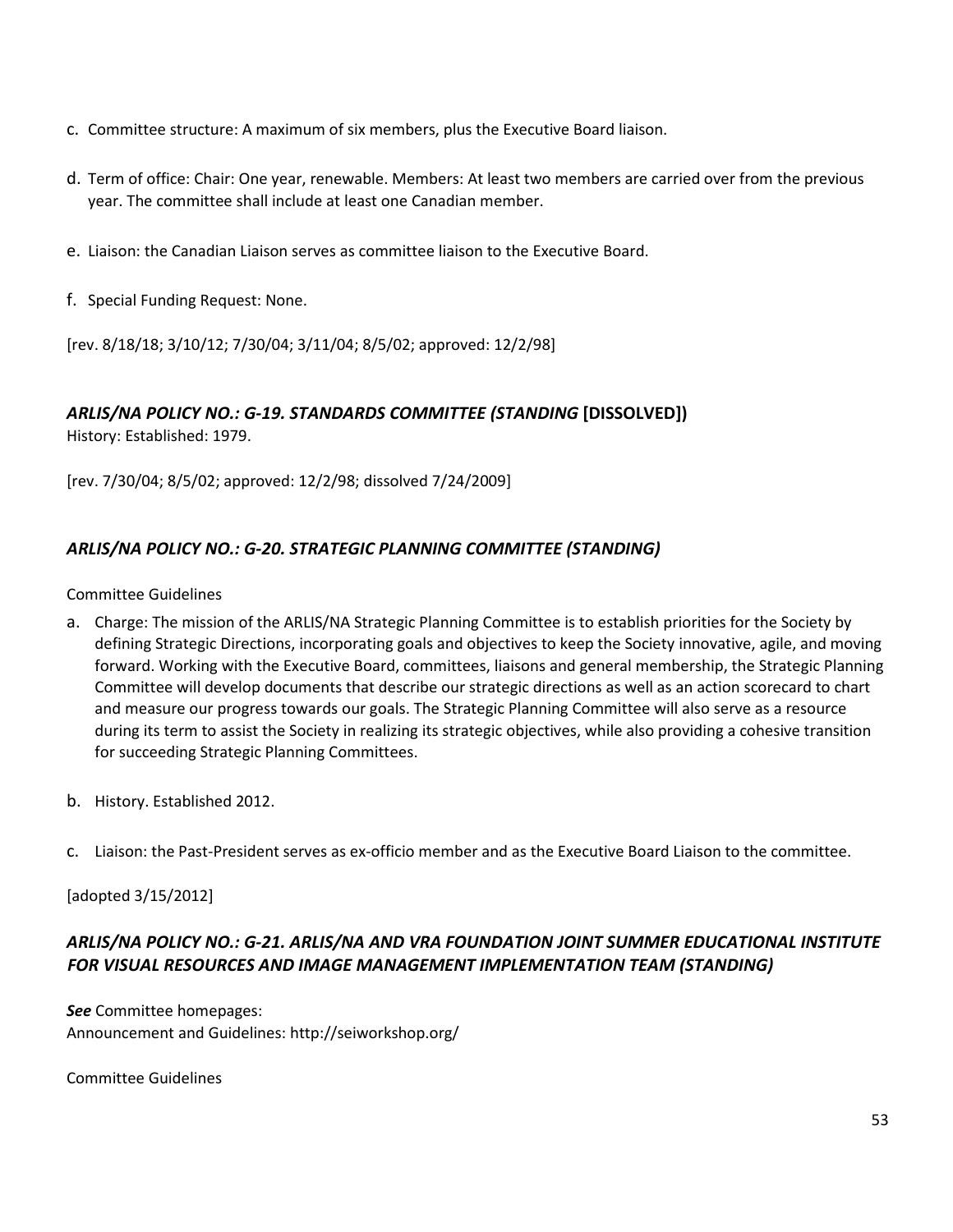a. Charge: The Implementation Team (IT) is charged as the management group for the Summer Educational Institute (SEI) providing or coordinating administration, local arrangements, registration, scheduling, fundraising, publicity, curriculum, instruction and teaching materials.

b. History. Established 2004 as the ARLIS/NA and Visual Resources Association (VRA) Joint Summer Educational Institute for Visual Resources and Image Management; the Institute is the outgrowth of the ARLIS/NA and VRA Joint Education Task Force (JETF), 2003, renamed in 2005 to the Summer Educational Institute Implementation Team. In 2008 the program name changed to the ARLIS/NA and VRAF Summer Educational Institute for Visual Resources and Image Management to reflect the Visual Resources Association ceding its ongoing interests in the governance of SEI to the VRA Foundation.

c. Committee structure: Not to exceed 8 members, not including the ARLIS/NA and VRA Foundation Executive Board liaisons. Half of the committee including one chair represents ARLIS/NA; half of the committee including one chair represents VRA. The committee includes a local chair who serves as liaison to the host institution, two curriculum specialists (one from ARLIS/NA and one from the VRA Education Committee), a development specialist, a webmaster, and a publicity specialist.

d. Term of office: Chairs serve three years. ARLIS/NA and VRA rotate chair appointments with ARLIS/NA appointing a new chair in even numbered years and VRA in odd numbered years. New chairs are appointed in September. (This appointment schedule allows a new incoming co-chair to begin their term after SEI has occurred in the year of their appointment.)

Example term of service:

September 2011-2012: incoming co-chair and faculty liaison 2012-2013: junior co-chair 2013- August 2014: senior co-chair

e. Management: ARLIS/NA and VRA rotate administrative and fiscal management of this committee on a twoyear schedule. VRA, 2004 & 2005; ARLIS/NA 2006 & 2007; VRA 2008 & 2009; ARLIS/NA 2010 & 2011.

f. Special funding request: Annual start-up funds of \$1,500 each from ARLIS/NA and VRA. These funds are allocated each year to cover expenses for planning and implementation for the upcoming year.

[adopted 4/1/05] [rev. 2/3/17; 10/10/2012; 3/26/2012; 7/5/2011]

# **SECTION H. EDITORIAL BOARD**

# *ARLIS/NA POLICY NO.: H-1. SUBJECT: EDITORS – APPOINTMENTS/ REPORTING STRUCTURE*

Editorial Board Guidelines

a. Composition: The ARLIS/NA Editorial Board is composed of the ARLIS/NA Editorial Director, the Open Access Coordinator, and editors of all ARLIS/NA print and web-based publications and communication outlets, including: *Art Documentation*, *ARLIS/NA Reviews, ARLIS/NA Multimedia & Technology Reviews* (MTR), ARLIS/NA Website (AWS), Media, and *Notable Graphic Novels Review*.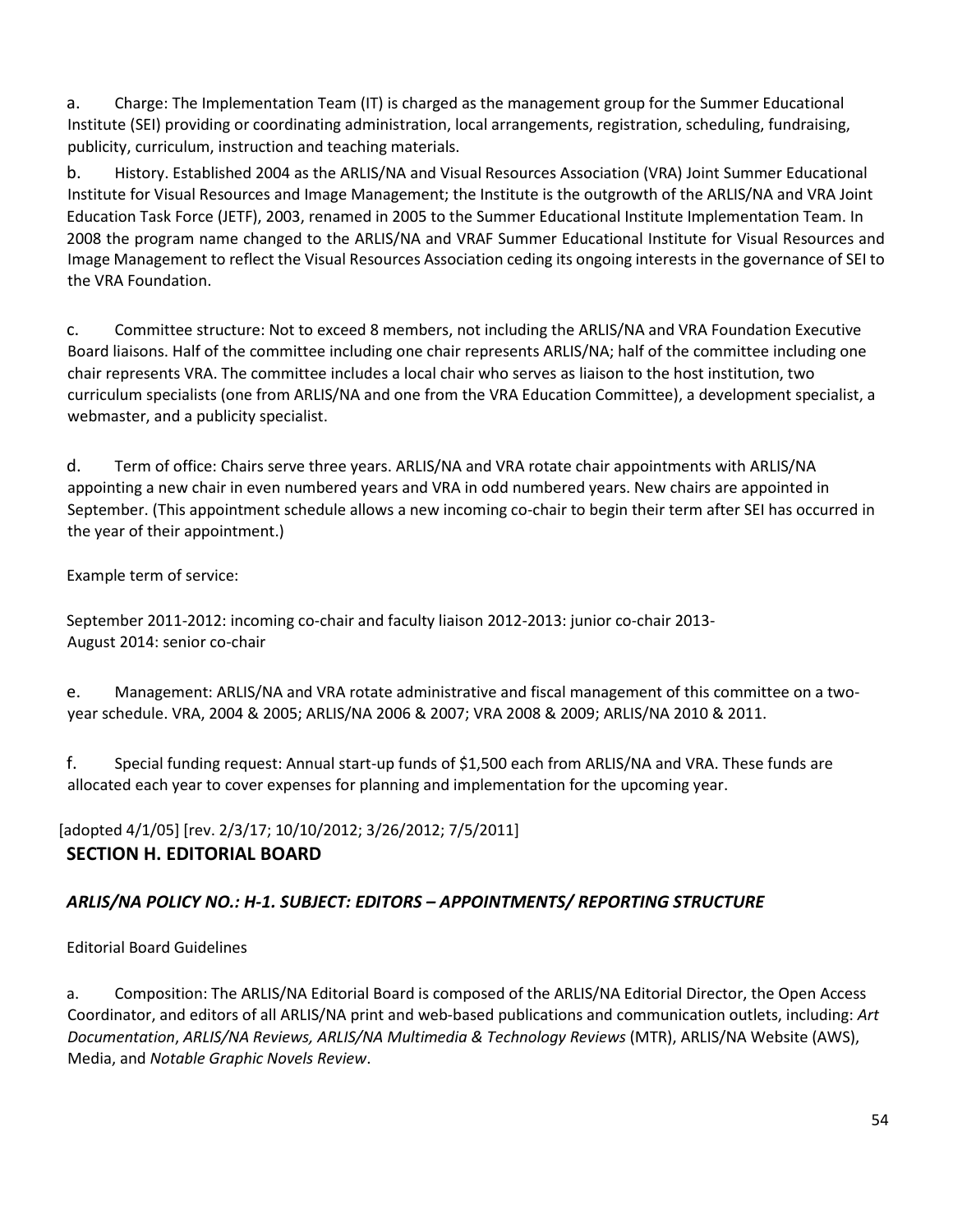b. Appointments: The Editorial Director is appointed by the Vice President/President- Elect. Available editorial positions will be advertised on ARLIS-L. Editors are appointed/re- appointed by the Vice President/President-Elect in consultation with the Editorial Director, and based on the results of Editorial Board searches and recommendation of publication editors.

c. Terms of office: The Editorial Director serves for two years and is the Executive Board liaison to the Editorial Board. The Editorial Director appointment is renewable for two additional terms (for a total of six years of consecutive service) at the option of the Vice President/President Elect. Publication editor appointment terms are for one year and are renewable.

d. Reporting structure: The Editorial Director reports to the ARLIS/NA President. The Editorial Board reports to the Editorial Director and includes the *Art Documentation* editor and copy editor, *ARLIS/NA Reviews* co-editors, *ARLIS/NA Multimedia & Technology Reviews* (MTR) co-editors, ARLIS/NA Website (AWS) content editor and information architect, ARLIS/NA Media editor, and *Notable Graphic Novels Review* co-editor(s).

# *ARLIS/NA POLICY NO.: H-2. SUBJECT: EDITORS – ROLES & RESPONSIBILITIES*

a.) Editorial Director Responsibilities:

- Communications liaison between the Executive Board and appointed ARLIS/NA editors: Work with the ARLIS/NA Editorial Board, reporting on editorial activities to the Executive Board and reporting on Board decisions to the Editorial Board.
- Convene the meeting of the ARLIS/NA Editorial Board at the annual conference, and at least a mid-year meeting and others as needed.
- Review editors' mid-year reports; make recommendations for reappointments to the President and Vice President/President-Elect.
- Oversee all ARLIS/NA publications' editorial groups, development of style guides, and coordination of training on publications platforms.
- Receive, review and present Project Charters for proposed publications to the Executive Board.

#### b.) Art Documentation Editors responsibilities:

The editors of Art Documentation are responsible for its intellectual content. They coordinate and edit all submissions for final publication. In addition, the editors may initiate special articles and theme issues. The editors will work closely with other personnel in the production of each issue of Art Documentation: staff at ARLIS/NA Headquarters, the external publisher, and with the Editorial Director and the Executive Board, as needed.

Major Responsibilities of the Art Documentation Editor:

- Work with authors to ensure high quality, appropriate content  $\Box$  Coordinate peer review of articles by outside readers.
- Accept or reject manuscripts as appropriate; may refer authors to other publications  $\Box$  Communicate with authors to discuss their work and any recommended changes.
- Plan and execute production schedule for each issue with publisher, keeping team on track to ensure deadlines are met.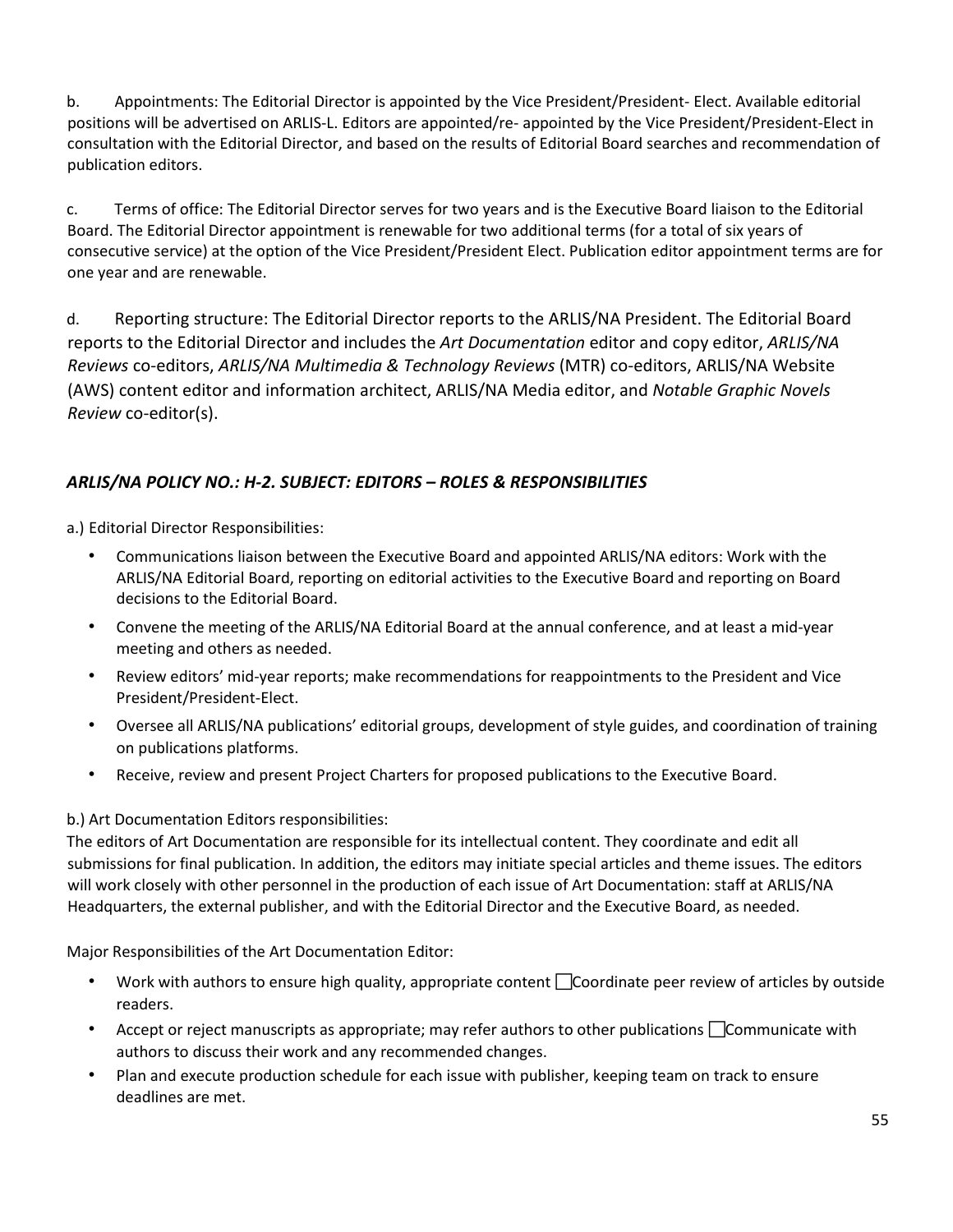- Obtain from authors all necessary components of the publication (illustrations, notes, permissions, publication agreements, etc.).
- Contribute editorials as appropriate.
- Forward manuscripts, notes, captions to illustrations, etc., to Copy Editor for final editing. Forward illustrations to publisher.
- Provide each issue's unique information for masthead and Society Circle listing.
- Work with editorial team and external publisher's design/layout staff to ensure high quality of visual appearance and readability.
- Review production galleys.
- Work with the other members of the editorial team to develop ideas and guidelines for Art Documentation, in keeping with ARLIS/NA policies as set by the Executive Board.

Major Responsibilities of the Art Documentation Copy Editor:

- Edit all articles for grammar, spelling, syntax, style (using Chicago Manual of Style), colloquialisms and coherence.
- Verify citations when necessary and provide missing information for footnote and bibliographical references.
- Prepare Table of Contents and abstracts for each issue and send them to ARLIS/NA Headquarters designate for posting on AWS.
- Proofread all versions of galleys.
- Provide input on style and color of cover art.

#### c.) ARLIS/NA Reviews Editors

The Reviews co-editors are responsible for the production and management of *ARLIS/NA Reviews* on the ARLIS/NA website (AWS).

Major Responsibilities of the ARLIS/NA Reviews Editors:

- Prepare reviewer guidelines.
- Solicit review copies from publishers.
- Select material to be reviewed.
- Solicit for reviewers.
- Assign reviews and mail titles to reviewers.
- Collect signed Publication Agreements from reviewers and submit to designate at ARLIS/NA Headquarters.
- Obtain "cover art" image files from publishers for reviewed titles.
- Edit all reviews using Chicago Manual of Style.
- Prepare "Publications Received" bibliography.
- Publish each issue on the AWS in the required format.
- Promote new editions via ARLIS-L.
- Work closely with AWS editors for AWS structure, content, etc.

d.) ARLIS/NA Multimedia & Technology Reviews (MTR) Editors

The MTR co-editors are responsible for the production and management of *Multi-media & Technology Reviews* on the ARLIS/NA website (AWS).

Major Responsibilities of the ARLIS/NA MTR co-editors: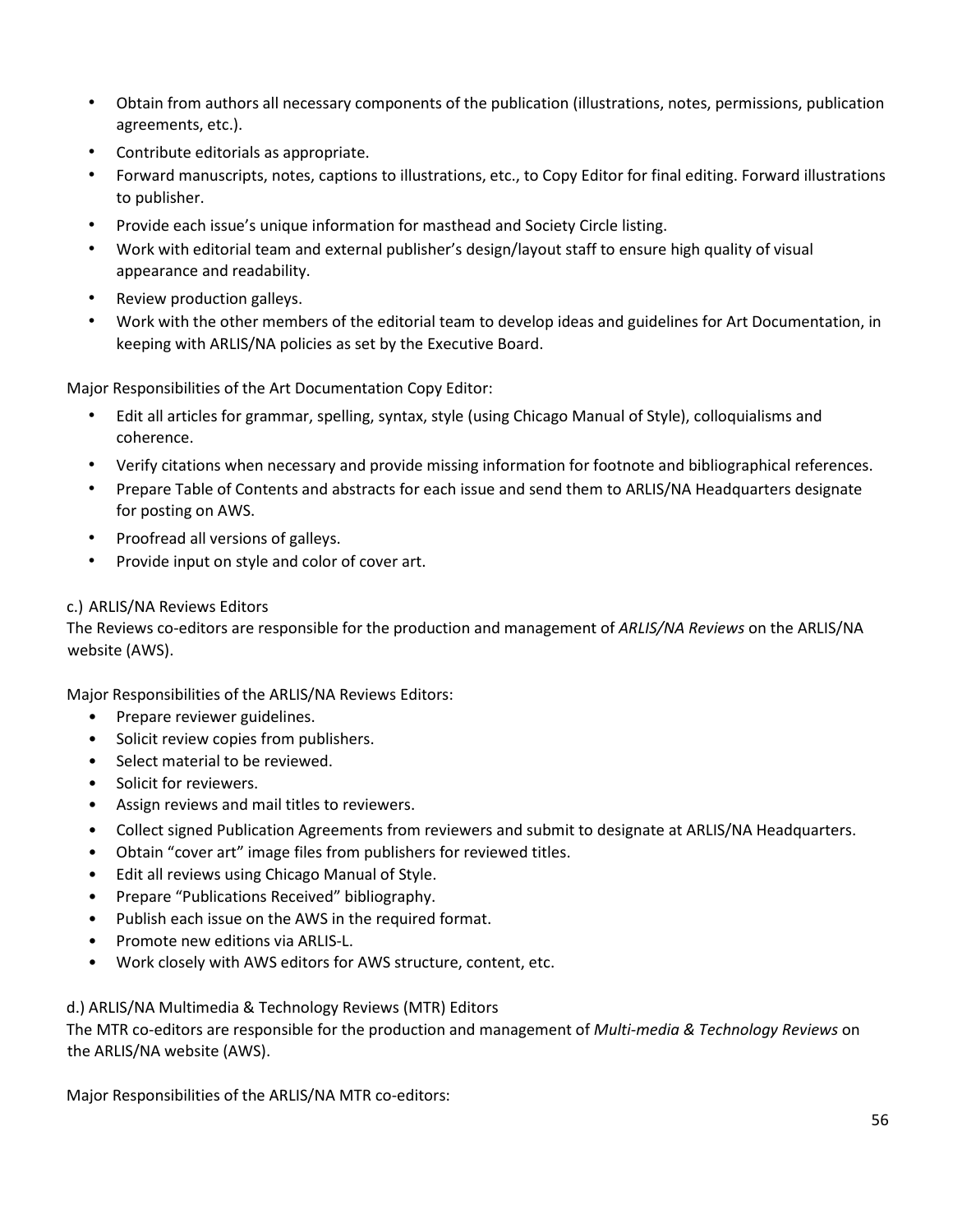- Research topics to review.
- Curate a selection of resources to review for each issue.
- Recruit and coordinate the work of contributing reviewers.
- Edit reviews using Chicago Manual of Style.
- Publish each issue on the AWS in the required format.
- Work closely with publishers and reviewers to determine feature content.
- Work closely with AWS editors for AWS structure, content, etc.

#### e.) ARLIS/NA Website (AWS) Editors

The AWS Editors include an Information Architect and Content Editor. The AWS editors receive, vet, and edit content submitted and approved for the site following established standards and guidelines. Working with the Editorial Director, they are responsible for recommending structural and design improvements to the AWS.

Major Responsibilities of AWS Information Architect:

- Communicate frequently with Editorial Director about proposals and overall structure of site including future development.
- Oversee site usability and assessment, and critically evaluate analytics.
- Make recommendations for development of site functionality.
- Work with Editorial Director and AWS Content Editor to establish website style guide.
- Work closely with Media Editor and AWS Content Editor.
- Serve as backup content editor when necessary.

Major Responsibilities of AWS Content Editor:

- Receive and vet all files from Committees, Divisions, Sections, and Special Interest Groups.
- Serve as the liaison with ARLIS/NA Headquarters for AWS updates.
- Edit text and images received following established style guidelines and Chicago Manual of Style standards.
- Curate/select images for various areas of the AWS.
- Coordinate with and submit content (text & image) updates to ARLIS/NA Headquarters designate.
- Work closely with AWS Information Architect and Media Editor.
- Receive and post to the AWS all annual meeting minutes provided in pdf form from Committees, Divisions, Sections, and Special Interest Groups

#### f.) Media Editor

The ARLIS/NA Media Editor is responsible for the dissemination of ARLIS/NA news and announcements through external channels such as social media platforms, and for preparation and dissemination of press releases to external organizations, print and media outlets. Contents to include, but not restricted to, events, programs, awards, publications, member features, obituaries, and professional notes.

Major responsibilities of the ARLIS/NA Media Editor:

- Prepare and disseminate press releases to print and online media outlets.
- Disseminate ARLIS/NA news and announcements through social media platforms.
- Acquire and copy edit, according to established style guidelines and Chicago
- Manual of Style standards, announcements and submissions from ARLIS/NA and its subsidiary groups: Divisions, Sections, Special Interest Groups, Committees, and Chapters.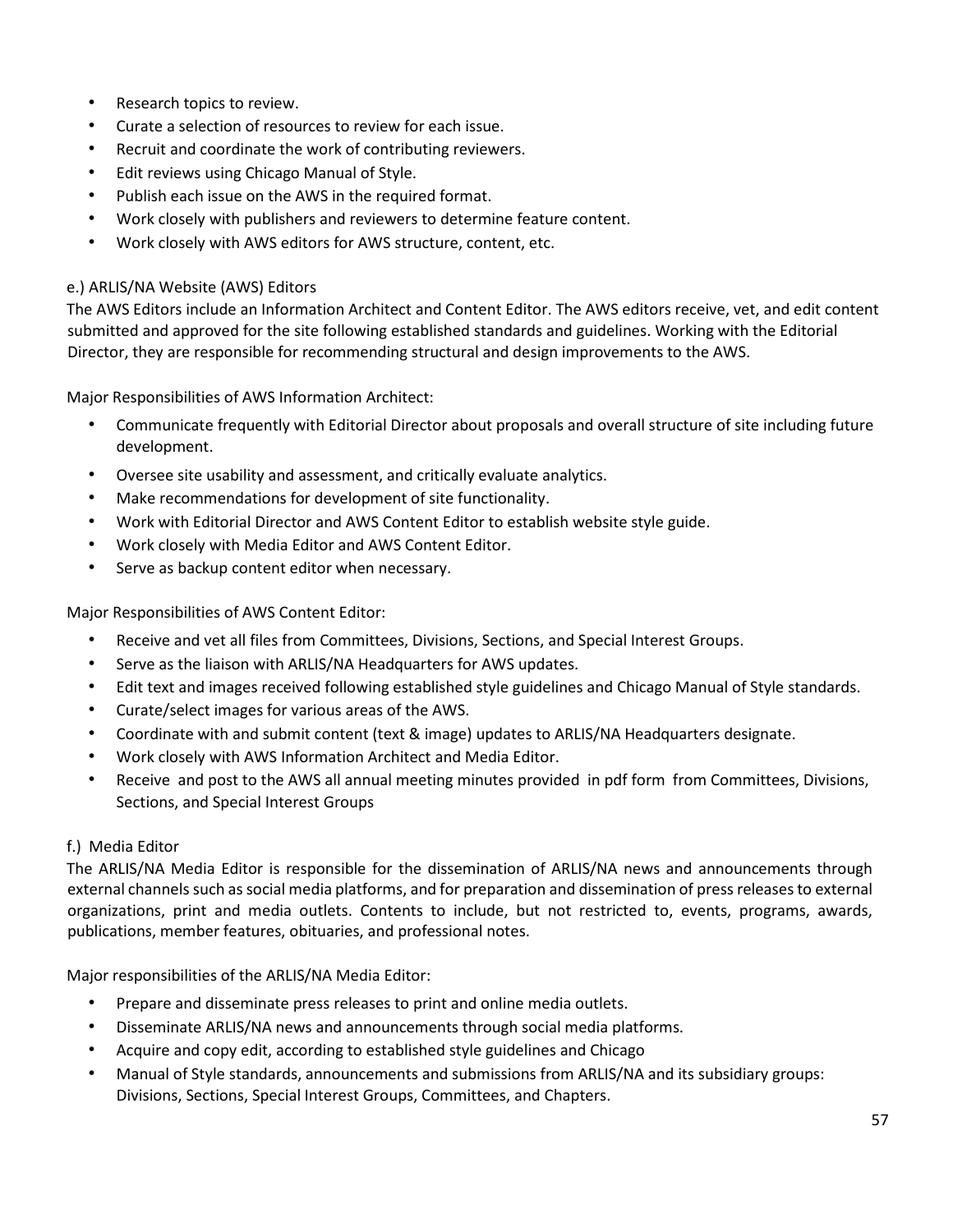- Seek new content features and regularize procedures for dissemination.
- Select notices from listservs and websites supported by professional and scholarly agencies with which ARLIS/NA has affiliation and disseminate in social media posts as appropriate.
- Work with ARLIS/NA liaisons to external affiliate organizations to promote ARLIS/NA information.
- Update ARLIS/NA Google calendar with ARLIS/NA events and deadlines.

#### g.) ARLIS-L Editor

The ARLIS-L Editor moderates the ARLIS-L listserv for messages conforming to ARLIS/NA policies (see Policy No. A-4, #4). Message content to include, but not restricted to, events, programs, awards, publications, member features, obituaries, and professional notes.

Major Responsibilities of the ARLIS-L Editor:

- Administer and post submissions provided by Division, Section, Special Interest Group, Committee, and Chapter contributors.
- Moderate messages postings to ARLIS-L following ARLIS/NA policies.
- Communicate with individuals submitting messages for ARLIS-L distribution.
- Facilitate posting of position/internship postings to ARLIS-L according to stated policies.
- h.) *Notable Graphic Novels Review* editor(s): The editor(s) are responsible for the production and management of *Notable Graphic Novels Review* on the ARLIS/NA website.

Major Responsibilities:

- Prepare nomination criteria and submission guidelines
- Solicit review copies from publishers
- Solicit reviewers for the selected titles
- Obtain cover art image files from publishers
- Prepare content following current edition of the *Chicago Manual of Style*
- Submit content for AWS posting in the required format
- Work closely with AWS content editor and information architect for structure and presentation online  $\square$ Publicize new issues via ARLIS-L and provide copy for distribution by the media editor.

#### *ARLIS/NA POLICY NO.: H-3. SUBJECT: OPEN ACCESS COORDINATOR – ROLES & RESPONSIBILITIES*

The open access coordinator is responsible for working with the executive and editorial boards to develop near- and long-term strategies for expanding society participation in open access (OA) initiatives.

Major Responsibilities:

• Coordinate ARLIS/NA publication and distribution activities consonant with the society's commitment to OA principles

[Adopted May 4, 2015, rev. 04/24/19]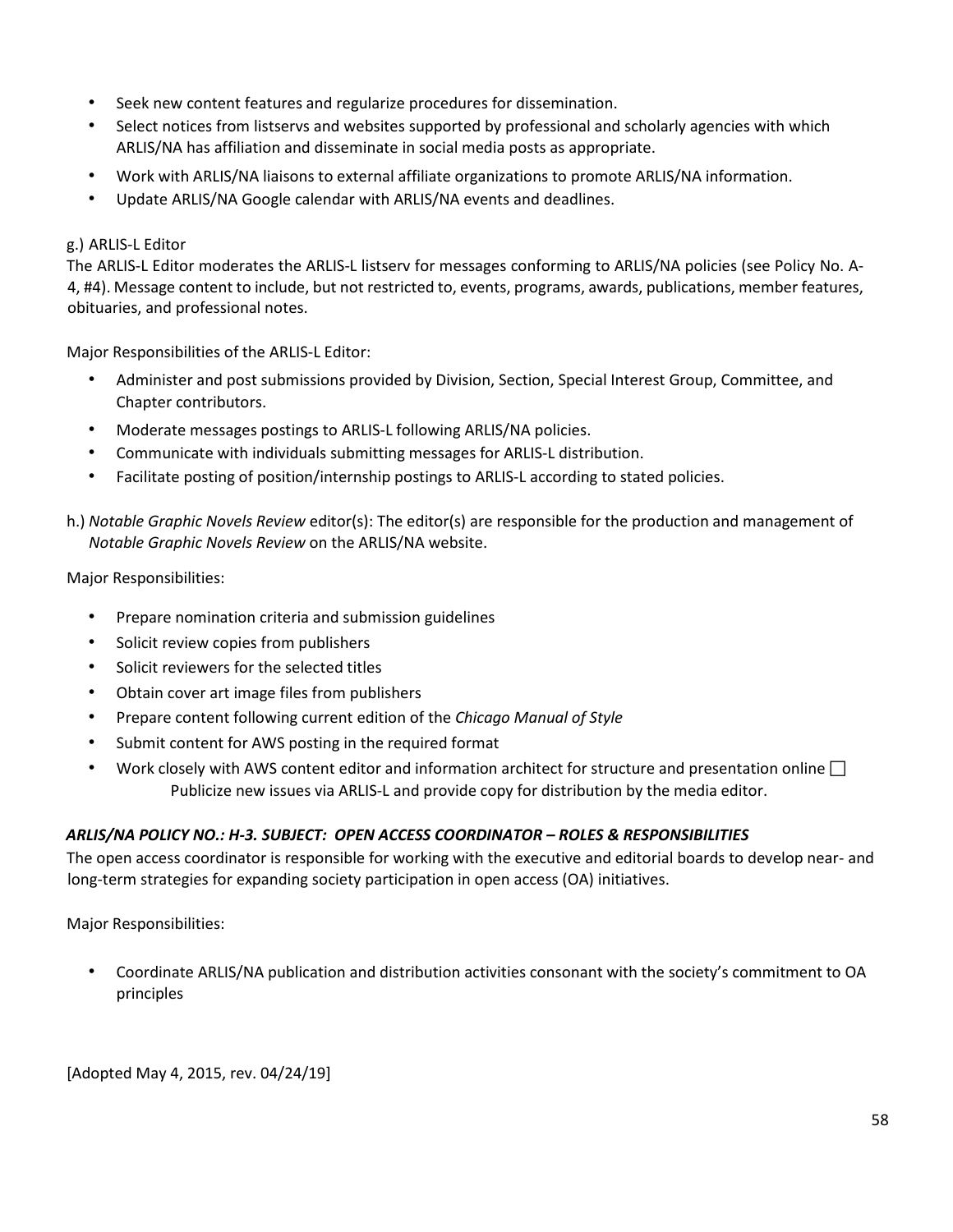# **SECTION J. FINANCES**

#### GENERAL REMARKS

The staff of the ARLIS/NA Management Firm includes a Financial Manager who maintains the fiscal accounts of the organization, prepares monthly financial reports for the Executive Board, and issues checks to ARLIS/NA service providers.

The ARLIS/NA Treasurer prepares the annual Society budget, with input from the Executive Board and Association Manager's office. The ARLIS/NA fiscal year is January 1 - December 31.

ARLIS/NA is recognized by the United States Internal Revenue Service as a 501(c)3 non- profit charitable organization. However, the Society also conducts certain activities (e.g. advertising sales and sales of mailing labels) which are of an "unrelated business" nature, the profits of which are taxed at the corporate income tax rate. Yearly tax returns (both income tax and unrelated business income tax returns) are prepared by a certified public accounting firm, who also prepare an annual financial review (and, periodically, perform a full audit of Society finances).

## *ARLIS/NA POLICY NO.: J-1. SUBJECT: WITHDRAWAL OF FUNDS FROM SOCIETY BANK ACCOUNTS*

The Treasurer and President of the Society must co-sign all checks when the check is for a sum larger than the amount specified by the Executive Board.

Only the Treasurer, President, and the Association Manager may sign bank forms to withdraw funds from the daily operating accounts of the Society.

# *ARLIS/NA POLICY NO.: J-2. SUBJECT: MONTHLY FINANCIAL STATEMENTS AND MONITORING SPENDING OF BUDGET ALLOCATIONS*

The Treasurer shall forward, to each Board member and to the Chair of the Finance Committee, the monthly financial statements from ARLIS/NA Headquarters. The Treasurer shall use these reports to monitor budgetary allocations and shall act, in consultation with the President and the Association Manager, to curb any problematic overruns. Other Board members are encouraged to study the reports and convey comments or concerns to the Treasurer.

#### *ARLIS/NA POLICY NO.: J-3. SUBJECT: TREASURER'S REPORTS*

The Treasurer's report, including the annual financial report prepared by the Society's accountant, a summary operational budget, and investment performance for the budget year, shall be published following the close of the budget year.

Investment decisions of the Finance Committee are to be reported by the Treasurer to the Board as they occur.

#### *ARLIS/NA POLICY NO.: J-4. SUBJECT: FUNDRAISING REVENUES*

The Society maintains four funds to which members are encouraged to donate: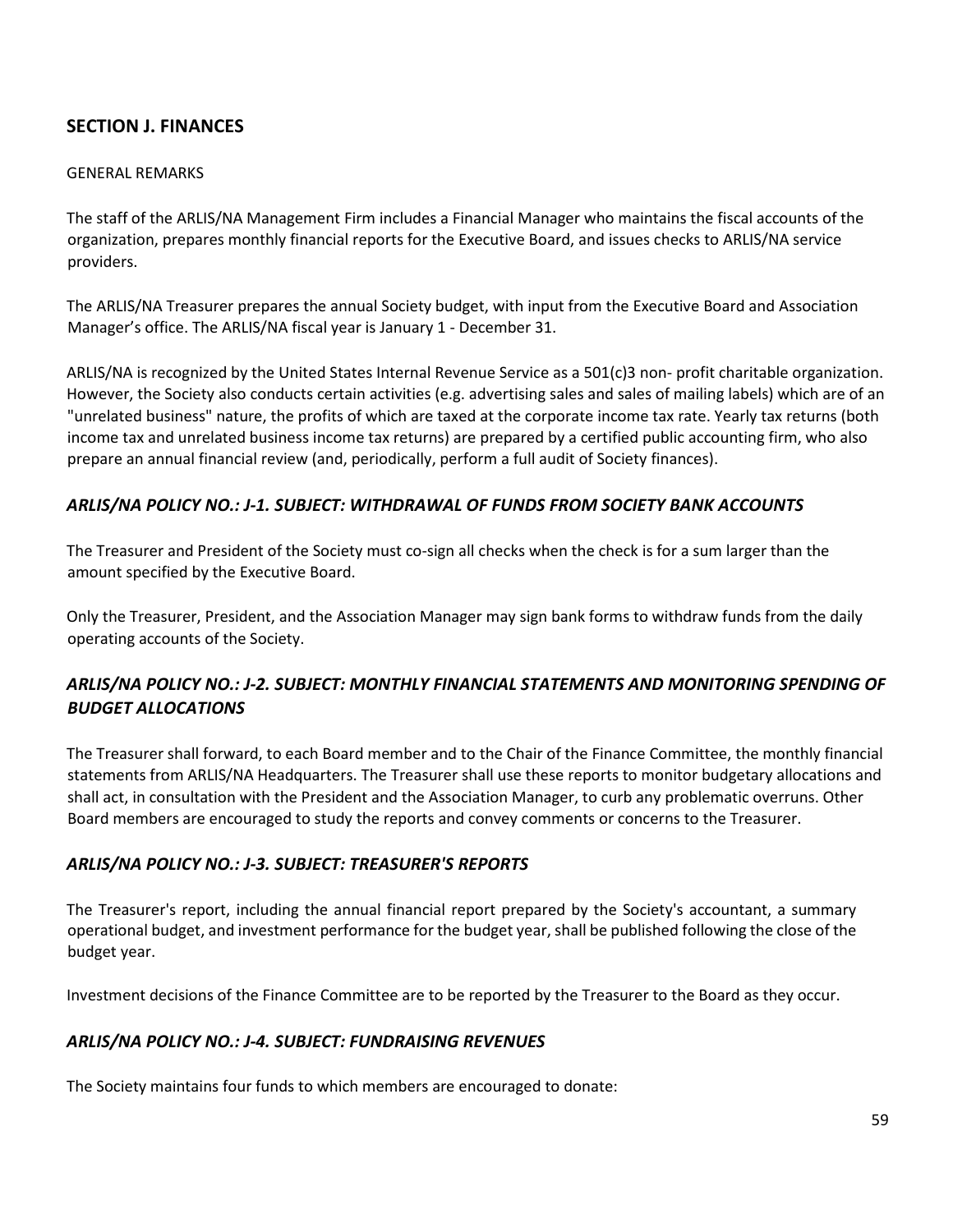The INTERNSHIP RESTRICTED FUND (previously called the Anniversary Fund) is a scholarship fund inaugurated on the occasion of the 25th Anniversary of the Society in 1997. The Fund provides financial support for students preparing for a career in art librarianship or visual resource curatorship by providing an annual Internship Award. The first award was given in 2001.

The CONFERENCE SPEAKER RESTRICTED FUND was established in 2000 to support the involvement of speakers from outside the Society at the annual conference, workshops, and regional meetings. In 2002, the assets of the earlier Publications Fund were transferred to the Conference Speakers Fund.

The TRAVEL AWARDS RESTRICTED FUND supports the ARLIS/NA Conference Attendance Award in any given year in which this award is not supported by a sponsor. The assets of the earlier Research Fund were transferred to the Travel Awards Fund in 2003.

The CONFERENCE SPEAKERS OF COLOR RESTRICTED FUND provides honoraria to non-ARLIS/NA members who identify as a person of color and are presenting at an ARLIS/NA conference.

The RESERVE FUND goal is to provide an emergency revenue source equal to a minimum of 50% of annual ARLIS/NA operating expenses**.** The RESERVE FUND is a DESIGNATED fund and may be utilized for any purposes deemed appropriate by the Executive Board.

Other special funds exist to fund awards, such as the HW Wilson Fund. Operating expenses are paid from the

operating funds.

If there is a fundraiser at the conference, then the President of the Society determines the beneficiary of the fundraiser and informs the treasurer. [rev. 7/22/05]

#### *ARLIS/NA POLICY NO.: J-5. SUBJECT: SOCIETY ASSETS AND INVESTMENT POLICIES*

I. The Society's cash assets are apportioned as follows:

(A) Operating funds (from such revenue sources as membership dues, conference receipts, etc.) provide a pool of assets to support Society management and services. The Financial Manager at ARLIS/NA Headquarters shall determine the distribution of operating funds, preferring interest-bearing accounts and arranging for any necessary transfers of funds into the active checking account**.** The Executive Board shall determine, after the close of each fiscal year, the asset allocation of any year-end surplus net income (e.g. leaving all net income in Operating funds; an apportionment between the Operating funds and the Reserve Fund; a crediting to the Speakers Fund; etc.).

(B) Restricted Funds provide the basis for various ARLIS/NA grants, awards, and honoraria (*See also* ARLIS/NA POLICY NO.: J-4: Fundraising Revenues). Any earnings from investment accounts are distributed among the Restricted and Reserve funds, as determined by the ARLIS/NA accountant.

(C) The Reserve Fund ensures that adequate resources shall be available to bridge possible budget shortfalls and cover unexpected expenses. Unrestricted gifts to the Society are credited to the Reserve Fund. Any earnings from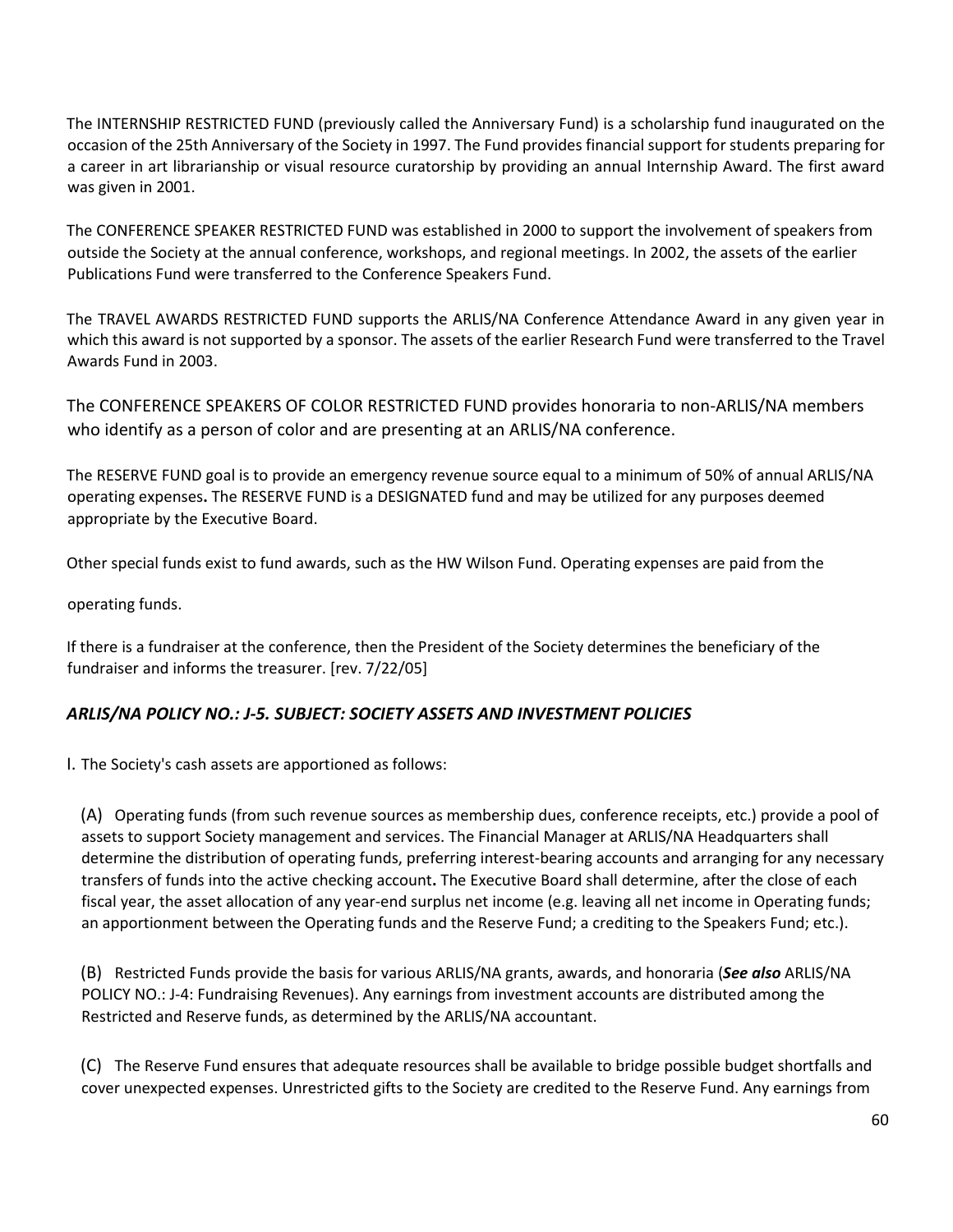investment accounts are distributed among the Restricted and Reserve funds, as determined by the ARLIS/NA accountant.

#### II. Investment pools/goals

Since the three purposes vary in goals and investment time horizons, they have been considered in this policy as separate investment pools as illustrated below. In establishing the policies and procedures that follow, the concept of asset allocation is regarded as the primary component of investment planning that governs the Society's three investment pools. Preservation of capital is of the highest importance. Funds may be pooled for greatest investment efficacy.

#### Operating funds

#### Time horizon: 0-12 months

Through study and analysis of cash flow the Society establishes a plan to combine liquidity with maximum yield for idle funds. This plan will be evaluated annually by the Finance Committee. Checking, money market, and savings accounts may be combined with short term certificates of deposit with staggered maturity dates and other cash management systems to satisfy the need for higher yields, and appropriate liquidity.

#### Restricted funds

#### Time horizon: 1-2 years

These funds must be invested conservatively enough to protect the principal and accrue a guaranteed annual yield to meet specific obligations, yet aggressively enough to maintain the Society's ability to meet those obligations. Allowable investments: fixed income funds (bonds), and money market mutual funds.

#### Reserve Fund

#### Time horizon: 5+ years

Allowable investments: fixed income funds (bonds), mutual funds (stock- and/or money market).

The Reserve Fund will become strictly a reserve operating cost fund, covering six months of operating costs for the Society. The remaining balance will be transferred into a new fund, for executive board projects. When the budget is approved, the operating cost for the next year will be halved, thus setting the minimum for the Reserve Fund. The

Reserve Fund will be brought to the minimum prior to depositing into the Conference Speaker Restricted Fund, Travel Awards Restricted Fund, Conference Speakers of Color Restricted Fund, and the Executive Board Project Fund.

#### Executive Board Project Fund

In any year, the executive board may withdraw 1/3 of the value of the fund with a simple majority. A unanimous vote is required for the board to withdraw more than 1/3 in any year.

#### III. Forbidden investment instruments

Small cap funds, junk bonds, commodities, derivatives, individual stocks and bonds. If mutual funds are chosen, preference will be given to those without loads or 12b-l fees.

#### IV. Investments Review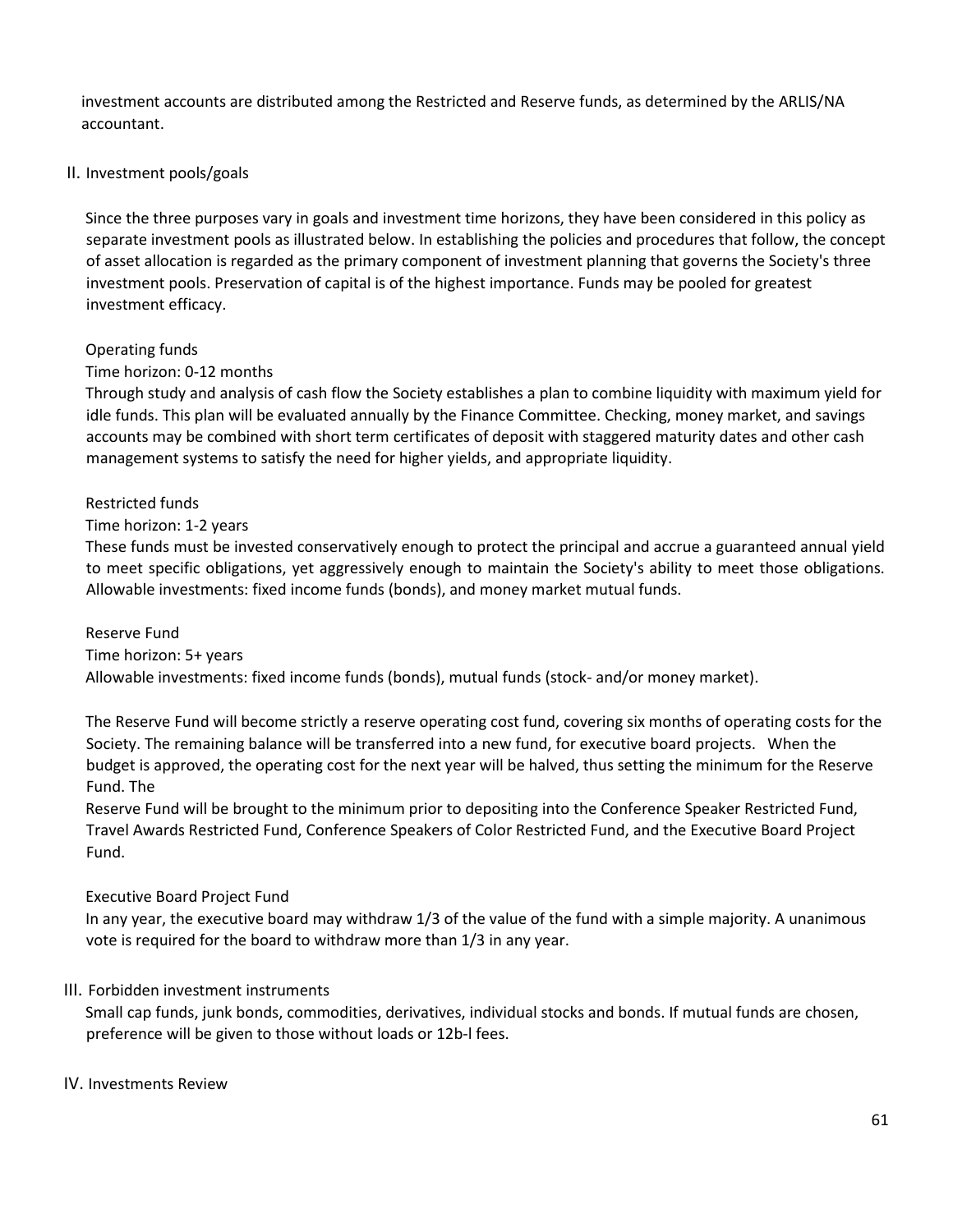The Treasurer is to review the Society's investment profile in consultation with the Association Manager and the Finance Committee each time an investment matures, or as deemed necessary by the Finance Committee. In any case, such review shall take place at least once a year.

## *ARLIS/NA POLICY NO.: J-6. SUBJECT: ACKNOWLEDGMENT OF DONATIONS*

All gifts shall be acknowledged in a timely manner by ARLIS/NA Headquarters. An annual list of donors to ARLIS/NA shall be prepared by Headquarters and posted in the ARLIS/NA Web site members section. All donations to the Society Circle shall also be acknowledged by a letter from the ARLIS/NA President.

## *ARLIS/NA POLICY NO.: J-7. SUBJECT: FUNDRAISING DRIVES*

Special fundraising drives may be planned by the Development Committee and President. The Board may request a special fundraising initiative for special goals.

#### *ARLIS/NA POLICY NO.: J-8. SUBJECT: DEVELOPMENT*

The Advancement Liaison shall be an ex-officio member of the Development Committee.

## *ARLIS/NA POLICY NO.: J-9. SUBJECT: AUDITS*

The need for either an annual financial review or a periodic full audit of Society finances, by a certified public accounting firm, shall be determined each year by the Treasurer in consultation with the Association Manager, the President, and the Executive Board and decided upon at the midyear meeting.

#### *ARLIS/NA POLICY NO.: J-10. SUBJECT: COMMITTEE, GROUP, & CHAPTER FUNDRAISING*

Any ARLIS/NA chapter, group or committee wishing to solicit advertising or other financial support from outside sources must first submit a list of potential advertisers/sponsors to the Development Committee for approval. The President will remind the Chapters Liaison to alert the chapters of this requirement [repeated in C16, D9, E7]

#### *ARLIS/NA POLICY NO.: J-11. SUBJECT: U. S. CURRENCY*

United States currency is used for establishing ARLIS/NA dues and for conducting all Society-wide business transactions.

#### *ARLIS/NA POLICY NO.: J-12. SUBJECT: GIFTS FUNDS GUIDELINES*

In order to honor or memorialize art librarian or visual resource professional friends/colleagues, ARLIS/NA members may consider contributing to the Society. There are three gifting options open to honor or memorialize art librarian or visual resource professional friends/colleagues:

1. Donations through the Society Membership Form, or membership in The Society Circle: Gifts may be in honor/memory of an art librarian or visual resource professional friend/colleague, and members may direct their payments to the Conference Speakers Fund, Travel Awards Fund, or Internship Fund, or members may make an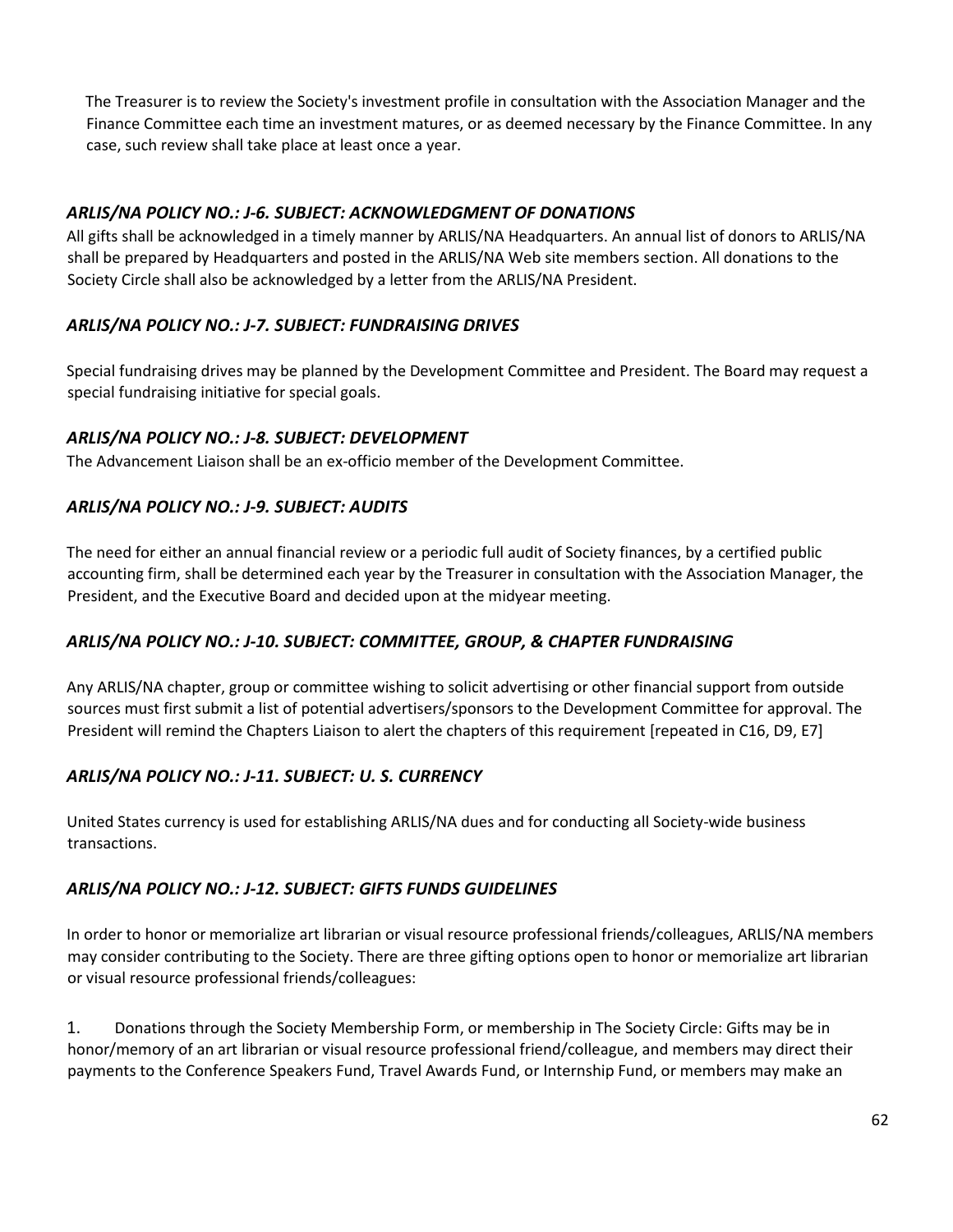unrestricted gift to the Society, which will be credited to the Reserve Fund. Example: An obituary for a member has stated that s/he would like donations to benefit ARLIS/NA: any monies donated shall be added to the Reserve Fund.

2. Named Fund: Sometimes, on the occasion of an honor or a death, ARLIS/NA members would like to memorialize a member with a named award. A named fund may be established by arrangement with the President and Treasurer. The required amount of collected monies must have a minimum of \$1,000.00 and a maximum of \$99,999.99. It is usual for named funds to be used for awards such as travel or research. The Society expects that the committees that administer the Society's various awards shall administer the newly-funded awards using guidelines already established. Named funds shall normally be dispensed fully within three years. Any remaining monies may be added to the Reserve Fund. Example: The Frasier McConnell Travel Award was established with gifts from members totaling at least \$1,000.00. The monies may be completely dispersed in a couple of years, in which case the memorial fund shall cease to exist unless other donations are received.

3. Endowed Fund: Gifts totaling \$100,000.00 or more may endow a fund from which a named award can be given annually (or at another specified interval) in perpetuity. The amount of these awards shall be determined by the yield from the endowed fund.

A flat overhead charge of ten (10) percent shall be applied to cover the costs of administering these latter two funds. In the case of the Named Funds, the ten percent shall be taken from the donated amounts. In the case of the Endowed Funds, ten percent of the annual yield of the endowed funds shall be applied to Society overhead.

Should the Society cease to exist, all funds shall be contributed to an agency consonant with the purposes of ARLIS/NA unless needed for debt repayment by ARLIS/NA. [revised 7/30/04]

# *ARLIS/NA POLICY NO.: J-13. SUBJECT: TAX STATUS*

1. ARLIS/NA is recognized by the Internal Revenue Service as a 501(c)3 nonprofit charitable educational organization. As such, revenue activities directly related to its nonprofit purpose are exempt from income tax. However, the Society also conducts certain activities that are of an "unrelated business" nature, e.g., advertising sales and mailing label sales, the profit of which is taxed at the corporate income tax rate. The 501(c)3 status confers other special privileges on an organization, such as the ability to send mailings at discounted postal rates; however, such privileges can be revoked if a substantial part of the Society's earnings are spent on unrelated activities or lobbying. The Society's federal employer identification number is 23-7265874.

2. ARLIS/NA policy requires that the Treasurer sign all IRS and state tax returns. Tax returns (both income tax and unrelated business income tax returns) are prepared by the Society's CPA, who conducts the review/audit, and are sent via certified mail, return receipt requested, to the Internal Revenue Service before May 20.

3. All U.S. chapters of ARLIS/NA are exempt from federal income tax per a group exemption ruling by the IRS, July 23, 1990. A copy of the exemption letter was sent to all chapter chairs at that time and should be a part of the chapter's permanent files. A copy is also available at headquarters and in the Treasurer's files. According to current law, no chapter need file a federal income tax report unless their annual income exceeds \$25,000. ARLIS/NA Headquarters supplies the IRS annually with a list of current chapters and officers. In addition, as part of the exemption process, each chapter applied for a federal employer identification number (FEIN) which may be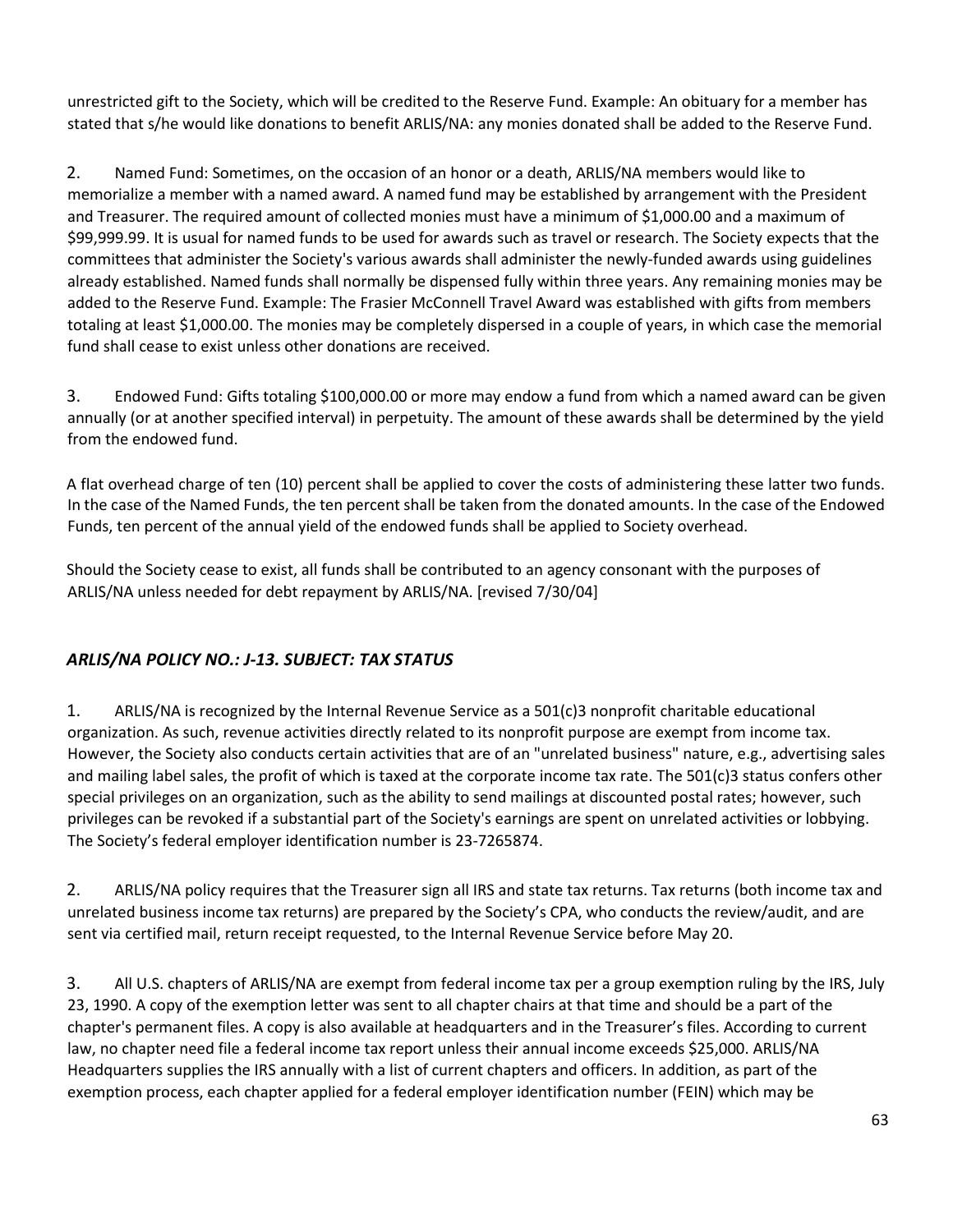requested when filling out various other documents, such as bank account applications. A record of the FEIN assignment should also be kept with the chapter's permanent documents.

[rev. 4/29/2012; rev. 4/6/2010; adopted: 4/1/05]

#### **SECTION K. AWARDS**

*See* ARLIS/NA Web site, "Awards & Honors" for Awards Guidelines, Application Procedures and Lists of Award Winners: [http://www.arlisna.org/about/awards/awards\\_index.html](http://www.arlisna.org/about/awards/awards_index.html)

*See* **also** ARLIS/NA Policy Manual: POLICY NO.: G-7

## **SECTION L. GRANTS**

The Society may seek grant funding from external organizations and foundations for the purpose of supporting ARLIS/NA special initiatives. Grants applications and management are overseen by the Past President in coordination with the President, Headquarters and the Development Committee and other ARLIS/NA officers, groups, committees as is relevant to grant purpose. Final grant reports are prepared by the Past President and submitted to the granting agency or organization by the President.

# **SECTION M. CONFERENCES AND MEETINGS**

*See Conference Planning Manual* in the Administrative Documents section of the ARLIS/NA website.

Remember NOT to schedule conference 3 days before or 3 days after Passover or Easter. Use <http://www.hebcal.com/hebcal/> [fo](http://www.hebcal.com/hebcal/)r dates.

# **SECTION N. ETHICS, STANDARDS AND PROFESSIONAL CONCERNS**

# *ARLIS/NA POLICY NO.: N-1. SUBJECT: JOB REGISTRY*

*See also* **ARLis/NA JobList:** <http://www.arlisna.org/career-resources/arlis-na-joblist>

The ARLIS/NA JobList posts vacancy announcements for art librarians, visual resources professionals, and related positions.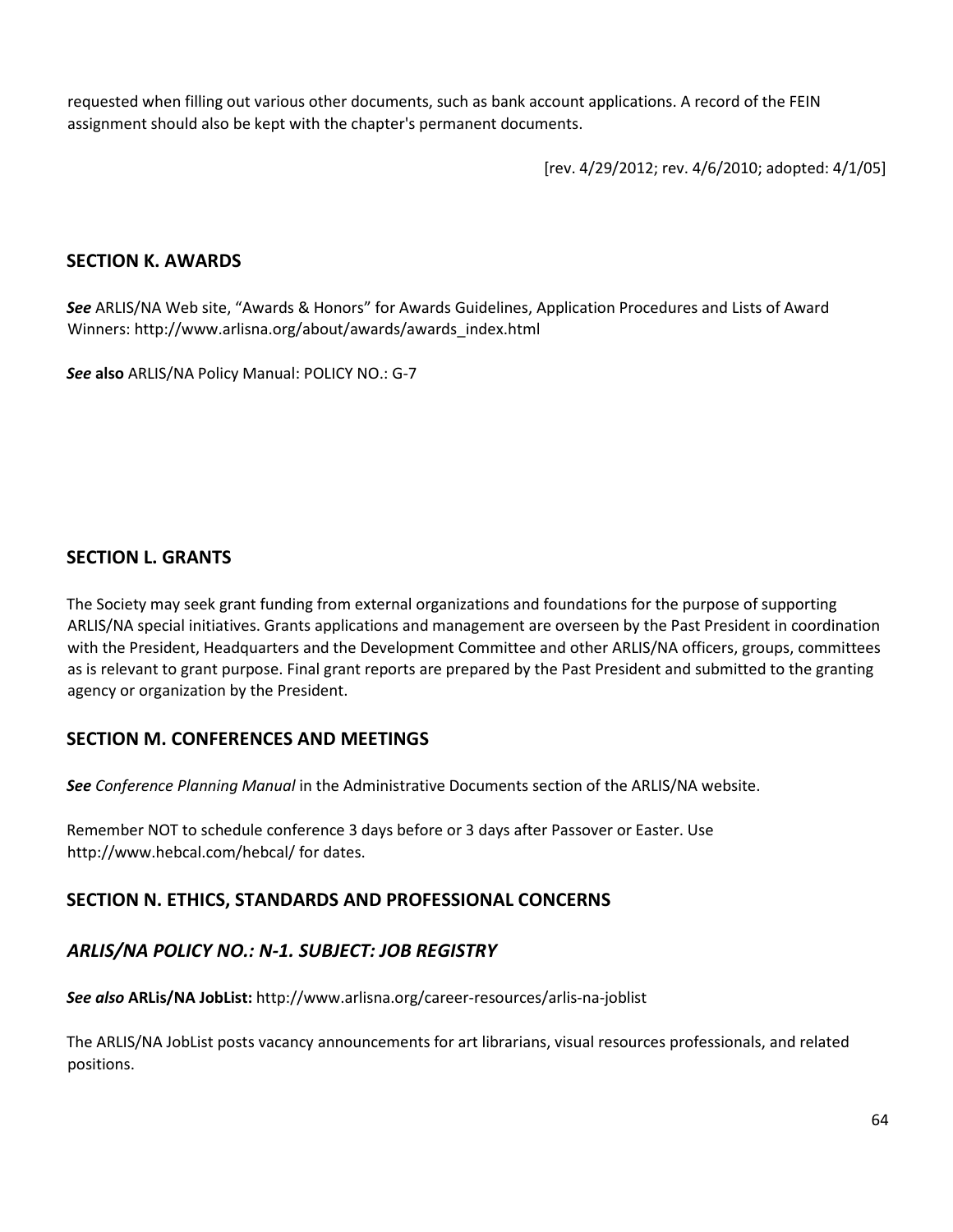Fees for posting vacancies to the ARLIS/NA JobList are set by the Executive Board. To place a JobList contact ARLIS/NA Headquarters or use the ARLIS/NA Web site. [rev. 2/18/05, AWS News and Features formerly *Update*; rev. 1/24/03]

#### *ARLIS/NA POLICY NO.: N-2. SUBJECT: STANDARDS*

Any ARLIS/NA activity on standards must be coordinated through ARLIS/NA committees as appropriate to their charge and proposed to the Executive Board through the committee's EB liaison. [adopted 11/16/96]

#### *ARLIS/NA POLICY NO.: N-3. SUBJECT: ETHICS*

ARLIS/NA endorses the following documents: the Canadian Library Association's Statement of Intellectual Freedom and Code of Ethics; and the American Library Association's Library Bill of Rights, Statement of Professional Ethics, and the Freedom to Read document. The ARLIS/NA Executive Board shall address the ethical concerns of the Society in a timely manner. [issued 2/9/90]

## *ARLIS/NA POLICY NO.: N-4. SUBJECT: STATEMENT ON CODE OF CONDUCT*

ARLIS/NA is dedicated to providing collaborative experiences that are free from all forms of harassment, and inclusive of all people. Small actions you can take will help us meet this goal. For instance, we suggest: listening as much as you speak and remembering that colleagues may have expertise you are unaware of; encouraging and yielding the floor to those whose viewpoints may be under-represented in a group; using welcoming language, for instance by honoring pronoun preferences and favoring gender-neutral collective nouns ("everyone," not "guys"); accepting critique graciously and offering it constructively; giving credit where it is due; seeking concrete ways to make physical spaces and online resources more universally accessible; and staying alert, as Active Bystanders, to the welfare of those around you.

Likewise, it is important to understand the range of behaviors that may constitute harassment. Harassment can include unwelcome or offensive verbal comments or nonverbal expressions related to:

- age
- appearance or body size
- employment or military status
- ethnicity
- gender identity or expression
- individual lifestyles
- level of experience in the field
- marital status
- national origin
- physical or cognitive ability
- political affiliation
- sexual orientation
- race
- religion

Harassment can also include but is not limited to: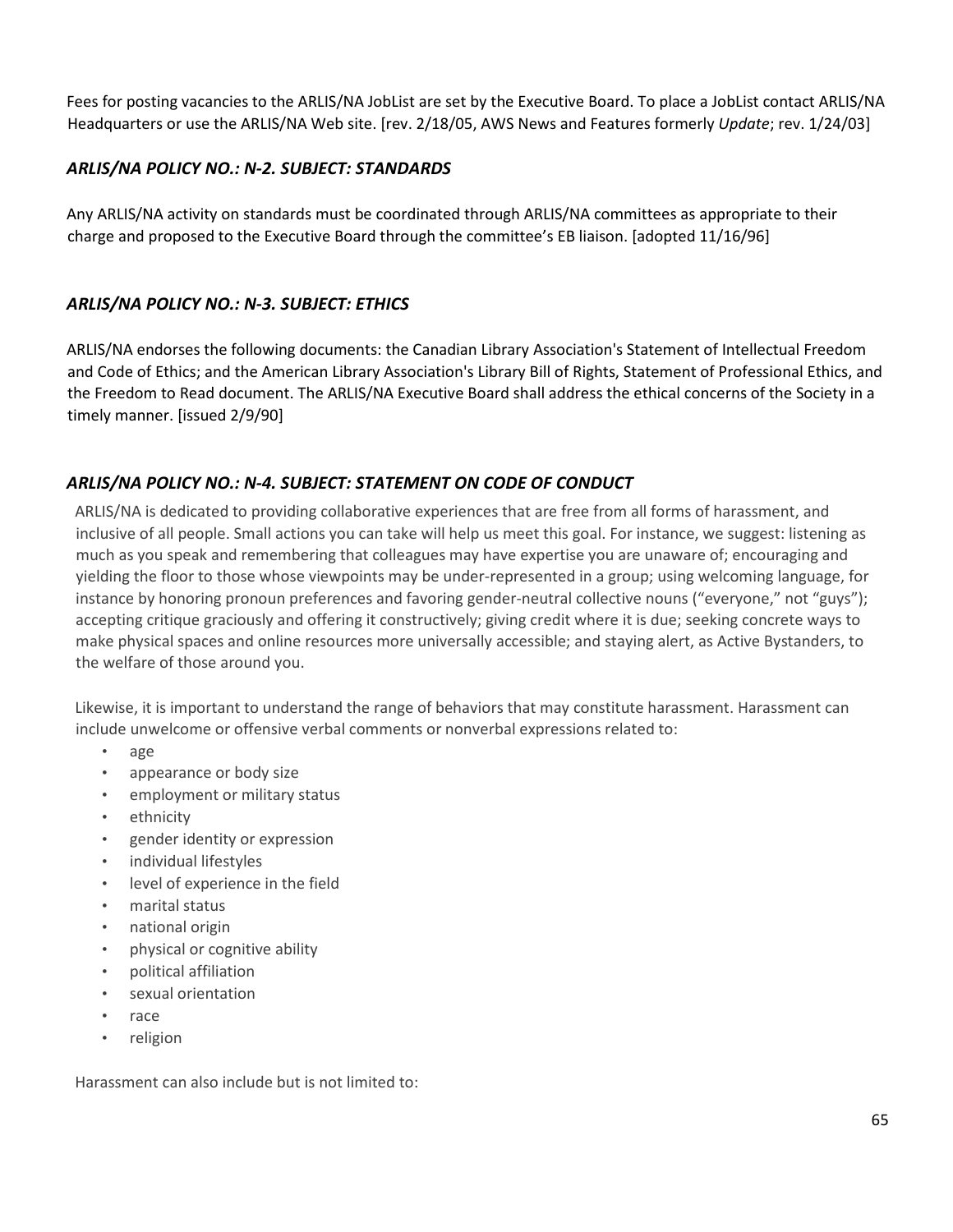- use of sexual and/or discriminatory images in public spaces (including online)  $\Box$  deliberate intimidation
- stalking
- following
- harassing photography or recording
- sustained disruption of talks or other events
- bullying behavior
- inappropriate physical contact
- unwelcome sexual attention

Sexual, discriminatory, or potentially triggering language and imagery is generally

inappropriate for any ARLIS/NA event venue, including talks, social events, receptions, meetings, and other conference-related activity.

However, this policy is not intended to constrain responsible scholarly or professional discourse and debate. ARLIS/NA/NA's commitment to diversity and inclusion as expressed in its Core Values includes commitment to intellectual/academic freedom and freedom of expression that takes on sensitive issues. Indeed, as art information professionals we are committed to exploring the full range of artistic practice in our discourse, services, and collections. This includes explicit, subversive, radical, and non-normative material from the widest possible range of artistic expression. We welcome engagement with difficult topics, done with respect and care.

#### **What to Do**

That said, we will not tolerate harassment of ARLIS/NA community members in any form. If you are being harassed, notice that someone else is being harassed, or have any other concerns, please contact a member of the ARLIS/NA Code of Conduct Team. The Code of Conduct Team is comprised of the ARLIS/NA Executive Board members, Headquarters staff, and members of the Diversity Committee. They will assist participants by contacting hotel/venue security or local law enforcement, providing escorts, or otherwise helping those experiencing harassment to feel safe for the duration of the event.

**To report incidents after our events, in online venues, or on-site but in the absence of a staff member**, please contact any member of the Code of Conduct team. The ARLIS/NA website lists the contact information of all [members](https://arlisna.org/organization/executive-board) [of](https://arlisna.org/organization/executive-board) [the](https://arlisna.org/organization/executive-board) [Executive](https://arlisna.org/organization/executive-board) [Board,](https://arlisna.org/organization/executive-board) and also lists the names of [members](https://arlisna.org/organization/committees/80-diversity-committee) [of](https://arlisna.org/organization/committees/80-diversity-committee) [the](https://arlisna.org/organization/committees/80-diversity-committee) [Diversity](https://arlisna.org/organization/committees/80-diversity-committee) [Committee.](https://arlisna.org/organization/committees/80-diversity-committee) *[Ho](https://arlisna.org/organization/committees/80-diversity-committee)wever, if you or others are in imminent danger, please first phone emergency services at 911.* During the ARLIS/NA conference, in addition to reporting incidents in person, please consult any additional resources and links provided by local organizers and hosts. All reports and inquiries will be handled in confidence.

In the case of organized events, those responsible for the event should have readily available the following information:

- **Conference organizer:** [ORGANIZER NAME], [PHONE NUMBER]
- **[CONFERENCE HOTEL NAME]:** [PHONE NUMBER]
- **[MUNICIPALITY] Police Department**: [PHONE NUMBER]
- **[LOCAL SEXUAL ASSAULT/CRISIS LINE]:** [PHONE NUMBER]
- **[TAXI COMPANY NAME]:** [PHONE NUMBER]
- **[Social media contacts here]**

Participants at the ARLIS/NA Annual conference or any other ARLIS/NA-hosted discussion or event (held online or in person, including ARLIS/NA-sponsored social events) who are asked to stop harassing or intimidating behaviors are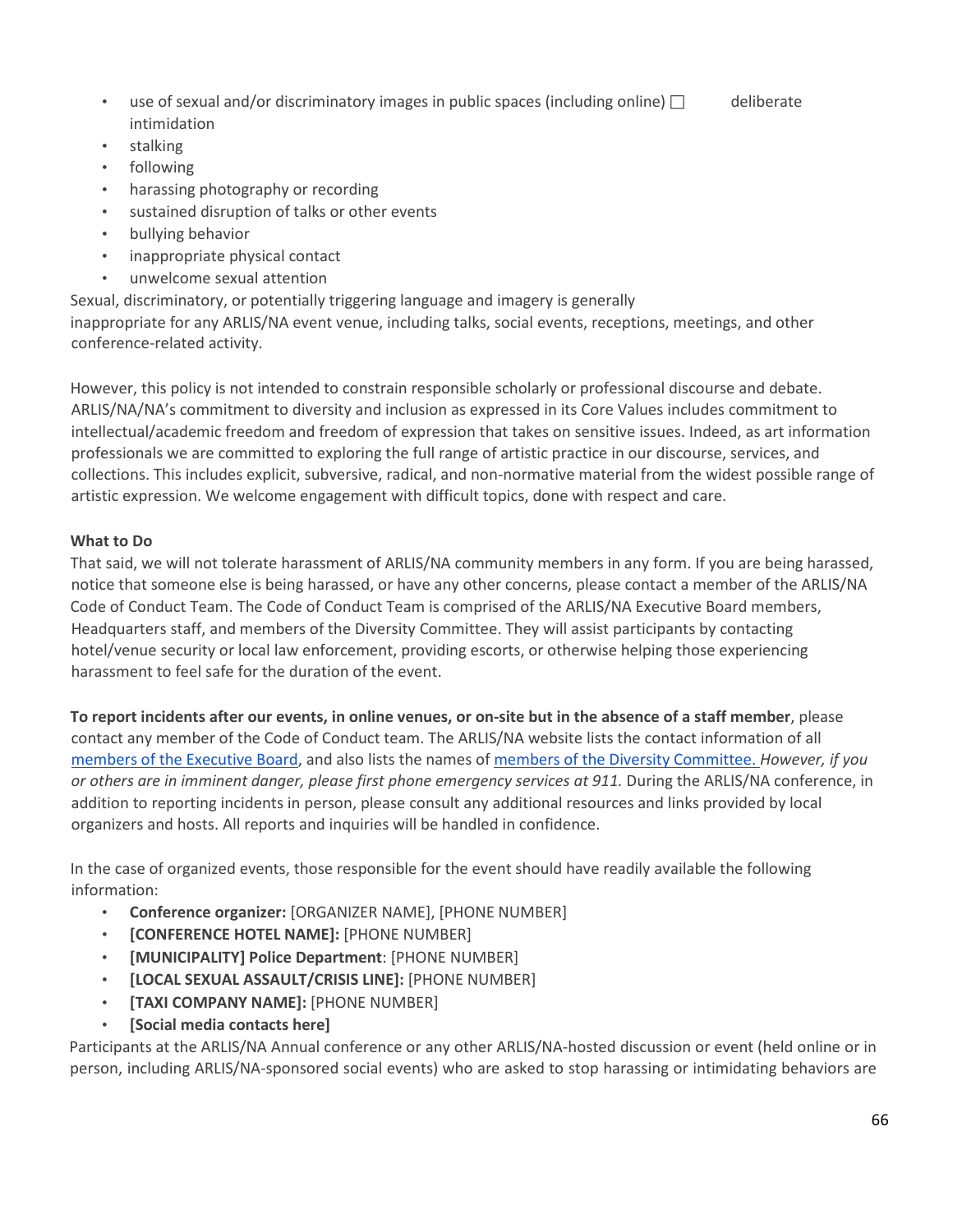expected to comply immediately. Those who who violate our code of conduct may be warned, sanctioned, or expelled at the discretion of the organizers.

We value your presence and constructive participation in our shared community, and thank you for your attention to the comfort, safety, and well-being of fellow ARLIS/NA collaborators and attendees. **[rev. 3/21/2019]** 

# *ARLIS/NA POLICY NO.: N-5. STATEMENT ON DIVERSITY*

ARLIS/NA is dedicated to cultivating a diverse, inclusive, equitable, and just professional community free from all forms of harassment. Within the communities we serve and our profession we understand that every person is a complex individual with multiple overlapping identities. ARLIS/NA recognizes the value of each individual based on unique characteristics which may include commonly acknowledged measures of diversity such as ethnicity, race, gender, age, class, veteran status, sexual orientation, (dis)abilities, and religion. Beyond respecting diversity, we recognize that inequity can accompany diversity and we are committed to a culture of transparency, openness, and accountability in order to identify and remedy barriers to inclusion and engagement within the society. We see diversity as a transformative force, and recognize the power of professional organizations to drive collective efforts to transform the field.

In living our values, the following strategies help us to continually reaffirm our commitment to diversity:

- Foreground the historic power imbalances embedded into library culture and memory institutions more broadly, and specifically how that affects the institutions and members represented within our society.
- Acknowledge and utilize the society's power and privilege within a profession largely made up of white, straight, and cisgender voices, and actively devote time, effort, and resources to minimizing complicity.
- Work to make the society's culture one of inclusion and belonging through developing policies and practices that address issues of inequity, underrepresentation, and marginalization within the profession.
- Support all members of our respective communities in reaching their full potential by striving for equitable access to education, training, resources, collections, services, and outreach.
- Take every opportunity to materialize and articulate our values with actions, within and outside the organization.

# *ARLIS/NA POLICY NO.: N-6. SUBJECT: ADVOCACY*

The President and the Executive Board have the authority to charge groups and special appointments to monitor issues relevant to ARLIS/NA and its mission, report news and updates to the membership, and identify those in which ARLIS/NA should become directly involved as an advocate. Such issues include legislation, litigation, regulatory policy, and information standards at both the national level (support for federal cultural agencies, First Amendment and intellectual property matters, policies affecting cataloging practices, data standardization and exchange) and at the regional and local level (issues that have broader implications for ARLIS/NA or its members, that affect specific institutions or individuals with a national profile, or that would establish an important precedent).

To the extent specified in the society's third and seventh Articles of Incorporation, ARLIS/NA may become involved in these developments by:

• lending its name by way of endorsement and support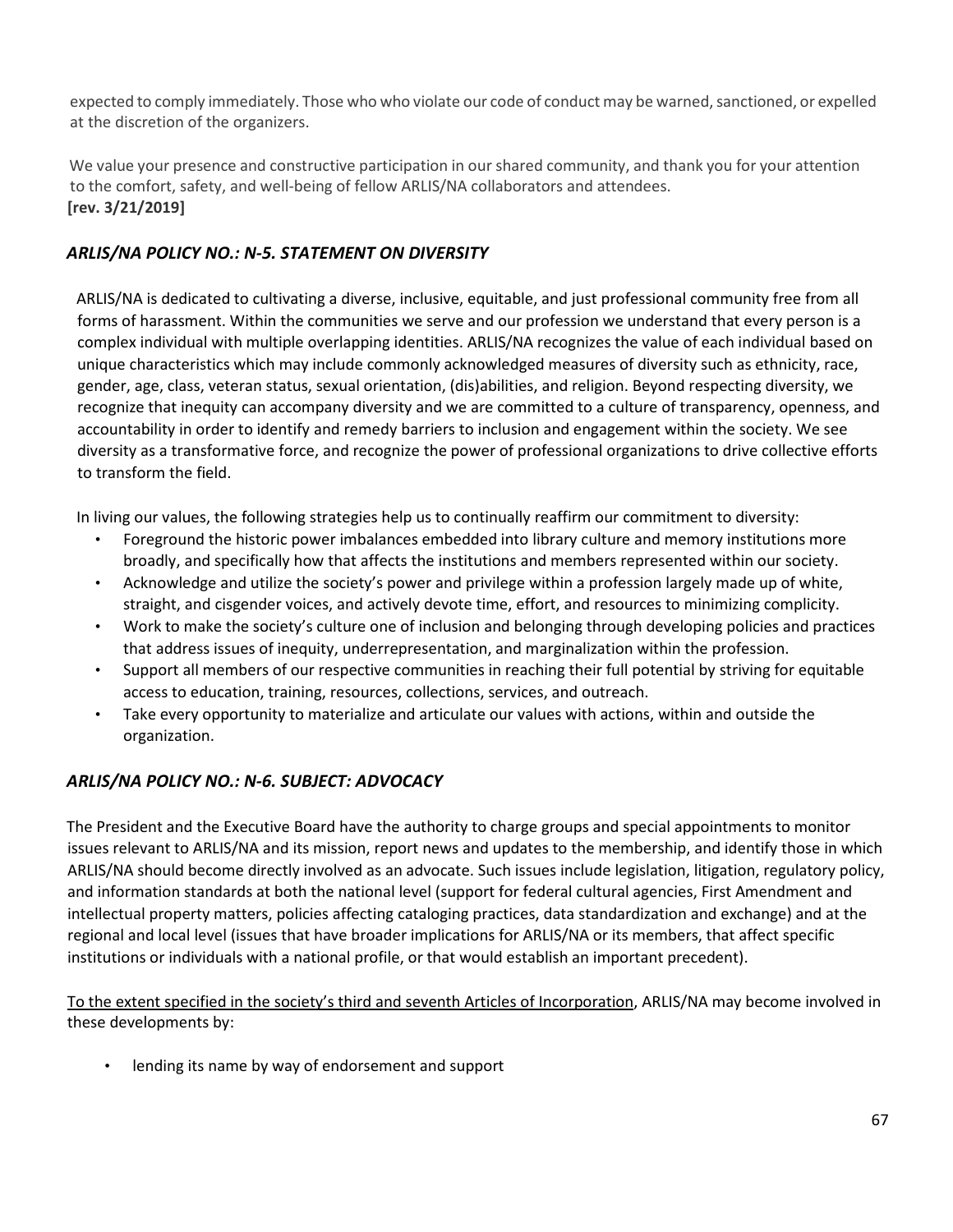- writing letters
- issuing policy statements and press releases
- meeting with legislators, policymakers or other responsible officials
- filing or joining amicus briefs
- working collaboratively with other organizations
- motivating and coordinating grassroots action by its members

Two standing committees serve as review and communications channels for all ARLIS/NA advocacy efforts. The **Cataloging Advisory Committee** (Policy G-8) is responsible for addressing cataloging policy issues and the **Advocacy and Public Policy Committee** (Policy G-16) is responsible for addressing governmental, legal, and administrative issues. The Executive Board may direct other groups and individuals to advise on an ad-hoc basis, but all advocacy issues are to be submitted to either of these committees for review according to the subject under consideration.

Each committee is responsible for evaluating the issue to determine if action is warranted, drafting a recommended course of action, specifying the nature and degree of involvement and the method of publicizing the position. The recommendation is submitted to the committee's Executive Board liaison for consideration by the Executive Board; the liaison notifies the committee chair of the Executive Board's approval or rejection of the recommended action. The committee is responsible for issuing Executive- Board-approved statements and press releases to the membership and other interested groups as appropriate.

The nature, timing and degree of ARLIS/NA involvement will necessarily vary depending on the issue and available resources. Where significant effort or resources of its members may be required or committed for direct involvement, the recommending committee will consult first with its Executive Board Liaison. Depending on the timing and urgency of the issue, the liaison will obtain the approval of the President or the Executive Board. Any legal matters must be approved by the ARLIS/NA Counsel as well as the Executive Board. "Legal matters" include but are not limited to: 1) litigation, such as ARLIS/NA statements in support of or in opposition to a litigant; or 2) filing any briefs by or on behalf of ARLIS/NA. (See Policy A-2 regarding consultation of legal counsel.)

Individual members of ARLIS/NA may not suggest that they are speaking for or on behalf of ARLIS/NA unless expressly authorized to do so by the President or the Executive Board. (Approved 09/2011)

# *ARLIS/NA POLICY NO.: N-7. SUBJECT: SURVEYS*

Surveys shall be subject to the same clearance as survey instruments, as outlined in POLICY No.: A-7 (Communications). [rev. 1/13/03; adopted 11/16/96]

#### *ARLIS/NA POLICY NO.: N-8. SUBJECT: CODE OF ETHICAL STANDARDS FOR FUNDRAISING ACTIVITIES*

(adapted from the Association of Fundraising Professionals Code of Ethical Standards)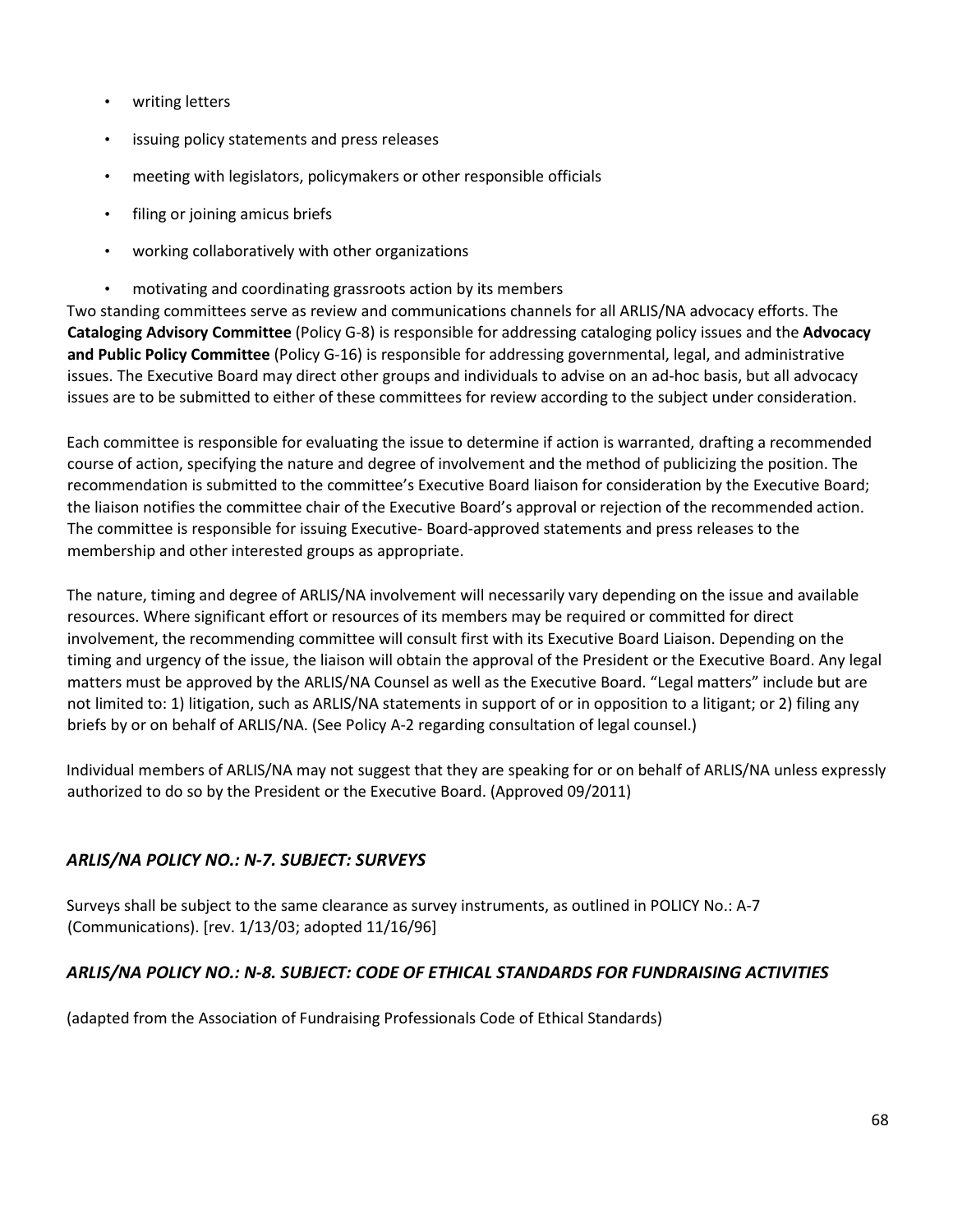ARLIS/NA Development Committee members must be responsible for maintaining ethical behavior in relation to their work for the Society. Members may be in possession of sensitive information while engaging in development-related activities such as reaching out to prospects, working with the Development Database, and monitoring donations.

The ARLIS/NA Code of Ethical Standards provides guidance to Development Committee members as they complete their work for the Society. Violation of the standards may subject the member to disciplinary sanctions by the ARLIS/NA Board.

Members shall:

- 1. protect the confidentiality of all privileged information.
- 2. effectively disclose all potential and actual conflicts of interest; such disclosure does not preclude or imply ethical impropriety.
- 3. not exploit any relationship with a donor or prospect for the benefit of the member or the member's organization.
- 4. ensure that all solicitation and communication materials are accurate and correctly reflect the organization's mission and use of solicited funds.
- 5. adhere to the principle that all donor and prospect information created by, or on behalf of, ARLIS/NA is the property of ARLIS/NA.

**[Code of Ethical Standards for Fundraising Activities Form](https://www.arlisna.org/images/admindocs/forms/ARLISNA_Code_of_Ethical_Standards_for_Fundraising_Activities.pdf)**

# **SECTION P. ARLIS/NA PUBLICATIONS**

*See* Publications homepage for listing of ARLIS/NA Publications: [http://www.arlisna.org/organization/committees/77communications-and-publications-](http://www.arlisna.org/organization/committees/77-communications-and-publications-) committee

*See also* ARLIS/NA POLICY NO.: H-1. ARLIS/NA Editorial Board

# *ARLIS/NA POLICY NO.: P-1. SUBJECT: GENERAL EDITORIAL POLICIES*

ARLIS/NA supports freedom of expression and the free exchange of ideas in all of its communication channels. The Society's official communication channels are moderated. ARLIS/NA does reserve the right to disallow the use of its communication channels for exchanges of a personal, offensive or inflammatory nature, or for personal or commercial gain. In such situations, a judgment will be made by the responsible Editor, in consultation with the Editorial Director where necessary. Guidelines for individual ARLIS/NA communication channels are posted on the Web site, as needed.

[issued 3/2010]

# *ARLIS/NA POLICY NO.: P-2. SUBJECT: EDITORIAL ROLE OF THE EXECUTIVE BOARD*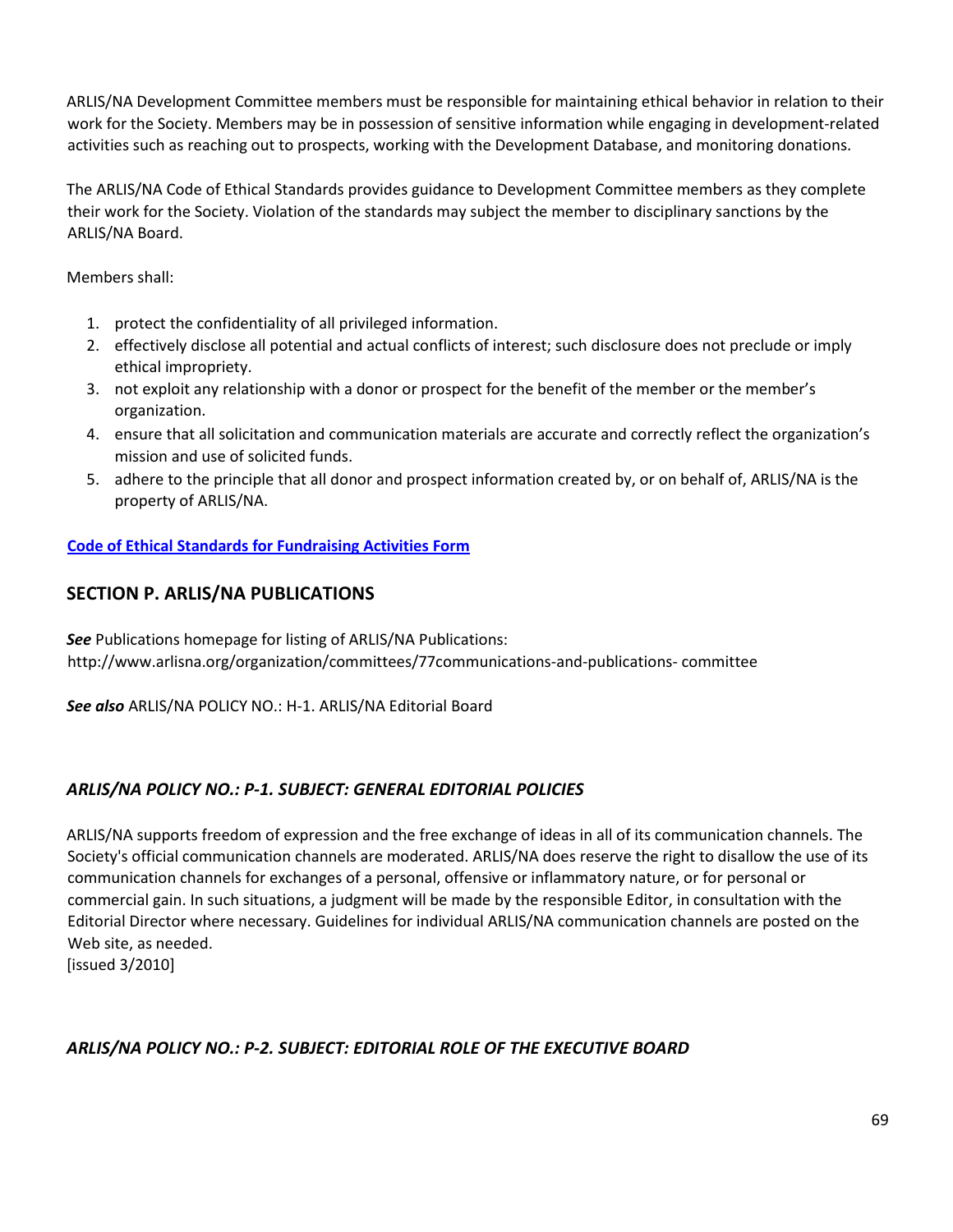The Executive Board presents guidelines based on budgetary considerations; editors are responsible for recommending content and format changes. [rev. 9/18/07; issued 6/10/75]

## *ARLIS/NA POLICY NO.: P-3. SUBJECT: ARLIS/NA Editorial Board -- MEMBERSHIP*

*See also* ARLIS/NA POLICY NO.: H-2. ARLIS/NA Editorial Board Roles & Responsibilities.

The Membership of the ARLIS/NA Editorial Board will consist of the editors of all Society publications, print and webbased. [rev. 9/18/07; rev. 2/2/05]

## *ARLIS/NA POLICY NO.: P-4. SUBJECT: EDITORS -- FINANCES*

Editorial positions are eligible for honoraria. [rev. 9/18/07; rev. 3/3/03; adopted 11/16/96]

The amounts of the honoraria to the Society's editors shall be reviewed and decided upon by the Executive Board annually. Honoraria are assigned to a functional role or specific publication and may be split by editors sharing responsibility for that role or publication. [rev. 9/18/07; rev. 3/3/03; rev. 11/16/96; issued 8/7/88]

The editors' honoraria are given on a calendar-year basis, with each portion to cover six months (January-June and July-December). [issued 8/7/88]

Editorial office expenses not supported due to retirement status and/or lack of institutional support may be requested by the editor to the ARLIS/NA Treasurer.

#### *ARLIS/NA POLICY NO.: P-5. SUBJECT: ADVERTISING REPRESENTATIVE FOR PUBLICATIONS*

*See* Support Opportunities page for information on advertising: http://www.arlisna.org/support/supportopportunities

The Association Manager shall serve as advertising representative to solicit advertising in publications of ARLIS/NA, including *Art Documentation*, conference program, and any print and/or online publications. [rev. 4/1/05; rev. 1/13/03; 11/16/96; issued 6/28/80]

The Association Manager shall be requested to include a written advertising report in his/her midyear and annual reports to the Executive Board. [rev. 3/3/03; issued 2/20/81]

# *ARLIS/NA POLICY NO.: P-6. SUBJECT: PUBLICITY OF PUBLICATIONS See also ARLIS/NA POLICY NO.: R-6. SUBJECT: TERMS OF AFFILIATION.*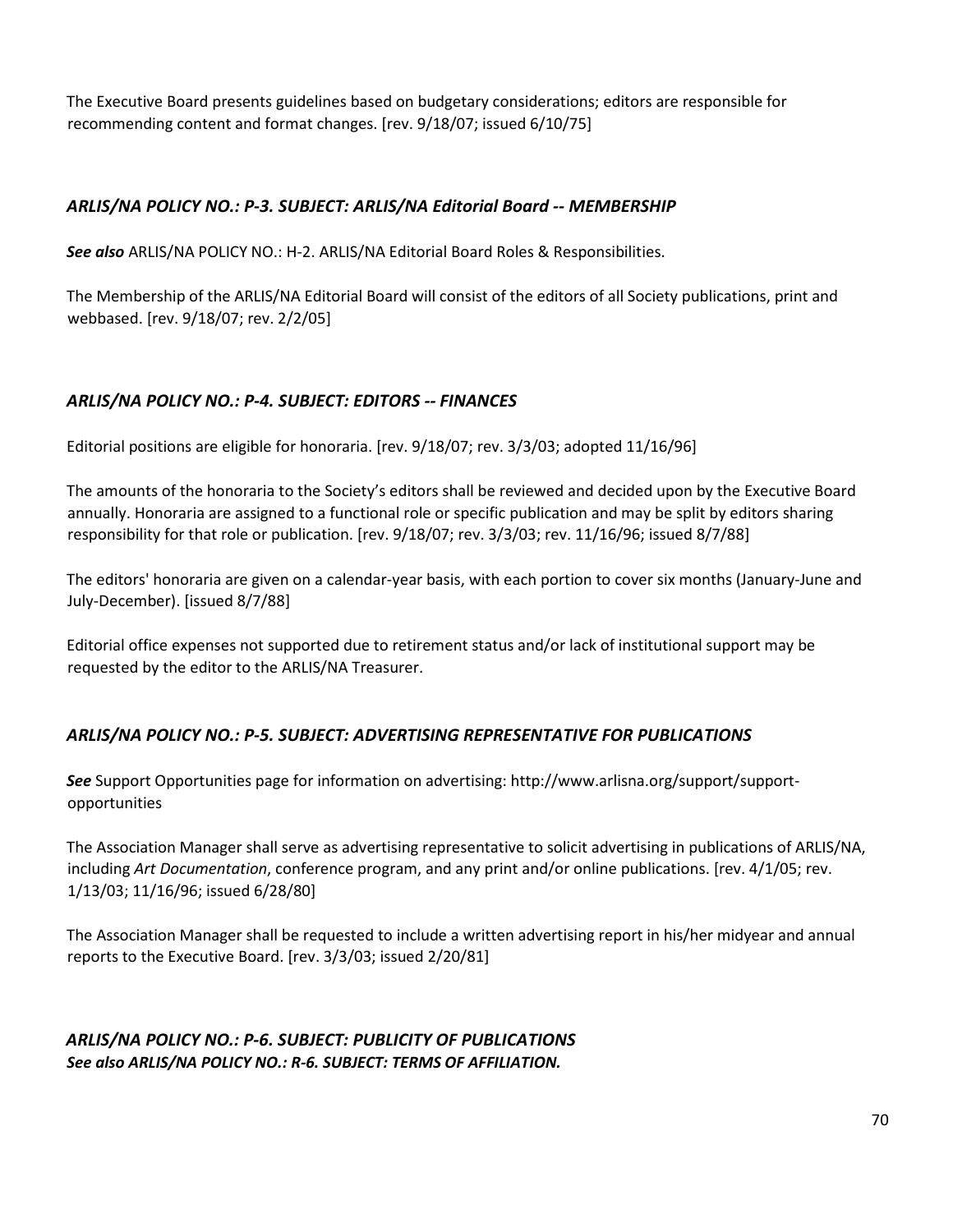Headquarters shall be responsible for the advertising of ARLIS/NA publications in coordination with the ARLIS/NA Editorial Board (comprised of the Editorial Director and the editors of each publication), and the President, who serves as EB liaison to the ARIS/NA Editorial Board. [rev. 1/24/03; issued 6/23/83]

Headquarters in consultation with the President or Vice President shall be responsible for maintaining Affiliate societies mailing labels, advertising in affiliates' publications, the posting of information on affiliates' listservs or linking to their Web sites, etc. [rev. 9/18/07; 3/10/04]

# *ARLIS/NA POLICY NO.: P 7. SUBJECT: PRICING OF PUBLICATIONS*

The Executive Board, in consultation with the Editorial Director, has the authority to set prices at reasonable levels for the sale of Society publications.

[rev. 9/18/07; 3/3/03; 2/14/87; replaces policy date 6/28/80]

# *ARLIS/NA POLICY NO.: P 8. SUBJECT: POSTAGE CHARGES*

All of ARLIS/NA's membership mailings shall be sent via 1st class mail, airmail, or its equivalent in order to assure their timely delivery.

# *ARLIS/NA POLICY NO.: P-9. SUBJECT: PUBLICATIONS CLAIMS AND REFUNDS*

Claims for back issues of Art Documentation are handled by the Society's publishing partner, University of Chicago Press. Imperfect copies will be exchanged for the same title if returned with a copy of the original invoice. [issued 9/18/07]

All publications sales are final. Publications cannot be returned for refund or credit. [issued 9/18/07]

# *ARLIS/NA POLICY NO.: P-10. SUBJECT: DISTRIBUTION OF FREE COPIES OF ARLIS/NA PUBLICATIONS*

**See also** ARLIS/NA POLICY NO.: R-6. SUBJECT: TERMS OF AFFILIATION.

The Society agrees to send one free sample copy per year of *Art Documentation* to potential advertisers if requested.

One free copy shall be sent to each author, editor or compiler of an *Occasional Paper*. Authors of articles in *Art Documentation* are entitled to 1 free copy of the issue in which the article appears. Additional copies may be purchased by authors from Headquarters. [rev. 4/29/09; 3/3/03; 3/12/01]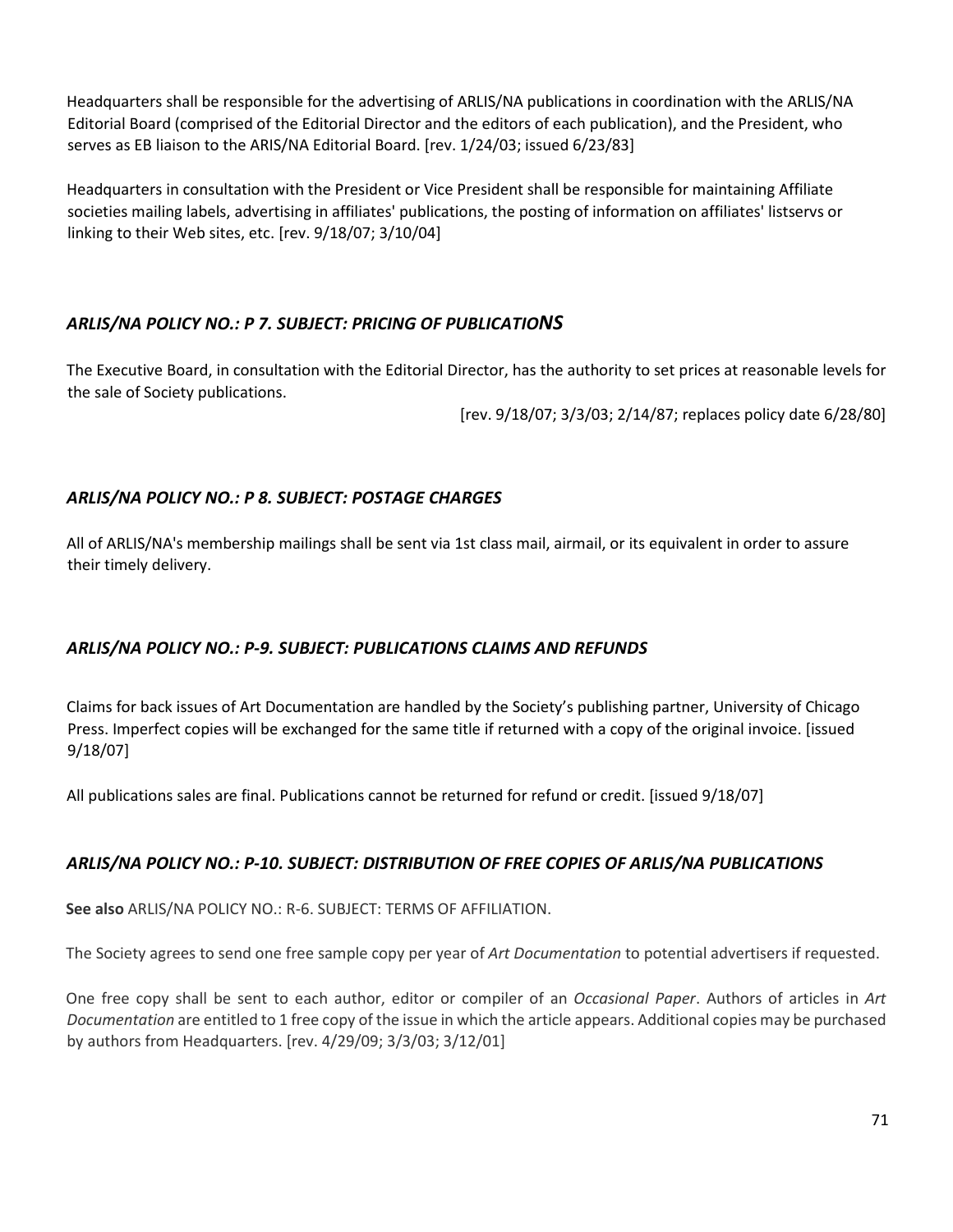# *ARLIS/NA POLICY NO.: P-11. SUBJECT: JOINT PUBLICATIONS*

The ARLIS/NA Editorial Board shall review any proposals for ARLIS/NA co-publications and report recommendations to the Executive Board via the Board Liaison or in the Editorial Board's annual report. [rev. 1/13/03; issued 2/23/84] [issued 2/6/85]

## *ARLIS/NA POLICY NO.: P-12. SUBJECT: COPYRIGHT*

ARLIS/NA maintains the copyright on all ARLIS/NA publications. However, authors and editors retain the following non-exclusive rights, provided that proper credit is given to the publication:

(i) the rights to reproduce the Article, in whole or in part, in any book, article, or other scholarly work of which you are the author or editor;

(ii) the right to use the Article for teaching purposes in your classes, including making multiple copies for all students, either as individual copies or as part of a printed course pack, provided that these are to be used solely for classes you teach;

(iii) the right to post a copy of the Article on your personal or institutional Web server, provided that the server is non-commercial and there are no charges for access, and

(iv) the right to deposit a copy of the Article in a non-commercial data repository maintained by an institution of which you are a member after the embargo period.

Authors are required to sign and submit the ARLIS/NA publication agreement form which grants copyright to the Society prior to publication of the Article.

[rev. 5/23/2012; rev. 9/18/07; rev. 4/1/05; adopted 11/16/96]

#### *ARLIS/NA POLICY NO.: P-13. SUBJECT: ROYALTIES*

All royalties from committee-generated publications shall be remitted to the organization. [issued 8/4/90] [rev. 3/3/03; rev. 11/16/96; issued 8/7/88; rev.5/15/2015]

#### *ARLIS/NA POLICY NO.: P-14. SUBJECT: ART DOCUMENTATION*

The general editorial policy shall be published in the masthead of each issue and more comprehensively articulated in the Contributor Guidelines. [rev. 3/3/03; issued 1/26/78]

The Editor(s), or at least one of the editors in the case of joint editorship, shall be present during the ARLIS/NA annual conference. [rev. 3/3/03; 11/16/96; issued 2/12/83]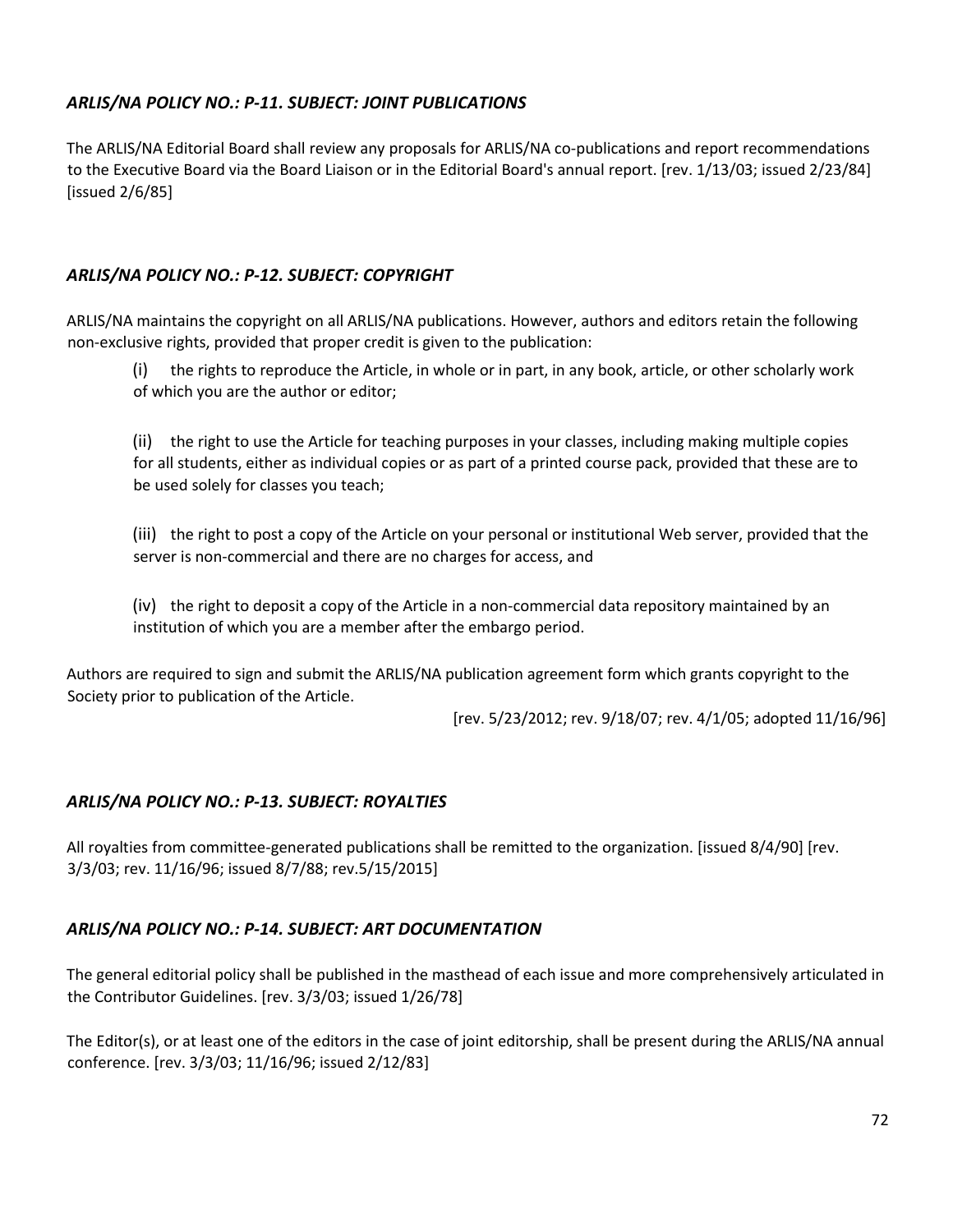There shall be no free advertising available to non-profit organizations; exchanges of advertising are provided for in Policy X-4*.* [rev. 7/22/05; rev. 3/3/03; issued 3/26/79]

There shall be no free advertising made available to individual ARLIS/NA members in the Society's publications. [rev. 3/3/03; issued 6/5/78]

*Art Documentation* articles may be peer reviewed at the discretion of the Editor(s). [rev. 3/3/03; 11/16/96; issued 8/15/85]

### **ARLIS/NA POLICY NO.: P-14.A. SUBJECT: ART DOCUMENTATION EDITORIAL BOARD**

The Editorial Board of Art Documentation is constituted as a temporary advisory committee of the Society, and includes the Editor(s) of Art Documentation. The roles and responsibilities of Editorial Board members are: to provide guidance and oversight for the general editorial program and long-range goals of Art Documentation; to perform peer review upon request (not all members); to act as a conduit for manuscripts; and to participate in one annual Editorial Board meeting by conference call. The Art Documentation Editor(s) is/are the sole point of contact between the Art Documentation editorial Board and the ARLIS/NA management company (HQ).

# *ARLIS/NA POLICY NO.: P-15. SUBJECT: CONFERENCE PROCEEDINGS*

The term "proceedings" shall be used on the ARLIS/NA website "conferences" page to refer exclusively to the textual and audio-visual materials presented in official program sessions, poster sessions, workshops, and special events and collected by the conference proceedings editor. Business meetings of ARLIS/NA groups (committees, sections, special interest groups, appointments, chapters) held during a conference shall be posted on the respective groups' website pages.

See also th[e Conference Planning Manual.](https://arlisna.org/images/admindocs/planning/confplanman.pdf)

[rev. 4/5/18, 8/5/02; adopted 11/16/1996; replaces R-2 policy dated 2/7/86]

### *ARLIS/NA POLICY NO.: P 16. SUBJECT: MEMBERSHIP DIRECTORY*

An online directory shall be made available to all ARLIS/NA members via secure login to the Membership page of the ARLIS/NA Web site.

### **SECTION Q. WEB SITE**

*See* [www.arlisna.org](http://www.arlisna.org/)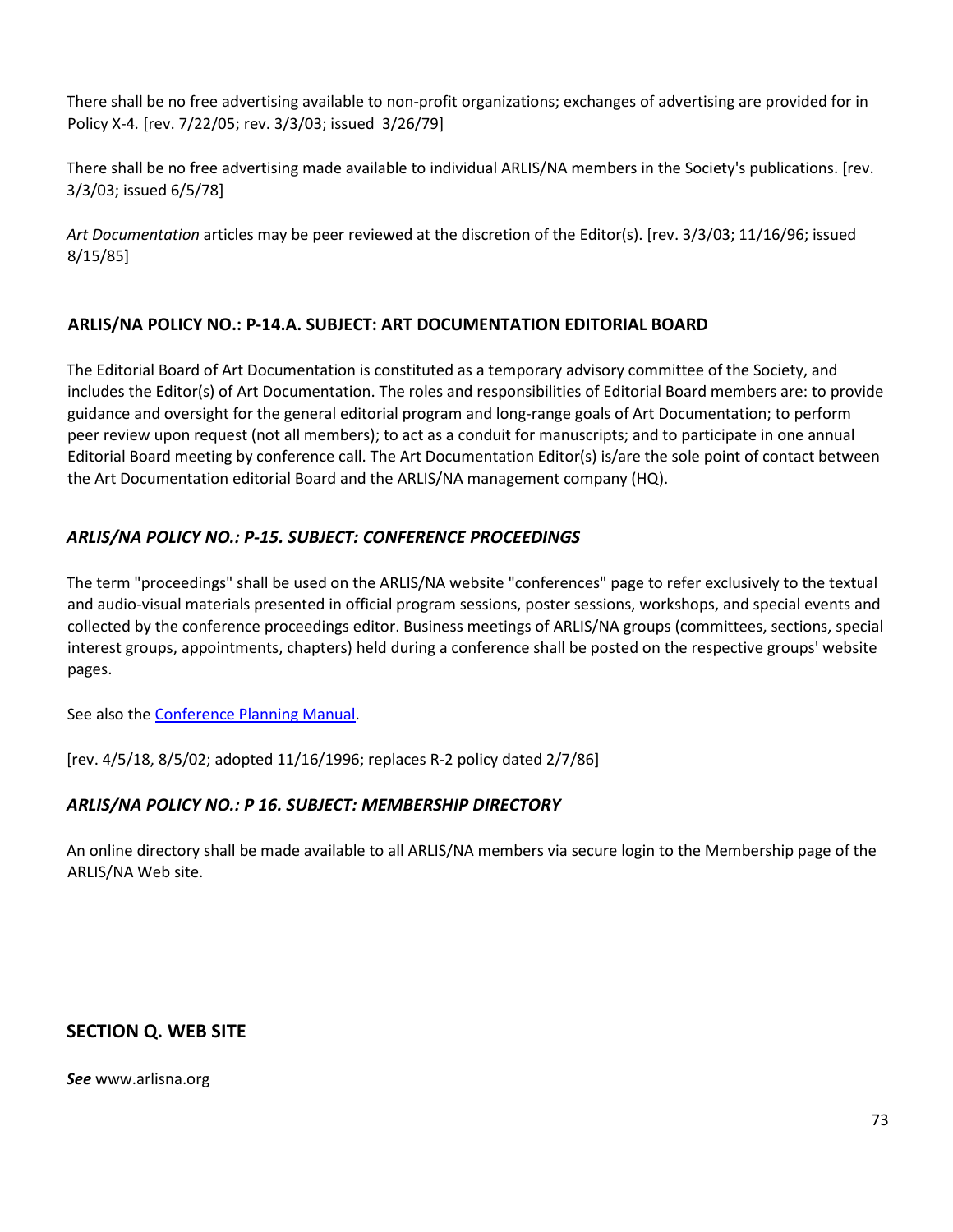# *ARLIS/NA POLICY NO.: Q-1. SUBJECT: PURPOSE OF THE ARLIS/NA WEB SITE*

The purpose of the ARLIS/NA Web site is to support the mission of the Art Libraries Society of North America by serving as a:

- 1. News resource offering timely information of interest to the membership;
- 2. Virtual Headquarters providing resources important for the administration of the Society;
- 3. Delivery-point for selected ARLIS/NA publications electronically to membership and a wider audience.
- 4. Vehicle to promote the services and values of ARLIS/NA to the arts information community.

There is a public portion and a restricted portion of the Web site accessed by secure login. The member's-only section provides access to *Art Documentation* online, and has a members' directory, financial documents, and other items of interest to and use for members.

#### *ARLIS/NA POLICY NO.: Q-2. SUBJECT: ADMINISTRATIVE STRUCTURE*

The ARLIS Web site is hosted and managed by Headquarters.

ARLIS/NA website (AWS) Content Editor receives formatted documents from members and working with Headquarters prepares them for loading to the ARLIS/NA Web site. (*See also* ARLIS/NA POLICY NO.: H-2). The AWS Information Architect is the liaison to the ARLIS/NA management association web master and develops/revises overall structure and design of AWS. The AWS Content Editor and Information Architect in consultation with the Editorial Director act as the Web site's executive committee and are responsible for the creation of policies, procedures, and guidelines required for the effective functioning of the Web site.

[rev. 3/10/2012; 5/15/2015]

# *ARLIS/NA POLICY NO.: Q-3. SUBJECT: ADMINISTRATIVE AND OFFICIAL DOCUMENTS ON THE ARLIS/NA WEB SITE*

*See also* ARLIS/NA POLICY NO.: R-24

The ARLIS/NA Web site shall hold the official version of the Society's administrative and official documents. These documents consist of material essential for the Society's effective functioning. Master copies of these documents are maintained by Headquarters or a designated Board member.

The AWS Content Editor does not edit, update, or revise the content of administrative documents. The AWS Content Editor and Information Architect are responsible for ensuring that these files integrate successfully within the AWS with appropriate attention to their appearance, access, navigability, and links. The Board working with the Documentation Committee will edit and update administrative documents as necessary and forward to the ARLIS/NA Association Manager for updating the website.

[rev. 7/30/04; 3/3/03; Appr.10/15/97; rev. 5.15.2015]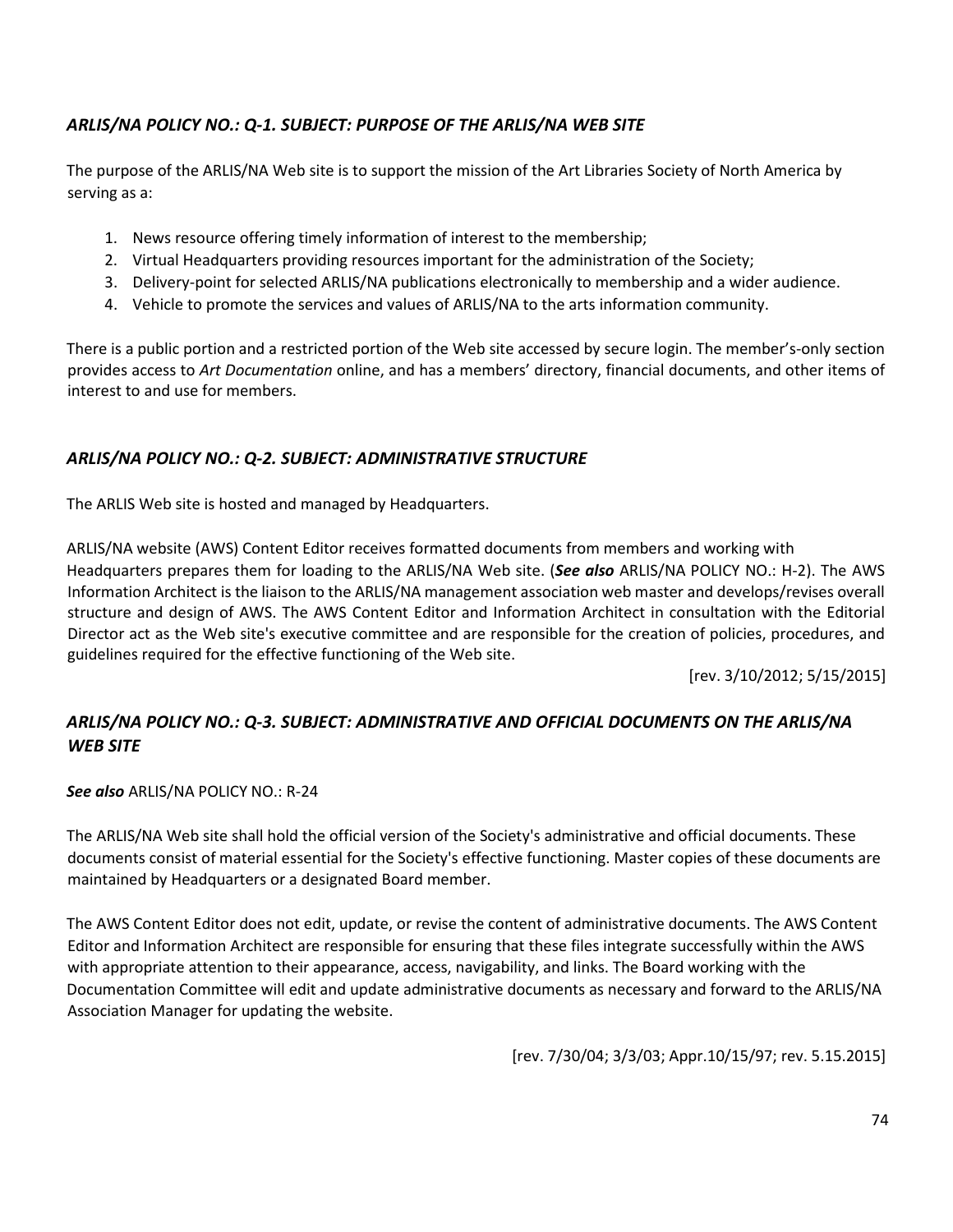# **SECTION R. EXTERNAL RELATIONS**

#### *ARLIS/NA POLICY NO.: R-1. SUBJECT: SPECIAL APPOINTMENTS & LIAISONS*

The Vice-President appoints liaisons to Affiliated Societies such as ALA, IFLA, CAA, etc.; and representatives to National Organizations such as NISO, etc.

#### *ARLIS/NA POLICY NO.: R-2. SUBJECT: SPECIAL APPOINTMENTS & LIAISONS DUTIES*

- 1. All Special Appointment liaisons report to the President and act as information conduits between ARLIS/NA and the group to which they are assigned, especially with regard to relevant Executive Board business.
- 2. Appointees monitor organizational activities through the year.
- 3. Informs the Executive Board of related activities in other organizations and contributes insight and commentary as needed for ongoing discussions or projects.
- 4. Provides help as necessary to the Executive Board in meeting deadlines.
- 5. Presents policy issues for Board action as required.
- 6. Attends, on behalf of the Board, any affiliate meetings during the respective conference.
- 7. Ensures ARLIS/NA representation in the conference program, making sure an ARLIS panel or session is put forth.
- 8. Submits annual report to the President.

#### *ARLIS/NA POLICY NO.: R-3. SUBJECT: SPECIAL APPOINTMENTS -- TERM OF OFFICE*

Special appointees may be asked to continue to serve beyond their initial year of appointment by the Vice-President in consultation with the ARLIS/NA Executive Board.

[rev. 3/3/03; issued 2/13/92]

# *ARLIS/NA POLICY NO.: R-4. SUBJECT: RELATIONSHIP WITH THE SECTION OF ART LIBRARIES OF THE INTERNATIONAL FEDERATION OF LIBRARY ASSOCIATIONS AND INSTITUTIONS (IFLA)*

The Vice-President shall designate a Special Appointment as a reciprocal liaison between the IFLA Section of Art Libraries and the ARLIS/NA International Relations Committee.

The Special Appointment shall represent ARLIS/NA at the annual IFLA conference and report in writing to the ARLIS/NA President and IRC Chair items of IFLA business of interest to ARLIS/NA and its membership. Financial assistance is not available from ARLIS/NA for IFLA conference attendance by this representative.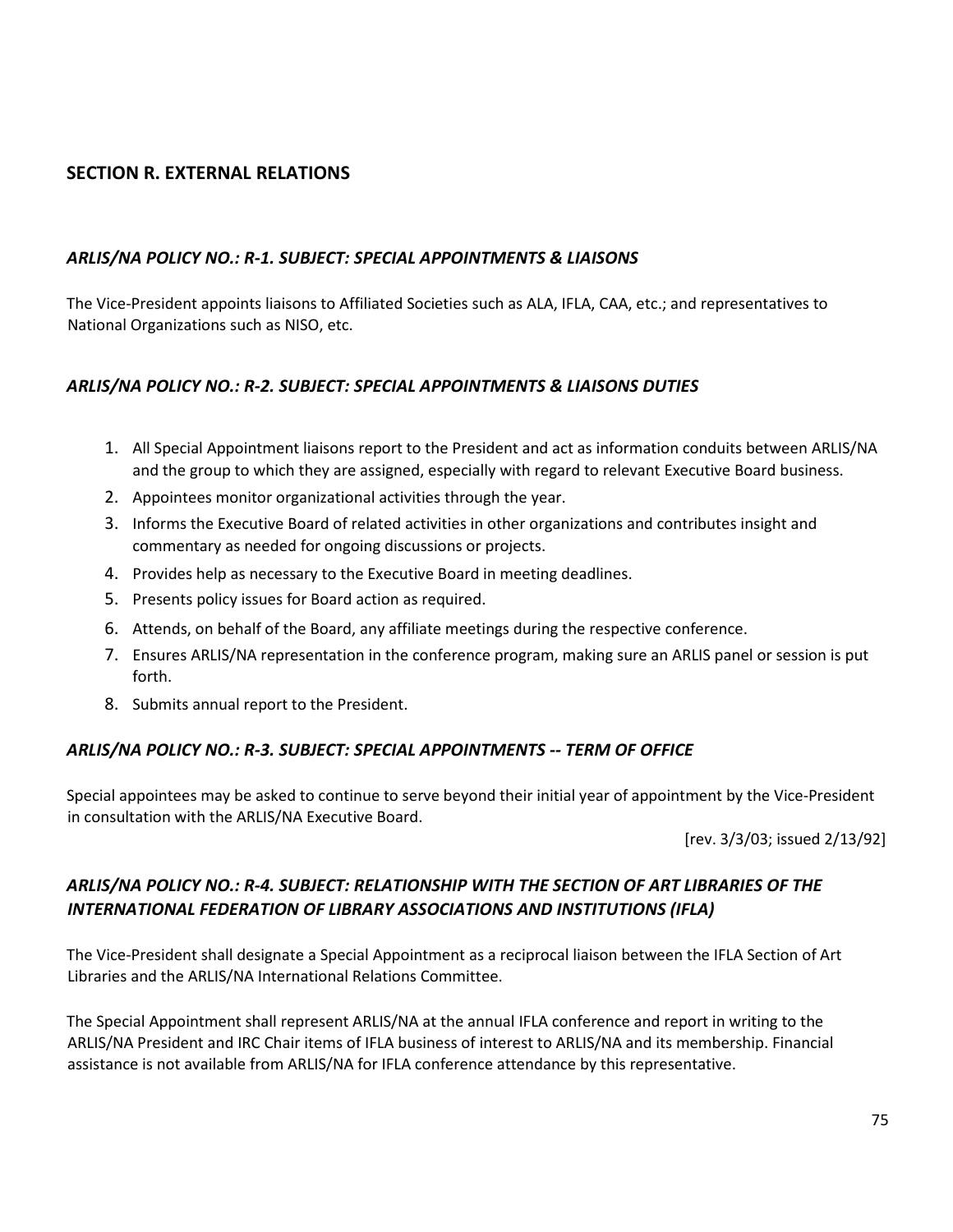S/he monitors IFLA activities, programs, publications, IFLA Web site, and keeps ARLIS/NA membership informed by posting relevant information on ARLIS-L. S/he advocates for ARLIS/NA and IFLA by providing information and support for ARLIS/NA members expressing interest in IFLA and to IFLA members expressing interest in ARLIS/NA and its activities.

[rev. 3/3/03; Approved 4/4/97]

#### *ARLIS/NA POLICY NO.: R-5. SUBJECT: DEFINITION OF AFFILIATION*

Affiliation is defined as the formal establishment of a relationship of mutual support and encouragement and of such forms of cooperation as shall enhance this relationship.

Potential affiliates shall be approved by the ARLIS/NA Executive Board, and submitted to the ARLIS/NA membership for ratification during the annual by-laws revision balloting process.

[Approved 4/4/97]

# *ARLIS/NA POLICY NO.: R-6. SUBJECT: TERMS OF AFFILIATION.*

Concrete on-going forms of cooperation shall include: a regular exchange of information between affiliates, in particular through the exchange of publications and conference information; reciprocal complimentary conference registration for the president and executive director (or proxies thereof) of affiliates; reciprocal conference registration at members rates for the membership of affiliated organizations; the complimentary exchange of membership lists, mailing labels, advertising privileges in affiliates' publications, the posting of information on affiliates' listservs or linking to their Web sites, etc. upon the executive level request of affiliates; additional rights and privileges may be conferred by the Executive Board of ARLIS/NA; proposed joint initiatives between affiliates shall be approved by the Executive Board of ARLIS/NA. Jointly sponsored session proposals between an affiliated organization and ARLIS/NA are not automatically accepted for presentation at an ARLIS/NA conference; these joint session proposals will need to go through the ARLIS/NA CPAC's review process.

[Approved 8/7/88. Rev. 11/16/96, 4/4/97, 4/9/97, 5/9/06]

# *ARLIS/NA POLICY NO.: R-7. SUBJECT: REPRESENTATION AT THE ANNUAL CONFERENCES OF FOREIGN AFFILIATES*

The Chair of the International Relations Committee whenever possible shall seek an ARLIS/NA representative for the annual conferences of foreign affiliates. (This representative may or may not be a member of the IRC.) A report in writing to the ARLIS/NA President and the IRC Chair shall be made by this representative of items of the affiliate's business of interest to ARLIS/NA and its membership. Financial assistance is not available from ARLIS/NA for this conference attendance.

[Approved 4/4/97]

### *ARLIS/NA POLICY NO.: R-8. SUBJECT: ACTIVITIES AND PUBLICATIONS OF FOREIGN AFFILIATES*